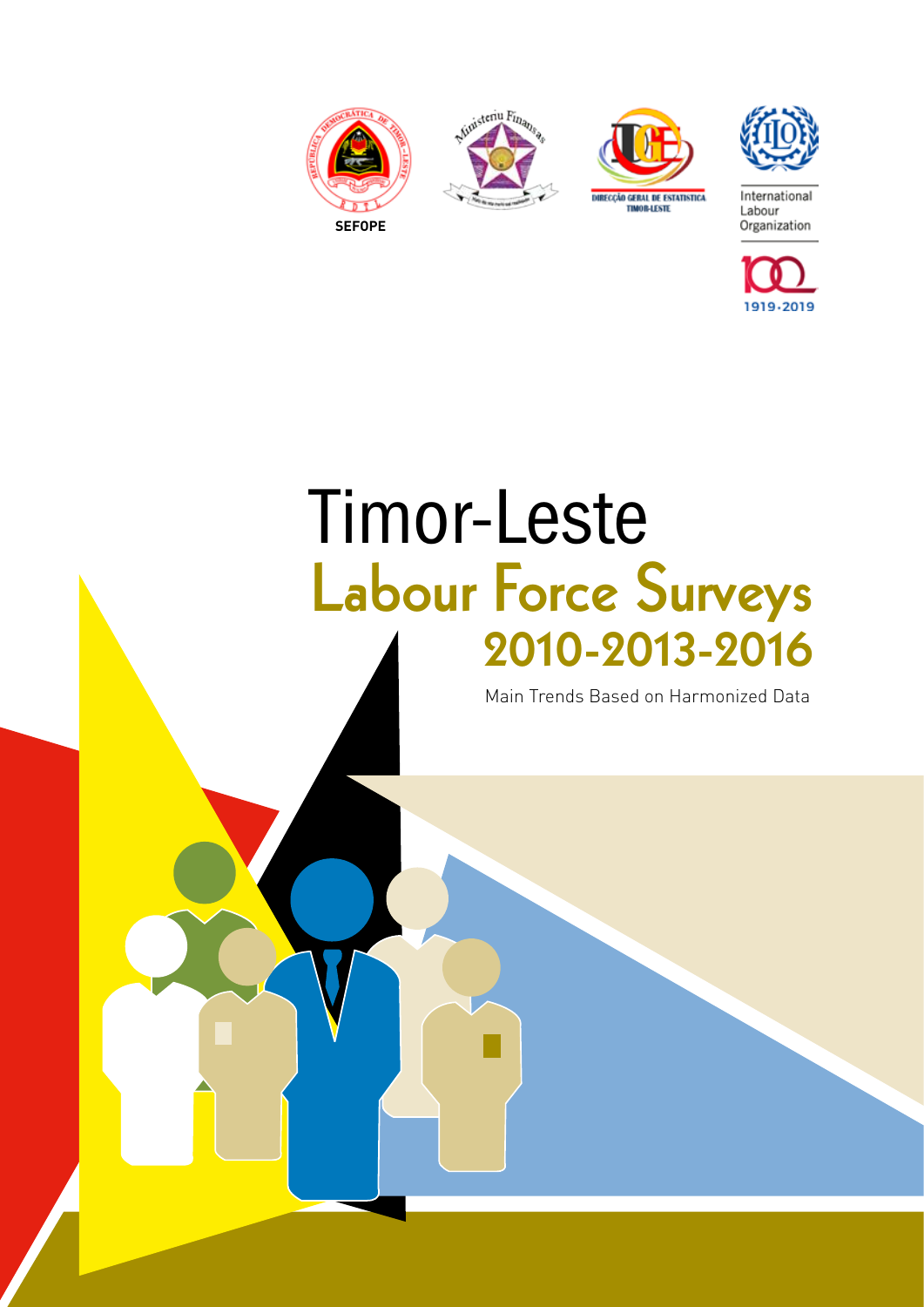Copyright © International Labour Organization 2019 First published 2019

Publications of the International Labour Office enjoy copyright under Protocol 2 of the Universal Copyright Convention. Nevertheless, short excerpts from them may be reproduced without authorization, on condition that the source is indicated. For rights of reproduction or translation, application should be made to ILO Publications (Rights and Licensing), International Labour Office, CH-1211 Geneva 22, Switzerland, or by email: rights@ilo.org. The International Labour Office welcomes such applications.

Libraries, institutions and other users registered with a reproduction rights organization may make copies in accordance with the licences issued to them for this purpose. Visit www.ifrro.org to find the reproduction rights organization in your country.

*Timor-Leste Labour Force Surveys 2010-2013-2016 Main Trends Based on Harmonized Data*

International Labour Office - Dili: ILO, 2019 ISBN: 978-92-2-133938-0 (print) 978-92-2-133939-7 (web pdf)

The designations employed in ILO publications, which are in conformity with United Nations practice, and the presentation of material therein do not imply the expression of any opinion whatsoever on the part of the International Labour Office concerning the legal status of any country, area or territory or of its authorities, or concerning the delimitation of its frontiers.

The responsibility for opinions expressed in signed articles, studies and other contributions rests solely with their authors, and publication does not constitute an endorsement by the International Labour Office of the opinions expressed in them.

Reference to names of firms and commercial products and processes does not imply their endorsement by the International Labour Office, and any failure to mention a particular firm, commercial product or process is not a sign of disapproval.

Information on ILO publications and digital products can be found at: www.ilo.org/publns.

Printed in Indonesia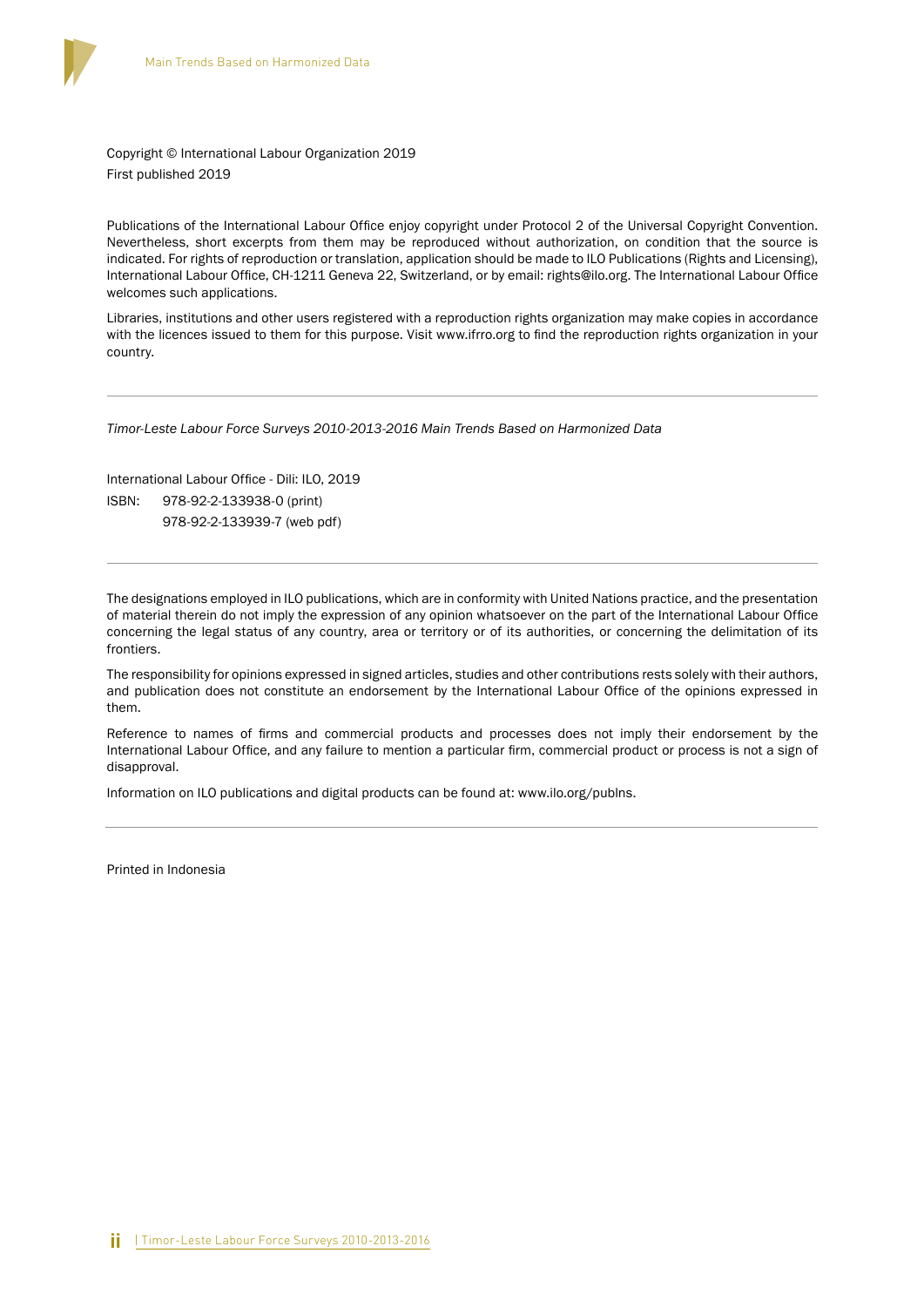# **Preface**

Timor-Leste Labour Force Surveys 2010-2013-2016 – Main Trends Based on Harmonized Data is presented to provide a time series on key labour force indicator for 2010, 2013 and 2016. Main objective of this report is to analyse the evolution of the main labour force indicators.

Timor-Leste has conducted two labour force survey in 2010 and 2013, and in 2016 the Directorate General of Statistic, Ministry of Finance and the Secretariat of State for Vocational Training and Employment /SEFOPE) has conducted Child Labour Survey administrating both a child questionnaire addressed to children 5 to 17 years of age and an adult questionnaire. The adult questionnaire includes questions on the labour force status and the employment and unemployment characteristics of the working age population, and hence provide many of key data generally obtained from conventional labour force surveys. The Child Labour Survey of 2016 is considered as "mini Labour Force Survey" to produce labour force statistics comparable to the LFS 2010 and 2013.

While this report presents comparative data on main labour force trends, branches of economic activity, occupations, status in employment, hours of work, men and women, youth, education and regions of LFS 2010, 2013 and 2016, a lot more can still be studied from the data. We would like to encourage readers to utilize this rich data set to do more detailed analyses so as to inform further the policy debate. It is our hope that the findings will contribute to the knowledge base and provide assistance in planning and in policy formulation.

We would like to offer our sincere gratitude to all of those who were involved in the development of this report. The staff of Directorate General of Statistic, Ministry of Finance and the Secretariat of State for Vocational Training and Employment who worked hard in compiling the data presented in this report. We acknowledge the International Labour Organization (ILO) and Mr. Farhad Mehran (ILO Consultant) for their technical assistance in the data processing analysis and writing of this report. Finally, I am grateful to the survey respondents who generously provided the information on which this report is based.



Vice-Minister and Acting of Minister of Finance



**Julião da Silva** Secretary of State for Vocational Training and Employment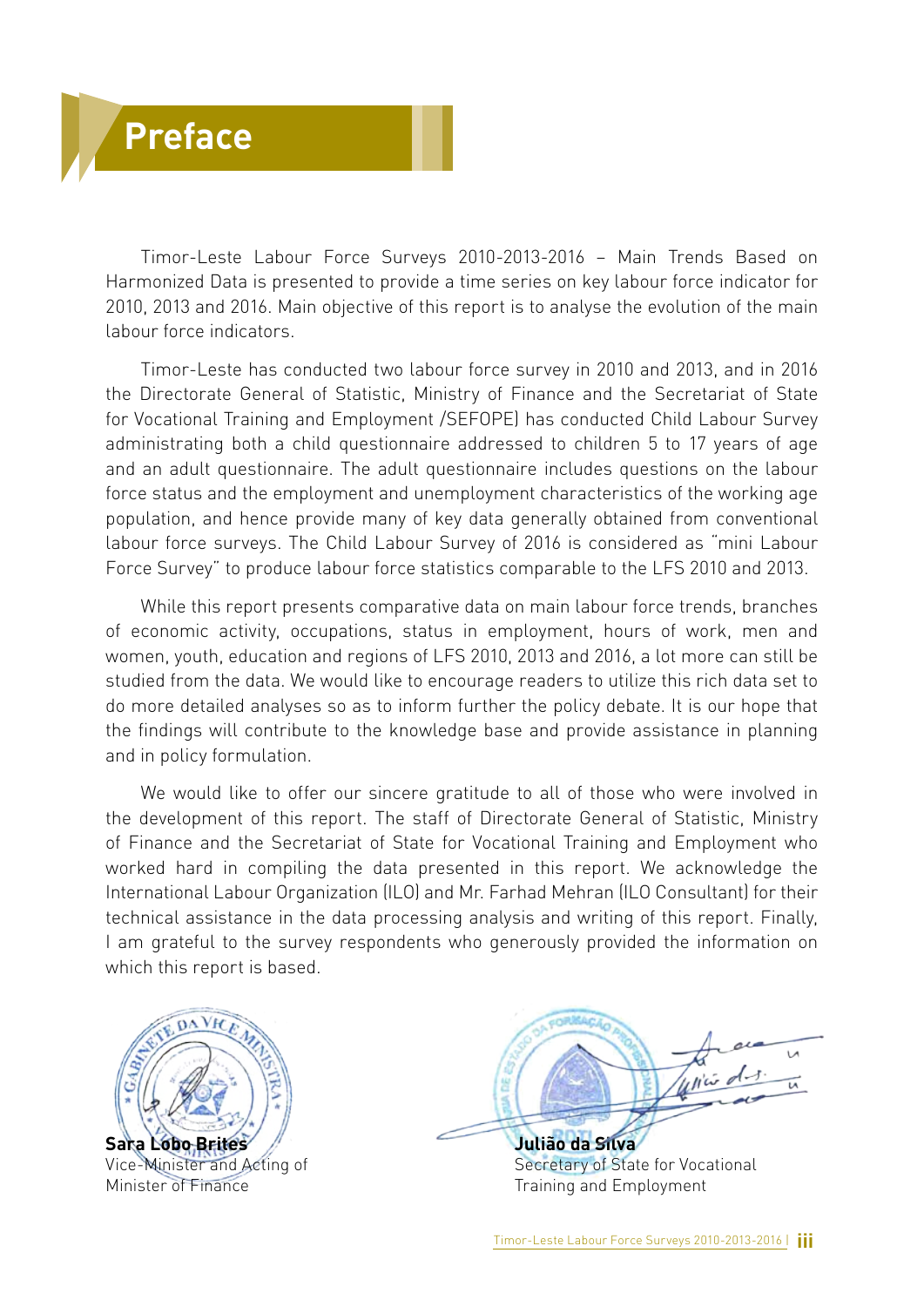

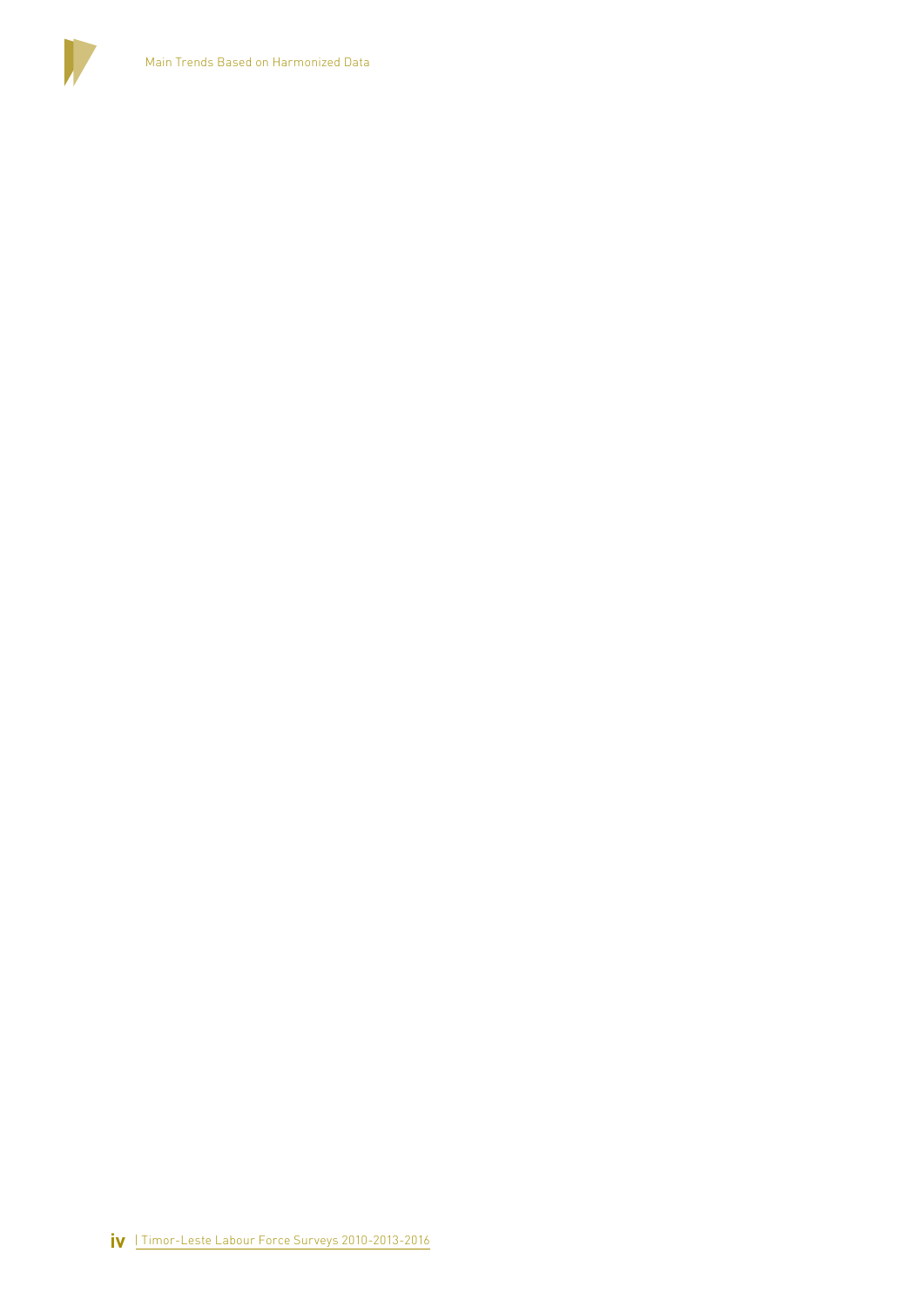# **Contents**

| 3. Branches of economic activity<br><u>1980</u>                                                                                                                                                                                      |    |
|--------------------------------------------------------------------------------------------------------------------------------------------------------------------------------------------------------------------------------------|----|
|                                                                                                                                                                                                                                      |    |
| 5. Status in employment<br>9. Status in employment                                                                                                                                                                                   |    |
|                                                                                                                                                                                                                                      |    |
| 7. Men and women <b>Manual According to the Manual According to the Manual According to the Manual According to the Manual According to the Manual According to the Manual According to the Manual According to the Manual Accor</b> |    |
|                                                                                                                                                                                                                                      |    |
| 9. Education 20                                                                                                                                                                                                                      |    |
|                                                                                                                                                                                                                                      | 22 |

#### **Annexes**

|                                                                                                                                                        | 27           |
|--------------------------------------------------------------------------------------------------------------------------------------------------------|--------------|
|                                                                                                                                                        |              |
|                                                                                                                                                        | -37          |
| D. Statistical tables (mini LFS 2016)<br>Laterate and the contract contract the contract of the state of the contract of the state of the state of the | $\mathbf{L}$ |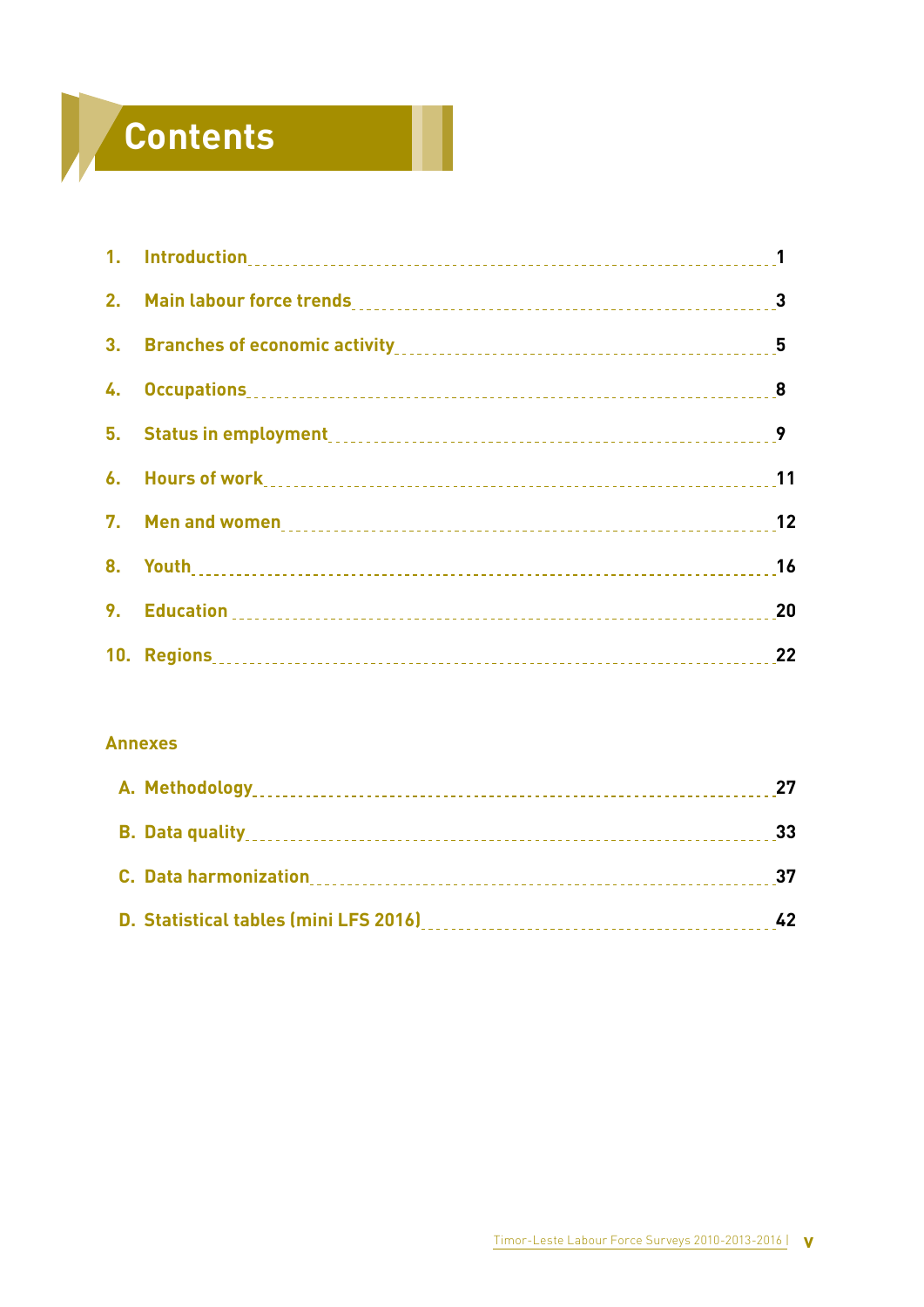

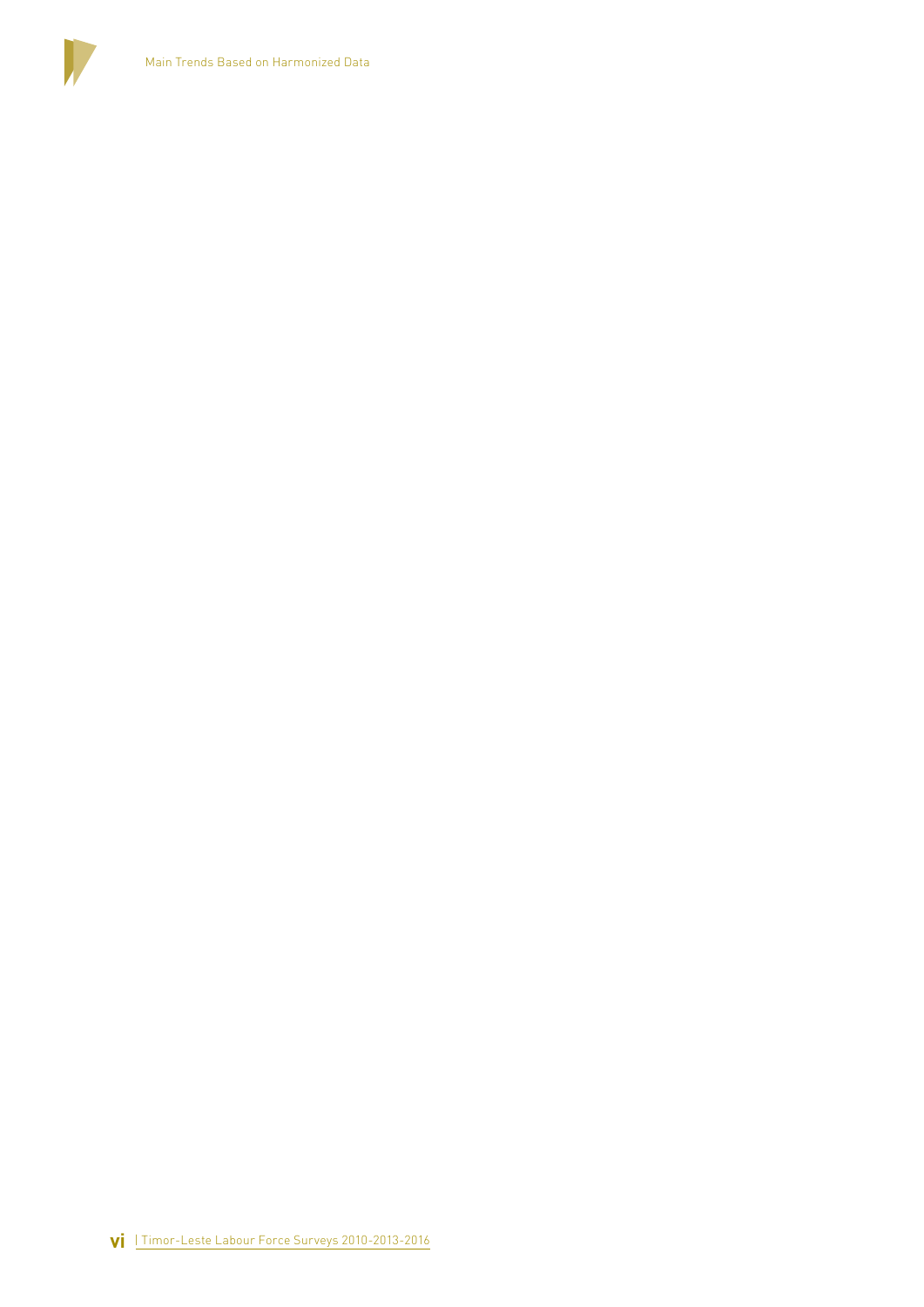FOLLOWING the publication of **Timor-Leste Labour Force Surveys 2010 and 2013 Main Trends Based on Harmonized Data**,<sup>1</sup> it was decided to extend the series with data for 2016 derived from the Child Labour Survey (CLS) conducted by the Directorate General of Statistics (DGS) in 2016. The questionnaire of the survey addresses children 5 to 17 years old as well as all other adult members of the household. It is, therefore, possible to extract data from the survey for the working age population 15 years old and over in line with the scope of the labour force surveys 2010 and 2013.

The survey questionnaire of CLS 2016 includes the main questions on labour force status and employment/unemployment characteristics covered also in the labour force surveys, LFS 2010 and LFS 2016. In this sense, the child labour survey of 2016 is treated as a "mini LFS" and the results compared with the earlier surveys. It thus gives a time series on key labour force indicators for 2010, 2013, and 2016. It is hoped that DGS will conduct the next full-fledged national labour force survey in 2019, thus providing the basis to extent the time series to another three-year period, 2010-2013-2016-2019.

The body of the present report follows the same form of the LFS 2010-2013 publication. It contains ten chapters dealing with the same subjects, in the same order and similar tables and figures extended to cover 2010-2013 and 2016. The ten chapters are: 1. Introduction; 2. Main labour force trends; 3. Branches of economic activity; 4. Occupations; 5. Status in employment; 6. Hours of work; 7. Men and women; 8. Youth; 9. Education; and 10. Regions.

There are three exceptions with the contents of the LFS 2010-2013 publication. Chapter 6 on informal employment has been replaced with a chapter on hours of work. The replacement was called for because the mini LFS 2016 (i.e., Child Labour Survey 2016) did not collect the necessary data to measure the informal sector and informal employment. The other exception was the omission of the discussion on participation in training programmes in Chapter 9 due to lack of data in the mini LFS 2016, and its replacement with a discussion on the skill mismatch and the relationship between educational attainment and current occupation. Finally, the third exception was the movement of the discussion and graphic on the indicator of the youth neither in employment, nor in education or training (NEET) to the chapter on youth. These changes resulted in a slight modification of some of the figure numbers.

ILO 2016, Timor-Leste Labour Force Surveys 2010 and 2013 Main Trends Based on Harmonized Data, ILO and Secretariat of State for Vocational Training and Employment Policy (SEPFOPE), Dili, 2016.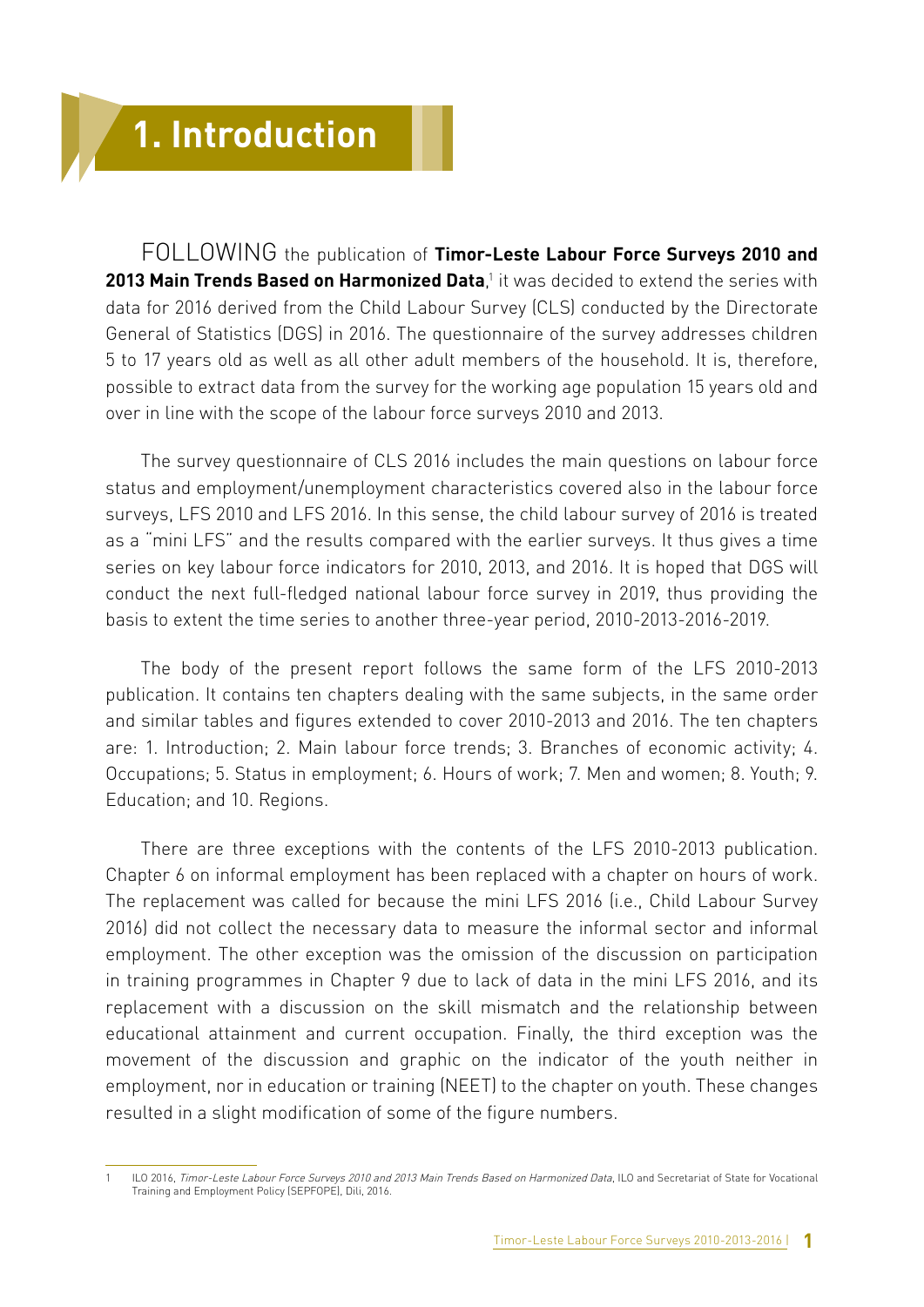

The present publication is supplemented with four annexes. Annex A describes the methodology of the Child Labour Survey 2016 as far as the sample design and questionnaire design relevant to the measurement of employment and unemployment and their characteristics. Annex B reports on the quality of the data in terms of nonresponse errors, coverage errors and sampling errors. Annex C describes how the raw survey data were processed to measure the main labour force characteristics of the working age population in line with international standards adopted by the 19<sup>th</sup> International Conference of Labour Statisticians (ICLS)<sup>2</sup> as well as the standards adopted by 13<sup>th</sup> ICLS.<sup>3</sup> Finally Annex D contains the statistical tables constructed with the same layout of the tabulation programme of the report of the LFS 2013, $^4$  except for four missing tables, two on type of contract, one on time-related underemployment and another on social security coverage. These tables could not be updated because the corresponding data items were not collected in the mini LFS 2016 (i.e., Child Labour Survey 2016).

<sup>2</sup> ILO, Resolution concerning statistics of work, employment and labour underutilization, adopted by the 19th International Conference of Labour Statisticians, Geneva, 2013.

<sup>3</sup> ILO, Resolution concerning statistics of the economically active population, employment, unemployment and underemployment, adopted by the 13th International Conference of Labour Statisticians, Geneva 1982.

<sup>4</sup> Directorate General of Statistics (DGS), and Secretariat of State for Vocational Training and Employment Policy (SEPFOPE), Timor-Leste Labour Force Survey 2013, Dili, Timor-Leste.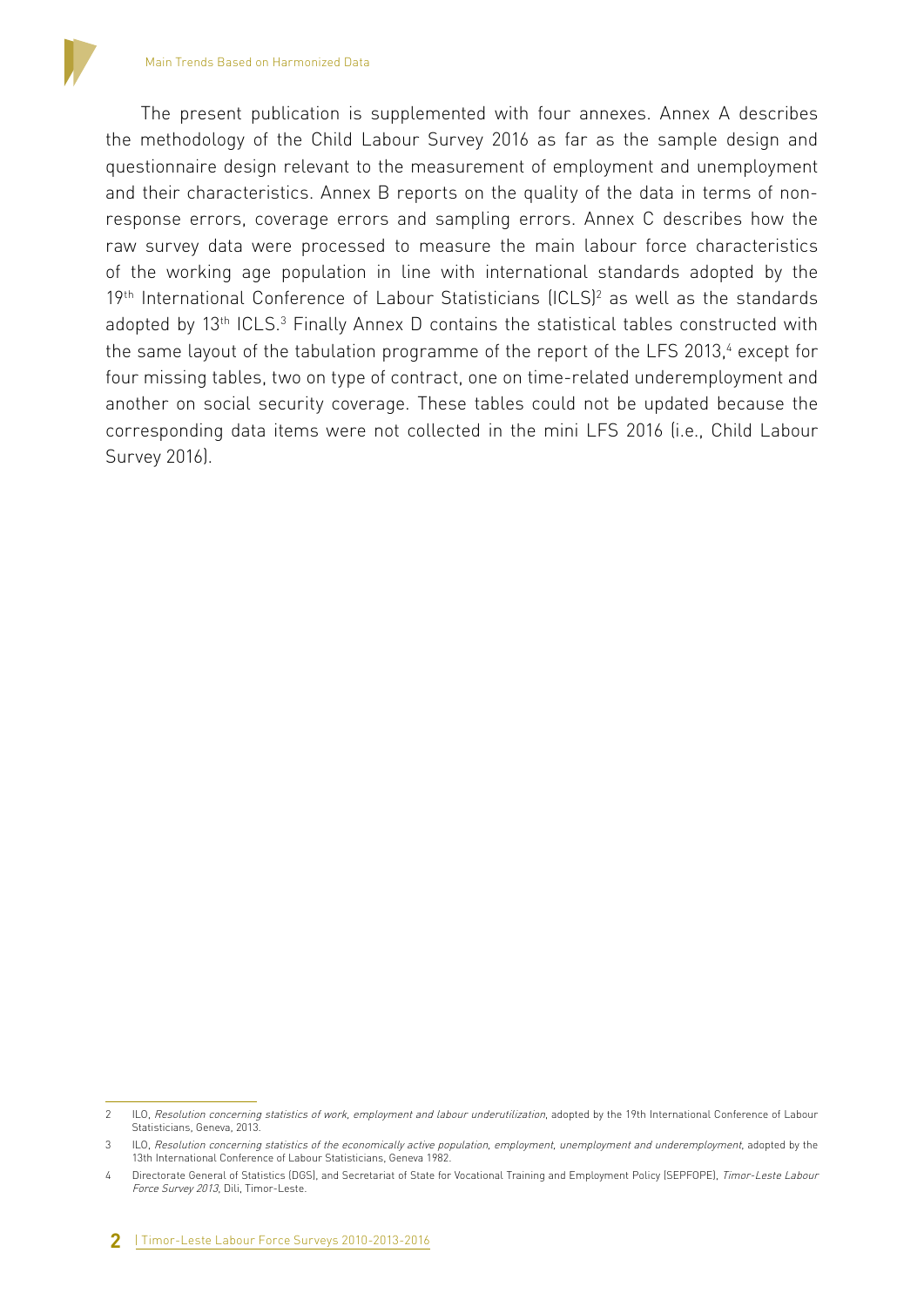# **2. Main labour force trends**

THE main labour force trends are presented in Table 1 below. The first two columns reproduce the published results for 2010 and 2013 based on harmonized data in line with the 2013 international standards adopted by the 19<sup>th</sup> ICLS. The last column gives the corresponding results for 2016 calculated on the basis of the adult part of the National Child Labour Survey 2016 referred to here as the mini LFS 2016.

| (1000)                                                                 | <b>LFS</b><br>2010* | <b>LFS</b><br>2013 | <b>Mini LFS 2016</b> |
|------------------------------------------------------------------------|---------------------|--------------------|----------------------|
| Working age population (15+ yrs)                                       | 627.0               | 696.2              | 724.5                |
| Labour force                                                           | 150.9               | 213.3              | 339.5                |
| Employed                                                               | 139.1               | 189.3              | 304.0                |
| (of which time-related underemployed)                                  | 0.1                 | 1.4                |                      |
| Unemployed                                                             | 11.8                | 23.4               | 35.4                 |
| Outside the labour force                                               | 477.5               | 483.0              | 385.0                |
| (of which potential labour force)                                      | 3.4                 | 7.7                |                      |
| Subsistence foodstuff producers                                        | 206.3               | 178.9              | 109.7                |
| $\frac{9}{6}$                                                          |                     |                    |                      |
| Labour force participation rate                                        | 24.0                | 30.6               | 46.9                 |
| Employment-to-population ratio                                         | 22.1                | 27.3               | 42.0                 |
| LU1. Unemployment rate                                                 | 7.8                 | 11.0               | 10.4                 |
| LU2. Combined rate of unemployment<br>and time-related underemployment | 7.9                 | 11.7               |                      |
| LU3. Combined rate of unemployment<br>and potential labour force       | 9.8                 | 14.1               |                      |
| LU4. Composite measure of labour<br>underutilization                   | 9.9                 | 14.7               |                      |

#### **1. Main labour force indicators: Timor-Leste LFS 2010-2013-2016**

The results show a clear pattern of evolution. The working age population (15 years old and over) has continuously increased from 627,000 persons in 2010 to 696,200 persons in 2013 and 724,500 persons in 2016, representing an average annual growth rate of about 2.4 percent. Labour force participation and also its components, employment and unemployment, have increased during the period: the labour force from 150,900 persons in 2010 to 213,000 persons in 2013 and 339,500 persons in 2016; employment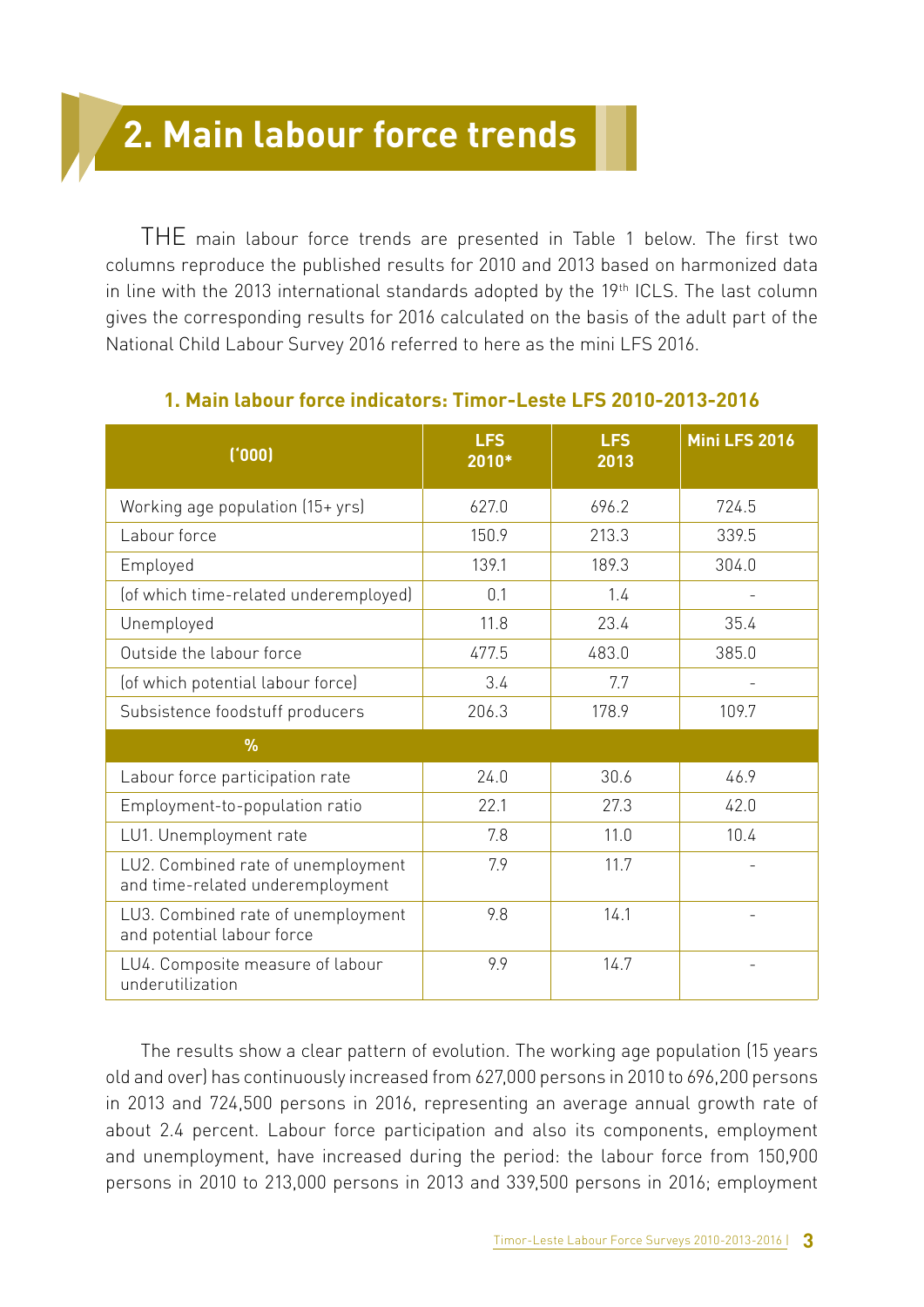from 139,100 persons in 2010 to 189,300 persons in 2013 and 304,000 persons in 2016; and unemployment from 11,800 persons in 2010 to 23,400 persons in 2013 and 35,400 persons in 2016.

The large increase of measured employment during the periods from 2010 to 2013 and from 2013 to 2016 should not be interpreted as massive expansion of job creation during the two periods. A significant part of the increase is due to the change in operations of subsistence foodstuff production from production mainly for own-consumption not considered as employment to production wholly or mainly for the market considered as employment under the new international statistical standards on this topic. Another part of the increase reflects the movement of subsistence foodstuff producers to informal employment as own-account workers or contributing family workers in informal sector enterprises. The increase in employment reflecting job creation in the formal sector has therefore been much lower than what the numbers suggest. This issue should be kept in mind when interpreting the results throughout the present report.

In particular, it should be noted that during the same period, the population outside the labour force decreased from 477,500 persons in 2010 to 483,000 persons in 2013 and then increased to 385,00 persons in 2016. In particular, the number of subsistence foodstuff producers not considered as employment under the international statistical standards decreased substantially from 206,300 persons in 2010 to 178,900 persons in 2013 and 109,700 persons in 2016.

Looking at the bottom part of the table, the labour force participation rate defined as the ratio of the labour force to the working age population expressed in percentage terms is an indicator of the level of labour market activity and more precisely the extent of a country's working age population that is economically active. The data show that the labour force participation rate has steadily increased from 24.0 percent in 2010 to 30.6 percent in 2013 and 46.9 percent in 2016, in part due to the change of operation of subsistence foodstuff production as mentioned earlier.

Aggregate employment generally increases with growing population. Therefore, the ratio of employment to the working age population is an important indicator of the ability of the economy to provide employment to its growing population. In line with the trend of the labour force participation rate, the data in Table 1 show that the employment-topopulation has also steadily increased from 22.1 percent in 2010 to 27.3 percent in 2013 and to 42.0 percent in 2016.

Despite the words of caution mentioned earlier, the growth of employment was sufficiently significant in the last three years to stabilize and even slightly lower the unemployment rate. The unemployment rate is the most commonly used indicator of the labour market. It is defined as the number of unemployed persons expressed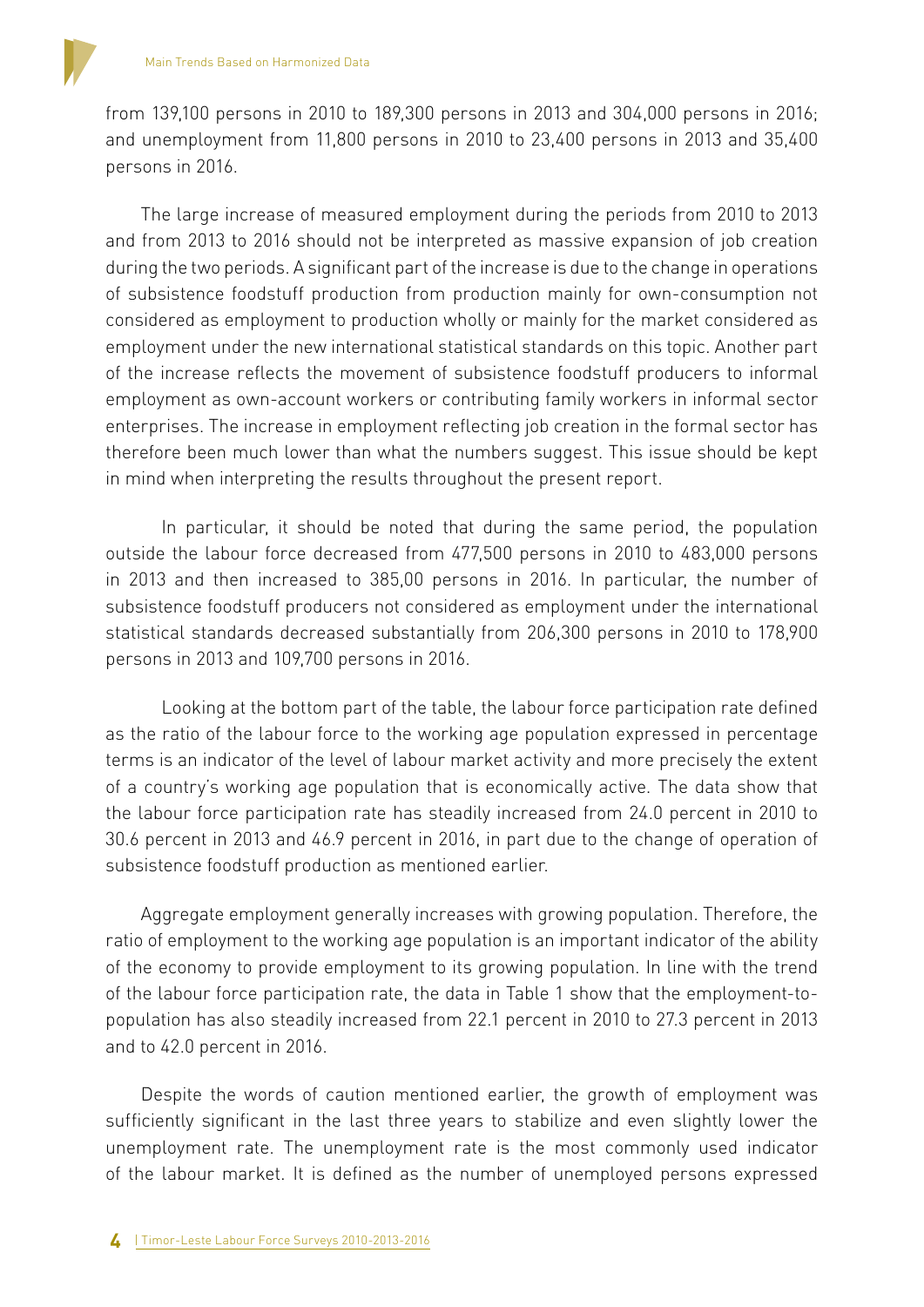as a percentage of the labour force. The unemployment rate is sometimes used in a general sense as an indicator of the health of the economy, not just the labour market. Table 1 shows that the unemployment rate increased from 7.8 percent in 2010 to 11.0 percent in 2013, but stabilized or even slightly decreased during the last three years to about 10.4 percent in 2016 still significantly higher than the corresponding rate in other South East Asian countries. This is because the other countries are mostly measuring employment and unemployment in line with the earlier international standards adopted at the 13<sup>th</sup> ICLS in 1982 which excludes own-use production as part of employment, thus increasing measured employment and reducing measured unemployment compared with the Timor-Leste measurement which is in line with the new international standards adopted by the 20<sup>th</sup> ICLS (2013).

The unemployment rate is a measure of the imbalance in the labour market representing one aspect of the extent of unutilized labour supply of the country. The other aspects are measured by underemployment and in particular time-related underemployment and potential labour force comprising persons who were neither in employment nor in unemployment but carried out activities to seek employment or wanted and were currently available for employment. The 2010 and 2013 data on timerelated underemployment and potential labour force could not be updated for 2016 as the necessary data were not available for the mini LFS 2016. The corresponding values are therefore missing in Table 1 and the labour underutilization rates LU2, LU3 and LU4 could not be calculated for 2016. To the extent that the labour underutilization indicators have similar trends, it may be surmised that LU2, LU3 and LU4 would also show a stable or declining trend during the three-year period from 2013 and 2016 like LU1 (the unemployment rate).

# **3. Branches of economic activity**

BRANCH of economic activity refers to the activity of the establishment in which an employed person worked during the time reference period. It describes the activity of the establishment, not the type of work that the individual does when working for that establishment. An establishment may be a farm, a mine, a factory, a workshop, a store, an office or a similar type of economic unit. It is important to distinguish enterprises from establishments. "Enterprise" is a broader concept than "establishment". An enterprise is a legal entity (or group of legal entities) and may have a number of establishments with different economic activities and different locations.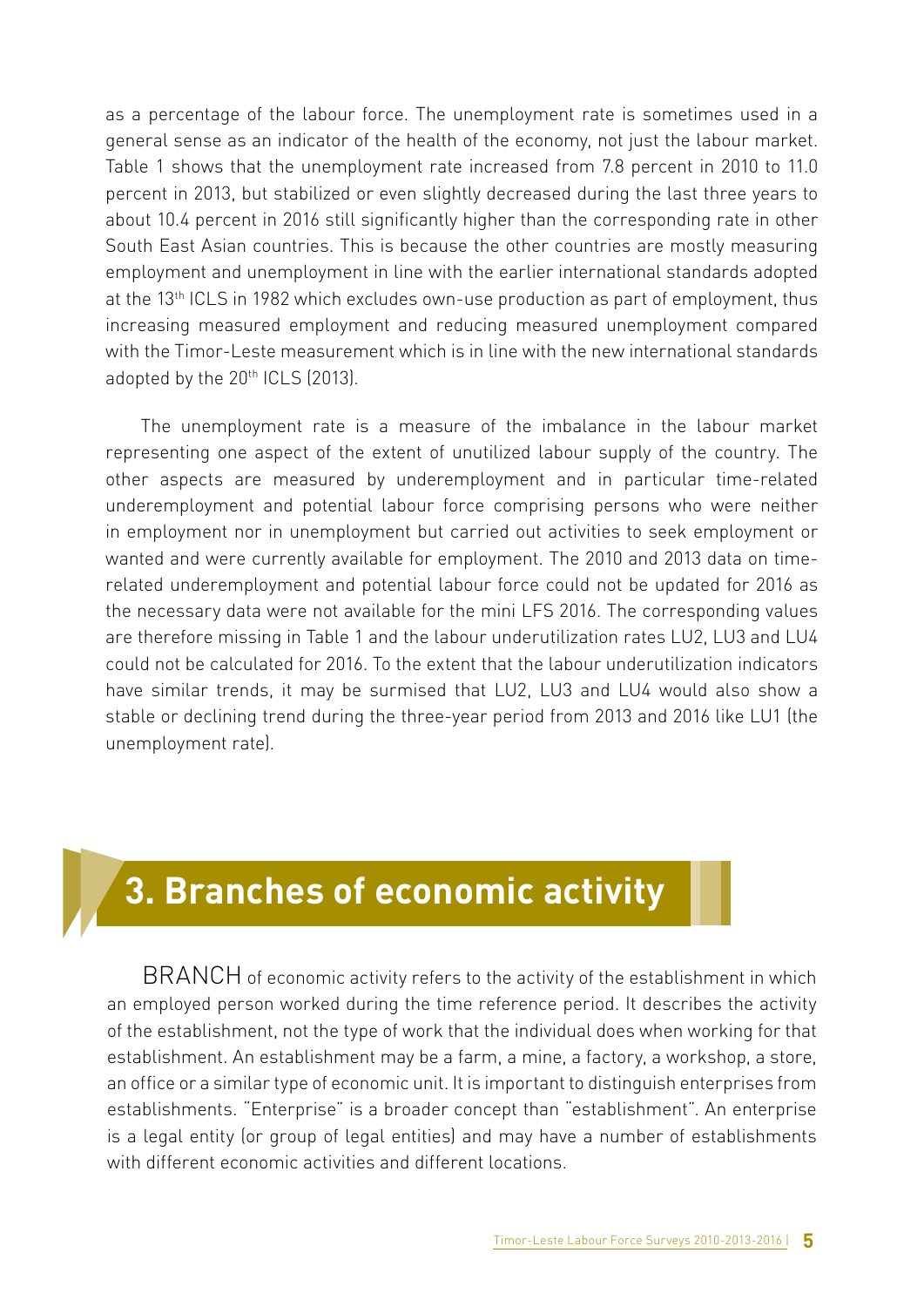

Table 2 presents data on the classification of the employed persons by branch of economic activity at main job according to the International Standard Industrial Classification of All Economic Activities (ISIC Rev 4).<sup>5</sup> Although efforts have been made to make the data as comparable as possible, it is clear that coding errors and variations in coding procedures in the various surveys have affected the statistical results. The change in the structure employment by branch of economic activity shown in Table 2 (and by occupation shown in Table 3) should therefore be interpreted with caution, especially, when examining the categories with relatively low frequencies.

| $\frac{9}{6}$                                                                               | <b>LFS</b><br>2010* | <b>LFS</b><br>$\overline{2013}$ | <b>Mini LFS 2016</b> |
|---------------------------------------------------------------------------------------------|---------------------|---------------------------------|----------------------|
| Agriculture, forestry and fishing                                                           | 26.3                | 25.6                            | 31.6                 |
| Mining and quarrying                                                                        | 0.8                 | 0.6                             | 6.1                  |
| Manufacturing                                                                               | 4.3                 | 4.5                             | 3.4                  |
| Electricity, gas, steam, air-conditioning supply<br>Water supply, sewerage waste management | 0.3                 | 0.4                             | 0.2                  |
| Construction                                                                                | 8.9                 | 7.5                             | 7.8                  |
| Wholesale and retail trade, repair of<br>motor vehicles                                     | 19.8                | 23.2                            | 22.2                 |
| Accommodation and food service activities                                                   | 1.6                 | 1.3                             | 0.1                  |
| Transport and storage                                                                       | 5.7                 | 6.1                             | 2.8                  |
| Professional activities                                                                     | 7.1                 | 12.6                            | 1.1                  |
| Public administration and defense                                                           | 4.7                 | 4.0                             | 10.8                 |
| Education                                                                                   | 10.8                | 6.4                             | 6.5                  |
| Human health and social work activities                                                     | 2.1                 | 1.9                             | 0.9                  |
| Other service activities                                                                    | 6.8                 | 4.0                             | 5.8                  |
| Unspecified                                                                                 | 0.9                 | 1.7                             | 0.7                  |
| Total                                                                                       | 100.0               | 100.0                           | 100.0                |

#### **2. Employment by branch of economic activity at main job: Timor-Leste LFS 2010-2013-2016**

<sup>5</sup> https://unstats.un.org/unsd/cr/registry/isic-4.asp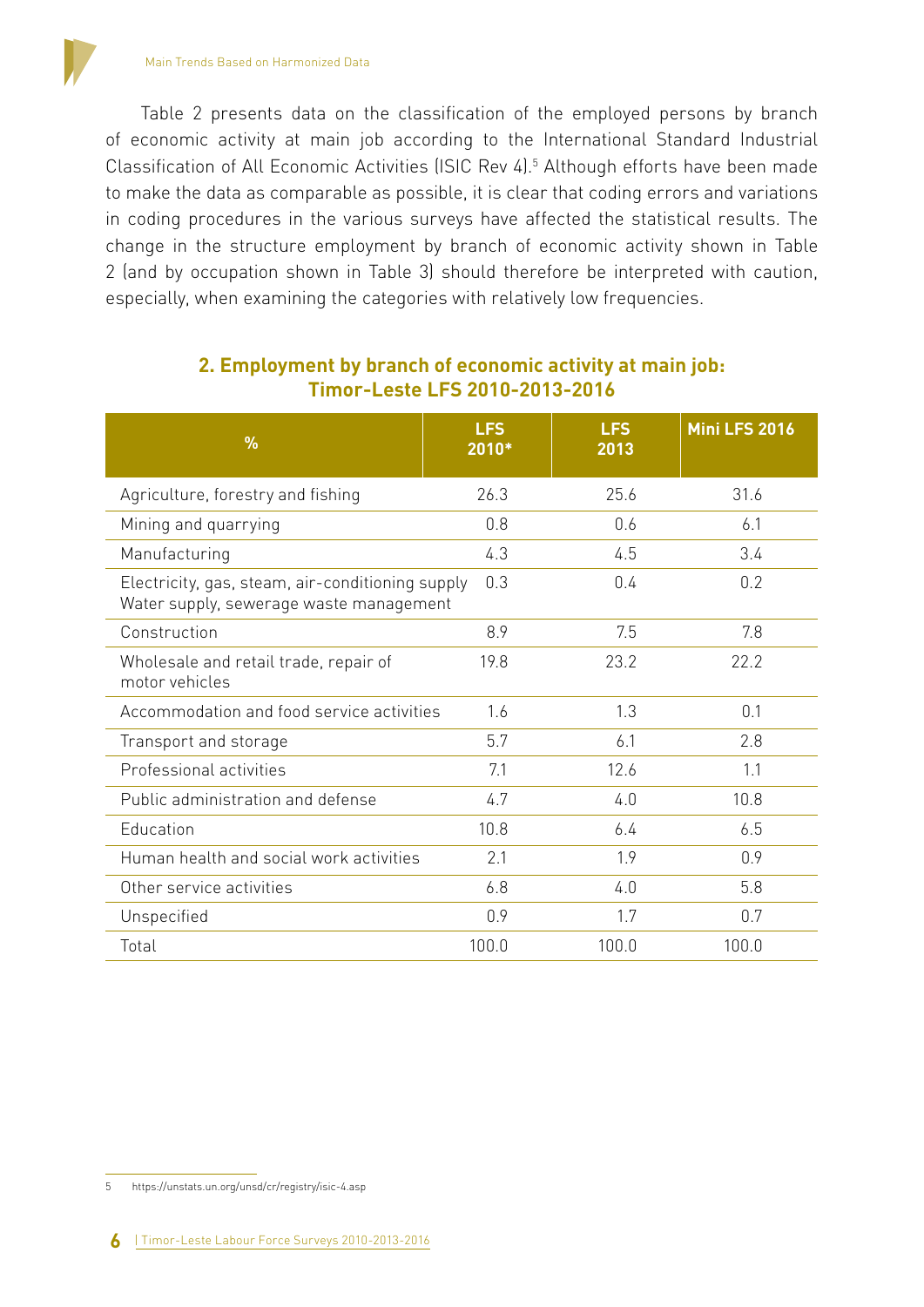The results show that the share of agricultural employment increased significantly during the last three years from 25.6 percent in 2013 to 31.6 percent in 2016 due mainly to the changing mix of agricultural activities from subsistence foodstuff production to agriculture production for the market. The percentage of subsistence foodstuff producers in total number of persons engaged in agricultural activities decreased from 78.7 percent in 2013 to 53.3 percent in 2016.

The data also show that the share of industrial employment, i.e., the sum of mining and quarrying, manufacturing, electricity, gas and other activities, and construction has also increased during the last three years, mainly due to the relative increase of employment in mining and quarrying from 0.6 percent in 2013 to 6.1 percent in 2016. It would be instructive to check if this change could be attributed to the new development of stone production projects in the east of the country. Manufacturing employment has slightly declined from 4.5 percent in 2013 to 3.4 percent in 2016, while employment in construction has essentially remained stable, 7.5 percent in 2013 and 7.8 percent in 2016.

Against the relative increase of agricultural and industrial employment, the share of employment in services has significantly decreased from 61.2 percent in 2013 to 50.9 percent in 2016. It is instructive to note, however, a substantial increase in the share of employment in public administration and defense from about 4 percent in 2013 to more than 10 percent in 2016. It is not clear to what extent this result reflects the real growth of employment in public administration and to what extent it reflects coding errors in data processing. Some administrative persons engaged in public schools or public hospitals may have been coded as in public administration rather than in education or health. Also, some professionals involved in government funded research institutions may have been erroneously coded in public administration instead of professionals, scientific and technical activities.

Another feature depicted in the data of Table 2 is the narrow range of economic activities and the concentration of employment in a limited number of branches of economic activity in Timor-Leste. About two-third of employment in 2016 was concentrated in three branches of economic activity, namely, agriculture, forestry and fishing (31.6 percent), wholesale and retail trade, repair of motor vehicles (22.2 percent) and public administration and defense (10.8 percent). The degree of concentration was about the same in 2010 and 2013 with only three branches of economic activity covering more than 10 percent of total employment in each of the years.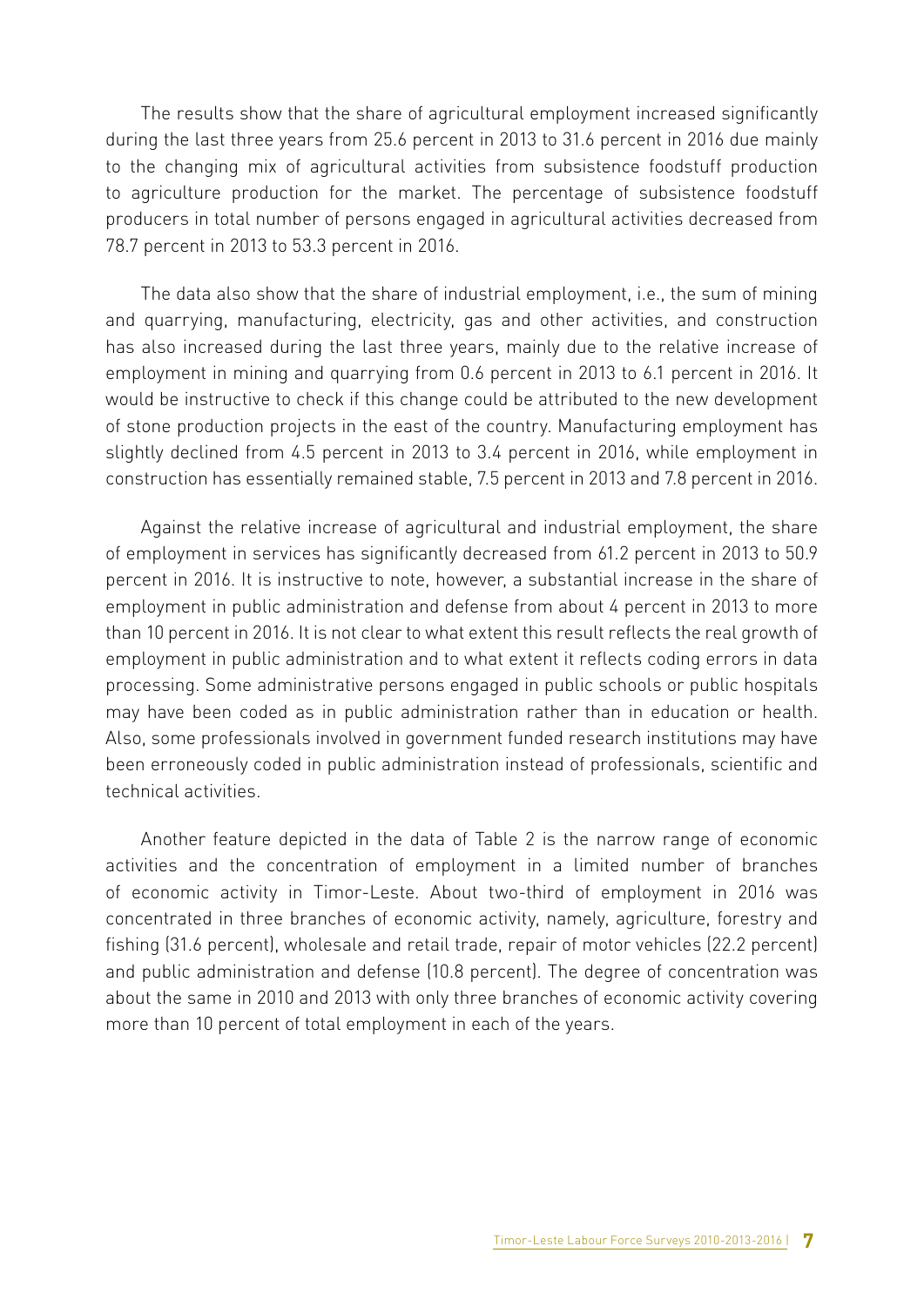## **4. Occupations**

OCCUPATION refers to the kind of work done by an employed person (or the kind of work done previously or wanted if the person is unemployed), irrespective of the branch of economic activity or the status in employment of the person. The new International Classification of Occupations (ISCO-08) classifies occupations in 10 major occupational groups subdivided into 43 sub-major groups, 130 minor groups and 436 unit groups comprising in most cases a detailed number of occupations.<sup>6</sup>

Table 3 shows the evolution of the occupational pattern of employment at main job in Timor-Leste. In line with the results already mentioned about the movement of subsistence foodstuff production toward market-oriented agriculture, the share of skilled agricultural, forestry and fishery workers in total employment has substantially increased, especially during the last three years, from 13.3 percent in 2013 to 40.5 percent in 2016.

| $\%$                                            | <b>LFS</b><br>2010* | <b>LFS</b><br>2013 | <b>Mini LFS 2016</b> |
|-------------------------------------------------|---------------------|--------------------|----------------------|
| Managers                                        | 4.7                 | 5.9                | 2.7                  |
| Professionals                                   | 15.6                | 9.9                | 6.9                  |
| Technicians and associate professionals         | 2.8                 | 4.5                | 1.0                  |
| Clerical support workers                        | 1.3                 | 3.2                | 5.9                  |
| Service and sales workers                       | 19.8                | 17.6               | 22.4                 |
| Skilled agricultural, forestry, fishery workers | 12.4                | 13.3               | 40.5                 |
| Craft and related workers                       | 8.3                 | 9.5                | 4.1                  |
| Plant and machine operators, assemblers         | 5.6                 | 5.6                | 2.5                  |
| Elementary occupations                          | 28.3                | 28.8               | 12.1                 |
| Armed forces occupations                        | 0.7                 | 0.1                | 0.0                  |
| Not classified, blank                           | 0.5                 | 1.5                | 1.9                  |
| Total                                           | 100.0               | 100.0              | 100.0                |

#### **3. Employment by occupation at main job: Timor-Leste LFS 2010-2013-2016**

It should be mentioned that part of this increase may in fact reflect a certain degree of coding errors. In general, only skilled workers should be classified into the category

<sup>6</sup> http://www.ilo.org/public/english/bureau/stat/download/res/futisco.pdf.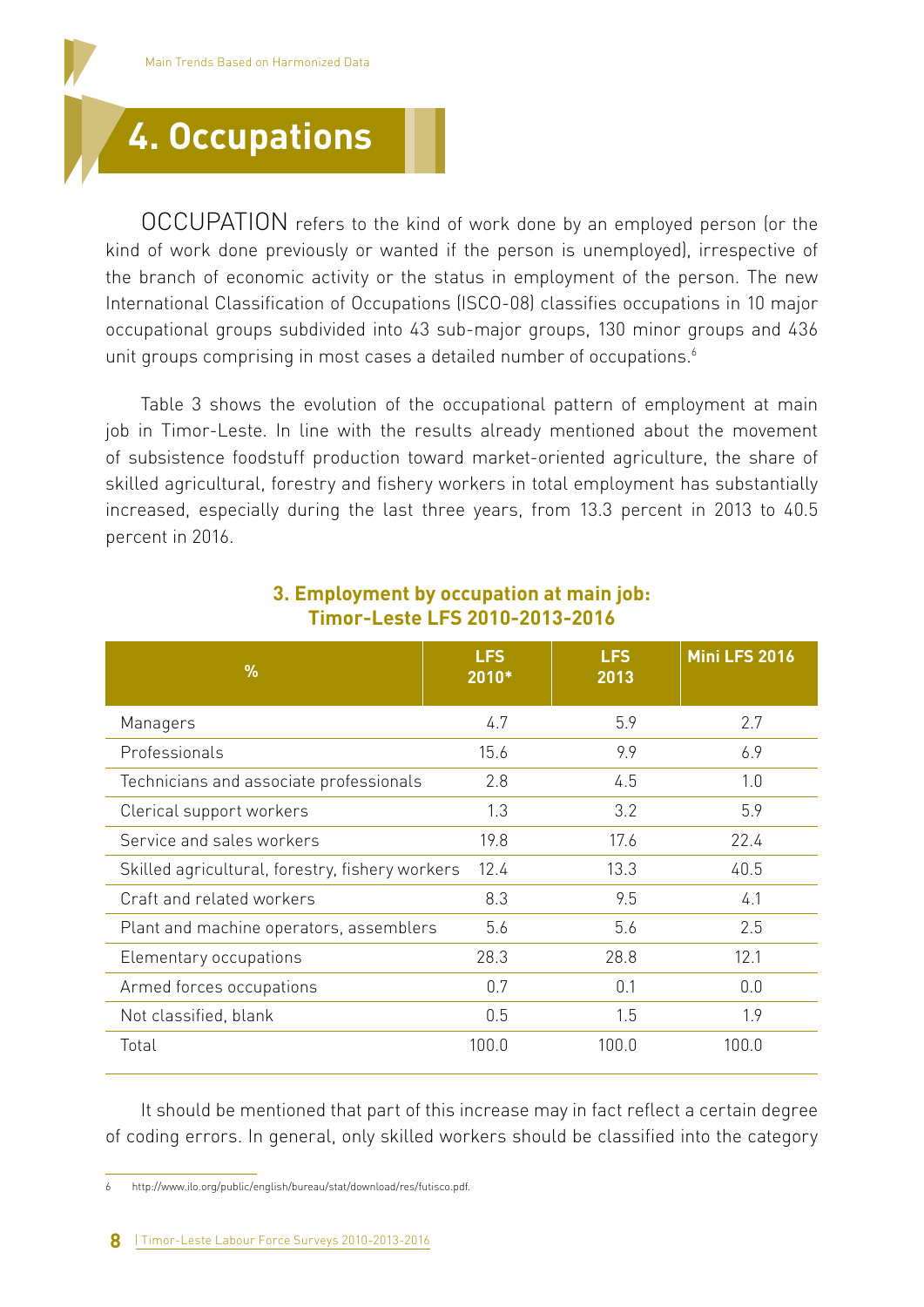"skilled agricultural, forestry and fishery workers", and other agriculture workers should be typically classified as in elementary occupations. Competent performance in most occupations in this major group requires skills at the second ISCO skill level, i.e., skills generally obtained through the completion of the first stage of secondary education. It seems that this requirement has not been observed in the coding of occupations in 2016. Therefore, to the extent that the occupational group "skilled agricultural, forestry and fishery workers" is overestimated and the occupation group "elementary occupation" is underestimated in 2016.

Table 3 also shows a moderate increase in the share of service and sales workers in the last three years, from 17.6 percent in 2013 to 22.4 percent in 2016. A similar slight increase is observed for clerical support workers from 3.2 percent in 2013 to 5.9 percent in 2016.

All other major occupational groups show a relative decline in the last three years, particularly "white collar" workers such as managers from 5.9 percent in 2013 to 2.7 percent in 2016, professionals from 9.9 percent in 2013 to 6.9 percent 2016, technicians and associate professionals from 4.5 percent in 2013 to 1.0 percent in 2016. The share of craft and related workers in total employment has also declined from 9.5 percent in 2013 to 4.1 percent in 2016, and so has the share of plant and machine operators and assemblers from 5.6 percent in 2013 to 2.5 percent in 2016.

# **5. Status in employment**

STATUS in employment classifies jobs held by persons at a given point of time with respect to the type of explicit or implicit contract of employment of the person with other persons or organizations. The International Standard Classification of Status in Employment (ICSE-1993) identifies five categories of persons with respect to their status in employment:<sup>7</sup>

Employees: Persons working in "paid employment jobs", i.e., holding explicit (written or oral) or implicit employment contract with remuneration not directly dependent upon the revenue of the unit for which they work. Remuneration could be in the form of wages or salaries, commission from sales, piece-rates, bonuses, or in-kind payments such as food, housing or training.

ILO, International Classification of Status in Employment, ICSE-93, Fifteenth International Conference of Labour Statisticians, Geneva, http:// laborsta.ilo.org.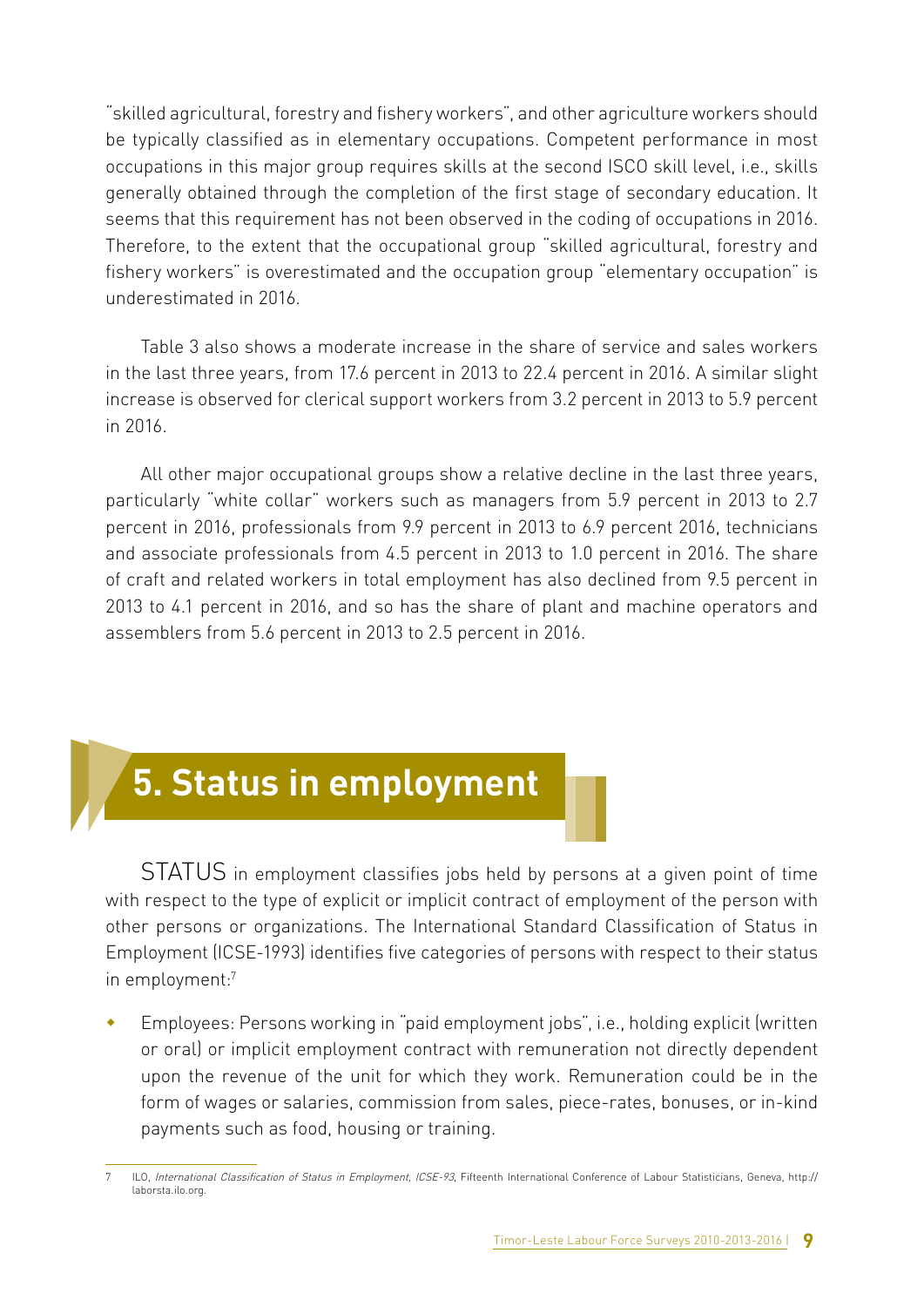

- Employers: Persons working on own-account or with one or a few partners in "self-employment jobs", i.e., (a) remuneration is directly dependent on the profits (or potential for profits) derived from the goods and services produced or for own consumption, and (b) engaging one or more "employees," on a continuous basis.
- Own-account workers: Persons working on own-account or with one or a few partners in a "self-employment job", not engaging any "employees," on a continuous basis.
- **\*** Contributing family workers: Persons working in a market-oriented establishment operated by a household member, who cannot be regarded as partner, in a "selfemployment job", not engaging any "employee" on a continuous basis.
- Members of producers' cooperatives: Persons working in a cooperative producing goods and services, in a "self employment job", not engaging any "employee" on a continuous basis.

Table 4 presents the evolution of the distribution of the employed population by status in employment in main job. The results show that the share of employees in total employment steady decreased from 49.4 percent in 2010 to 41.6 percent in 2013 and to 37.8 percent in 2016.

| $\frac{9}{6}$                      | <b>LFS</b><br>2010* | <b>LFS</b><br> 2013 | <b>Mini LFS 2016</b> |
|------------------------------------|---------------------|---------------------|----------------------|
| Employee                           | 49.4                | 41.6                | 37.8                 |
| Employer                           | 2.2                 | 2.7                 | 1.4                  |
| Own-account worker                 | 32.1                | 36.7                | 42.9                 |
| Contributing family worker         | 15.6                | 17.8                | 15.1                 |
| Member of a producer's cooperative | 0.3                 | 0.3                 | 0.9                  |
| On military service                | 0.4                 | 0.7                 | 0.0                  |
| Not classified, Blank              | 0.0                 | 0.1                 | 2.0                  |
| Total                              | 100.0               | 100.0               | 100.0                |

#### **4. Employment by status in employment at main job: Timor-Leste LFS 2010-2013-2016**

By contrast, the share of own-account workers in total employment has steadily increased from 32.1 percent in 2010 to 36.7 percent in 2013 and to 42.9 percent in 2016. The share of other categories of workers has remained essentially constant: employers at about 1 to 2 percent; contributing family workers at about 15 to 17 percent and members of producer's cooperatives and persons on military services less than 1 percent.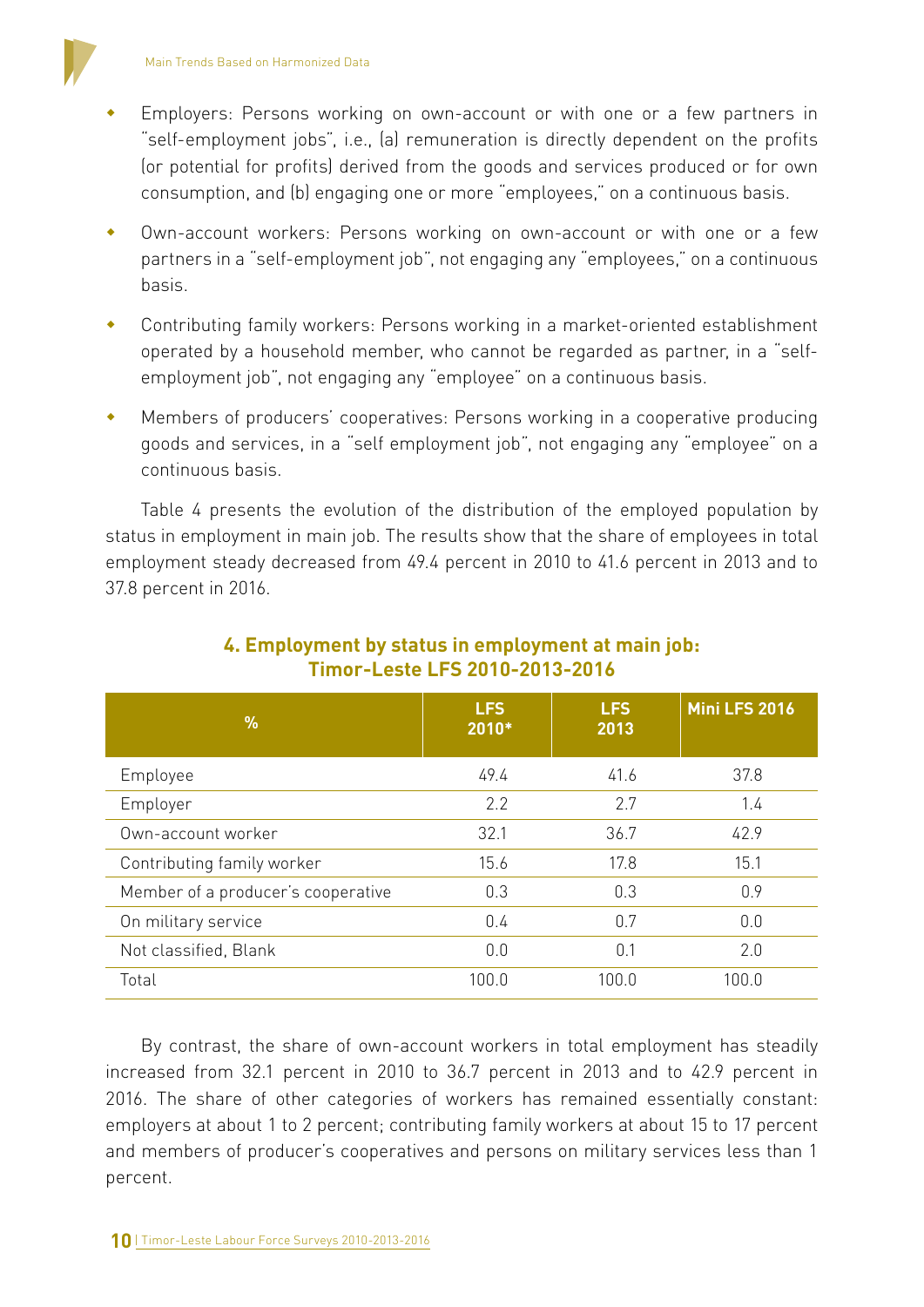The pattern of change is consistent with the evolution of employment from subsistence to market-oriented agriculture. As subsistence foodstuff producers are moving to the labour force, not all find paid employment as employees and as a result many tend to establish their own-businesses that may be their farm, now producing for the market, and themselves thus becoming own-account workers.

The fragilization of employment may also be observed in the trend of vulnerable employment defined as the sum of the employment status groups of own- account workers and contributing family workers. These categories of workers are less likely to have formal work arrangements, and are therefore more likely to lack decent working conditions, adequate social security and 'voice' through effective representation by trade unions and similar organizations. Vulnerable employment is often characterized by inadequate earnings, low productivity and difficult conditions of work that undermine workers' fundamental rights.8 Based on the data shown in Table 4, it can be calculated that vulnerable employment has steady increased from 47.7 percent in 2010 to 54.5 percent in 2013 and to 58.0 percent in 2016.

# **6. Hours of work**

NOT all employed persons work the same hours of work per week. Employment includes also persons who worked only a few hours during the reference week. It also includes persons who did not work at all during the reference week because they were ill or on leave or other temporary absence from work. Because of the broad definition of employment, it is important that employment is analyzed in conjunction with data on hours of work in order to distinguish the various intensities of employment.

The mini LFS 2016 collected data on hours actually worked during the reference and main and secondary jobs of employed persons. Hours actually worked refers to the time spent in a job for the performance of activities that contribute to the production of goods and services during the specified reference period. It includes the direct hours that the person is engaged in the activities, as well as the related hours such as waiting time, on-call, resting time, coffee break, prayer, etc. It excludes annual leave, public holidays, sick leave and other leave, as well as commuting time between work and home, longer breaks such as meal breaks and educational activities, even if authorized by the employer.

<sup>8</sup> http://www.ilo.org/global/about-the-ilo/newsroom/features/WCMS\_120470/lang--en/index.htm.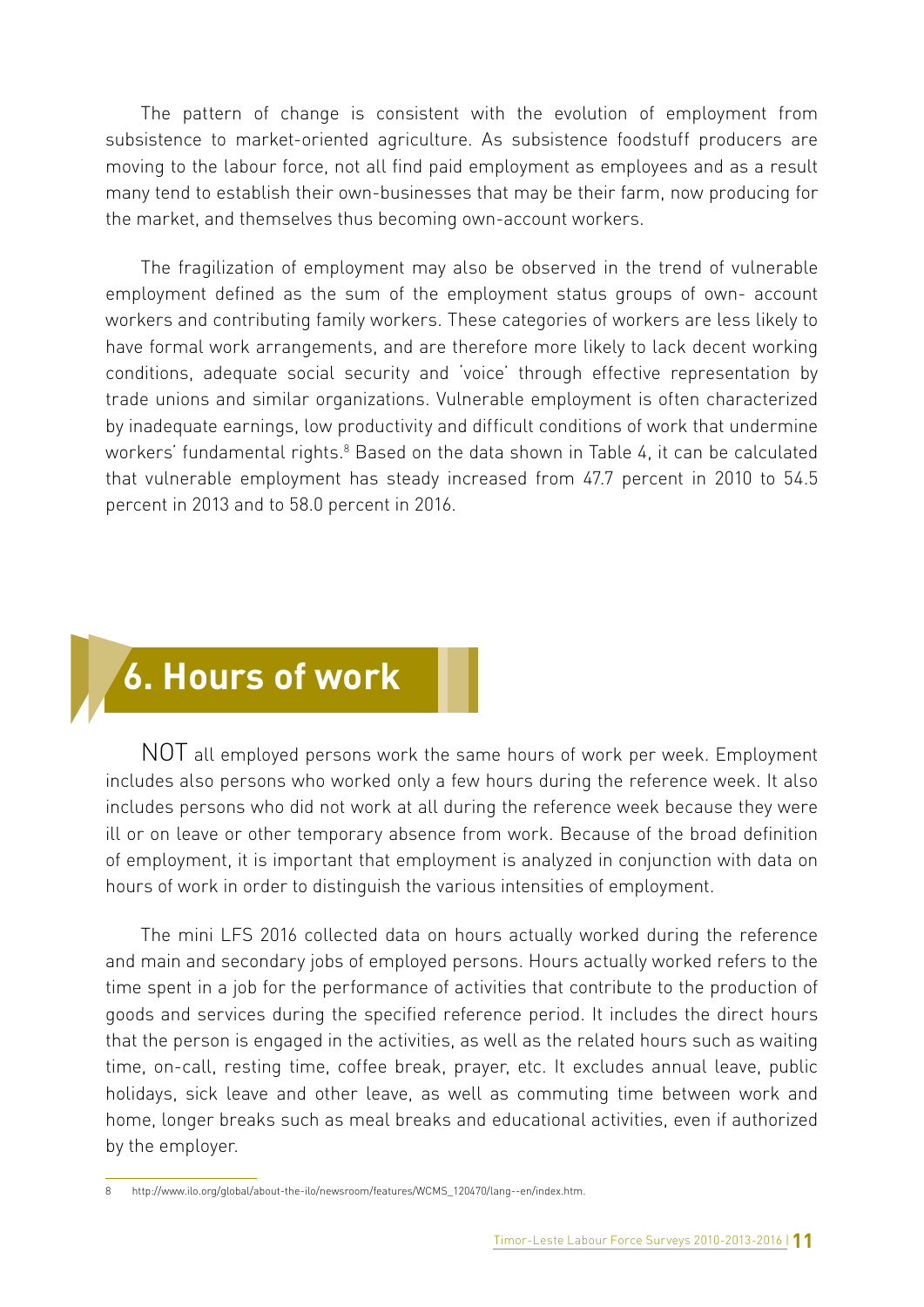

#### **5. Average hours actualley worked per week at all jobs. Timor-Leste LFS 2010-2013-2016**

Figure 5 presents the data on average hours actually worked during the reference week at all jobs of employed persons in 2010, 2013 and 2016. The results show a declining trend: the average number of hours worked decreased from 46.0 hours in 2010 to 42.8 hours in 2013 and 39.8 hours in 2016. A similar declining pattern is observed for men and women, separately.

It is instructive to note that the average number of hours actually worked at all jobs during the reference week has been consistently higher among men relative to women. In 2016, the average number of hours worked was 42.8 hours for men and 35.4 hours for women. In 2010 and 2013, men also worked at all jobs on average more than women, but the gap was narrower than in 2016. The ratio of hours worked at all jobs of men to women has steadily increased from 1.04 in 2010 to 1.15 in 2013 and to 1.21 in 2016. The data on hours of work can also be used to analyze the change in the number of persons working long or excessive hours during the week.

### **7. Men and women**

THE overall trend of the main labour force indicators described given earlier in Table 1 for the working age population as a whole are presented here in Table 6 for men and women separately. The results show similar evolutions for men and women except that the changes are much more pronounced in the case of women as compared to men. The labour force participation of men increased from 105,900 persons in 2010, to 140,300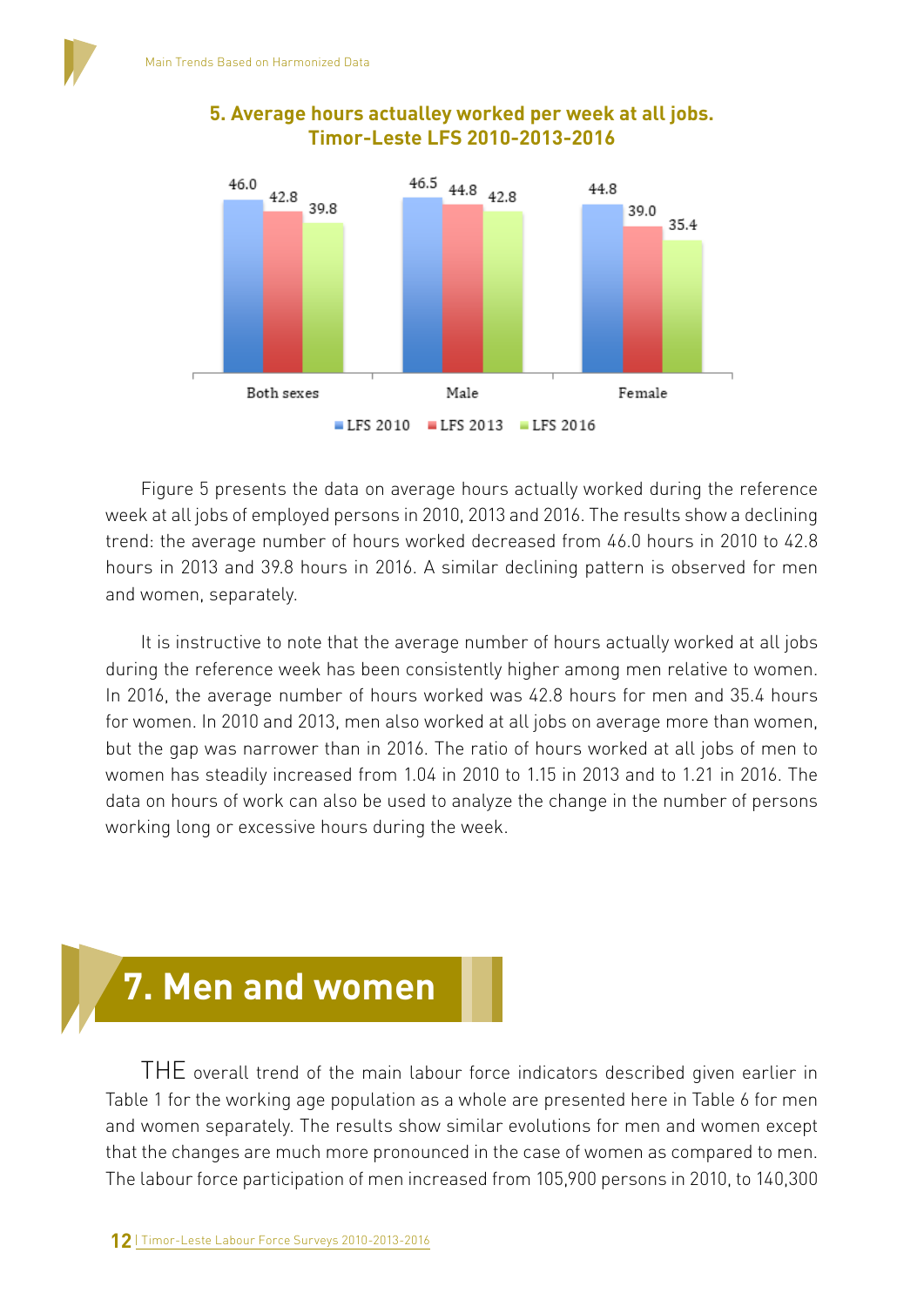persons in 2013 and to 194,500 persons in 2016. In the case of women, the change in labour force participation was much more considerable: it almost doubled every three years, from 45,000 persons in 2010 to 72,900 persons in 2013 and to 145,000 persons in 2016 mainly due to the large movement from subsistence foodstuff production to labour force activities that affected women relatively more than men.

|                                                                           | <b>Male</b>         |                    |                          |                       | <b>Female</b>      |                         |
|---------------------------------------------------------------------------|---------------------|--------------------|--------------------------|-----------------------|--------------------|-------------------------|
| (1000s)                                                                   | <b>LFS</b><br>2010* | <b>LFS</b><br>2013 | Mini LFS<br>2016         | <b>LFS</b><br>$2010*$ | <b>LFS</b><br>2013 | <b>Mini LFS</b><br>2016 |
| Working age population<br>$(15 + yrs)$                                    | 317.6               | 353.6              | 367.2                    | 310.8                 | 342.7              | 357.3                   |
| Labour force                                                              | 105.9               | 140.3              | 194.5                    | 45.0                  | 72.9               | 145.0                   |
| Employed                                                                  | 99.3                | 124.5              | 179.8                    | 39.8                  | 65.3               | 124.2                   |
| lof which time-related<br>underemployed)                                  | 0.1                 | 0.9                | $\overline{\phantom{0}}$ | 0.0                   | 0.5                |                         |
| Unemployed                                                                | 6.6                 | 15.8               | 14.7                     | 5.2                   | 7.6                | 20.8                    |
| Outside the labour force                                                  | 211.7               | 229.1              | 172.7                    | 265.8                 | 277.4              | 212.3                   |
| (of which potential labour force)                                         | 1.8                 | 2.8                |                          | 1.6                   | 1.9                |                         |
| Subsistence foodstuff<br>producers                                        | 107.8               | 98.3               | 66.7                     | 98.5                  | 80.6               | 42.4                    |
| $\frac{9}{6}$                                                             |                     |                    |                          |                       |                    |                         |
| Labour force participation rate                                           | 33.3                | 39.7               | 53.0                     | 14.5                  | 21.3               | 40.6                    |
| Employment-to-population ratio                                            | 31.3                | 35.2               | 49.0                     | 12.8                  | 19.3               | 34.8                    |
| LU1. Unemployment rate                                                    | 6.2                 | 11.3               | 7.5                      | 11.6                  | 10.4               | 14.3                    |
| LU2. Combined rate of<br>unemployment and time-related<br>underemployment | 6.3                 | 12.0               |                          | 11.6                  | 11.1               |                         |
| LU3. Combined rate of<br>unemployment and potential<br>labour force       | 7.8                 | 13.0               |                          | 14.6                  | 12.7               |                         |
| LU4. Composite measure of<br>labour underutilization                      | 7.9                 | 13.7               |                          | 14.6                  | 13.3               |                         |

#### **6. Main labour force indicators of men and women: Timor-Leste LFS 2010-2013-2016**

Similar results may be observed for employment. Male employment increased from 99,300 in 2010 to 124,500 persons in 2013 and to 179,800 persons in 2016. The corresponding trend in the case of women was much more considerable. Female employment increased from 39,800 persons in 2010 to 65,300 persons in 2013 and to 124,200 persons in 2016.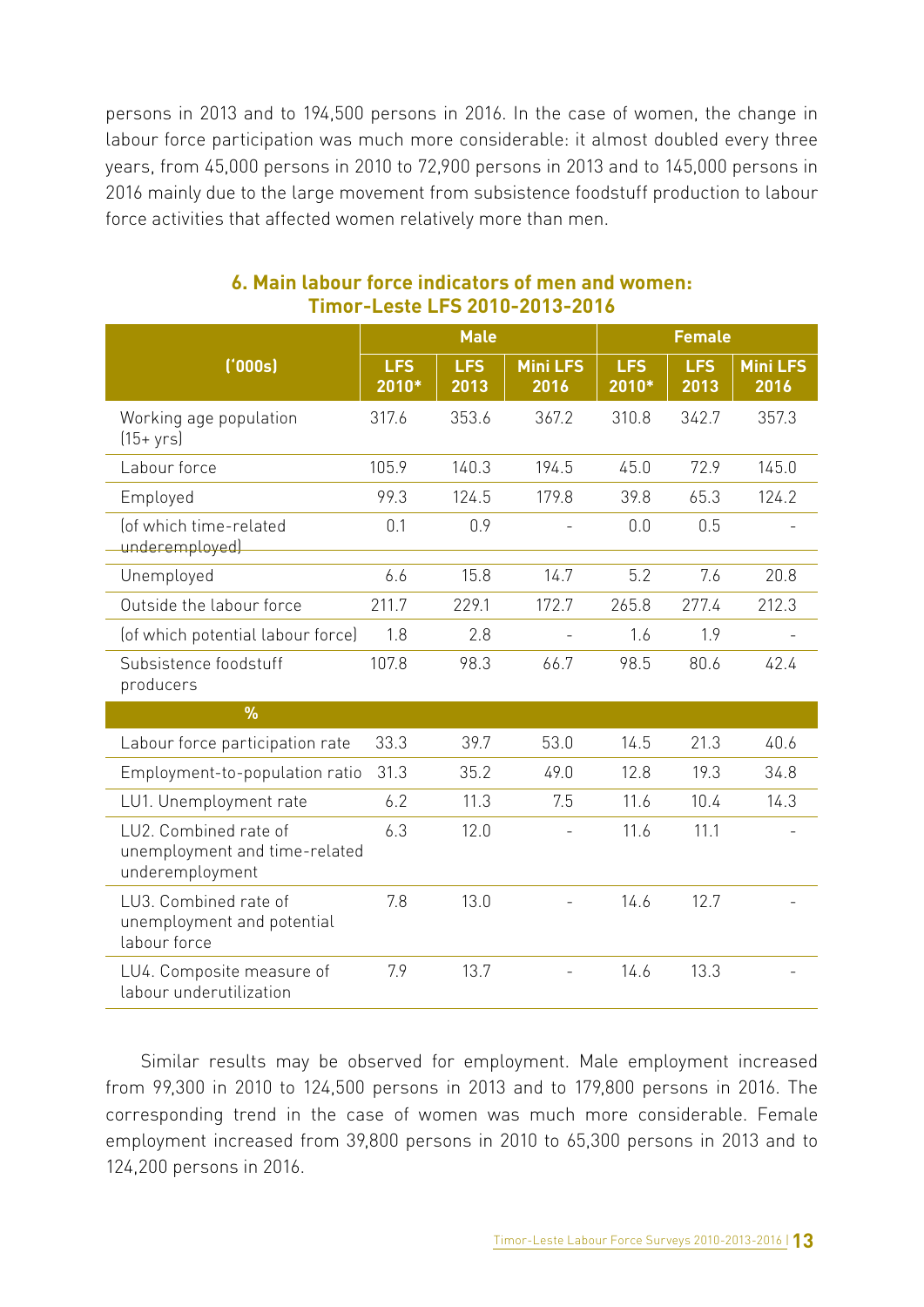

In terms of unemployment, the gender difference is particularly instructive. While the unemployment trend has been generally upward for both men and women, the number of unemployed men seems to have stabilized or even slightly decreased in 2016. The number of unemployed women, however, has continuously increased surpassing that of men in 2016.

These results indicate that the general movement from subsistence foodstuff production to market-oriented agriculture production affected mostly women and to a much lesser degree men. The male population outside the labour force declined from 229,100 persons in 2013 to 172,700 persons in 2016 (a decline of about 56,400 persons). The decline for the female population outside the labour force was almost the same from 277,400 persons in 2013 to 212,300 persons in 2016 (a decline of about 65,100 persons). The decline in the number of female subsistence foodstuff producers was however more considerable than the corresponding decline for men. Among women, the number of subsistence foodstuff producers was reduced from 80,600 persons in 2013 to 42,400 persons in 2016, representing a drop of 38,200 persons. Among men, the reduction of subsistence foodstuff producers was from 98,300 persons in 2013 to 66,700 persons in 2016, representing a drop of 21,600 persons.

The pattern observed in absolute terms is also observed in relative terms as shown in the lower panel of Table 6. The male labour force participation rate has steadily increased from 33.3 percent in 2010 to 39.7 percent in 2013 and to 53.0 percent in 2016, but the corresponding trend for women has been significantly sharper. The female labour force participation rate increased from 14.5 percent in 2010 to 21.3 percent in 2013 and to 40.6 percent in 2016.

A similar upward can be observed with the male and female employment-topopulation ratios, but the gender seems to have somewhat narrowed in 2016. The male employment-to-population ratio was about 18.5 percentage points higher than the female ratio in 2010. The gender gap was reduced to 15.9 percentage points in 2013 and to 14.2 percentage points in 2016. In terms of unemployment, the movement of the unemployment rate of both men and women has however been somewhat erratic. After an initial increase from 6.2 percent in 2010 to 11.3 percent in 2013, the male unemployment rate decreased to 7.5 percent in 2016. The female pattern has been exactly the opposite. After an initial decrease from 11.6 percent in 2010 to 10.4 percent in 2013, the female unemployment rate has sharply increased to 14.3 percent in 2016.

Given the missing values in Table 6, the evolution of gender gap in the other components of labour underutilization (time-related underemployment and potential labour force) cannot be analyzed over the entire period from 2010 to 2016 as the necessary survey items were not available in the questionnaire of the Child Labour Survey 2016.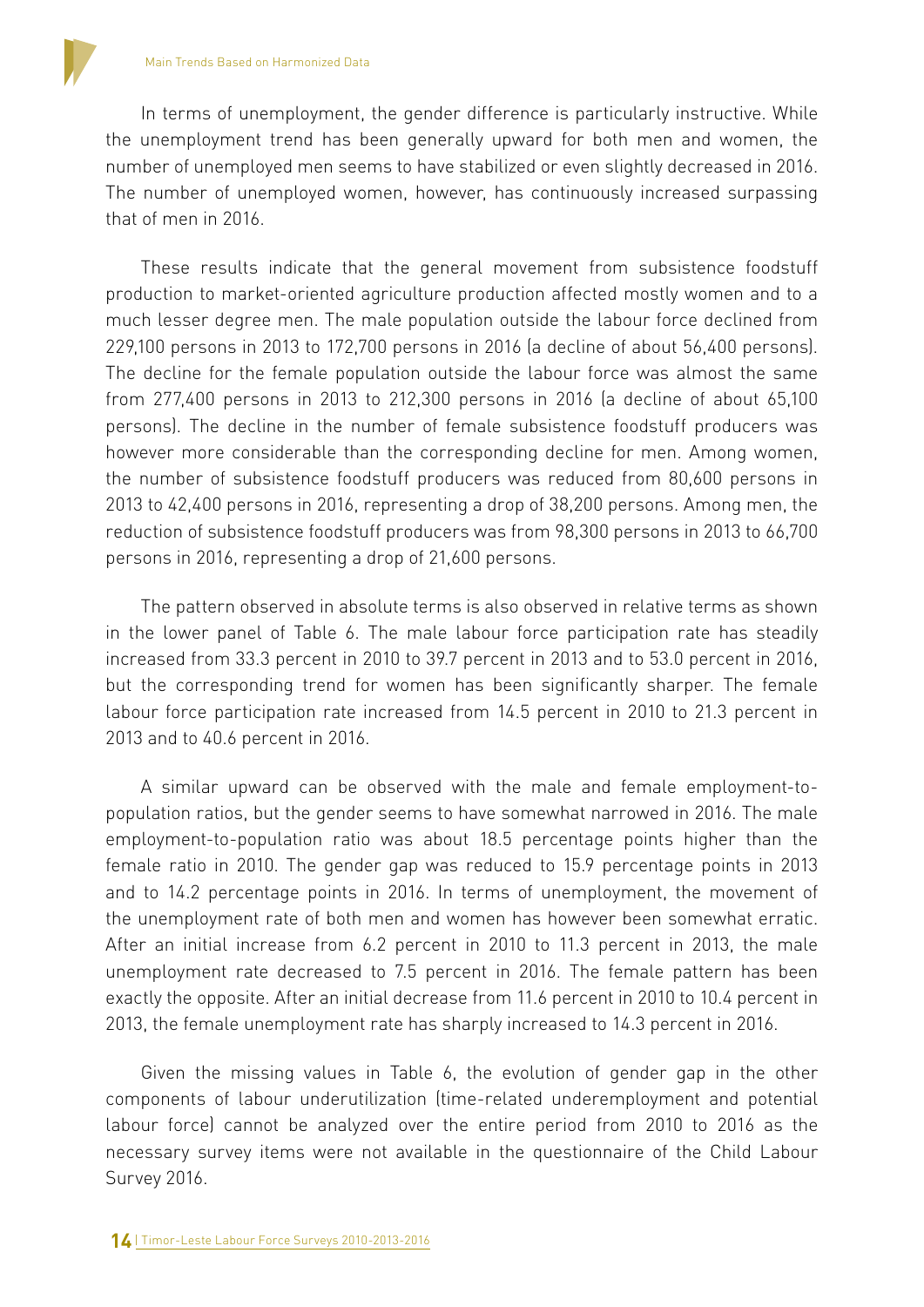Turning now to age differences, the data in Diagram 7 show the evolution of the pattern of the labour force participation rate by sex and age group. The top panel in blue refers to men and the bottom panel in red to women. The horizontal axes measures age and the vertical axes the labour force participation rate. It can be observed that both the male and female curves show an upward movement across almost all age groups. The thin dotted line of 2010 is below the thick dotted line of 2013 which itself is below the solid line of 2016 in both the top panel for men and the bottom panel for women. The exceptions are in the upper tail of the age distributions referring to persons 70 years of age and over. The number of men and women in this age category were relatively low in the sample, entailing low precision in the corresponding survey estimates.



#### **7. Labour force participation rate by sex Timor-Leste LFS 2010– 2013**



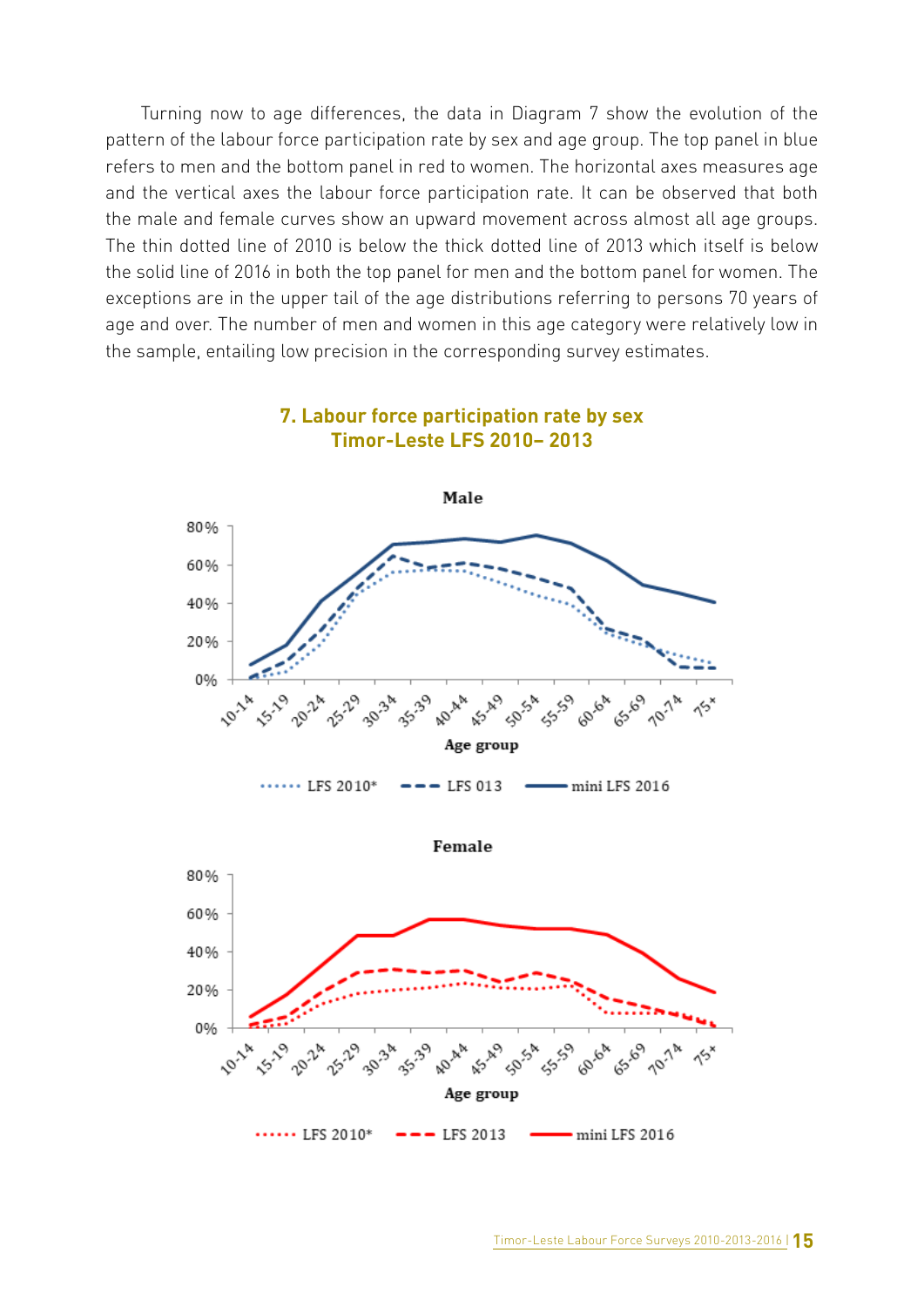

Another feature of Diagram 7 is the shape of the curves. For each of the three time periods, the male curve has an inverted-U shape. At lower age groups, the labour force participation rate is low because young persons tend to be at school rather than at work. But as they graduate or drop out of school, many enter the labour market as reflected in the upward segment of the curve in the range of 15 to 29 years old. The male labour force participation rate reaches a maximum at around the age group 30-34 years old, then it remains essentially constant in the core working age groups 35 to 59 years old, at which time it tends to decline as older men retire and leave the labour force.

The female curves follow a similar pattern except at a lower level and with a flatter shape than men. The female curve in 2016 reaches a first peak at the age group 20-24 years old when women tend to marry. A second peak is reached at the age group 35- 39 years old when some married women return to the labour force after children in the household certain school age. If this result can be confirmed with other specialized data, it may have important implications for women's participation in the labour force, particularly given the high fertility rate in Timor-Leste.

Finally, it should be mentioned that the starting age category in the horizontal axis is with children 10-14 years old, below the age for measuring the working age population, 15 years old and over. This is to show that the participation of young children in labour market activity has also increased during the period from 2010 to 2016 for both young girls and young boys.

# 8. Youth<sup>9</sup>

TABLE 8 shows the evolution of the main labour force indicators of the youth population 15 to 24 years old and contrasts them with those of the adult population 25 years old and over. In line with the general trend of increasing labour force participation of the working age population as a whole, the labour force participation of the youth population has also increased throughout the study period. The youth labour force participation rate increased from 8.5 percent in 2010 to 14.2 percent in 2013 and to 25.8 percent in 2016. The corresponding adult rate also increased from 31.2 percent in 2010 to 57.6 percent in 2016, but after a drop to 21.3 percent in 2013.

<sup>9</sup> The youth population comprises all persons in the age group 15 to 24 years old. To avoid confusion, persons in the age group 15 to 29 years are referred to as the young population. The latter concept is meant to reflect the increasing educational attainment and postponement of labour market entry beyond the age of 24.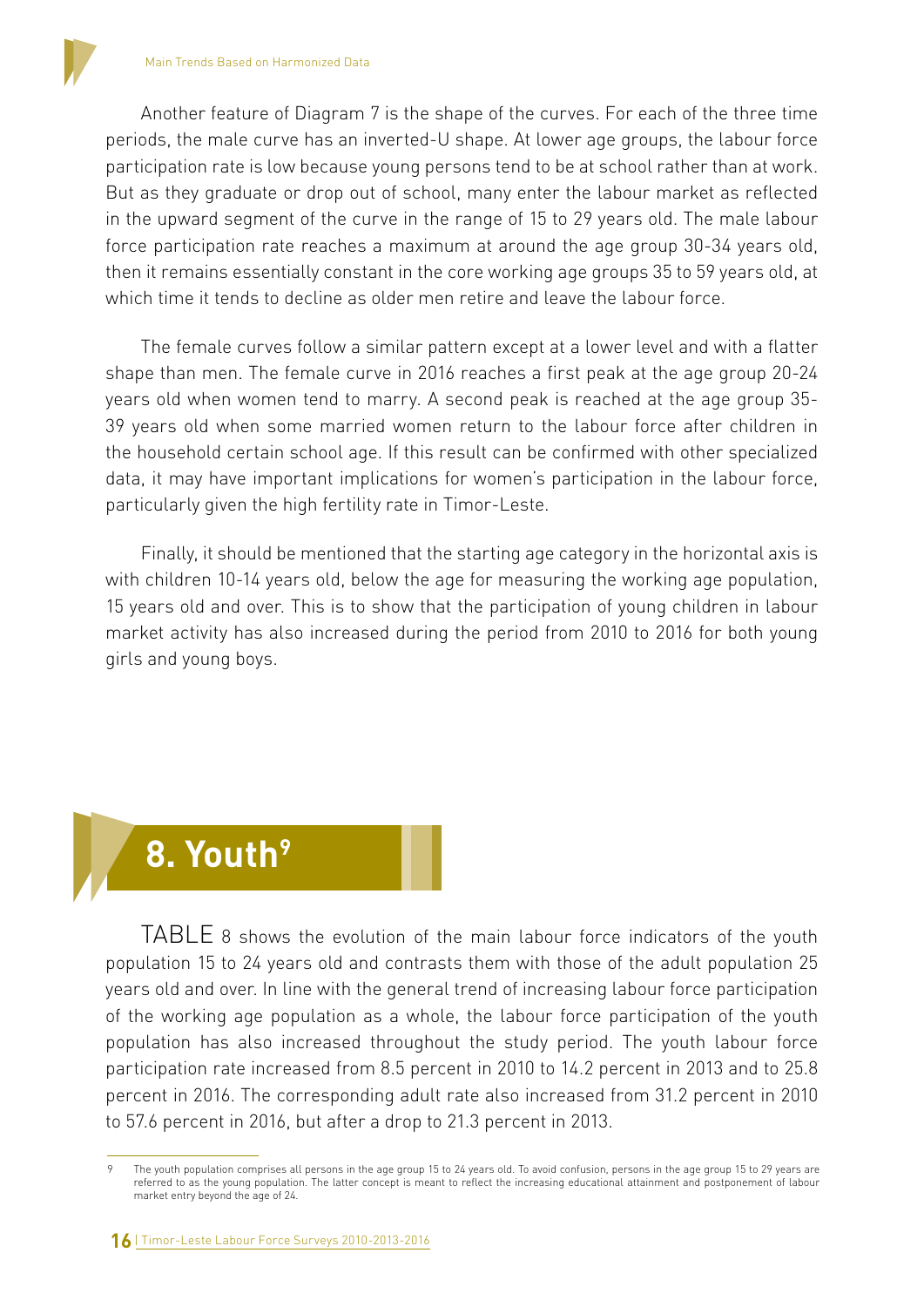|                                                                           |                     | <b>Youth (15-24 yrs)</b> |                         | Adults (25+ yrs)    |                    |                         |
|---------------------------------------------------------------------------|---------------------|--------------------------|-------------------------|---------------------|--------------------|-------------------------|
| (1000s)                                                                   | <b>LFS</b><br>2010* | <b>LFS</b><br>2013       | <b>Mini LFS</b><br>2016 | <b>LFS</b><br>2010* | <b>LFS</b><br>2013 | <b>Mini LFS</b><br>2016 |
| Working age population<br>$(15 + yrs)$                                    | 199.4               | 200.0                    | 245.1                   | 429.0               | 496.2              | 479.3                   |
| Labour force                                                              | 17.0                | 28.4                     | 63.2                    | 133.9               | 184.9              | 276.3                   |
| Employed                                                                  | 13.5                | 22.1                     | 42.4                    | 125.7               | 167.6              | 261.6                   |
| (of which time-related<br>underemployed)                                  | 0.0                 | 0.2                      |                         | 0.1                 | 1.2                |                         |
| Unemployed                                                                | 3.6                 | 6.2                      | 20.8                    | 8.2                 | 17.2               | 14.6                    |
| Outside the labour force                                                  | 182.4               | 171.7                    | 181.9                   | 295.1               | 334.8              | 203.0                   |
| (of which potential labour force)                                         | 0.9                 | 1.7                      |                         | 2.5                 | 3.0                |                         |
| Subsistence foodstuff producers                                           | 40.8                | 28.8                     | 10.9                    | 165.5               | 150.2              | 98.7                    |
| $\frac{9}{6}$                                                             |                     |                          |                         |                     |                    |                         |
| Labour force participation rate                                           | 8.5                 | 14.2                     | 25.8                    | 31.2                | 21.3               | 57.6                    |
| Employment-to-population ratio                                            | 6.8                 | 11.1                     | 17.3                    | 29.3                | 19.3               | 54.6                    |
| LU1. Unemployment rate                                                    | 20.9                | 21.9                     | 32.9                    | 6.1                 | 10.4               | 5.3                     |
| LU2. Combined rate of<br>unemployment and time-related<br>underemployment | 20.9                | 22.6                     |                         | 6.3                 | 11.1               |                         |
| LU3. Combined rate of<br>unemployment and potential<br>labour force       | 24.8                | 26.2                     |                         | 7.9                 | 12.7               |                         |
| LU4. Composite measure of<br>labour underutilization                      | 24.8                | 26.9                     |                         | 8.0                 | 13.3               |                         |

#### **8. Main labour force indicators of youth and adults: Timor-Leste LFS 2010-2013-2016**

A similar pattern may be observed for the employment-to-population ratio. The youth employment-to-population ratio steady increased from 6.8 percent in 2010 to 11.2 percent in 2013 and to 17.3 percent in 2016. The adult ratio increased from 31.2 percent in 2010 to 54.6 percent in 2016, however, after a drop to 19.3 percent in 2013.

The data show that the increased labour force participation rate and employmentto-population ratio of the youth population have been accompanied by growing youth unemployment. The youth unemployment rate has increased from 20.9 percent in 2010 to 21.9 percent in 2013 and to 32.9 percent in 2016. By contrast, the adult unemployment rate has been considerably lower and its movement somewhat erratic. The data show that the adult unemployment rate rose from 6.1 percent in 2010 to 10.4 percent in 2013 and then declined to 5.2 percent in 2016.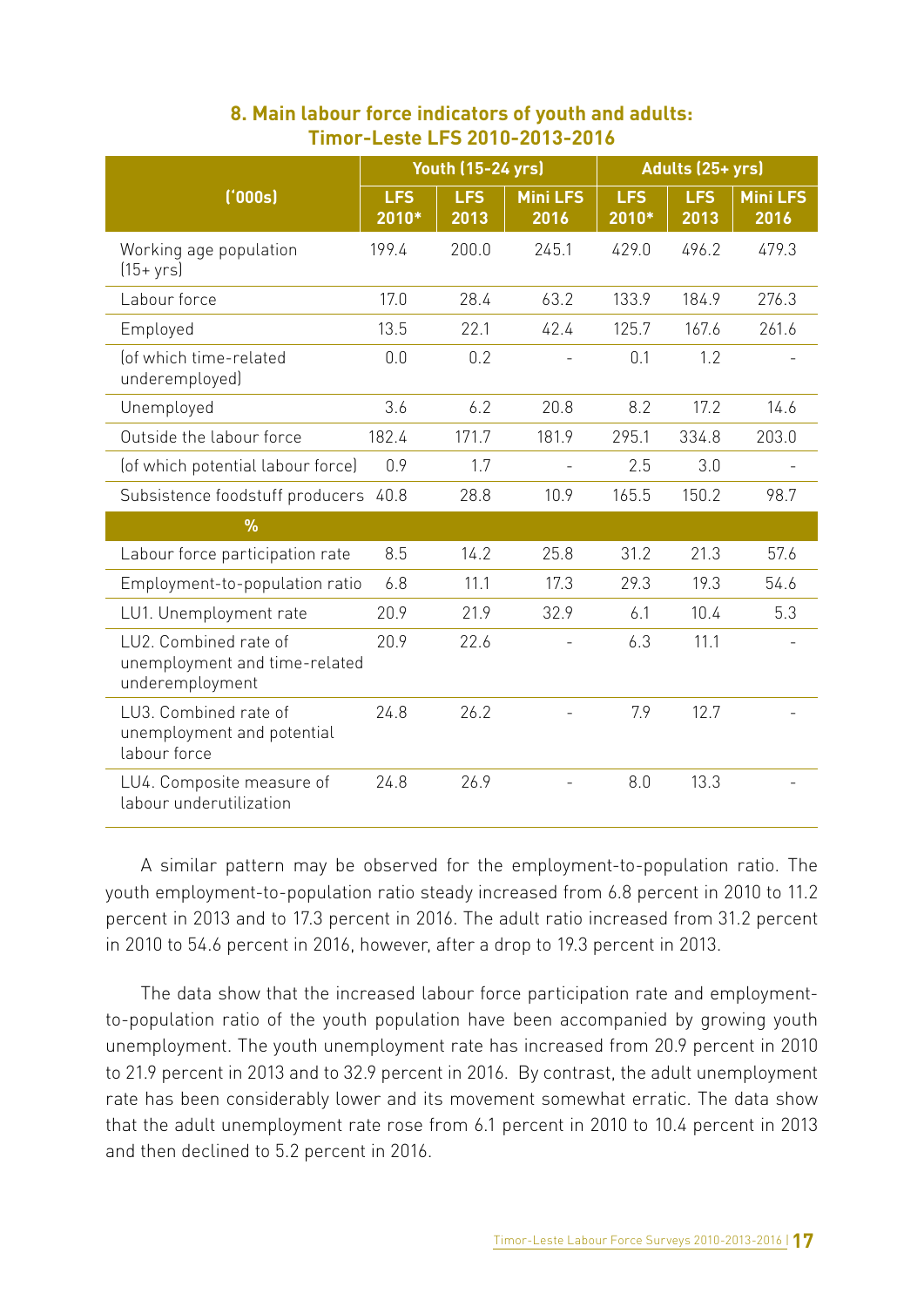

The higher rate of unemployment among the youth population as compared with the adult is almost universal and is observed in virtually all countries across the world.10What is striking in Timor-Leste is the abnormally large difference between the rates. The youth unemployment rate was more than three times the adult rate in 2010, about twice in 2013, and more than six times in 2016.

The risk of unemployment is in general even higher among the educated youth, as young persons with university or higher education tend to have high reservation wage (i.e. the minimum amount that the jobseeker would accept employment) and therefore prefer to wait and continue seeking employment with higher pay rather than to accept any job at a lower pay. Diagram 9 shows the unemployment rate of young persons aged 15 to 29 years old by level of educational attainment.



#### **9. Unemployment rate of young population (15-29 yrs) by educational attainment. Timor-Leste LFS 2010-2013-2016**

The data for 2016 clearly show that the unemployment rate of young persons with tertiary education (57 percent) is higher than the unemployment rate of young persons with secondary education (44 percent) or those with primary or lower education (46 percent).

The diagram also shows the considerable increase of the unemployment rate of young persons at each level of educational attainment. For young people with primary or educational attainment, the unemployment rate increased from 11 percent in 2010 to 15 percent in 2016 and to 46 percent in 2016. Similarly, for young persons with secondary education, the unemployment rate increased from 25 percent in 2010 to 27

<sup>10</sup> ILO Key Indicators of the Labour Market (KILM) 2015, http://www.ilo.org/global/statistics-and-databases/research-and-databases/kilm/lang--en/ index.htm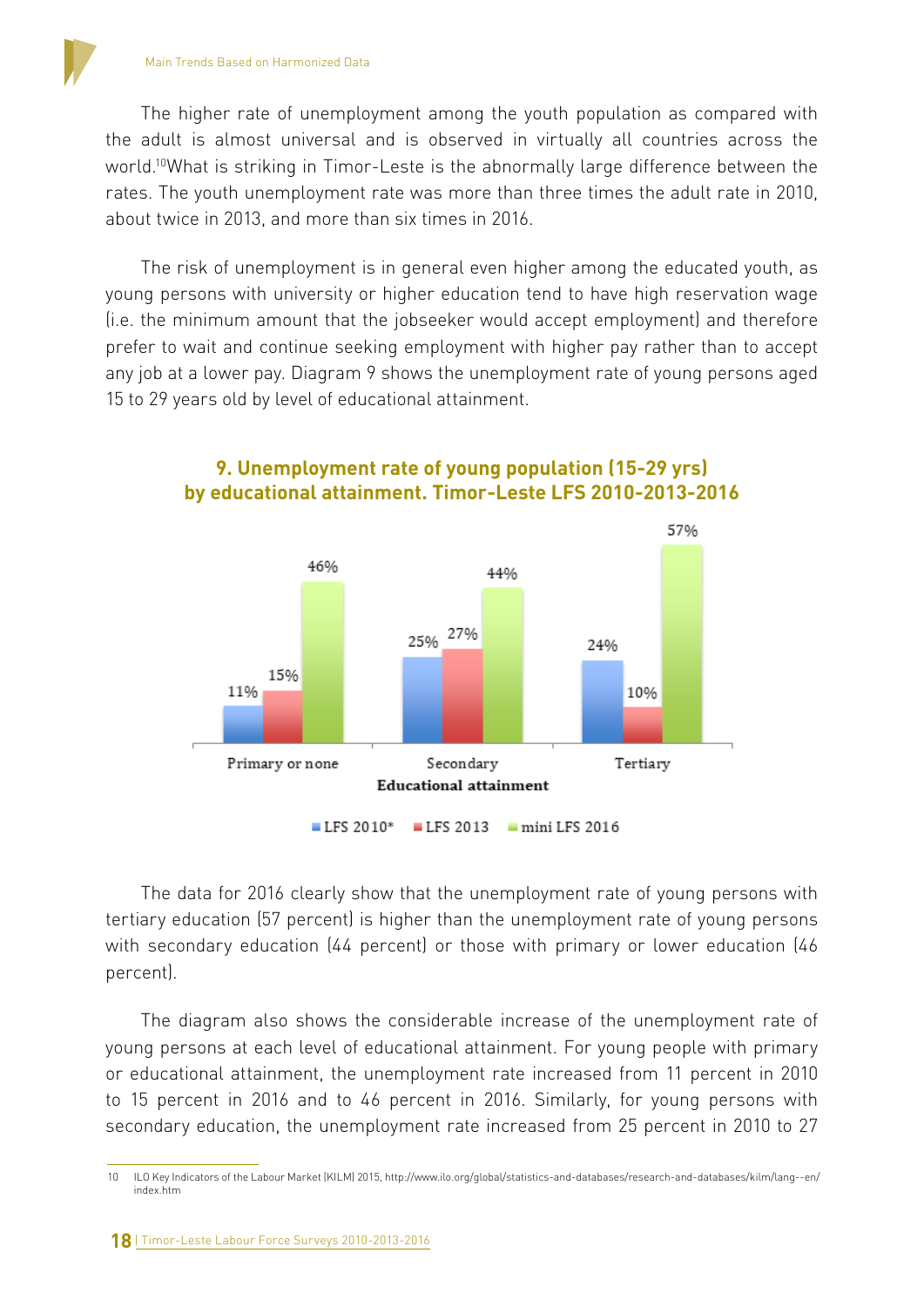percent in 2013 and to 44 percent in 2016. For young persons with tertiary education, the unemployment rate initially decreased from 24 percent in 2010 to 10 percent in 2013 and then drastically increased to 57 percent in 2016.

These results suggest a significant development in the labour market of Timor-Leste in the last few years subject to the words of caution expressed repeatedly earlier. With subsistence foodstuff producers moving into the labour force in large numbers and teenagers entering the labour force for the first time, many could not find paid employment and therefore established their own business in agriculture or nonagriculture activities and became own-account workers, but many others, especially young persons with higher education became unemployed or became discouraged and left the labour force as potential labour force.

This development is in line with the NEET indicator representing the share of the young population neither in employment nor in education or training shown in the next diagram. According to the data of Diagram 10, the proportion of young people neither in employment not in education or training has significantly increased in 2016 for youth in the age category 19 to 22 years old, but remained more or less unchanged at about 20 percent for youth 15 to 19 years old and at about 45 percent for young persons 23 years old and above.



#### **10. Youth neither in employment, nor in in education or training (NEET) Timor-Leste LFS 2010-2013-2016**

This means that some 45 percent of young persons aged 23 years old and above are not employed nor in the school system in Timor-Leste. Many are unemployed and the others are outside the labour force as subsistence foodstuff producers or as potential labour force waiting to return to the labour force when conditions are improved.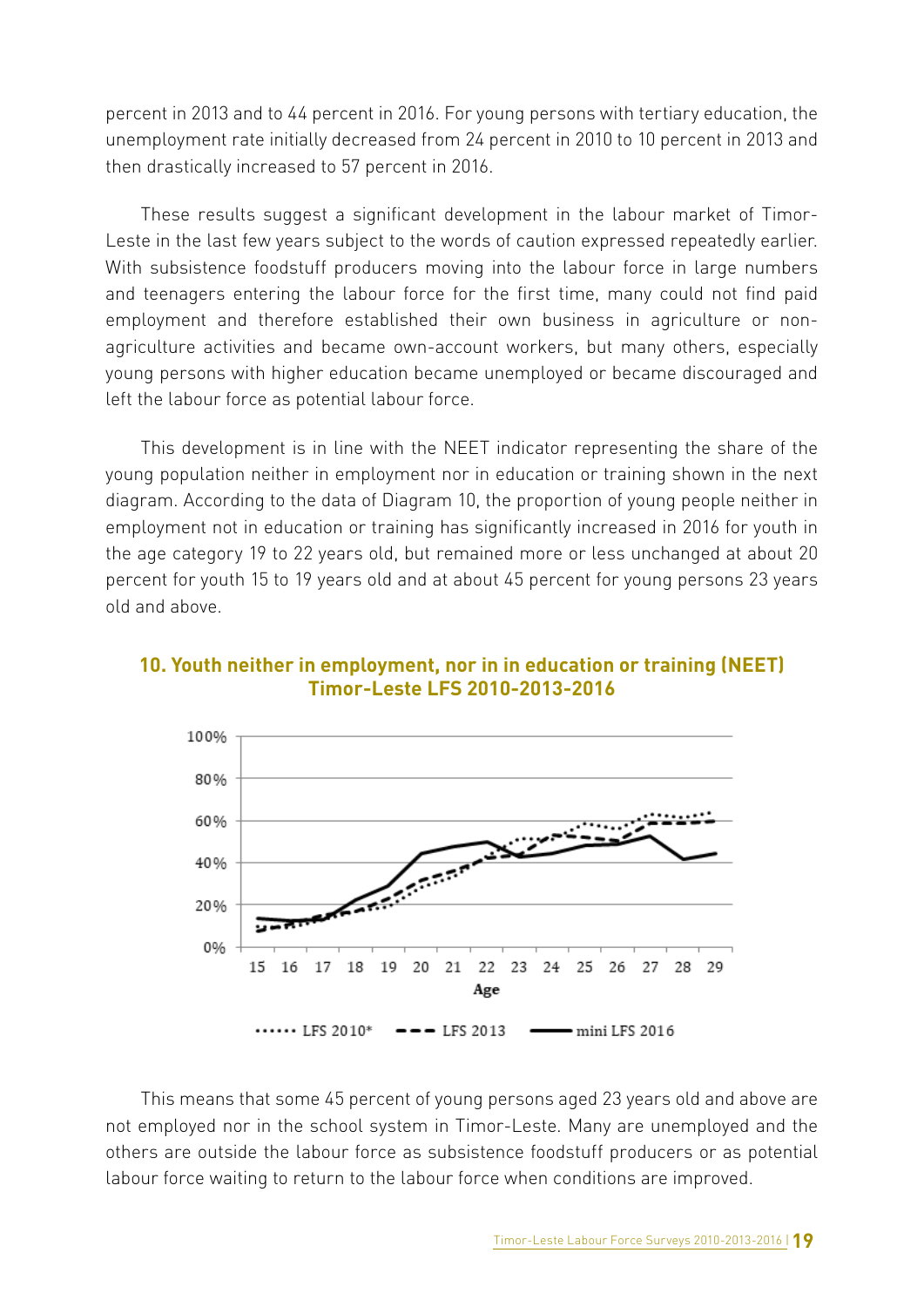### **9. Education**

THE educational attainment of the working age population provides information on the skill level of the current and potential labour force of the country. Table 11 shows the evolution of the educational attainment of the working age population of Timor-Leste during the last six years. The data indicates that the percentage of the working age population with primary education or below steadily decreased from 64 percent in 2010 to 53 percent in 2013 and to 51 percent in 2016. By contrast, the percentage of the working age population with tertiary education or above increased from 2 percent in 2010 to 6 percent in 2013 and to 12 percent in 2016. The percentage of the working age population with secondary education remained somewhat unchanged at about 33 percent in 2010, and 41 percent in 2013, and 38 percent in 2016.

#### **11. Evolution of educational attainment of working age population (15+ yrs) Timor-Leste LFS 2010-2013-2016**



While the educational level of the working age population is generally increasing, school attendance is decreasing. The percentage of the working age population currently attending school decreased from 24.2 percent in 2010 to 22.7 percent in 2013 and to 22.0 percent in 2016. This result is to some extent a reflection of the aging population in Timor-Leste, but it may also be interpreted as the result of the expansion of employment opportunities during the six-year period from 2010 to 2016 which attracted a larger share of the working age population from the schooling system or limited the return to school of persons who could not find suitable employment.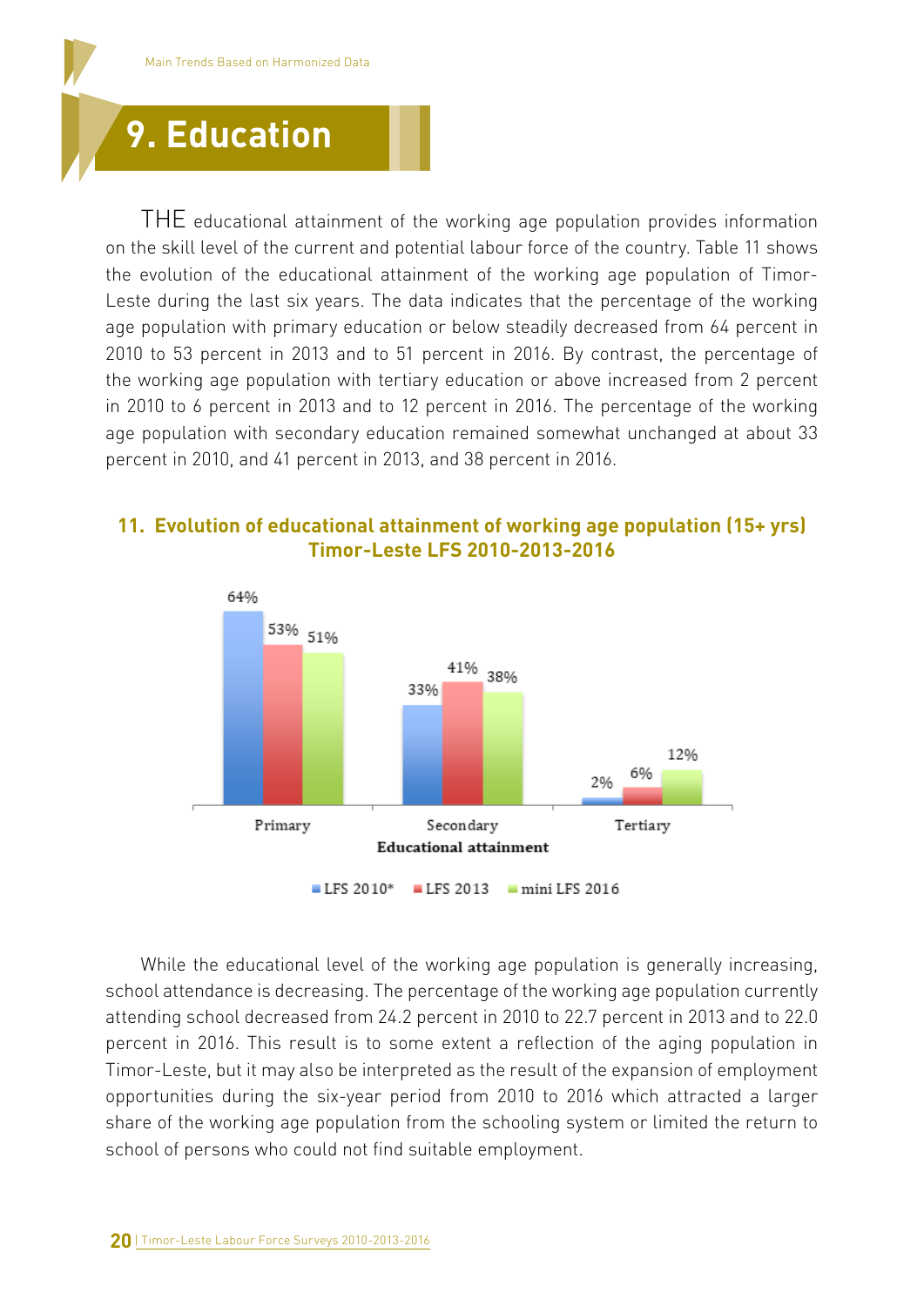#### **12. Current school attendance of the working age population (15+ yrs) Timor-Leste LFS 2010-2013-2016**



Another aspect of the relationship between the schooling system and the labour market is skill mismatch or incompatibility between education and occupation that occurs when the educational attainment of the person is above the skill requirement of his or her job. The reverse may also occur when the educational attainment is below the skill requirement of the job. In both cases, it means that the return on investment in education and training has been below optimum. Different indicators have been used to measure education and occupation mismatch. A simple approximate method that uses level of educational attainment and one-digit occupation data defines a mismatch when the educational attainment of the worker is higher than the educational level required by the main current job.<sup>11</sup>

The main category of skill mismatch refers to persons with university or teachers training degree working in occupations with lower skill requirements, in particular, clerical occupations, service or sales persons, machine operators, or and elementary occupations. Also included are persons with secondary educations working in elementary occupations.

Table 13 shows the evolution of skill mismatch of the employed population during the last six years. According to these results, about 4.8 percent of persons in employment in 2010 were employed in their main jobs in occupations with skill requirements below their educational attainment, thus covering only overqualified. The percentage increased to 7.5 percent in 2013 and to 12.2 percent in 2016.

<sup>11</sup> More elaborate measures of skill mismatch are being tested at the ILO for discussion at the next International Conference of Labour Statisticians in 2018.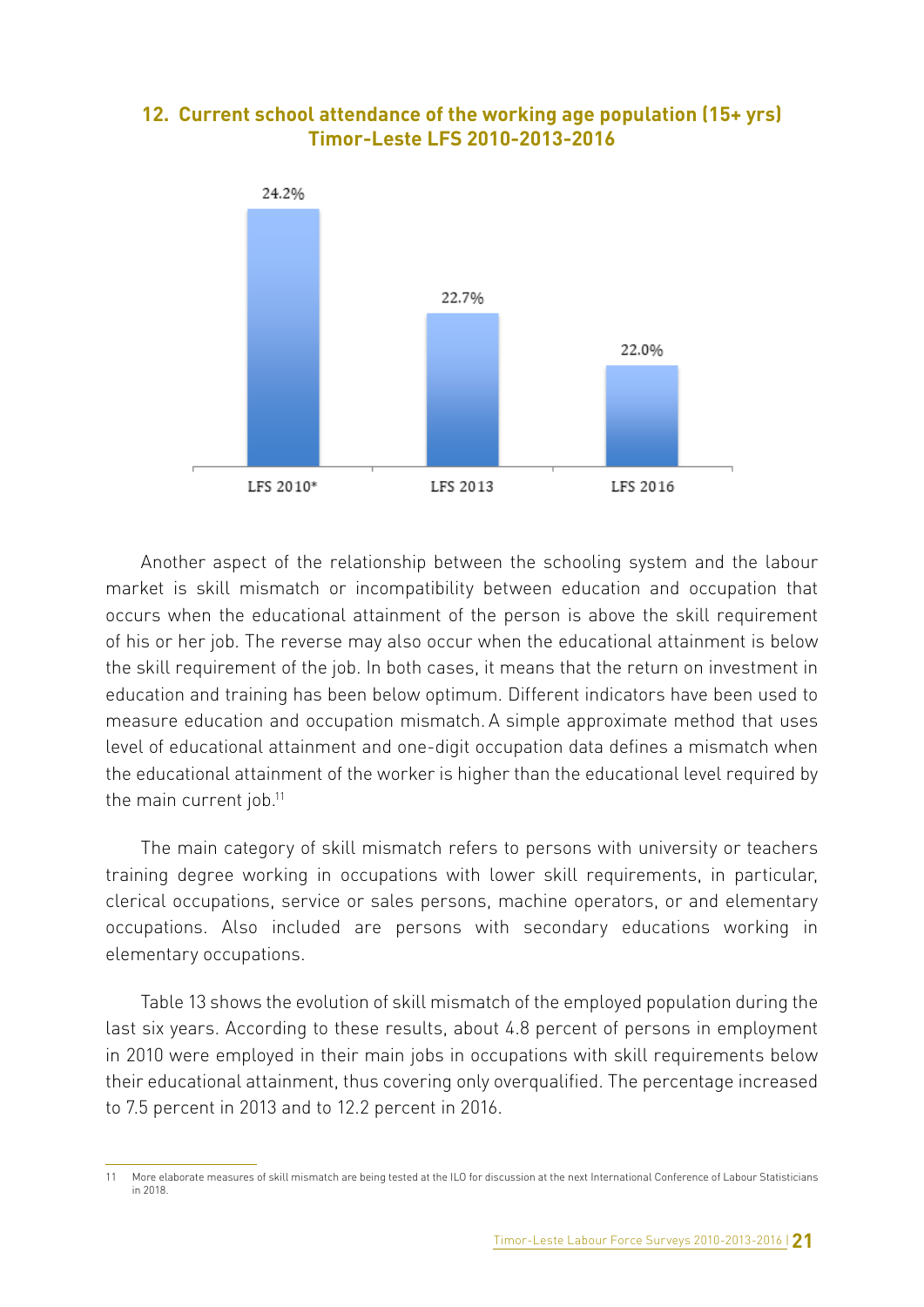

#### **13. Skill mismatch of employed population (15+ yrs) at main job Timor-Leste LFS 2010-2013-2016**



THE expansion of labour force activity has been relatively more significant in rural areas than in urban areas. According to the results in the top panel of Diagram 14, the labour force participation rate in rural areas has increased from the very low value of 19.6 percent in 2010 to 26.6 percent in 2013 and the very high value of 62.0 percent in 2016, a development explained again to a great extent by the change of situation of subsistence foodstuff workers. In urban areas, the labour force participation rate has been somewhat constant at 35.0 percent in 2010, 39.4 percent in 2013 and 32.1 percent in 2016. These statistics are based on place of residence and do not take into account possible cross-movements such as people living in rural areas and working in an urban area.

The evolution of unemployment situation appears to have been reversed. As show in the bottom panel of Diagram 14, the unemployment rate in the rural areas has been relatively stable at 7.0 percent in 2010, 10.3 percent in 2013 and 7.4 percent in 2016. By contrast, the unemployment rate has steadily increased in the urban areas from 9.0 percent in 2010 to 12.0 percent in 2013 and to 16.1 percent in 2016.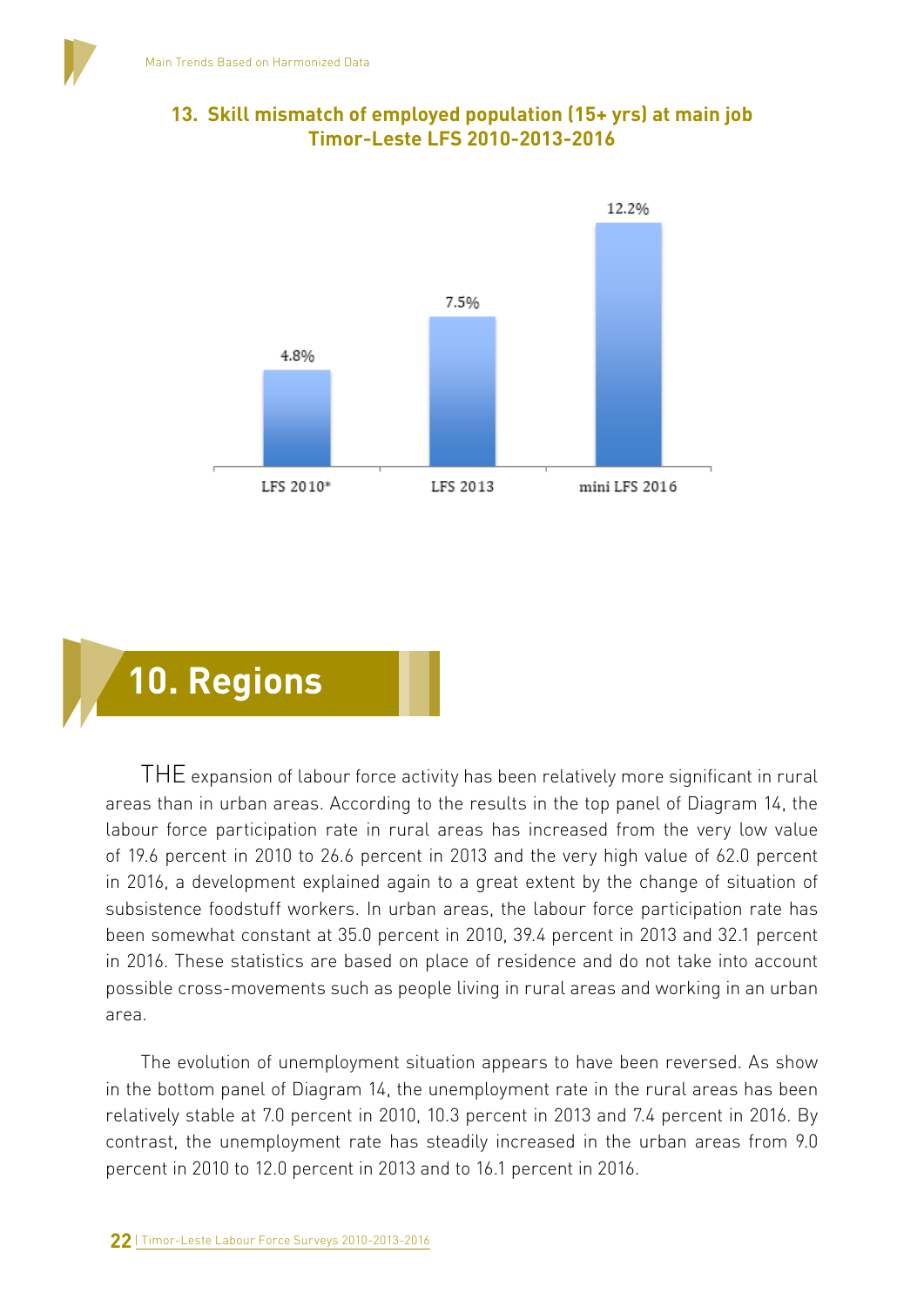#### **14. Labour force participation and unemployment in urban and rural areas Timor-Leste LFS 2010-2013-2016**





The expansion of labour market activity in the rural areas from 2013 to 2016 can be explained partly by the contraction of subsistence foodstuff production, as shown in the following calculation:

#### **∆LFPR [rural] = 35.4 percentage points increase from 2013 to 2016**

#### **∆SFPR [rural] = -15.6 percentage points decrease from 2013 to 2016**

where ∆LFPR denotes the change in the labour force participation rate and ∆SFPR the change in the share of subsistence foodstuff producers in the total working age population. This result indicates that the increase of the labour force participation rate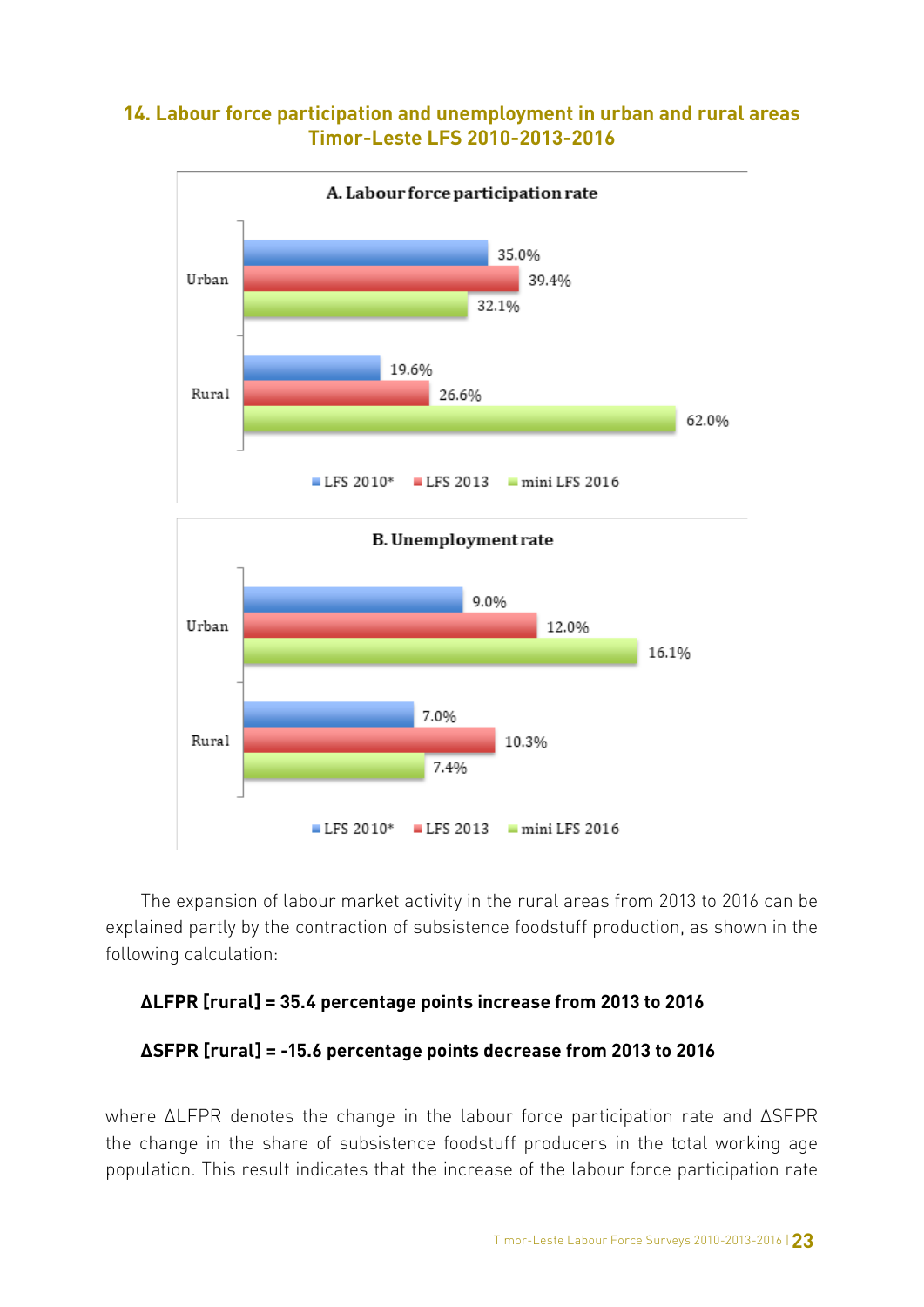

in rural areas during the period from 2013 to 2016 exceeded the decrease of the relative share of subsistence foodstuff producers in the total working age population in the rural areas. This means that the evolution of subsistence foodstuff production is not the only factor explaining the increase of the labour force participation in the rural areas.

The corresponding calculation for the urban areas shows that:

#### **∆LFPR [urban] = -7.3 percentage points decrease from 2013 to 2016**

#### **∆SFPR [urban] = -9.6 percentage points decrease from 2013 to 2016**

This result indicates that the decrease of the labour force participation rate in urban areas during the period from 2013 to 2016 was about the same as the decrease of the relative share of subsistence foodstuff producers in the total working age population in the urban areas. This means that the relationship between labour force participation and subsistence foodstuff production in urban areas was not opposite each other during the period from 2013 to 2016 as it was during the earlier period from 2010 to 2013.

The next Diagram 15 shows the evolution of the labour force participation rate and the unemployment by region defined as follows:<sup>12</sup>

Dili = Capital city, the rest of the municipality and the island of Atauro Central = Municipalities of Aileu, Ainaro, Ermera and Manufahi East = Municipalities of Baucau, Lautem, Manatuto and Viqueque West = Municipalities of Bobonaro, Covalima, Liquica and Oecusse

The results show that the East has had the largest relative expansion of the labour force participation in the last three years. The labour force participation rate of the East region has increased from 25 percent in 2013 to 50 percent in 2016, representing an increase of about 25 percentage points. The East has also been the region with the highest increase in the unemployment rate, moving from 7 percent in 2013 to 16 percent in 2016.

<sup>112</sup> The last two regions together with the first two formed the three regions of the sample design of LFS 2016.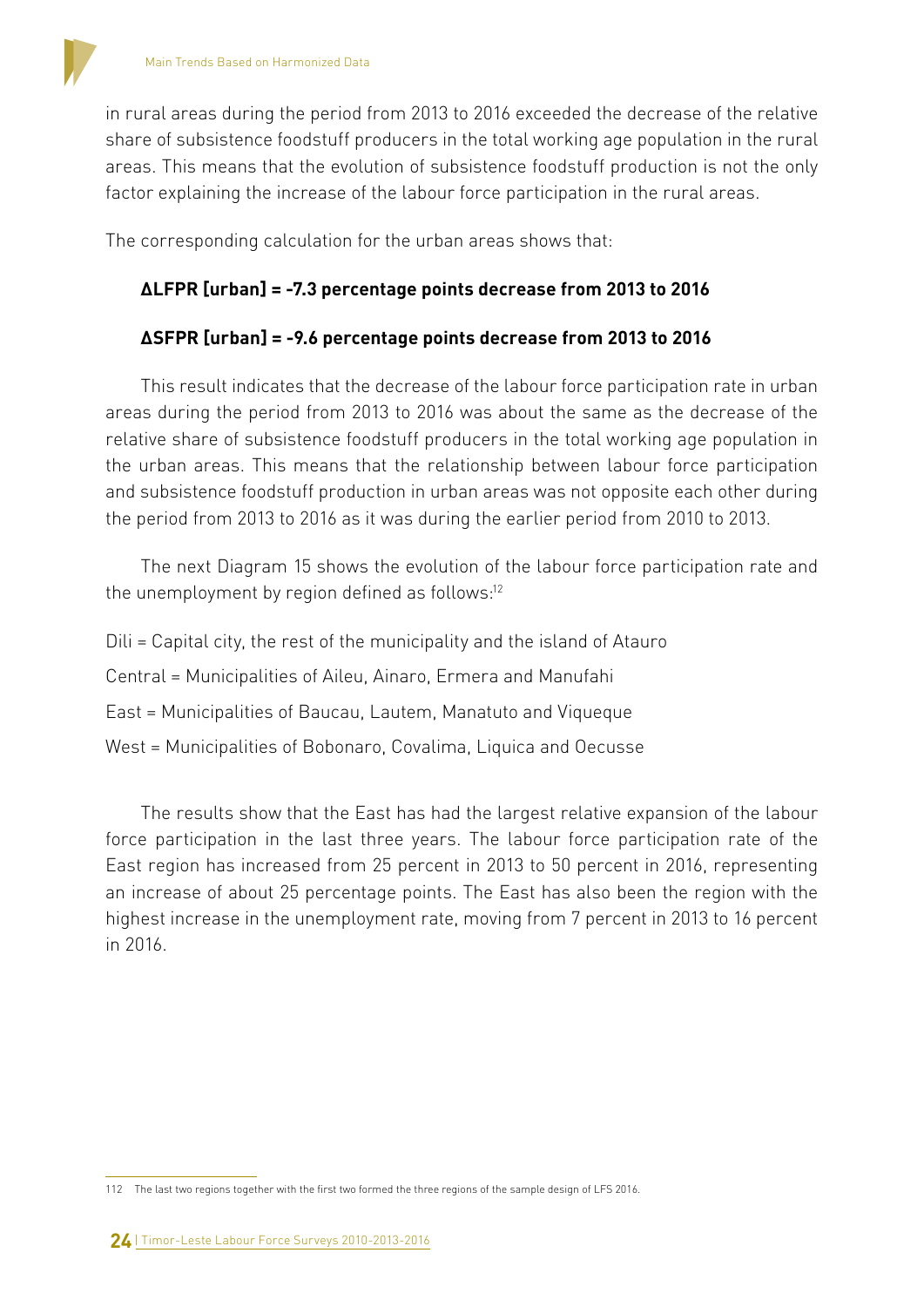#### **15. Labour force participation and unemployment by region Timor-Leste LFS 2010-2013-2016**



The region with the second highest increase of the labour force participation rate was the Central region, followed by the West. The labour force participation rate of the Central region increased from 27 percent in 2013 to 46 percent in 2016, while that of the West region increased from 29 percent in 2013 to 44 percent in 2016. By contrast, the unemployment rate of the Central region dropped from 15 percent in 2013 to 5 percent in 2016, and that of the West region slightly increased from 8 percent in 2013 to 10 percent in 2016.

The labour force participation rate of the Dili region has increased modestly from 40 percent in 2013 to 47 percent in 2016, almost as much as from 2010 to 2013. The drop in the unemployment rate of the Dili region has also been relatively modest from 13 percent in 2013 to 10 percent in 2016.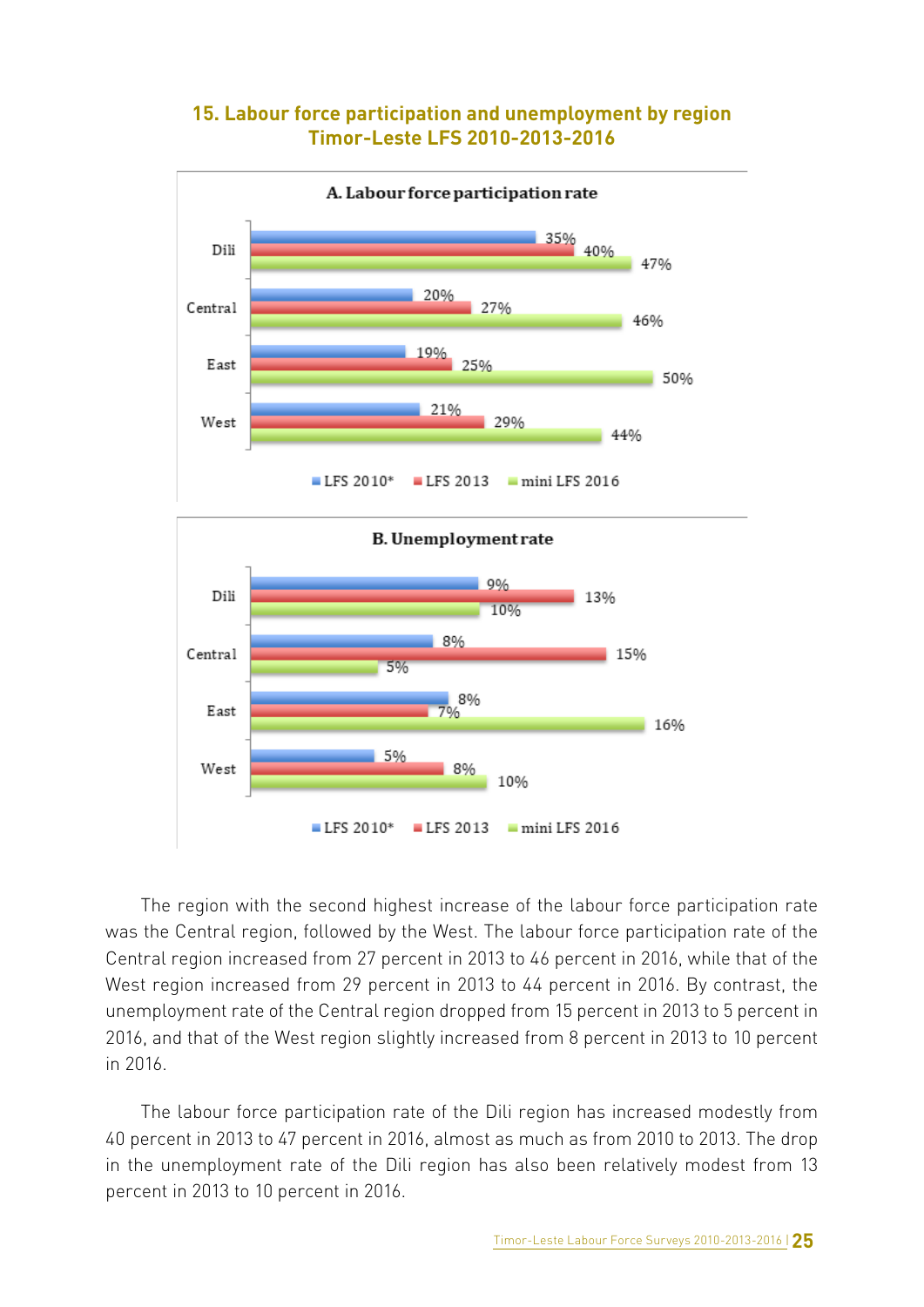

The estimates of the main labour force indicators are reproduced in Table 16 for urban and rural areas, the four regions, and for the sake completeness at the municipality level as well. However, due to the relatively small number of sample observations in most municipalities, the margins of error of these estimates are relatively large, and the results should be treated with caution.

#### **16. Main labour force indicators by urban/rural area, region and municipality: Timor-Leste LFS 2010-2013-2016**

|          |                     | <b>Labour force</b><br>participation rate |                         |                          | <b>Employment-to-population</b><br>ratio |                         |                     | <b>Unemployment rate</b> |                         |
|----------|---------------------|-------------------------------------------|-------------------------|--------------------------|------------------------------------------|-------------------------|---------------------|--------------------------|-------------------------|
|          | <b>LFS</b><br>2010* | <b>LFS</b><br>2013                        | <b>Mini LFS</b><br>2016 | <b>LFS</b><br>2010*      | <b>LFS</b><br>2013                       | <b>Mini LFS</b><br>2016 | <b>LFS</b><br>2010* | <b>LFS</b><br>2013       | <b>Mini LFS</b><br>2016 |
| Total    | 24.0                | 30.6                                      | 46.9                    | 22.1                     | 27.3                                     | 42.0                    | 7.8                 | 11.0                     | 10.4                    |
|          |                     |                                           |                         | <b>Urban-rural areas</b> |                                          |                         |                     |                          |                         |
| Urban    | 35.0                | 39.4                                      | 32.1                    | 31.8                     | 34.7                                     | 27.0                    | 9.0                 | 12.0                     | 16.1                    |
| Rural    | 19.6                | 26.6                                      | 62.0                    | 18.3                     | 23.9                                     | 57.4                    | 7.0                 | 10.3                     | 7.4                     |
|          |                     |                                           |                         | <b>Regions</b>           |                                          |                         |                     |                          |                         |
| Dili     | 35.5                | 40.3                                      | 47.4                    | 32.1                     | 34.9                                     | 42.9                    | 9.4                 | 13.4                     | 9.5                     |
| Central  | 20.2                | 27.4                                      | 46.3                    | 18.7                     | 23.4                                     | 43.9                    | 7.6                 | 14.8                     | 5.3                     |
| East     | 19.4                | 25.1                                      | 50.1                    | 17.8                     | 23.2                                     | 41.9                    | 8.2                 | 7.4                      | 16.3                    |
| West     | 21.2                | 29.1                                      | 43.7                    | 20.1                     | 26.8                                     | 39.4                    | 5.2                 | 8.0                      | 9.8                     |
|          |                     |                                           |                         | <b>Municipalities</b>    |                                          |                         |                     |                          |                         |
| Ainaro   | 34.4                | 11.6                                      | 41.3                    | 33.9                     | 7.5                                      | 39.9                    | 1.6                 | 35.4                     | 3.4                     |
| Aileu    | 27.8                | 75.2                                      | 50.6                    | 21.1                     | 75.0                                     | 49.7                    | 24.0                | 0.2                      | 1.7                     |
| Baucau   | 16.4                | 19.8                                      | 54.7                    | 14.5                     | 18.2                                     | 40.3                    | 11.6                | 7.8                      | 26.4                    |
| Bobonaro | 14.4                | 25.4                                      | 39.3                    | 13.9                     | 23.1                                     | 36.1                    | 3.3                 | 9.0                      | 8.2                     |
| Covalima | 25.0                | 26.3                                      | 46.8                    | 22.9                     | 20.0                                     | 42.6                    | 8.3                 | 24.0                     | 8.9                     |
| Dili     | 35.5                | 40.3                                      | 47.4                    | 32.1                     | 34.9                                     | 42.9                    | 9.4                 | 13.4                     | 9.5                     |
| Ermera   | 6.2                 | 13.0                                      | 46.7                    | 5.5                      | 9.4                                      | 45.6                    | 11.4                | 27.6                     | 2.4                     |
| Liquica  | 22.9                | 45.2                                      | 33.7                    | 21.3                     | 44.7                                     | 26.1                    | 7.0                 | 1.0                      | 22.3                    |
| Lautem   | 26.3                | 46.2                                      | 53.7                    | 24.0                     | 44.5                                     | 46.9                    | 8.7                 | 3.8                      | 12.6                    |
| Manufahi | 26.9                | 29.0                                      | 46.8                    | 26.5                     | 20.8                                     | 38.7                    | 1.5                 | 28.3                     | 17.4                    |
| Manatuto | 25.4                | 24.5                                      | 41.9                    | 24.0                     | 21.9                                     | 35.7                    | 5.6                 | 10.5                     | 14.7                    |
| Oecusse  | 24.7                | 22.3                                      | 59.3                    | 24.2                     | 22.1                                     | 57.2                    | 1.9                 | 1.2                      | 3.5                     |
| Viqueque | 14.1                | 15.7                                      | 45.4                    | 13.6                     | 13.6                                     | 45.0                    | 3.2                 | 13.3                     | 0.9                     |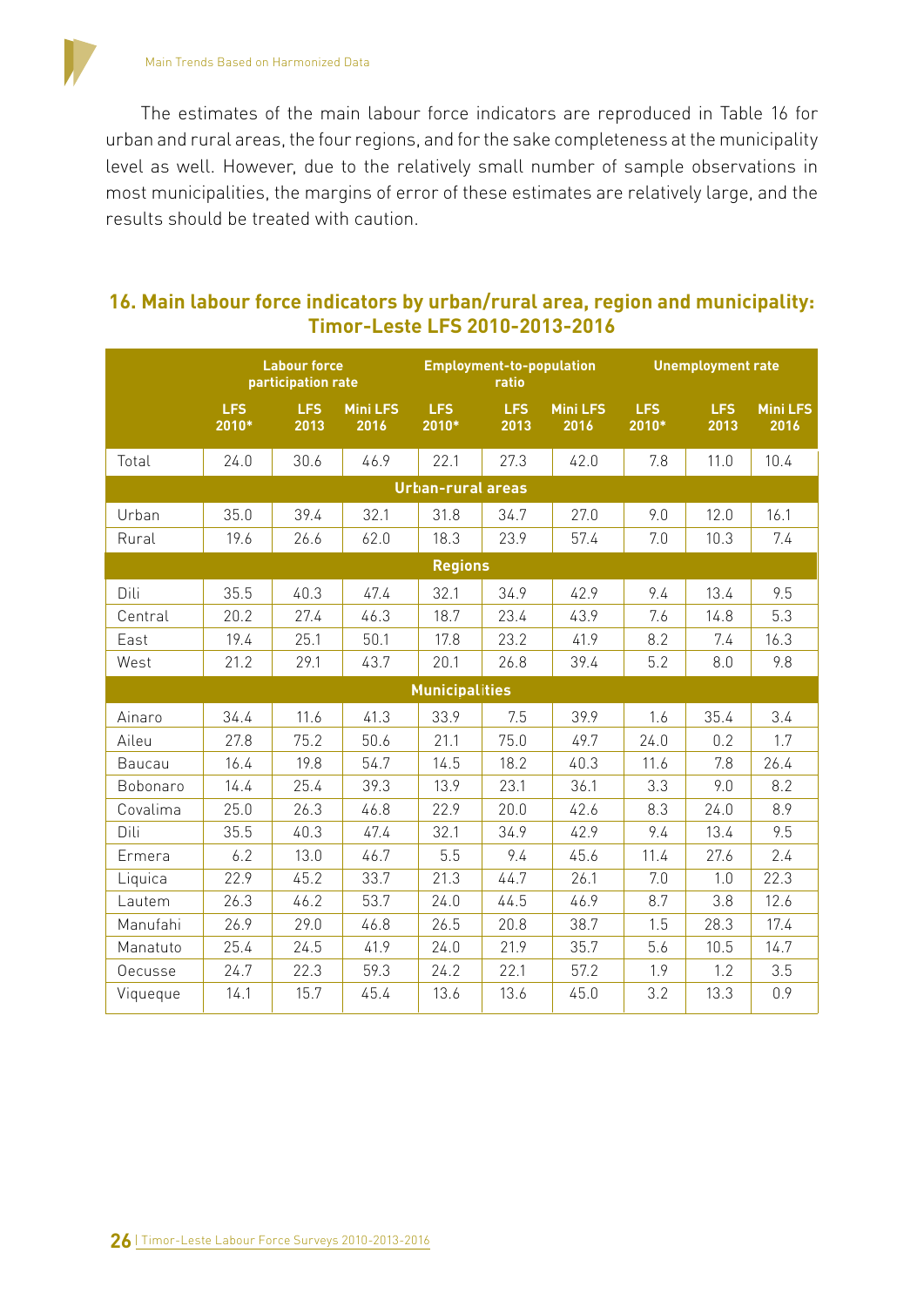# **Annex A. Methodology**

THE "mini LFS 2016" refers to the adult part of the Child Labour Survey 2016 conducted by the Directorate General of Statistics of Timor-Leste with the technical assistance of the International Labour Office (ILO). The CLS 2016 was designed to collected data on the employment activities of children 5 to 7 years old, but in the process data were also obtained for other household members. The mini LFS 2016 analyses the data for all household members 15 years old and over. It is called "mini" because the scope of the data is limited to the basic items of a labour force survey, including, employment, unemployment, status in employment, occupation, industry, hours of work and income from employment. It excludes data on time-related underemployment, informal sector and informal employment, and other details on some of the basic items of information.

The survey methodology is briefly described below. Section 1 describes the sample design and Section 2 the relevant part of the questionnaire. Separate annexes describe the data quality (Annex B) and data harmonization with previous in labour force surveys (Annex C).

#### **1. Sample design**

The national Child Labour Survey 2016 was carried out on the basis of a sample of 1744 households covering the urban and rural areas of all 13 municipalities of the country (Table A1).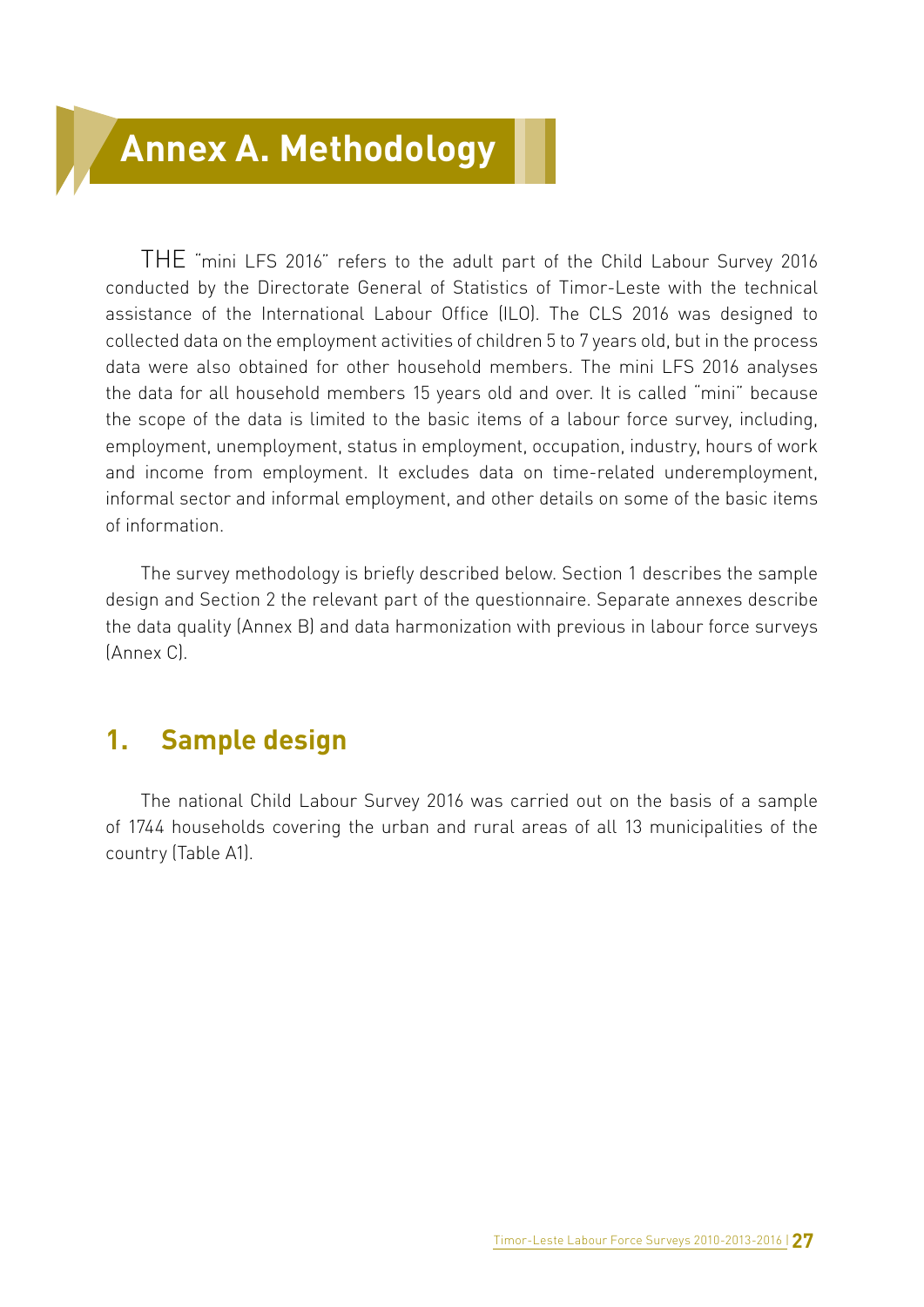|          | <b>Number of sample households</b> |                    |                         |  |  |
|----------|------------------------------------|--------------------|-------------------------|--|--|
|          | <b>LFS</b><br>2010*                | <b>LFS</b><br>2013 | <b>Mini LFS</b><br>2016 |  |  |
| Aileu    | 15                                 | 75                 | 90                      |  |  |
| Ainaro   | 30                                 | 75                 | 105                     |  |  |
| Baucau   | 15                                 | 150                | 165                     |  |  |
| Bobonaro | 15                                 | 150                | 165                     |  |  |
| Covalima | 15                                 | 120                | 135                     |  |  |
| Dili     | 165                                | 75                 | 240                     |  |  |
| Ermera   | 45                                 | 150                | 195                     |  |  |
| Lautem   | 15                                 | 105                | 120                     |  |  |
| Liquica  | 15                                 | 75                 | 90                      |  |  |
| Manatuto | 15                                 | 90                 | 105                     |  |  |
| Manufahi | 15                                 | 75                 | 90                      |  |  |
| Oecusse  | 15                                 | 105                | 120                     |  |  |
| Viqueque | 15                                 | 120                | 135                     |  |  |
| Total    | 390                                | 1365               | 1755                    |  |  |

#### **A1. Distribution of sample households by municipality and urban/rural area**

#### **Sample selection**

The sample was selected in two stages:

- (a) In the first stage of sampling, a sample of 117 enumeration areas was selected from the list of 2350 enumeration areas of the census of population and housing of 2015. The sampling frame was initially stratified by municipality and urban/rural area. Within each stratum, the allocated number of sample enumeration areas was selected with probability proportional to size, measured in terms of number of households;
- (b) In the second stage of sampling, a fixed number of 15 households were selected in each sample enumeration area. The second stage sample was drawn with equal probability from the census list of households in the respective enumeration areas. No fresh listing of households was carried out to update the sampling frame.

The resulting total sample size was therefore 1755 households (15x117). The basic elements of the sample design are summarized in the following table: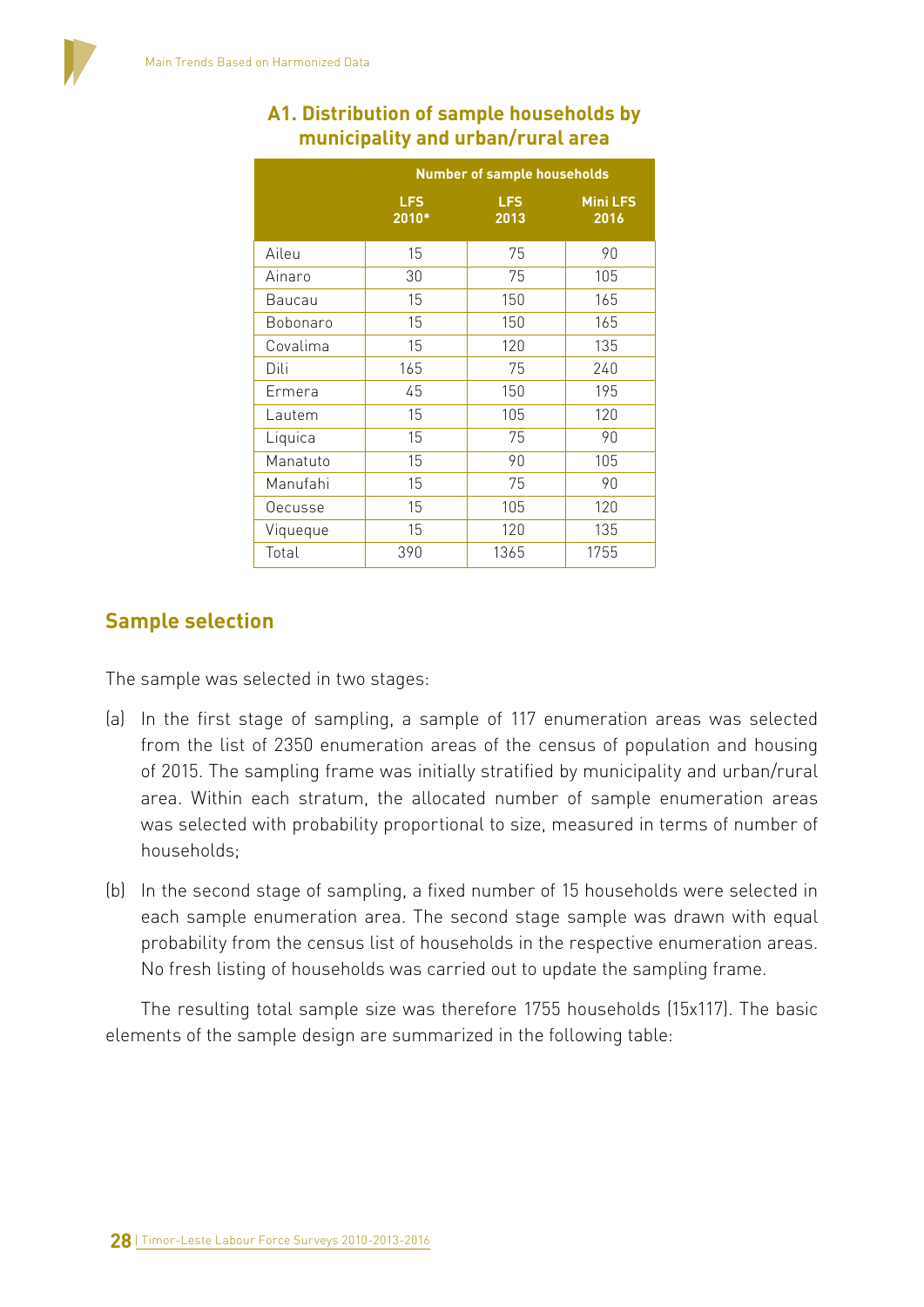#### **A2. Sample size and sample selection**

| <b>Sampling frame</b>             |      |                                                                                                                 |
|-----------------------------------|------|-----------------------------------------------------------------------------------------------------------------|
| Census of population 2015         |      | Enumeration areas stratified by municipality<br>and urban/rural area                                            |
| <b>Sample selection</b>           |      |                                                                                                                 |
| - First stage<br>- Second stage   | 117  | Sample enumeration areas selected with<br>probability proportional to size of population<br>within each stratum |
|                                   | 15.  | Sample households selected with equal<br>probability in each sample enumeration area                            |
| <b>Sample size</b>                |      |                                                                                                                 |
| Total number of sample households | 1755 | Sample households                                                                                               |

Source: National Child Labour Survey 2016, Directorate General of Statistics (DGS), Timor-Leste.

#### **Sampling weights**

The sample results were extrapolated to population totals using sampling weights. The sampling weights were calculated as the inverse of the probabilities of selection. In a two-stage sampling scheme, the probability of selection of a sample household is obtained as the product of two probabilities corresponding to each stage of the sample selection as shown below:

#### **Sample weight = 1/Probability of selection**

**Probability of selection = Probability of selection of sample enumeration area x Probability of selection of household in sample enumeration area**

Table A3 gives a numerical example on the calculation of the sampling weights. The numerical example concerns the sample households in the sample enumeration area 010107012 in the rural Succo Lauisi of Sub-municipality Aileu-Vila. All sample households in this enumeration area have a sampling weight of 57 as described in Table A3. All household members are assigned the sampling weights of the household in which they belong.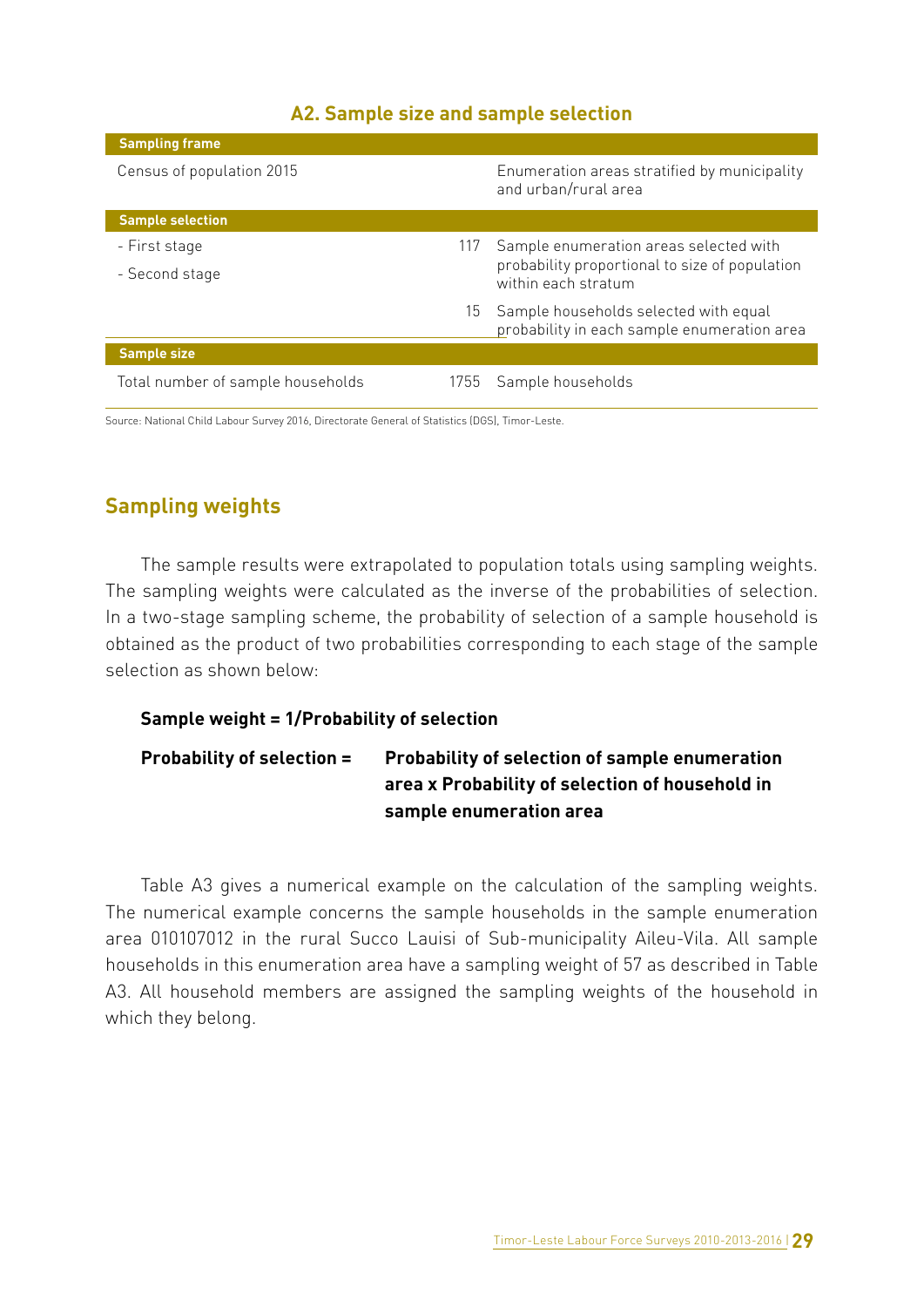

| <b>Item</b>                                                                                            | <b>Calculation</b>                                                                                                                  | <b>Result</b> |
|--------------------------------------------------------------------------------------------------------|-------------------------------------------------------------------------------------------------------------------------------------|---------------|
| Probability of selection of                                                                            | 75x54/64125                                                                                                                         | $= 0.063158$  |
| sample enumeration area<br>(code 010107012) in rural Succo<br>Lauisi in Sub-Municipality Aileu<br>Vila | 75=total sample enumeration areas<br>in rural Aileu; 54=total households in<br>sample ea; 64125= total households in<br>rural Aileu |               |
| Probability of selection of                                                                            | 15/54                                                                                                                               | $= 0.277778$  |
| sample household in sample<br>enumeration area (010107012)                                             | 15=sample take per enumeration<br>area; 54=total households in sample<br>enumeration area                                           |               |
| Overall probability of selection<br>of sample household in sample                                      | 0.063158 x 0.277778                                                                                                                 | $= 0.175439$  |
| enumeration area (010107012)                                                                           |                                                                                                                                     |               |
| Sampling weight of sample<br>household in sample<br>enumeration area (010107012)                       | 1/0.175439                                                                                                                          | $= 57$        |

#### **A3. Calculation of sampling weights: A numerical example**

#### **2. Questionnaire design**

The questionnaire of the Child Labour Survey (2016) includes more than 86 questions organized in 8 sections as follows:

- 1. Household and housing characteristics
- 2. Household composition and characteristics of all household members
- 3. Educational attainment of all household members 5 years old and over
- 4. Current economic activity of all household members 5 years old and over (reference week)
- 5. Usual employment status of all household members 5 years old and over (last 12 months)
- 6. Employment relationship of all household members 5 years old and over (last 5 years)
- 7. Health and safety at workplace of all household members 5 years old and over
- 8. Household tasks of all household members 5 years old and over

Section 1 is addressed to the most knowledgeable person of the household and asks questions on the ownership and characteristics of the dwelling, past change of residence, land and livestock ownership as well as the household's average monthly income and expenditure. Section 2 identifies all household members and records their main social and demographic characteristics (sex, age, date of birth, relationship to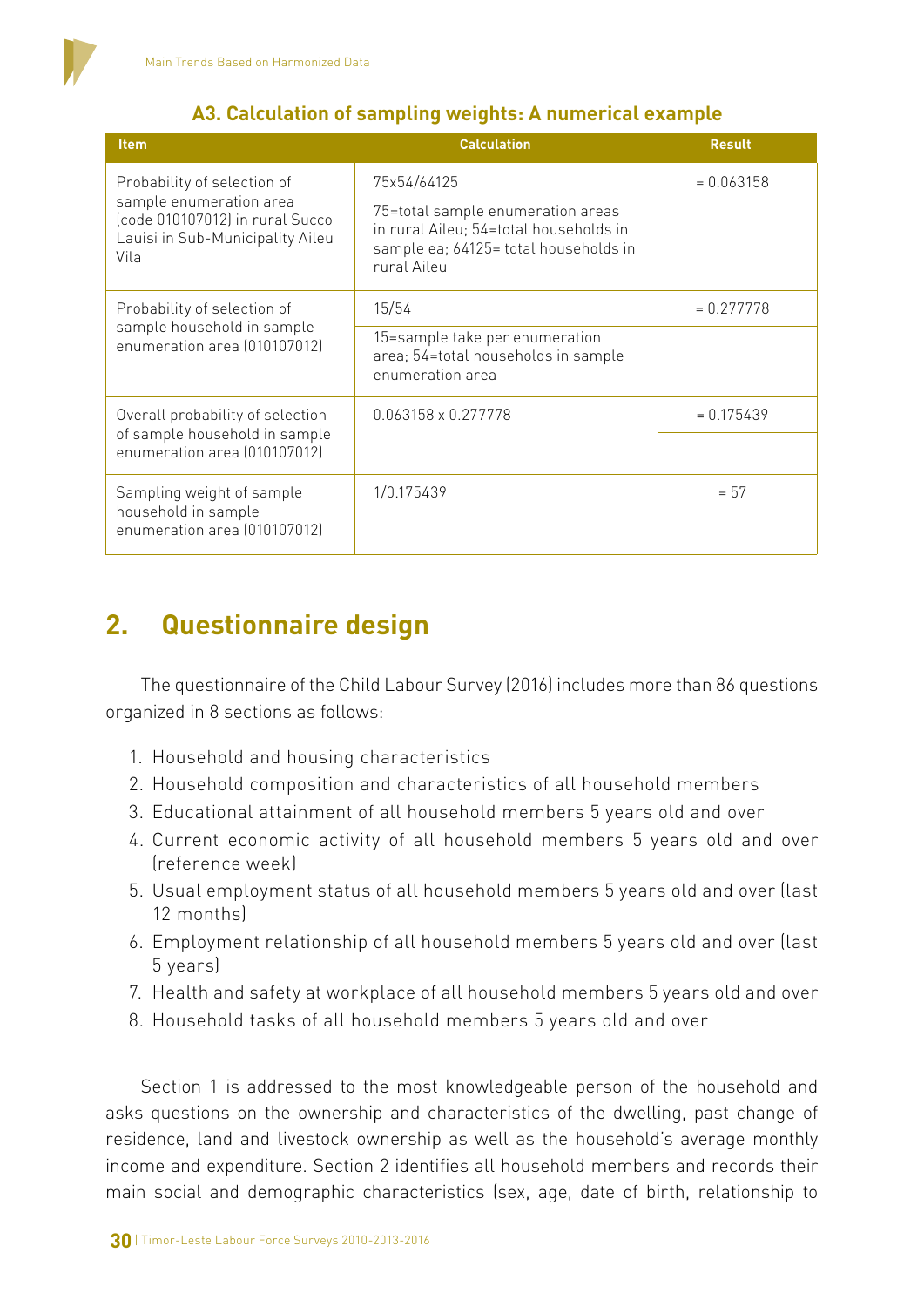head of household, marital status and any visible disability acquired after birth). All other sections are addressed to children and adults 5 years old and over where the children are directly interviewed.

The present report analyses the results on Section 4 for the working age population 15 years old and over. The analysis of the results for children 5 to 17 years old is subject to a separate report. It should also be mentioned that a third report analyses the results of Section 6 dealing forced labour of adults and children.

Section 4 contains 17 questions on the current economic activity. The reference period is the past week or more precisely the calendar week prior to the date of interview. The questions are listed below in abbreviated form, formulated in terms of key words:

\*\*\*\*\*\*\*\*\* For persons 5+ yrs \*\*\*\*\*\*\*\*\*\*\*

- ce1. Any work even for one hour last week
- ce2. Any of the following activities even for one hour
- ce3. Absence from work
- ce4. Occupation
- ce5. Industry
- ce6. Place of work
- ce7. Status in employment
- ce8. Average months cash income from main work
- ce9. Other benefits usually receive
- ce10. Any other work last week
- ce11. Hours actually worked each day of last week at main and other jobs?
- \*\*\*\*\*\*\*\* Only for children 5-17 yrs \*\*\*\*\*\*\*\*
- ce12. Reason for working
- ce13. Use of earnings
- ce14. When usually carry out these activities
- ce15. Age started to work for first time
- \*\*\*\*\*\*\*\*\*\*\*\*\*\*\*\*\*\*\*\*\*\*\*\*\*\*\*\*\*\*\*\*\*\*\*\*\*\*\*\*\*\*\*
- ce16. Looking for work last week
- ce17. Available for work last week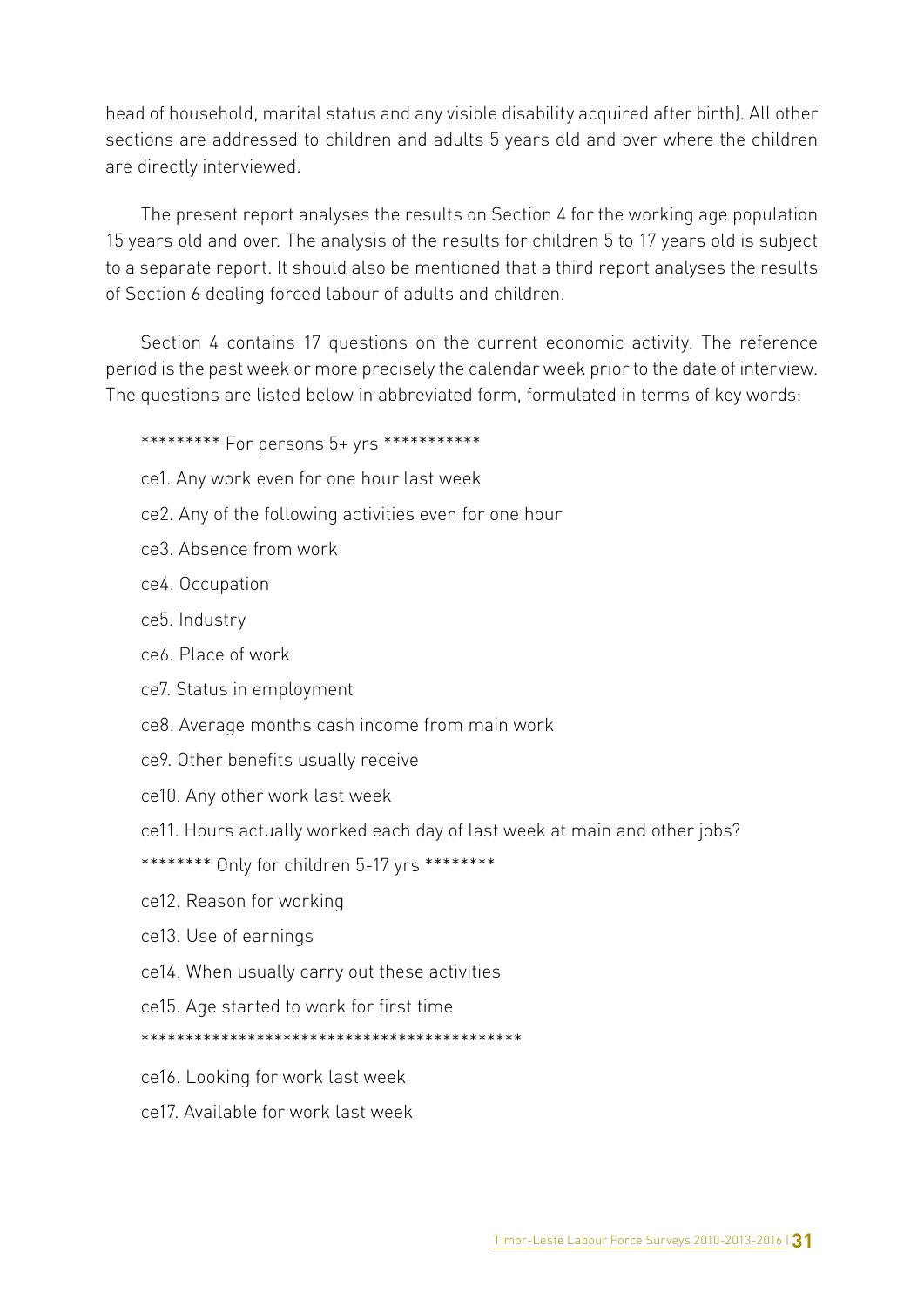

The first three and the last two questions of Section 4 provide the base for determining the labour force status of each working age responding person. The labour force status of a person is one of the three labour force categories: "employed", "unemployed" and "outside the labour force". Annex C describes the procedure used for labour force classification according to concepts and definitions adopted by the 13<sup>th</sup> and 19th International Conference of Labour Statisticians.

Not all questions were designed for being asked from all respondents. The flow of questions is governed by skip patterns specified as part of the questionnaire design. Thus, for example, question ce2 on "any of the following activities?" is addressed only if the respondent has replied "No" to the preceding question ce1 on "any work even for one hour last week?" Similarly, question ce3 on "absence from work?" is addressed only the replies to both question ce1 and question ce2 were "No".

One implication of the skip patterns is the loss of certain information needed for data harmonization in Annex C. For example, information on job search (ce16) and current availability for employment (ce17) was not available for certain persons classified as "employed" under the 13th ICLS but reclassified as "not employed" under the 19th ICLS.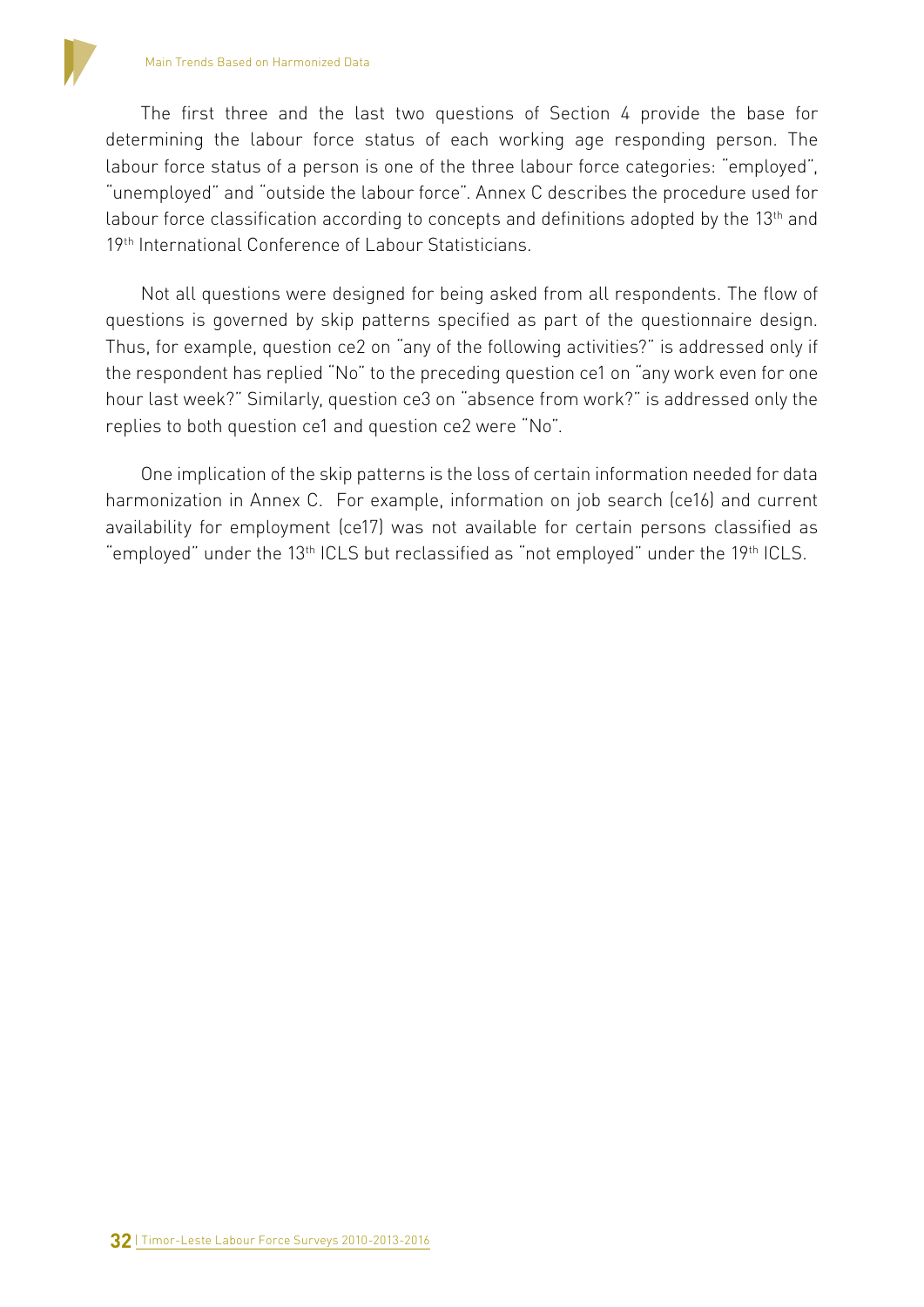## **Annex B. Data quality**

Survey data are subject to different types of errors that may have considerable impact on the quality of the survey results. In this annex, the data quality of the mini LFS 2016 is examined with respect to three types of errors, namely, non-response, noncoverage and sampling errors.

#### **Non-response errors**

Non-response occurs due to failure to obtain the required information from the units selected in the sample (unit non-response) or to failure to obtain some items of information for the selected unit (item non-response). Unit non-response may occur due to incorrect address of the sample household, or inaccessibility of certain dwellings or due to refusal of the sample household to be interviewed, or because no one was at home when the interviewer contacted the household, or if information on a particular person in the sample household could not be obtained for any reason. Vacant or demolished dwellings, non-existent or out-of-scope addresses, such as finding an enterprise or workshop instead of a household dwelling, are not to be considered as unit non-response.

From the total sample size of 1755 households, some 1719 eligible households were successfully interviewed and 36 were not interviewed for various reasons. Assuming that the 36 non-interviews concerned eligible households, the non-response rate of the survey was about 2.1 percent as calculated below:

| Total sample size | 1755 | Sample households      |
|-------------------|------|------------------------|
| - Response        | 1719 | Number of households   |
| - Non-response    | 36   | Number of households   |
| Non-response rate | 21   | % of total sample size |

#### **A4. Non-response rate (Unit non-response)**

Source: National Child Labour Survey 2016, Directorate General of Statistics (DGS), Timor-Leste.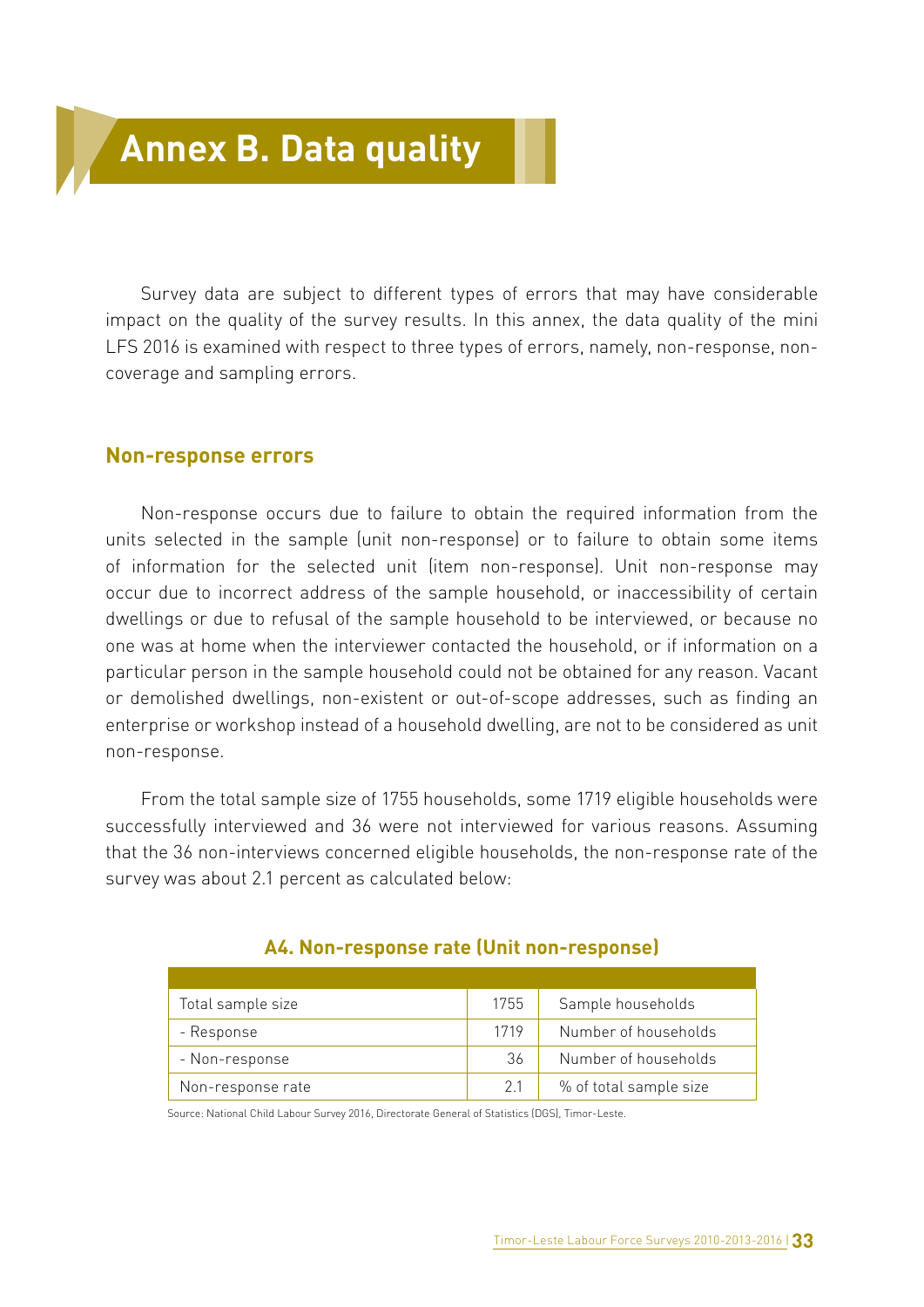

| <b>Variable</b>                   | <b>Non-response rate</b> | <b>Question number</b> |
|-----------------------------------|--------------------------|------------------------|
| Status in employment at main job  | 2.0%                     | ce7                    |
| Occupation at main job            | 1.9%                     | ce4                    |
| Industry at main job              | 0.7%                     | ce5                    |
| Hours actually worked at all jobs | 2.0%                     | ce11h                  |
| Income from employment            | 3.5%                     | ce8                    |

#### **A5. Non-response rates (Item non-response)**

Source: National Child Labour Survey 2016, Directorate General of Statistics (DGS), Timor-Leste.

#### **Coverage errors**

Coverage errors occur from the use of imperfect frames (under-coverage, overcoverage, or duplication of units) or because of confusion in boundary of units and in rules of association between units of different types. As an assessment of coverage errors in the mini LFS 2016, Table A6 below compares the survey estimates of the working age population 15 years old and over and the corresponding population projections for midyear 2016.

#### **A6. Comparison of survey estimates and population projections of working age population 15+ yrs old by sex**

|          | <b>Survey</b><br>estimate<br>CLS 2016 <sup>1</sup> | <b>Population</b><br>projection<br>mid-year 2016 <sup>2</sup> | <b>Difference</b> | $\frac{9}{6}$ |
|----------|----------------------------------------------------|---------------------------------------------------------------|-------------------|---------------|
| Total    | 724,456                                            | 736,260                                                       | $-11,804$         | $-1.6\%$      |
| - Male   | 367,173                                            | 369,635                                                       | $-2,462$          | $-0.7%$       |
| - Female | 357,283                                            | 366,625                                                       | $-9,342$          | $-2.5%$       |

Sources: 1 National Child Labour Survey 2016, Directorate General of Statistics (DGS), Timor-Leste. 2 Timor-Leste Medium Scenario Population Projections. Population and Housing Census 2015, Directorate General of Statistics (DGS) and UN Fund for Population Activities (UNFPA), Timor-Leste.

The results show that the population estimates based on the survey sampling weights underestimate the working age population by about 1.6 percent. The underestimation is lower for men (0.7 percent) than for women (2.5 percent). Part of this underestimation is due to non-response errors and partly also due to non-coverage errors arising from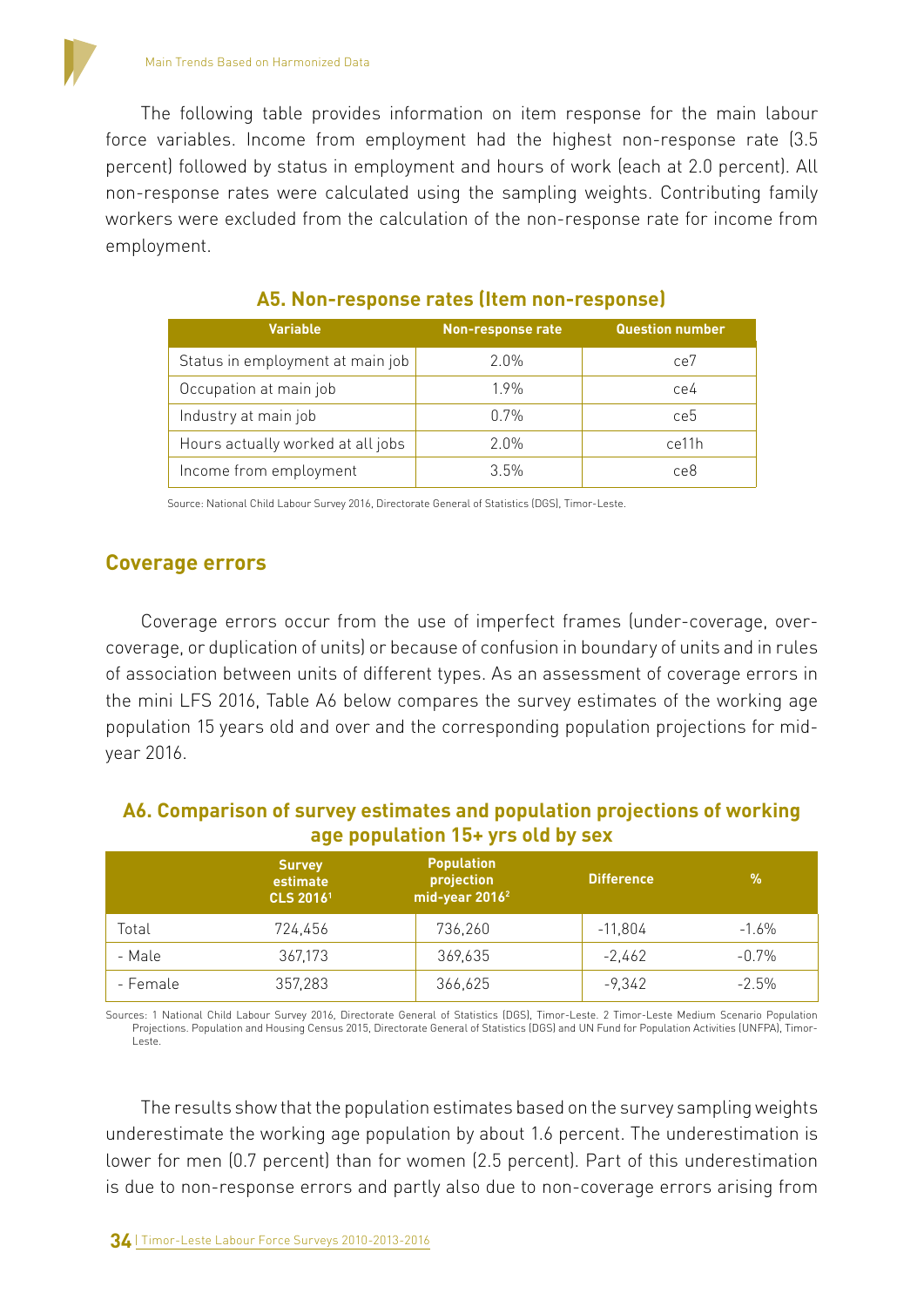population movements and new household formations that occurred since the time of census 2015.

The usual practice for controlling for coverage errors is to update the sampling frame before the selection of the sample households in the sample enumeration areas. It appears that this process, called "listing", was not applied in the Child Labour Survey 2016. Also, in most national surveys, sampling weights are adjusted for nonresponse and calibrated to population projections in order to offset for non-response and coverage errors in surveys. There are no indications that these adjustments were made in the National Child Labour Survey 2016. As a consequence, the estimates derived from the sampling weights of the mini LFS 2016 are subject to different degrees of underestimation for most population and labour force aggregates.

#### **Sampling errors**

Like in all sample surveys, the Child Labour Survey 2016 and consequently the mini LFS 2016 are subject to sampling errors. Sampling errors arise due to the fact that the survey does not cover all elements of the population, but only a selected portion. The sampling error of an estimate is the difference between the estimate and the value that would have been obtained on the basis of a complete count of the population under otherwise identical conditions.

Table A7 shows the approximate sampling errors for different levels of estimates. The sampling errors for the mini LFS 2016 have been calculated from the corresponding results obtained for the LFS 2013. The calculation assumes that the design effects of LFS 2013 and the Child Labour Survey 2016 are essentially the same and the only difference between the two surveys lies in the sample size, 7080 households for the LFS 2013 and 1755 households for the mini LFS 2016. This means that the sampling errors of the mini LFS 2016 are about double the sampling errors of the LFS 2016. The doubling factor is derived from  $\sqrt{(7080/1755)} = 2.00853 ≈ 2.$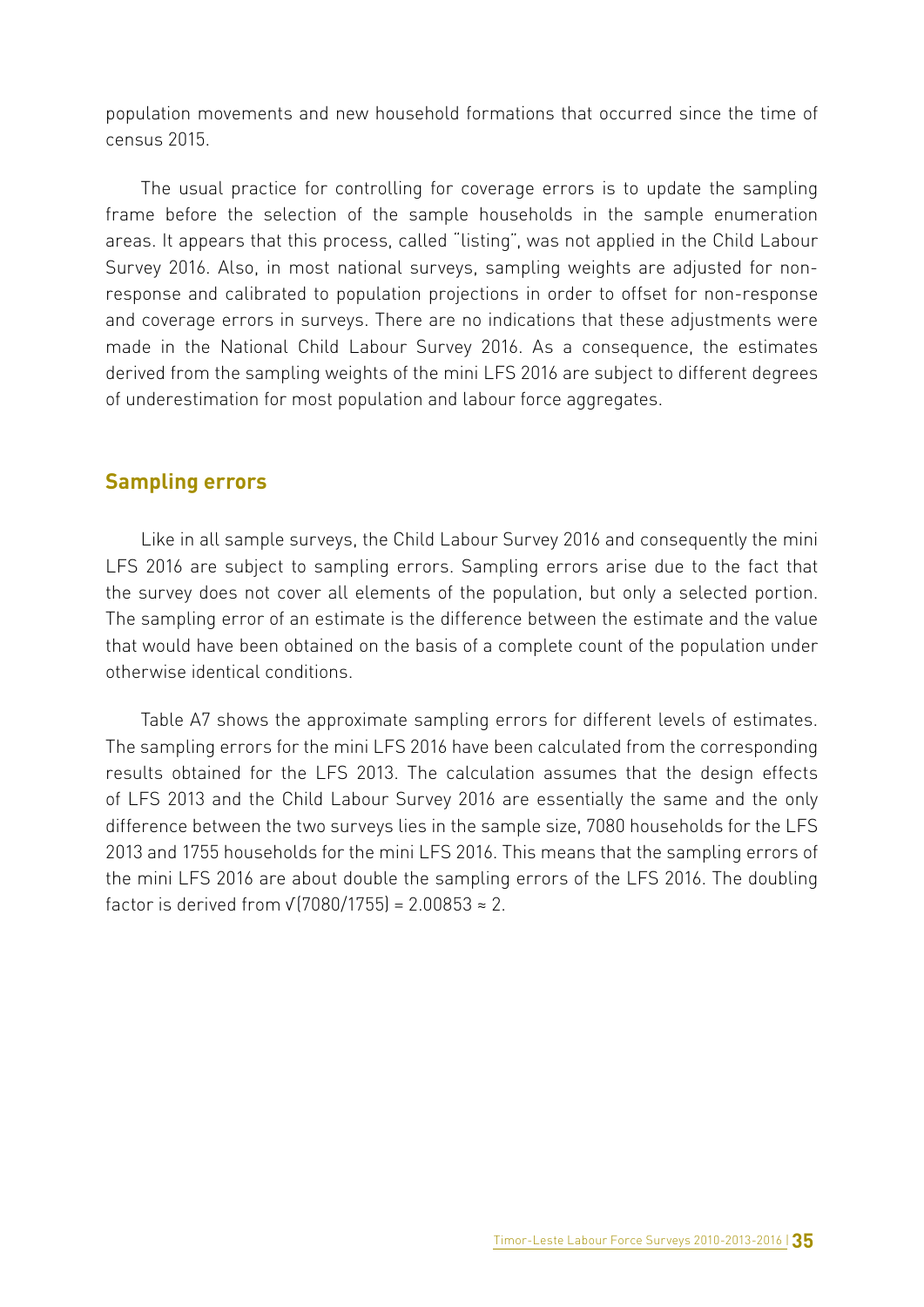| Size of  | <b>Relative standard errors</b> |                       |  |
|----------|---------------------------------|-----------------------|--|
| estimate | LFS 2013 <sup>1</sup>           | <b>Mini LFS 20162</b> |  |
| 500,000  | 3.0%                            | $6.0\%$               |  |
| 200,000  | 3.6%                            | 7.2%                  |  |
| 100,000  | 4.3%                            | 8.6%                  |  |
| 50,000   | 5.6%                            | 11.2%                 |  |
| 20,000   | 8.3%                            | 16.7%                 |  |
| 10,000   | 11.4%                           | 22.9%                 |  |
| 5,000    | 16.0%                           | 32.1%                 |  |
| 2,000    | 25.0%                           | 50.2%                 |  |
| 1,000    | 35.3%                           | 70.9%                 |  |

#### **A7. Approximate sampling errors: LFS 2013 and mini LFS 2016**

Sources: 1 Timor-Leste Labour Force Survey 2013, SEPFOPE, Ministry of Finance, Directorate-General of Statistics, Timor-Leste, Table D. 2 Derived from: Relative standard errors (mini LFS 2016) = 2.00853 Relative standard errors (LFS 2013), where 2.00853=√(7080/1755) in which 7080 is the sample size of LFS 2013 in number of households and 1755 is the corresponding sample size of mini LFS 2016.

The use of the approximate sampling errors is illustrated with a numerical example. Consider the survey estimates of total employment, 304,000 employed persons according to mini LFS 2016. The estimate lies in between the values 200,000 and 500,000 in Table A5, with corresponding standard errors 14,400 (=200,000x0.036) and 30,000 (=500,000x0.030). By linear interpolation the standard errors of the estimate of employment, 304,000, may be obtained to be 19,808 [=14,400+(30,000-14,400)/(500,000- 200,000)\*(304,000-200,000)].

One use of the standard errors is the calculation of confidence intervals of survey estimate. For example, the confidence interval of the estimate of total employment at 95 percent level may be calculated as roughly 265,000 – 343,000. These values are obtained from the expression  $304,000 \pm 1.96x19,800$  where 19,800 is the standard error of the estimate of employment (304,000) and 1.96 is to the two-tail value of the standard normal distribution corresponding to 95 percent probability. Similar calculations may be carry out to obtain the approximate standard errors and confidence intervals of other estimates of the mini LFS 2016.

The results show that estimates of employment below 50,000 have relative standard errors below 10 percent reflecting low precision. The estimates of employment at the municipality level are therefore not sufficiently precise, except for Dili where the estimate of employment is more than 50,000.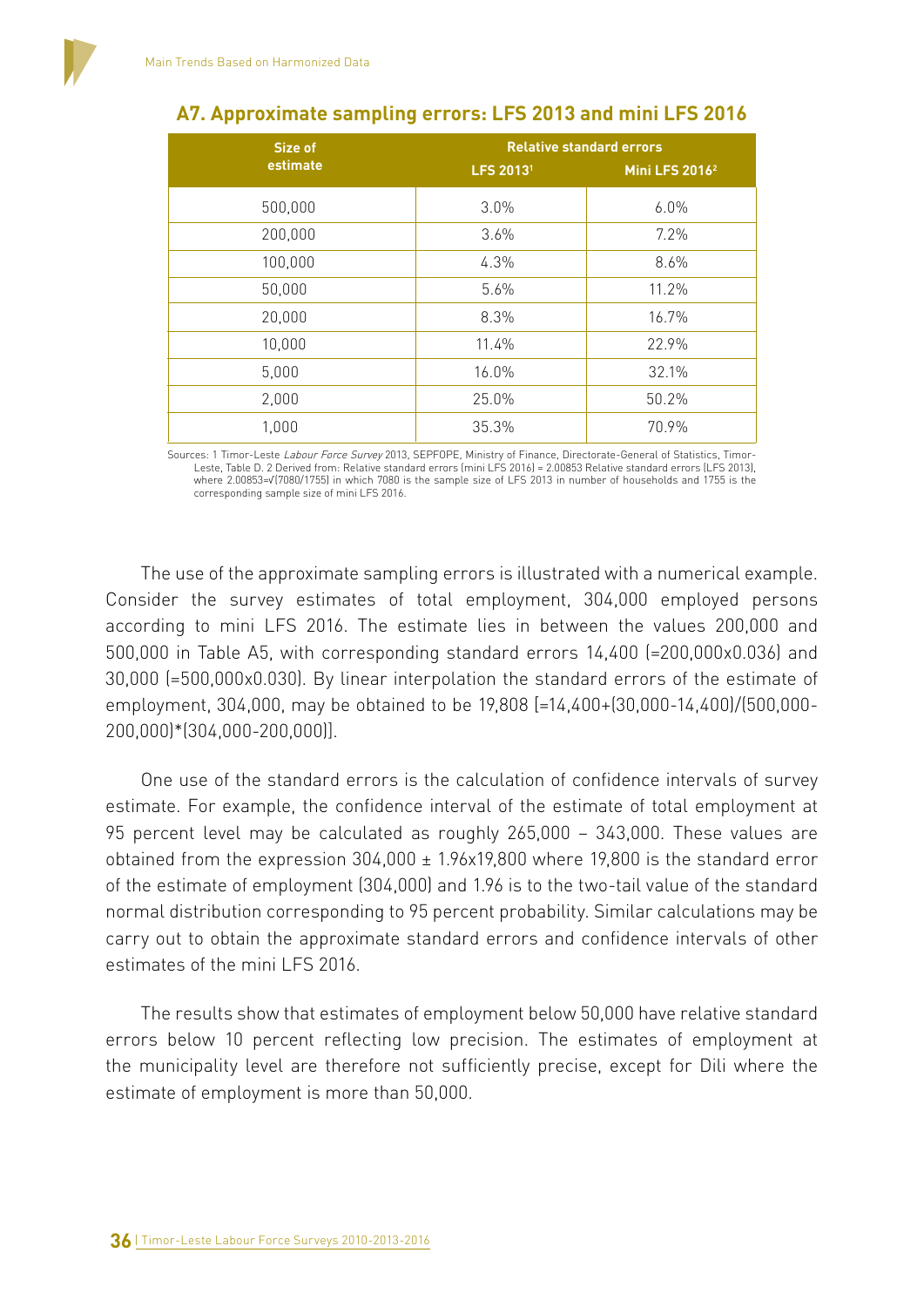# **Annex C. Data harmonization**

This annex describes the procedure adopted to harmonize the data obtained from the mini LFS 2016 with those of the LFS 2010 and LFS 2013. The harmonization procedure involves the calculation of derived variables measuring the labour force status of the working age population 15 years old and over according to both the international standards adopted by the 13<sup>th</sup> ICLS 1982<sup>12</sup> and the new international standards adopted by the 19<sup>th</sup> ICLS 2013.<sup>13</sup>

#### Labour force status (13<sup>th</sup> ICLS)

According to the 13th ICLS international standards, the employed comprise all persons above the age specified for measuring the economically active population who, during a specified short reference period of either one week or one day, were in the following categories:

#### **Paid employment**

- (a) at work: persons who, during the reference period, performed some work for wage or salary, in cash or in kind;
- (b) with a job but not at work: persons who, having already worked in their present job, were temporarily not at work during the reference period and had a formal attachment to their job;

#### **Self-employment**

- (a) at work: persons who, during the reference period, performed some work for profit or family gain
- (b) with an enterprise but not a work: persons with an enterprise (which may be a business enterprise, a farm or a service undertaking) who were temporarily not at wor during the reference period for any specific reason.

<sup>13</sup> *ILO, Resolution concerning statistics of the economically active population, employment, unemployment and underemployment*, 13<sup>th</sup> International Conference of Labour Statisticians (ICLS), Geneva, 1982.

<sup>14</sup> ILO, Resolution concerning statistics of work, employment and labour underutilization, 19th International Conference of Labour Statisticians (ICLS), Geneva, 2013.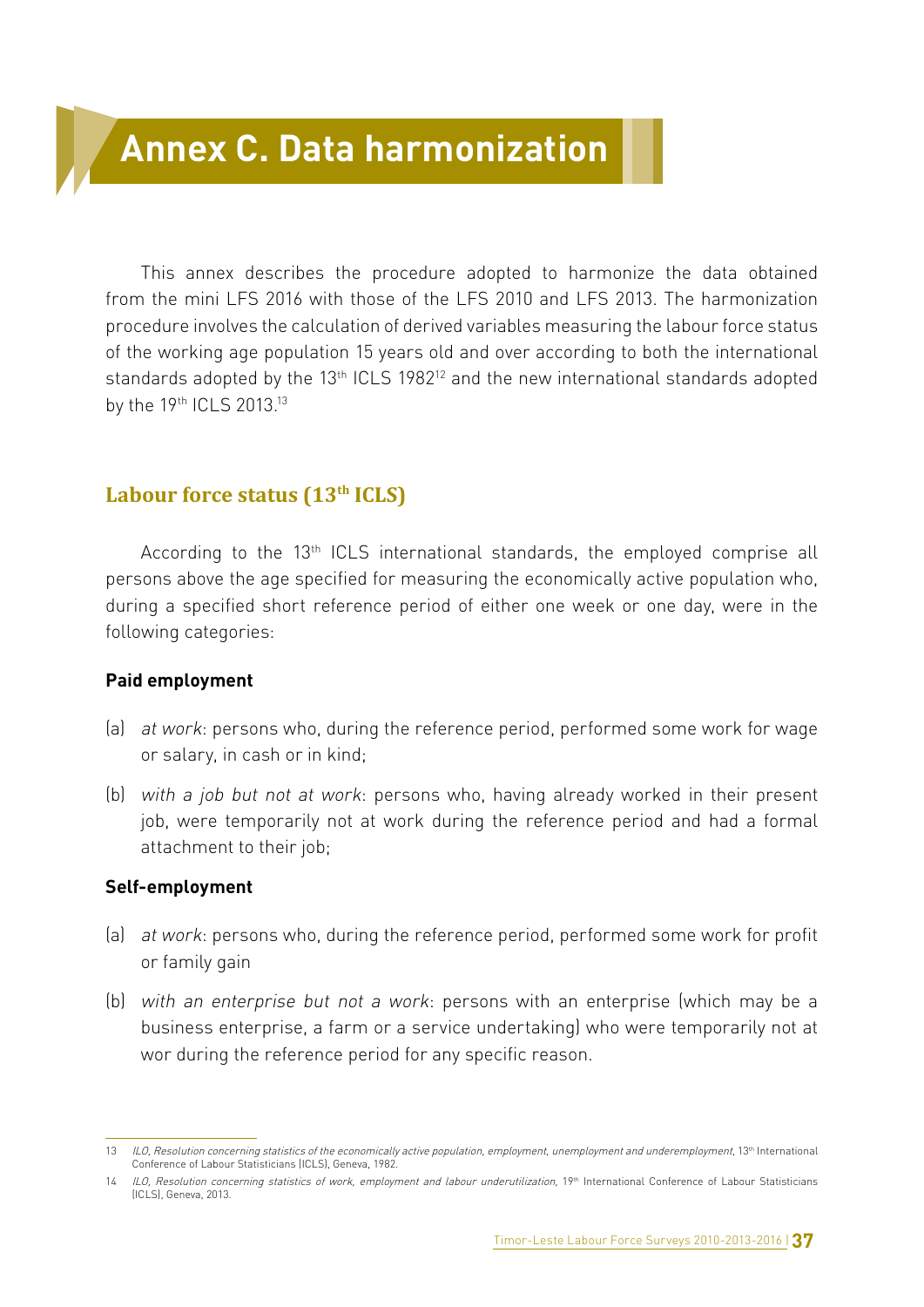

#### **Unemployment**

The corresponding definition of unemployment comprises all persons of working age who during the reference period were simultaneously:

- (a) "without work", i.e. not employed where employment is as defined above;
- (b) "currently available to work," i.e. were available for employment during the reference period; and
- (c) "seeking work", i.e. had taken specific steps in a specified recent period to look for employment.

For operational reasons, the notion of "some work" in the international definition of employment is interpreted as work for at least one hour. Also, the international definition of unemployment provides certain exceptions concerning future starters and situations where the labour market is largely unorganized or of limited scope.

The combinations of answer categories of questions used for classifying a person as "employed", "unemployed" or "outside the labour force" according to the 13<sup>th</sup> ICLS definitions are specified in the following Table A8.

| <b>Labour force status</b> | <b>STATA do file</b> |                              |  |
|----------------------------|----------------------|------------------------------|--|
| Employed                   | E.                   | $E1$   $E2$   $E3$           |  |
|                            | F1                   | $ce1 == 1$                   |  |
|                            | E2                   | ce1!=1 & Any ce2==1          |  |
|                            | F <sub>3</sub>       | cell=1 & All cell=1 & ce3==1 |  |
| Unemployed                 | U                    | Not $E \&$ ce16==1 & ce17==1 |  |
| Outside the labour force   | Ν                    | Not E & Not U                |  |

#### **A8. Classification of working age population by labour force status 13th ICLS (1982)**

#### **Labour force status (19th ICLS)**

Although the questionnaire was not designed to measure employment and unemployment according to the new international standards adopted by the 19<sup>th</sup> ICLS, an attempt has been made to approximate these concepts and definitions as closely as possible.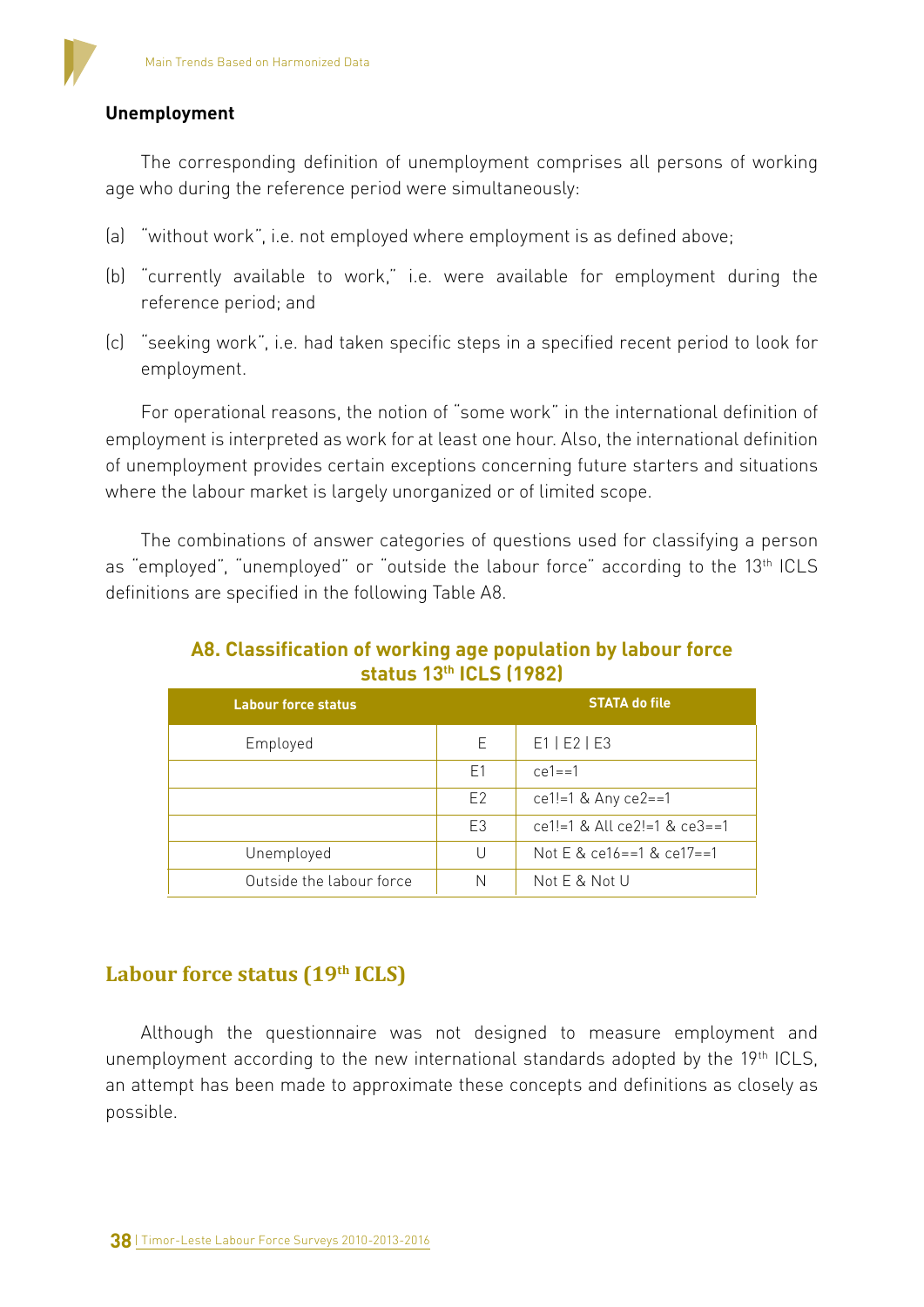#### **Employment**

According to the 19th ICLS, "employment" is a particular form of work. Employment is work performed for others in exchange for pay or profit, and differs from other forms of work such as own-use production work, unpaid trainee work, and volunteer work. Persons in employment are defined as all those above a specified age who, during a short reference period, were engaged in any activity to produce goods or provide services for pay or profit. It excludes persons engaged wholly in activities to produce goods or services for own final use such as producing agricultural, fishing and gathering products for own-consumption or cleaning, decorating, gardening and maintaining one's own dwelling or premises, durables and other goods. Persons in employment comprise: (a) employed persons "at work," i.e., who worked in a job for at least one hour; and (b) employed persons "not at work" due to temporary absence from a job, or to workingtime arrangements (such as shift work, flexi-time and compensatory leave for overtime).

 This definition of employment differs from the 13th definition described earlier. The main difference concerns the statistical treatment of subsistence foodstuff producers. According to the 13th ICLS, "persons engaged in the production of goods and services for own and household consumption should be considered as in self-employment if such production comprises an important contribution to the total consumption of the households." But, according to the 19<sup>th</sup> ICLS, only those are included in employment if the production was "intended mainly for sale or barter, even if part of the output is consumed by the household or family".

#### **Unemployment**

 Persons in unemployment are defined as all those above a specified age who (a) were not in employment; (b) carried out activities to seek employment during a specified recent period; and (c) were currently available to take up employment given a job opportunity. The definition of unemployment provides an exception in the case of *future starters*. They are considered as unemployed even if they did not carry out activities to seek employment during the specified recent period, if satisfy the availability condition.

Although this definition of unemployment is essentially the same as the definition of the 13th ICLS, the resulting statistics differ considerably from each other. This is due to the impact of the change in the definition of employment. Persons who are not classified as employed under the new definition are now subject to classification as unemployed if they satisfy the other two criteria of unemployment.

The exact procedure used to approximate these definitions using the mini LFS 2016 questionnaire is shown in Table A9. Question ce8 on monthly cash income from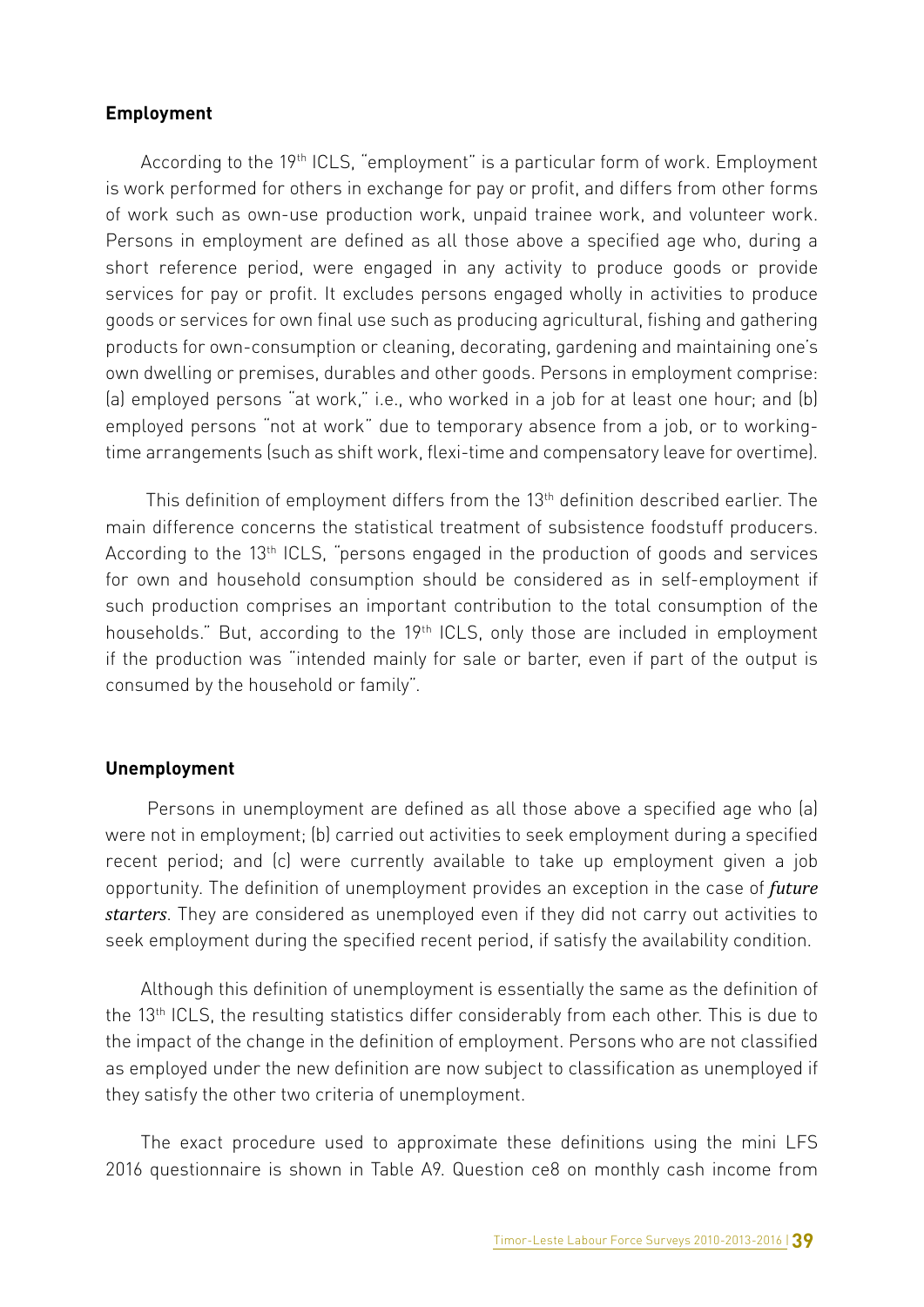

employment in main job was used to distinguish between work for pay or profit and work for own-use production. Among persons engaged in agriculture production a threshold (v) was set to distinguish between those who mostly produced for the market and those who mostly produced for own consumption if even they sold part of the produce to the market.

#### **A9. Classification of working age population by labour force status Approximating concepts and definitions of 19th ICLS (2013)**

| <b>Labour force status</b> |                | <b>STATA do file</b>                                                                                                           |
|----------------------------|----------------|--------------------------------------------------------------------------------------------------------------------------------|
| Employed                   | F              | E1   E2   E3   E4                                                                                                              |
|                            | F <sub>1</sub> | $[ce1 == 1 \& ce5 > 100 \& ce8 !=. \&$<br>$ce8!=0$ ] $[ce1==1 & ce5<100 &$<br>$ce8! = .$ & $ce8! = 0$ & $ce8>$ v               |
|                            | F <sub>2</sub> | $[ce2a == 1   ce2b == 1   ce2c == 1]$<br>$[(ce5>100 \& ce8] = . \& ce8] = 0]$<br>$[ce5<100 \& ce8] = .8 ce8] = 0.8$<br>ce8 > v |
|                            | F3             | $ce2d == 1$ & runiform() <u< td=""></u<>                                                                                       |
|                            | F4             | Not E1 & Not E2 & Not E3 & ce3==1                                                                                              |
| Unemployed                 | $\cup$         | Not E & $[ce16 == 1   ce17 == 1]$                                                                                              |
| Outside the labour force   | Ν              | Not E & Not U                                                                                                                  |

Notes: ce5<100 = Agriculture; ce5>100 = Non-agriculture

v = minimum income from employment in agriculture to be considered employed

u = proportion of persons reporting working in agriculture and income below t

The threshold (t) was set at half the average cash income from employment of agriculture workers. The argument was as follows. Let y denote the total income generated by a worker in agriculture. The total income is composed of two parts:  $y = v +$ o; where t is the cash income obtained from sales in the market and o the market value of the agricultural products produced for own-consumption. Then an agriculture worker is mostly producing for the market if  $v > y/2$ , where in the absence of other information y is calculated as the average reported cash income of all agriculture workers. This test has been applied to all persons (E1) who reported yes in the first question (ce1==1) and were engaged in agriculture activities (ce5<100). It has also been applied to other persons (E2) who reported yes to any one of the questions ce2a==1 or ce2b==1 or ce2c==1. A fraction of other persons (E3) who reported yes to ce2d==1 is included as employed using the same threshold as for agriculture workers. Finally, included as employed are those (E4) who reported yes to ce3==1 (i.e. those reporting having a job from which they were temporarily absent).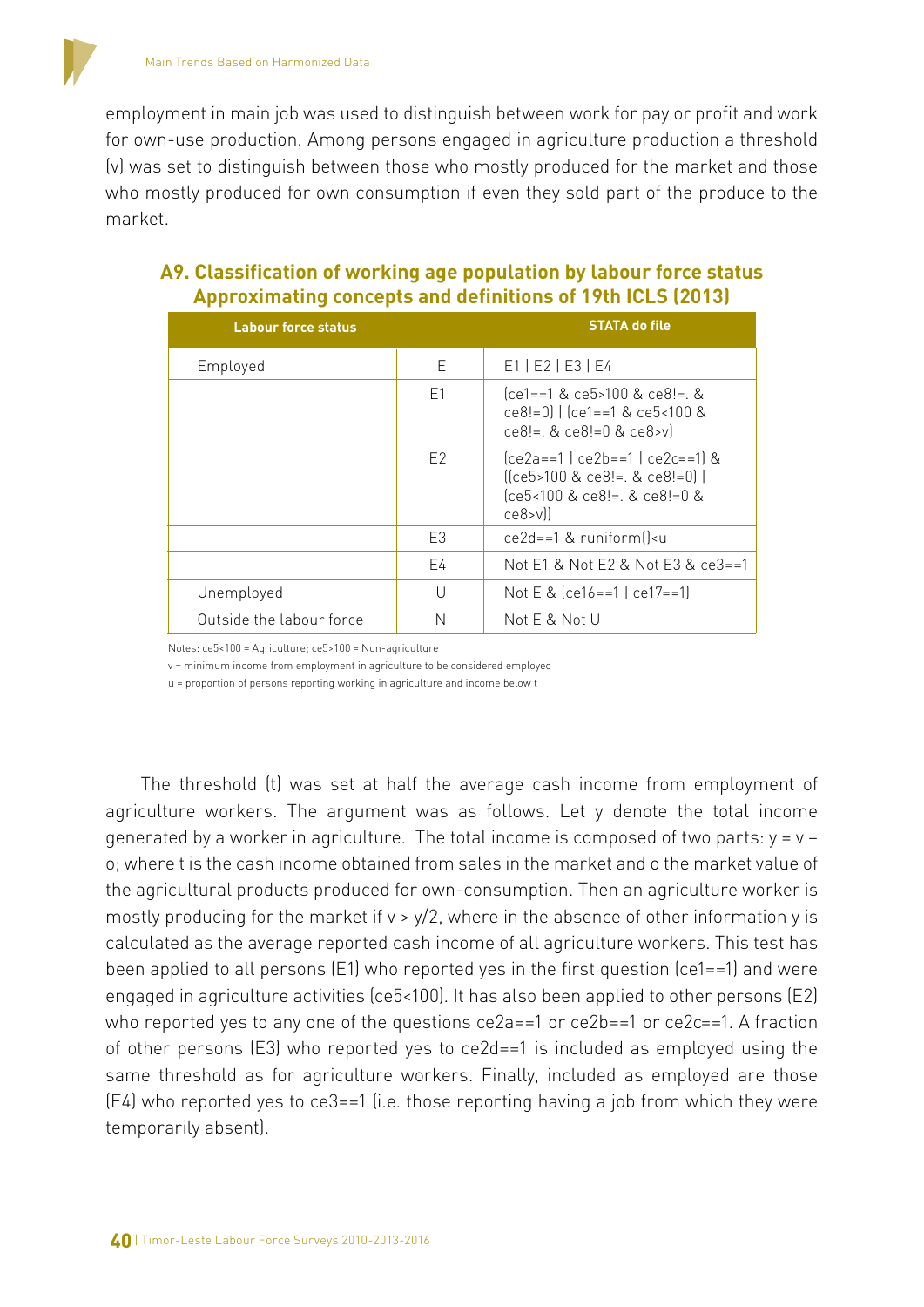Because of the skip pattern of the questionnaire, the unemployment status of ownuse producers not classified as employed under the present approximation scheme is not known. Some of them may have been seeking and available for employment if the questionnaire addressed the questions to them. In the absence of information on job search and availability for employment of this category of persons, it has been decided to include a fraction as unemployed corresponding to those who were seeking but not available for employment or available for employment but not seeking employment.

Clearly, the approach to measure the 19th ICLS concepts and definitions using the CLS 2016 questionnaire is an approximation and subject to criticism. However, to the extent that the numerical results seem to be comparable to the corresponding results of the LFS 2013, it is hoped that the measurement approach is sound and acceptable. The full specifications of the measurement including calculations of the number of ownuse producers and among them the subsistence foodstuff-producers are given in the STATA do file (miniLFS2016plus).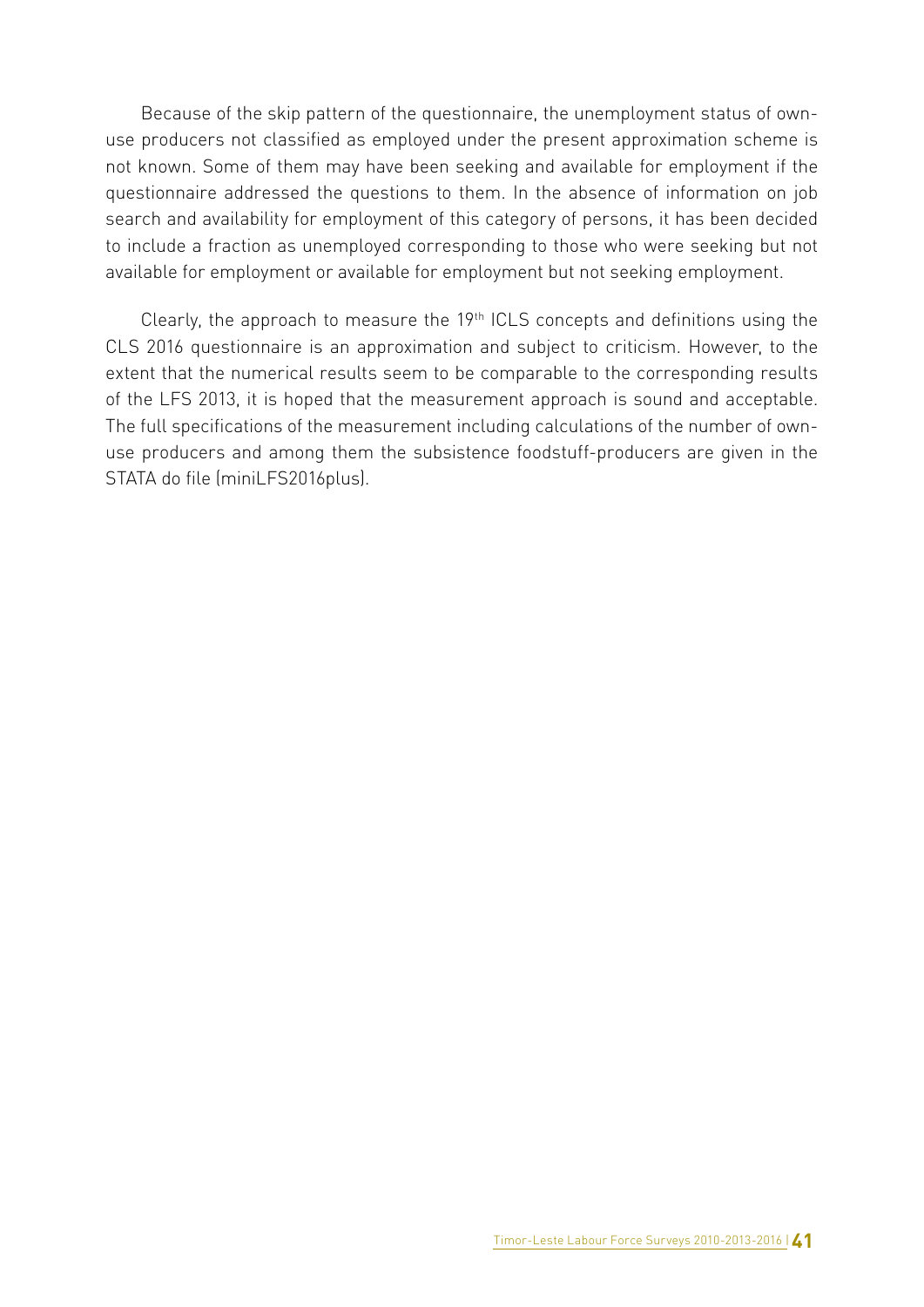

# **Annex D. Statistical tables**

|                | <b>List of Tables</b>                                                                            | <b>LFS</b><br>2013 | <b>Mini LFS</b><br>2026 |
|----------------|--------------------------------------------------------------------------------------------------|--------------------|-------------------------|
| $\mathbf{1}$   | Summary indicators of the labour market by sex                                                   | $\mathsf{X}$       | X                       |
| $\overline{2}$ | Population by sex and age group                                                                  | $\mathsf{X}$       | X                       |
| 3              | Population by sex and municipality                                                               | X                  | X                       |
| $\sqrt{4}$     | Population by sex and urban and rural area                                                       | $\mathsf{X}$       | X                       |
| 5              | Working age population by sex and urban and rural area                                           | X                  | $\mathsf{X}$            |
| $\overline{6}$ | Working age population by sex and municipality                                                   | $\mathsf{X}$       | X                       |
| $7\phantom{.}$ | Labour force and lobour force participation rate by sex and age group                            | $\mathsf{X}$       | X                       |
| 8              | Labour force and labour force participation rate by sex and municipality                         | $\mathsf{X}$       | $\mathsf{X}$            |
| 9              | Labour force and labour force participation rate by educational<br>attainment and age group      | $\mathsf{X}$       | X                       |
| 10             | Labour force and labour force participation rate by sex,<br>educational attainment and age group | $\mathsf{X}$       | X                       |
| 11             | Labour force and labour force participation rate by educational<br>attainment and municipality   | $\mathsf{X}$       | X                       |
| 12             | Employment and employment-to-population ratio by sex and age group                               | $\mathsf{X}$       | X                       |
| 13             | Employment and employment-to-population ratio by sex and<br>municipality                         | $\mathsf{X}$       | X                       |
| 14             | Status in employment by age group                                                                | X                  | X                       |
| 15             | Status in employment by sex and age group                                                        | X                  | X                       |
| 16             | Status in employment by municipality                                                             | $\mathsf{X}$       | X                       |
| 17             | Vulnerable employment by sex                                                                     | X                  | X                       |
| 18             | Employment by branch of economy activity and sex                                                 | $\mathsf{X}$       | X                       |
| 19             | Employment by occupation and sex                                                                 | X                  | X                       |
| 20             | Employment by occupation and municipality                                                        | X                  | X                       |
| 21             | Employment by branch of economic activity and status in employment                               | $\mathsf{X}$       | X                       |
| 22             | Employment shares by branch of economic activity and status in<br>employment                     | $\mathsf{X}$       | X                       |
| 23             | Employment by occupation and status in employment                                                | X                  | X                       |
| 24             | Employment by occupation and broad branch of economic activity                                   | X                  | X                       |
| 25             | Employment by occupation, broad economic activity and sex                                        | X                  | X                       |
| 26             | Employment by type of contract and age group                                                     | X                  |                         |
| 27             | Employment by type of contract, sex and age group                                                | X                  |                         |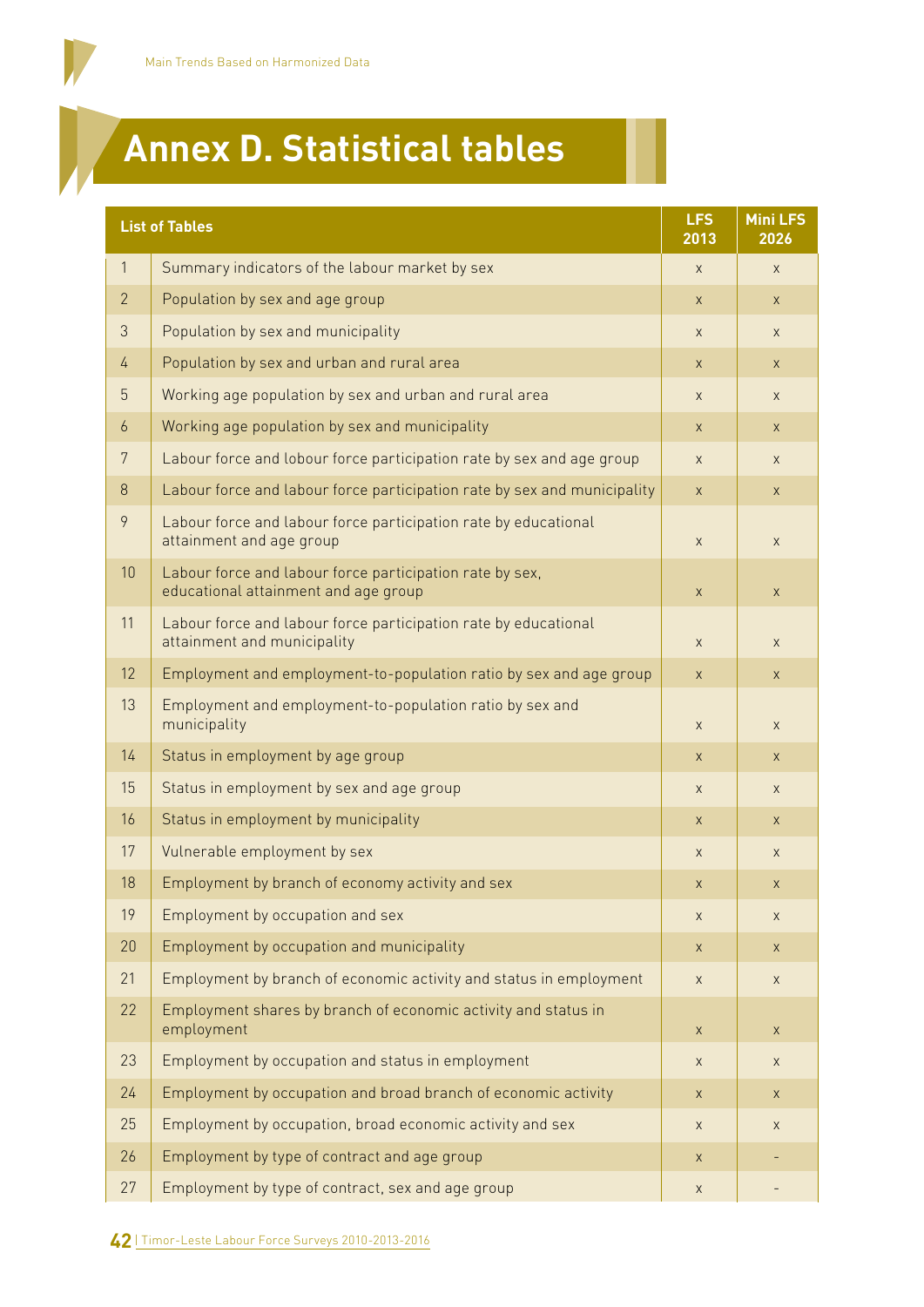|    | <b>List of Tables</b>                                                                   | <b>LFS</b><br>2013 | <b>Mini LFS</b><br>2026 |
|----|-----------------------------------------------------------------------------------------|--------------------|-------------------------|
| 28 | Public and private wage employment                                                      | X                  |                         |
| 29 | Employed population with second job by sex and age group                                | $\mathsf{X}$       | X                       |
| 30 | Employed population with second job by sex and status in<br>employment in main job      | $\mathsf{X}$       | X                       |
| 31 | Employment by hours of work per week and sex                                            | X                  | $\mathsf{X}$            |
| 32 | Employment by hours of work per week and age group                                      | $\mathsf{X}$       | X                       |
| 33 | Employment by hours of work per week and branch of<br>economic activity                 | $\mathsf{X}$       | $\mathsf{X}$            |
| 34 | Time-related underemployment by sex and age group                                       | X                  |                         |
| 35 | Social security coverage by sex and age group                                           | X                  |                         |
| 36 | Unemployment and unemployment rate by sex and age group                                 | X                  | $\mathsf{X}$            |
| 37 | Unemployment and unemployment rate by sex and municipality                              | $\mathsf{X}$       | $\mathsf{X}$            |
| 38 | Unemployment and unemployment rate by sex, age group and<br>educational attainment      | $\mathsf{X}$       | X                       |
| 39 | Youth unemployment rate by sex and municipality                                         | X                  | X                       |
| 40 | Ratio of youth-to-adult unemployment rate by sex and municipality                       | $\mathsf{X}$       | X                       |
| 41 | Youth not in employment, not in education or training (NEET)<br>by sex and municipality | X                  | X                       |
| 42 | Population outside labour force by sex and current school attendance                    | $\mathsf{X}$       | X                       |
| 43 | Wages/Earnings by branch of economic activity and sex<br>(USD per month)                | $\mathsf X$        | $\mathsf X$             |
| 44 | Wages/Earnings by educational attainment and sex (USD per month)                        | $\mathsf{X}$       | $\mathsf{X}$            |
| 45 | Wages/earnings by educational attainment and occupation<br>(USD per month)              | X                  | X                       |
| 46 | Potential labour force by age group and sex                                             | $\mathsf X$        |                         |
| 47 | Potential labour force by municipality and sex                                          | X                  |                         |
| 48 | Potential labour force by education attainment and sex                                  | X                  |                         |

Note: x = Available; - = Not available.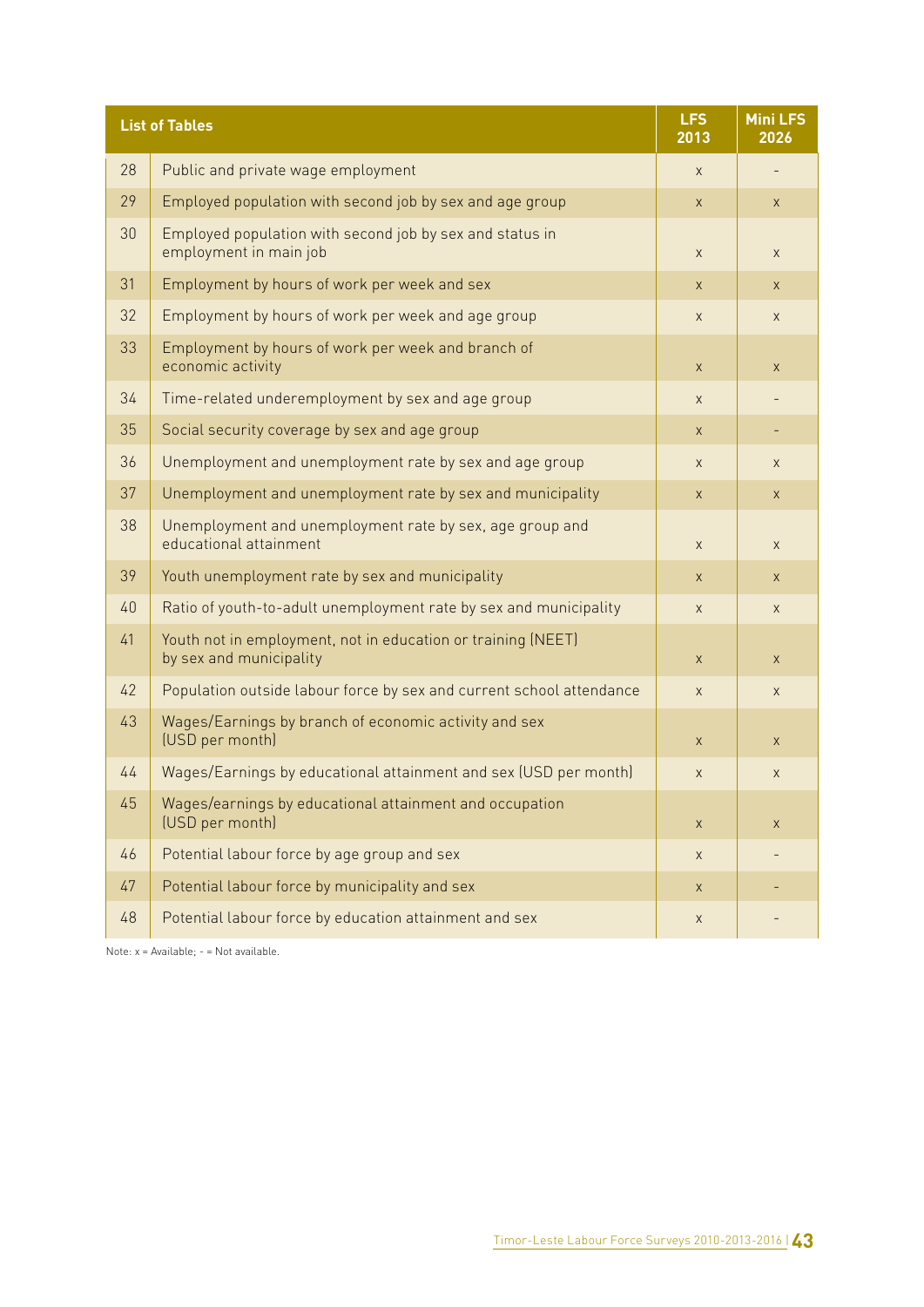

|                                                        | <b>Male</b> | <b>Female</b> | <b>Total</b> |
|--------------------------------------------------------|-------------|---------------|--------------|
| Working age population ('000s)                         | 367         | 357           | 724          |
| Labour force ('000s)                                   | 194         | 145           | 339          |
| Labour force participation rate [%]                    | 53.0        | 40.6          | 46.9         |
| Employment ('000s)                                     | 180         | 124           | 304          |
| Employment to population ratio [%]                     | 49.0        | 34.8          | 42.0         |
| Unemployment ('000s)                                   | 15          | 21            | 35           |
| Unemployment rate [%]                                  | 7.5         | 14.3          | 10.4         |
| Youth unemployment ('000s)                             | 9.5         | 11.3          | 20.8         |
| Youth unemployment rate [%]                            | 27.7        | 39.0          | 32.9         |
| Youth NEET share of youth population [%]               | 24.8        | 33.6          | 29.2         |
| Agriculture                                            | 30.7        | 34.5          | 32.2         |
| Industry                                               | 20.9        | 12.5          | 17.5         |
| Services                                               | 48.3        | 52.8          | 50.2         |
| Not specified                                          | 0.1         | 0.2           | 0.1          |
| Share of vulnerable employment in total employment (%) | 47.2        | 73.6          | 58.0         |
| Earnings (local currency units)                        | 235.9       | 184.0         | 224.6        |

#### **Table 1. Summary indicators of the labour market by sex**

Source: Mini Labour Force Survey 2016. Based on adult part of National Child Labour Survey 2016.

Notes: Youth = 15 to 24 years old. NEET = Not in employment, nor in education or training.

Vulnerable employment = Own-account workers + Unpaid family workers.

Earnings = Average monthly income from employment of employees in main job.

#### **Table 2. Population by sex and age group**

| Age group                 | <b>Male</b> | <b>Female</b> | <b>Total</b> |
|---------------------------|-------------|---------------|--------------|
| <b>Population ('000s)</b> |             |               |              |
| $0 - 4$                   | 68.2        | 63.7          | 131.9        |
| $5 - 9$                   | 85.7        | 72.3          | 158.0        |
| $10 - 14$                 | 83.0        | 87.7          | 170.7        |
| $15 - 19$                 | 70.8        | 71.7          | 142.6        |
| $20 - 24$                 | 52.0        | 50.5          | 102.5        |
| $25 - 29$                 | 39.7        | 41.7          | 81.4         |
| $30 - 34$                 | 36.4        | 37.8          | 74.2         |
| $35 - 39$                 | 23.9        | 24.2          | 48.1         |
| $40 - 44$                 | 29.6        | 30.7          | 60.3         |
| $45 - 49$                 | 31.4        | 25.5          | 56.9         |
| $50 - 54$                 | 20.9        | 19.1          | 40.0         |
| $55 - 59$                 | 17.4        | 13.4          | 30.8         |
| $60 - 64$                 | 11.5        | 12.4          | 23.9         |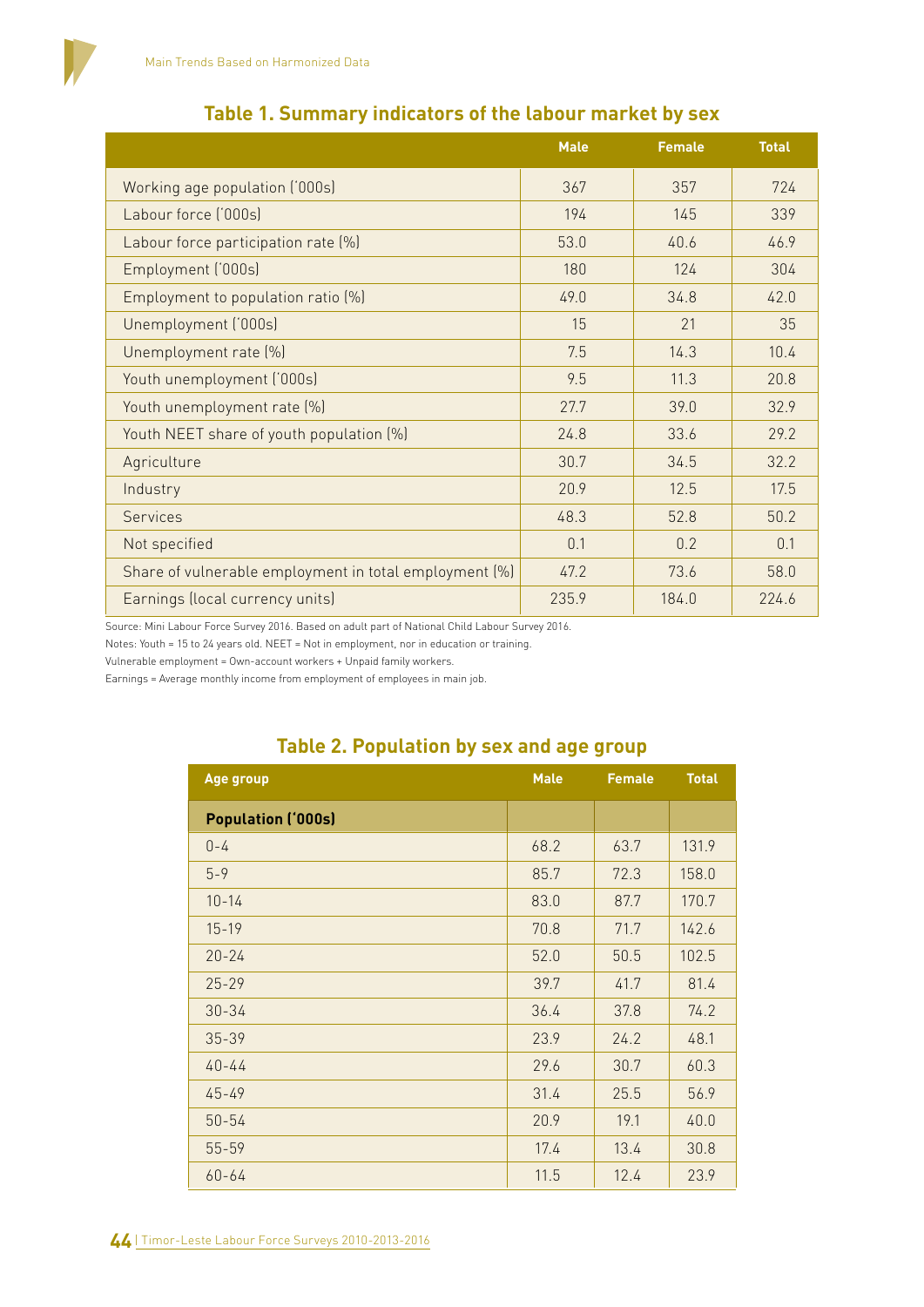| Age group                          | <b>Male</b> | <b>Female</b> | <b>Total</b> |
|------------------------------------|-------------|---------------|--------------|
| 65-69                              | 15.2        | 17.0          | 32.2         |
| $70 - 74$                          | 10.7        | 7.1           | 17.8         |
| 75-79                              | 5.0         | 3.8           | 8.8          |
| 80-84                              | 1.3         | 1.3           | 2.7          |
| 85-89                              | 0.6         | 0.3           | 1.0          |
| 90-94                              | 0.3         | 0.6           | 1.0          |
| 95-99                              | 0.1         | 0.2           | 0.3          |
| Total                              | 604.0       | 581.0         | 1,185.0      |
| <b>Population distribution (%)</b> |             |               |              |
| $0 - 4$                            | 11.3        | 11.0          | 11.1         |
| $5 - 9$                            | 14.2        | 12.4          | 13.3         |
| $10 - 14$                          | 13.7        | 15.1          | 14.4         |
| $15 - 19$                          | 11.7        | 12.3          | 12.0         |
| $20 - 24$                          | 8.6         | 8.7           | 8.7          |
| $25 - 29$                          | 6.6         | 7.2           | 6.9          |
| $30 - 34$                          | 6.0         | 6.5           | 6.3          |
| $35 - 39$                          | 4.0         | 4.2           | 4.1          |
| $40 - 44$                          | 4.9         | 5.3           | 5.1          |
| $45 - 49$                          | 5.2         | 4.4           | 4.8          |
| $50 - 54$                          | 3.5         | 3.3           | 3.4          |
| 55-59                              | 2.9         | 2.3           | 2.6          |
| $60 - 64$                          | 1.9         | 2.1           | 2.0          |
| $65 - 69$                          | 2.5         | 2.9           | 2.7          |
| $70 - 74$                          | 1.8         | 1.2           | $1.5\,$      |
| 75-79                              | 0.8         | 0.7           | 0.7          |
| $80 - 84$                          | 0.2         | 0.2           | 0.2          |
| 85-89                              | 0.1         | 0.1           | 0.1          |
| 90-94                              | 0.1         | 0.1           | 0.1          |
| 95-99                              | $0.0\,$     | $0.0\,$       | $0.0\,$      |
| Total                              | 100.0       | 100.0         | 100.0        |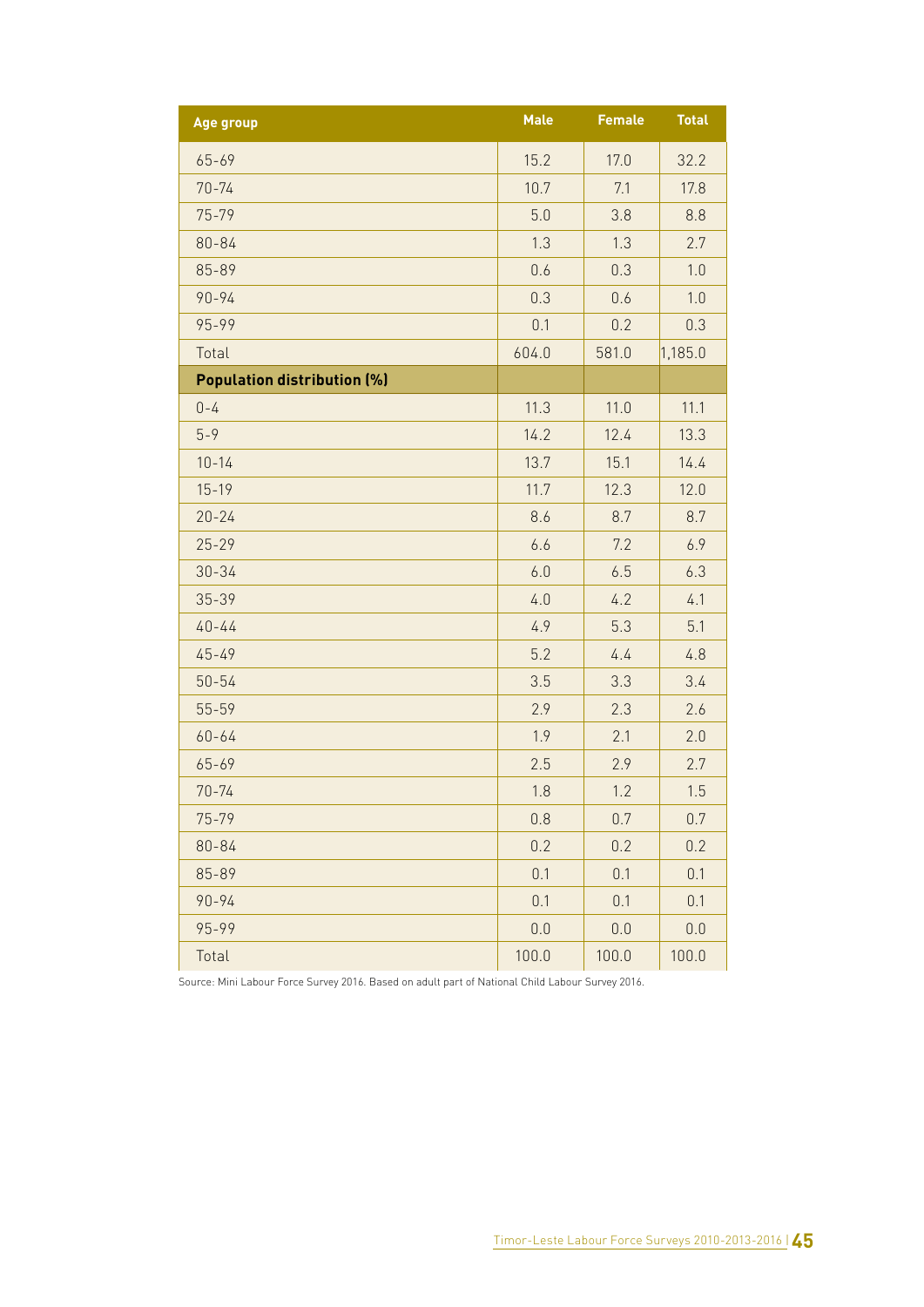| <b>Municipality</b>                | <b>Male</b> | <b>Female</b> | <b>Total</b> |
|------------------------------------|-------------|---------------|--------------|
| <b>Population ('000s)</b>          |             |               |              |
| Ainaro                             | 33.6        | 29.3          | 62.9         |
| Aileu                              | 26.6        | 22.6          | 49.2         |
| <b>Baucau</b>                      | 61.1        | 62.3          | 123.4        |
| Bobonaro                           | 46.6        | 51.5          | 98.2         |
| Covalima                           | 34.0        | 31.5          | 65.5         |
| Dili                               | 143.5       | 134.2         | 277.8        |
| Ermera                             | 65.7        | 59.5          | 125.2        |
| Liquica                            | 36.2        | 35.3          | 71.5         |
| Lautem                             | 33.8        | 31.5          | 65.4         |
| Manufahi                           | 26.4        | 27.6          | 53.9         |
| Manatuto                           | 23.7        | 23.0          | 46.7         |
| <b>Oecusse</b>                     | 36.8        | 32.4          | 69.2         |
| Viqueque                           | 35.9        | 40.4          | 76.3         |
| Total                              | 604.0       | 581.0         | 1185.0       |
| <b>Population distribution (%)</b> |             |               |              |
| Ainaro                             | 5.6         | 5.0           | 5.3          |
| Aileu                              | 4.4         | 3.9           | 4.2          |
| <b>Baucau</b>                      | 10.1        | 10.7          | 10.4         |
| Bobonaro                           | 7.7         | 8.9           | 8.3          |
| Covalima                           | 5.6         | 5.4           | 5.5          |
| Dili                               | 23.8        | 23.1          | 23.4         |
| Ermera                             | 10.9        | 10.2          | 10.6         |
| Liquica                            | 6.0         | 6.1           | 6.0          |
| Lautem                             | 5.6         | 5.4           | 5.5          |
| Manufahi                           | 4.4         | 4.7           | 4.6          |
| Manatuto                           | 3.9         | 4.0           | 3.9          |
| <b>Oecusse</b>                     | 6.1         | 5.6           | 5.8          |
| Viqueque                           | 5.9         | 6.9           | 6.4          |
| Total                              | 100.0       | 100.0         | 100.0        |
|                                    |             |               |              |

## **Table 3. Population by sex and municipality**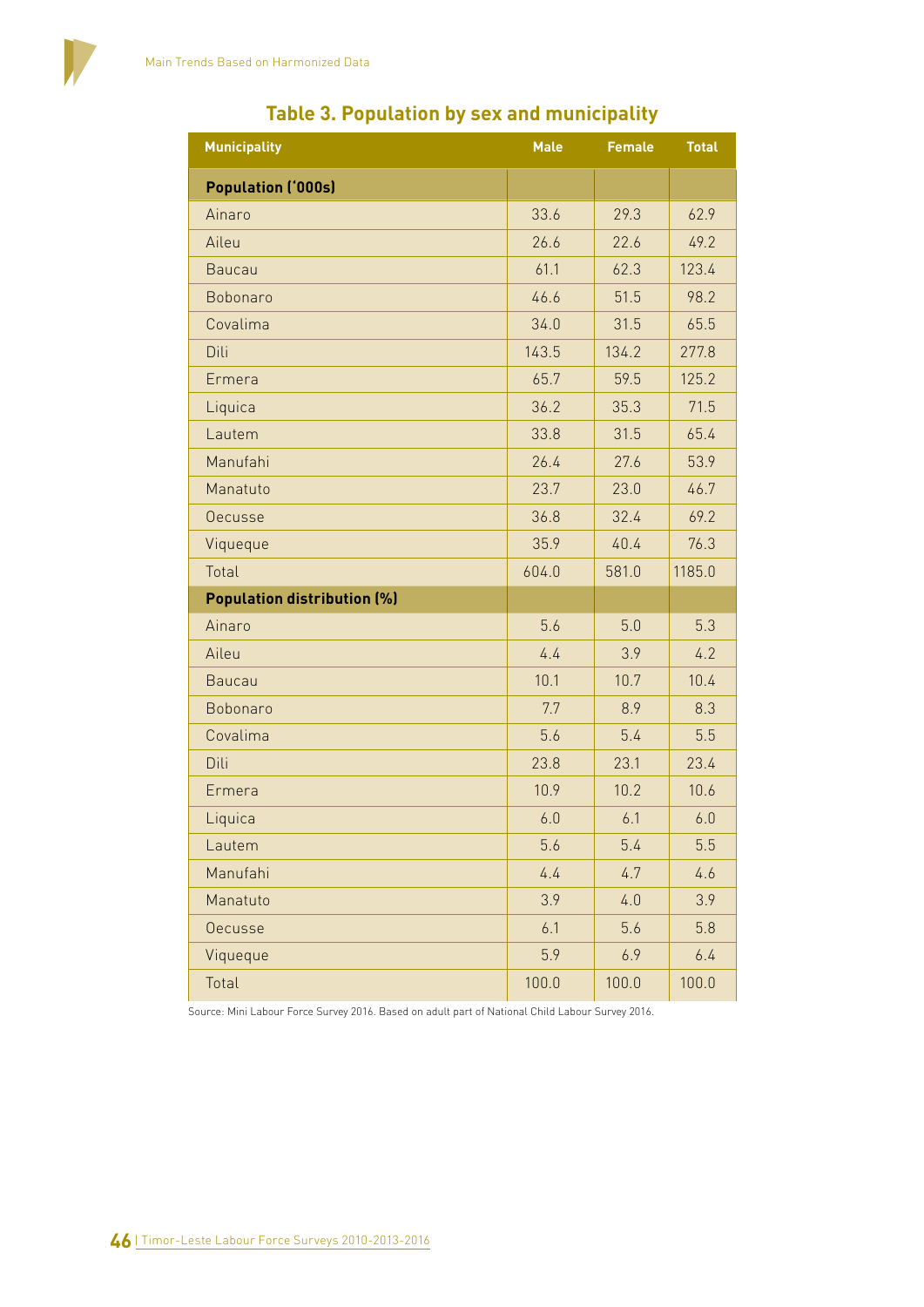| <b>Urban</b>                       | <b>Male</b> | <b>Female</b> | <b>Total</b> |
|------------------------------------|-------------|---------------|--------------|
| <b>Population ('000s)</b>          |             |               |              |
| Male                               | 196.1       | 408.0         | 604.0        |
| Female                             | 186.0       | 395.0         | 581.0        |
| Total                              | 382.0       | 803.0         | 1185.0       |
| <b>Population distribution (%)</b> |             |               |              |
| Male                               | 32.5        | 67.5          | 100.0        |
| Female                             | 32.0        | 68.0          | 100.0        |
| Total                              | 32.2        | 67.8          | 100.0        |

#### **Table 4. Population by sex and urban and rural area**

Source: Mini Labour Force Survey 2016. Based on adult part of National Child Labour Survey 2016.

#### **Table 5. Working age population by sex and urban and rural area**

| <b>Urban</b>                                   | <b>Male</b> | <b>Female</b> | <b>Total</b> |
|------------------------------------------------|-------------|---------------|--------------|
| <b>Working age population ('000s)</b>          |             |               |              |
| Male                                           | 122.4       | 244.8         | 367.2        |
| Female                                         | 117.4       | 239.9         | 3573         |
| Total                                          | 367.2       | 357.3         | 724.5        |
| <b>Working age population distribution (%)</b> |             |               |              |
| Male                                           | 33.3        | 68.5          | 50.7         |
| Female                                         | 32.0        | 67.1          | 49.3         |
| Total                                          | 100.0       | 100.0         | 100.0        |

Source: Mini Labour Force Survey 2016. Based on adult part of National Child Labour Survey 2016. Note: Working age population = Population 15 years old and over.

| <b>Municipality</b>                   | <b>Male</b> | <b>Female</b> | <b>Total</b> |
|---------------------------------------|-------------|---------------|--------------|
| <b>Working age population ('000s)</b> |             |               |              |
| Ainaro                                | 17.5        | 17.2          | 34.7         |
| Aileu                                 | 16.7        | 13.6          | 30.3         |
| Baucau                                | 34.8        | 38.2          | 73.0         |
| <b>Bobonaro</b>                       | 29.8        | 31.3          | 61.1         |
| Covalima                              | 20.6        | 19.7          | 40.3         |
| Dili                                  | 89.9        | 83.1          | 173.0        |
| Ermera                                | 42.2        | 36.3          | 78.6         |

## **Table 6. Working age population by sex and municipality**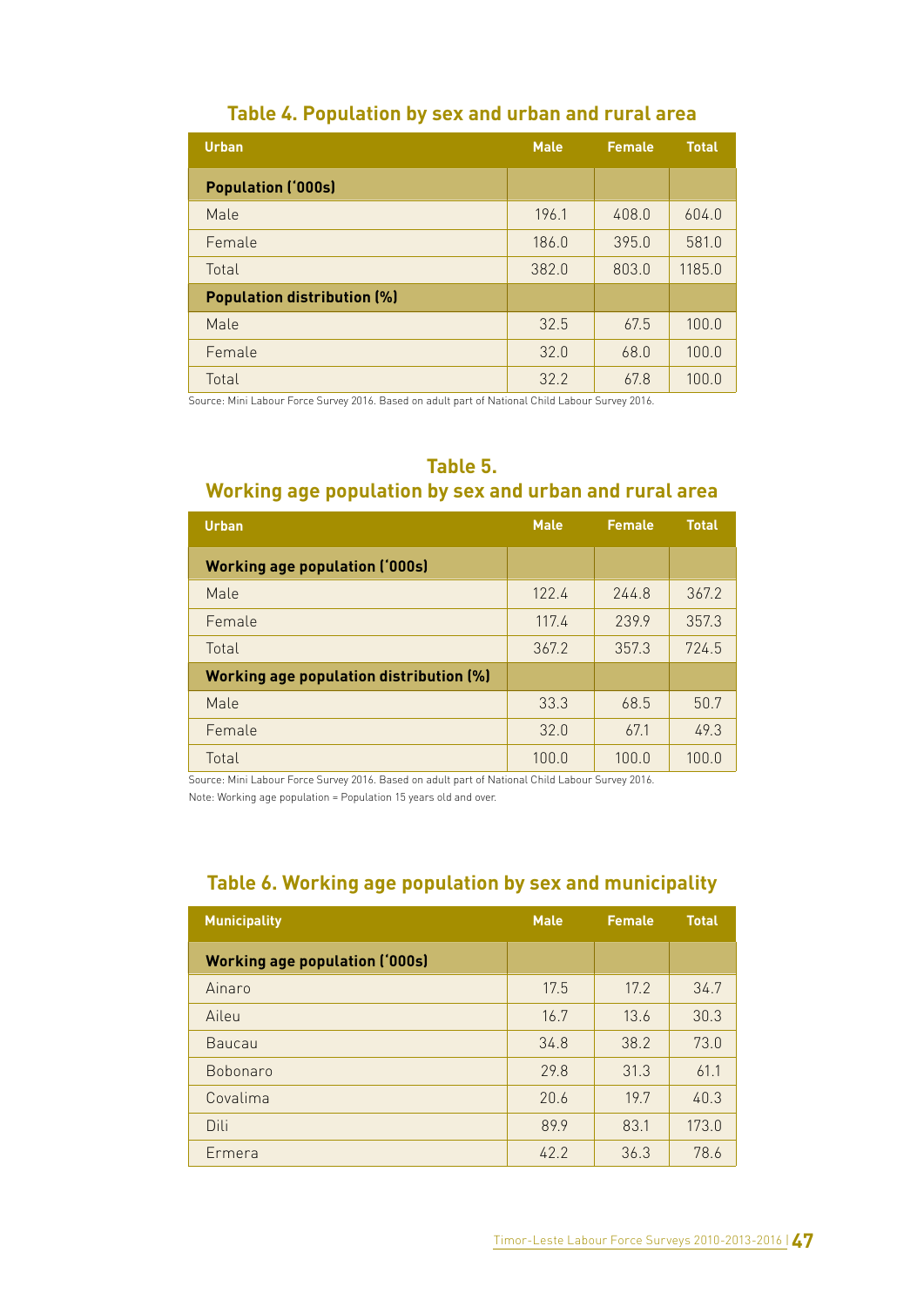

| <b>Municipality</b>                            | <b>Male</b> | <b>Female</b> | <b>Total</b> |
|------------------------------------------------|-------------|---------------|--------------|
| Liquica                                        | 24.8        | 24.0          | 48.9         |
| Lautem                                         | 19.5        | 17.9          | 37.4         |
| Manufahi                                       | 15.5        | 17.2          | 32.7         |
| Manatuto                                       | 14.9        | 16.1          | 31.0         |
| <b>Oecusse</b>                                 | 20.2        | 19.8          | 40.0         |
| Viqueque                                       | 20.7        | 22.8          | 43.5         |
| Total                                          | 367.2       | 357.3         | 724.5        |
| <b>Working age population distribution (%)</b> |             |               |              |
| Ainaro                                         | 4.8         | 4.8           | 4.8          |
| Aileu                                          | 4.6         | 3.8           | 4.2          |
| Baucau                                         | 9.5         | 10.7          | 10.1         |
| Bobonaro                                       | 8.1         | 8.8           | 8.4          |
| Covalima                                       | 5.6         | 5.5           | 5.6          |
| Dili                                           | 24.5        | 23.3          | 23.9         |
| Ermera                                         | 11.5        | 10.2          | 10.8         |
| Liquica                                        | 6.8         | 6.7           | 6.7          |
| Lautem                                         | 5.3         | 5.0           | 5.2          |
| Manufahi                                       | 4.2         | 4.8           | 4.5          |
| Manatuto                                       | 4.0         | 4.5           | 4.3          |
| <b>Oecusse</b>                                 | 5.5         | 5.5           | 5.5          |
| Viqueque                                       | 5.6         | 6.4           | 6.0          |
| Total                                          | 100.0       | 100.0         | 100.0        |

Source: Mini Labour Force Survey 2016. Based on adult part of National Child Labour Survey 2016. Note: Working age population = Population 15 years old and over.

## **Table 7. Labour force and labour force participation rate by sex and age group**

| Age group            | <b>Male</b> | <b>Female</b> | <b>Total</b> |
|----------------------|-------------|---------------|--------------|
| Labour force ('000s) |             |               |              |
| $15 - 19$            | 12.8        | 12.5          | 25.4         |
| $20 - 24$            | 21.3        | 16.5          | 37.8         |
| $25 - 29$            | 22.1        | 20.2          | 42.3         |
| $30 - 34$            | 25.8        | 18.3          | 44.1         |
| $35 - 39$            | 17.2        | 13.7          | 30.9         |
| $40 - 44$            | 21.9        | 17.4          | 39.3         |
| $45 - 49$            | 22.6        | 13.7          | 36.3         |
| $50 - 54$            | 15.8        | 9.9           | 25.8         |
| $55 - 59$            | 12.4        | 7.0           | 19.4         |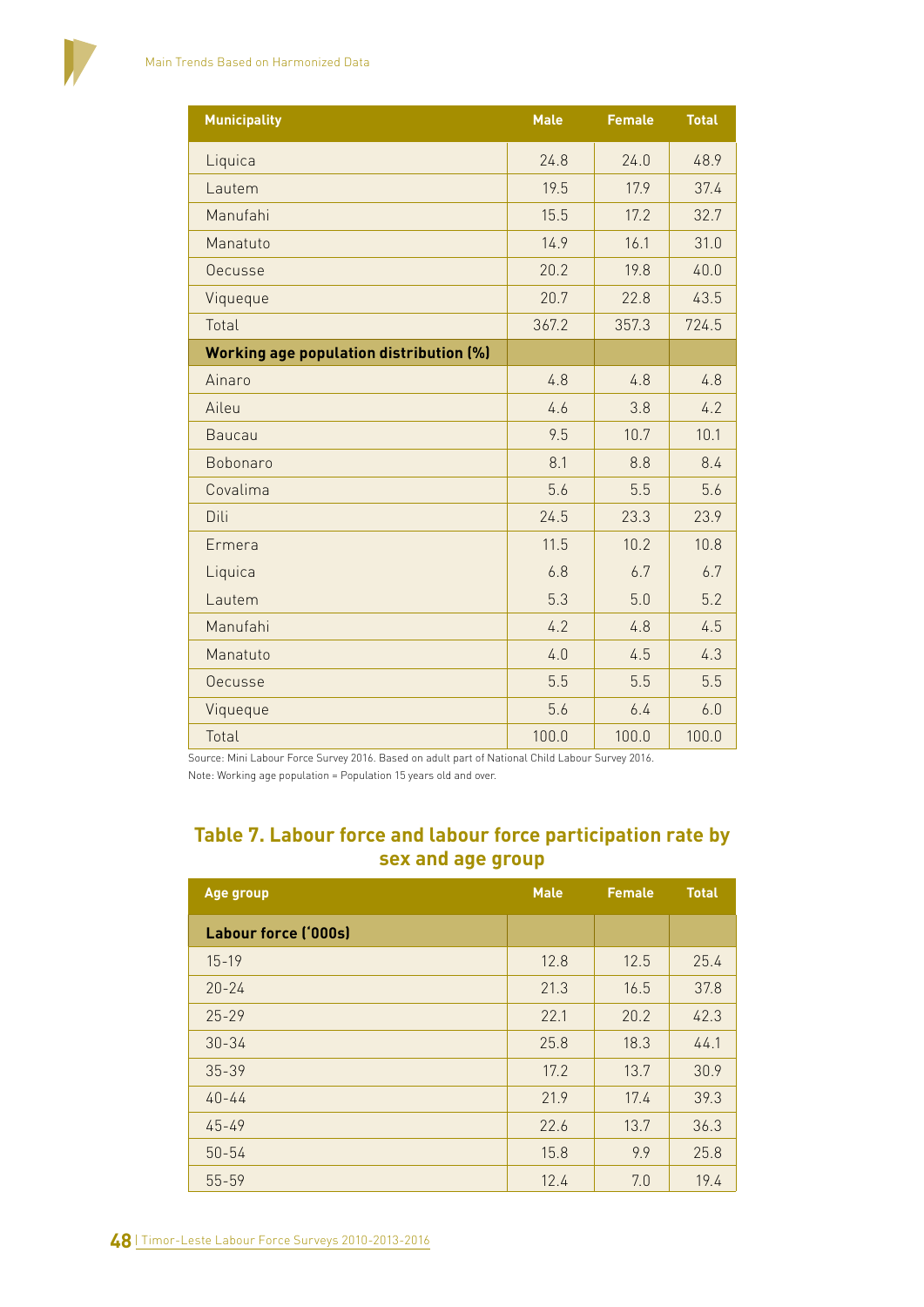| Age group                           | <b>Male</b> | <b>Female</b> | <b>Total</b> |
|-------------------------------------|-------------|---------------|--------------|
| $60 - 64$                           | 7.1         | 6.0           | 13.2         |
| $65+$                               | 15.4        | 9.7           | 25.0         |
| Total                               | 194.5       | 145.0         | 339.5        |
| Labour force participation rate (%) |             |               |              |
| $15 - 19$                           | 18.1        | 17.5          | 17.8         |
| $20 - 24$                           | 41.0        | 32.7          | 36.9         |
| $25 - 29$                           | 55.6        | 48.5          | 51.9         |
| $30 - 34$                           | 70.9        | 48.5          | 59.5         |
| $35 - 39$                           | 72.1        | 56.6          | 64.3         |
| $40 - 44$                           | 73.8        | 56.8          | 65.2         |
| $45 - 49$                           | 72.0        | 53.8          | 63.8         |
| $50 - 54$                           | 75.6        | 52.1          | 64.4         |
| 55-59                               | 71.4        | 52.0          | 63.0         |
| $60 - 64$                           | 61.9        | 48.8          | 55.1         |
| $65+$                               | 46.1        | 31.8          | 39.3         |
| Total                               | 53.0        | 40.6          | 46.9         |

Source: Mini Labour Force Survey 2016. Based on adult part of National Child Labour Survey 2016.

## **Table 8. Labour force and labour force participation rate by sex and municipality**

| Age group                   | <b>Male</b> | <b>Female</b> | <b>Total</b> |
|-----------------------------|-------------|---------------|--------------|
| <b>Labour force ('000s)</b> |             |               |              |
| Ainaro                      | 7.9         | 6.5           | 14.3         |
| Aileu                       | 8.9         | 6.4           | 15.3         |
| Baucau                      | 20.7        | 19.2          | 39.9         |
| Bobonaro                    | 13.8        | 10.3          | 24.1         |
| Covalima                    | 10.4        | 8.5           | 18.9         |
| Dili                        | 51.8        | 30.3          | 82.0         |
| Ermera                      | 20.7        | 16.0          | 36.7         |
| Liquica                     | 10.0        | 6.5           | 16.5         |
| Lautem                      | 11.1        | 8.9           | 20.1         |
| Manufahi                    | 8.3         | 7.1           | 15.3         |
| Manatuto                    | 6.4         | 6.5           | 13.0         |
| <b>Oecusse</b>              | 13.3        | 10.4          | 23.7         |
| Viqueque                    | 11.3        | 8.5           | 19.7         |
| Total                       | 194.5       | 145.0         | 339.5        |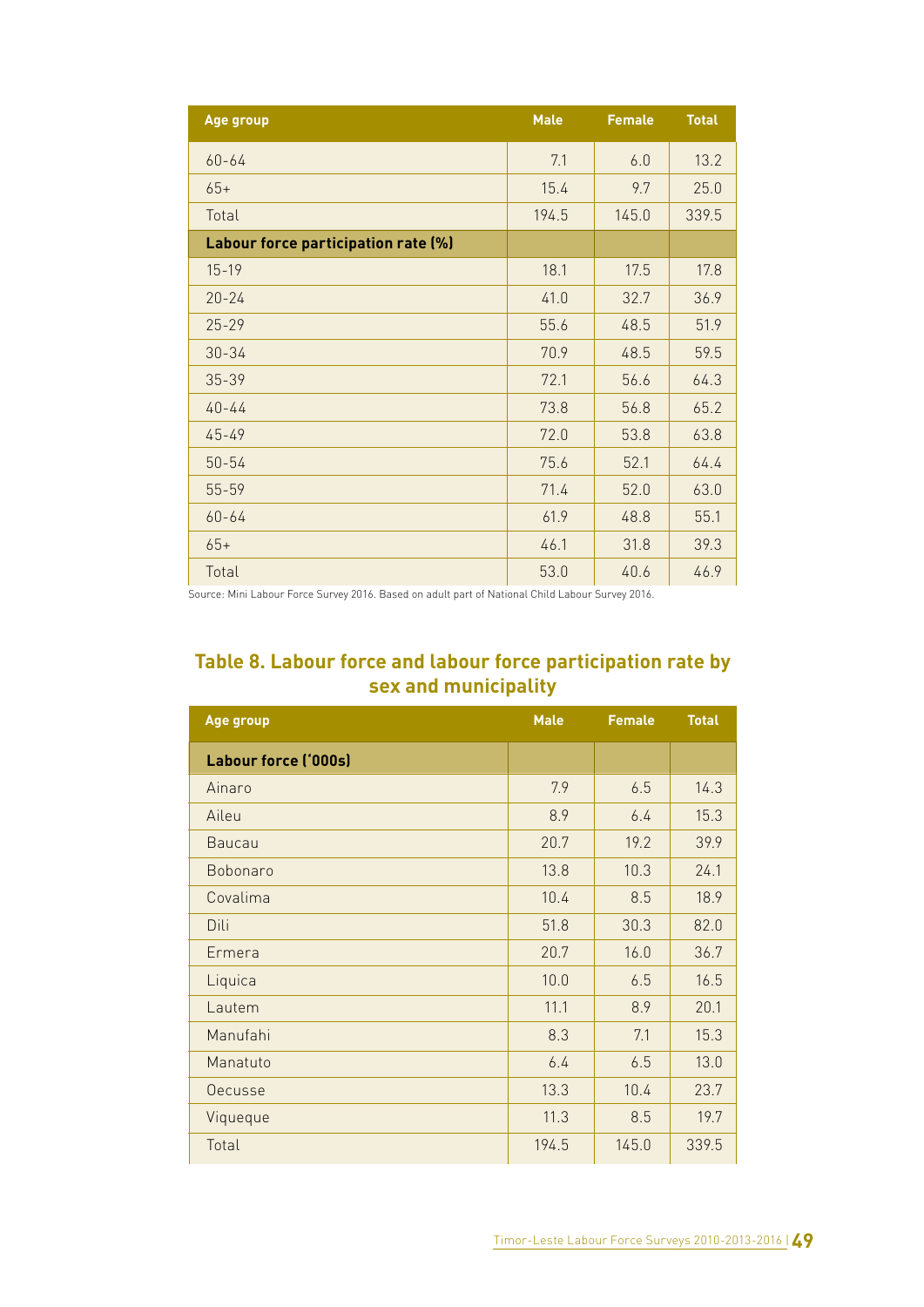

| Age group                           | <b>Male</b> | <b>Female</b> | <b>Total</b> |
|-------------------------------------|-------------|---------------|--------------|
| Labour force participation rate (%) |             |               |              |
| Ainaro                              | 44.9        | 37.5          | 41.3         |
| Aileu                               | 53.5        | 47.0          | 50.6         |
| Baucau                              | 59.4        | 50.3          | 54.7         |
| <b>Bobonaro</b>                     | 46.1        | 32.9          | 39.3         |
| Covalima                            | 50.4        | 43.0          | 46.8         |
| <b>Dili</b>                         | 57.5        | 36.4          | 47.4         |
| Ermera                              | 49.1        | 44.0          | 46.7         |
| Liquica                             | 40.3        | 26.9          | 33.7         |
| Lautem                              | 57.2        | 49.8          | 53.7         |
| Manufahi                            | 53.4        | 41.0          | 46.8         |
| Manatuto                            | 43.3        | 40.6          | 41.9         |
| <b>Oecusse</b>                      | 65.6        | 52.8          | 59.3         |
| Viqueque                            | 54.5        | 37.2          | 45.4         |
| Total                               | 53.0        | 40.6          | 46.9         |

Source: Mini Labour Force Survey 2016. Based on adult part of National Child Labour Survey 2016.

## **Table 9. Labour force and labour force participation rate by educational attainment and age group**

|                               | <b>Primary</b> | <b>Junior</b> | <b>Senior</b> | <b>Tech</b> | <b>Teacher</b> | Uni+ | <b>Non std</b> | Non spf | <b>Total</b> |
|-------------------------------|----------------|---------------|---------------|-------------|----------------|------|----------------|---------|--------------|
| Labour force ('000s)          |                |               |               |             |                |      |                |         |              |
| $15 - 24$                     | 5.3            | 12.1          | 29.0          | 0.1         | 3.5            | 2.8  | 0.1            | 10.2    | 63.2         |
| $25 - 34$                     | 11.1           | 9.4           | 30.2          | 0.9         | 5.0            | 12.9 | 0.0            | 16.9    | 86.4         |
| $35 - 44$                     | 16.7           | 6.8           | 16.6          | 0.3         | 1.7            | 6.0  | 0.1            | 22.1    | 70.2         |
| 45-54                         | 8.6            | 6.1           | 11.3          | 1.4         | 2.1            | 5.7  | 0.5            | 26.4    | 62.0         |
| $55 - 64$                     | 5.5            | 1.4           | 2.1           | 0.1         | 0.8            | 0.6  | 0.5            | 21.5    | 32.6         |
| $65+$                         | 2.7            | 0.3           | 0.4           | 0.0         | 0.1            | 0.0  | 0.2            | 21.4    | 25.0         |
| Total                         | 49.9           | 36.1          | 89.7          | 2.8         | 13.2           | 28.0 | 1.4            | 118.4   | 339.5        |
| Share of the labour force (%) |                |               |               |             |                |      |                |         |              |
| $15 - 24$                     | 8.4            | 19.2          | 45.9          | 0.2         | 5.5            | 4.5  | 0.2            | 16.1    | 100.0        |
| $25 - 34$                     | 12.8           | 10.9          | 35.0          | 1.0         | 5.8            | 14.9 | 0.0            | 19.6    | 100.0        |
| $35 - 44$                     | 23.7           | 9.7           | 23.6          | 0.5         | 2.4            | 8.5  | 0.1            | 31.5    | 100.0        |
| 45-54                         | 13.9           | 9.8           | 18.2          | 2.2         | 3.3            | 9.2  | 0.8            | 42.5    | 100.0        |
| $55 - 64$                     | 16.9           | 4.1           | 6.6           | 0.4         | 2.6            | 1.8  | 1.7            | 65.9    | 100.0        |
| $65+$                         | 10.9           | 1.2           | 1.6           | 0.0         | 0.3            | 0.0  | 0.7            | 85.4    | 100.0        |
| Total                         | 14.7           | 10.6          | 26.4          | 0.8         | 3.9            | 8.2  | 0.4            | 34.9    | 100.0        |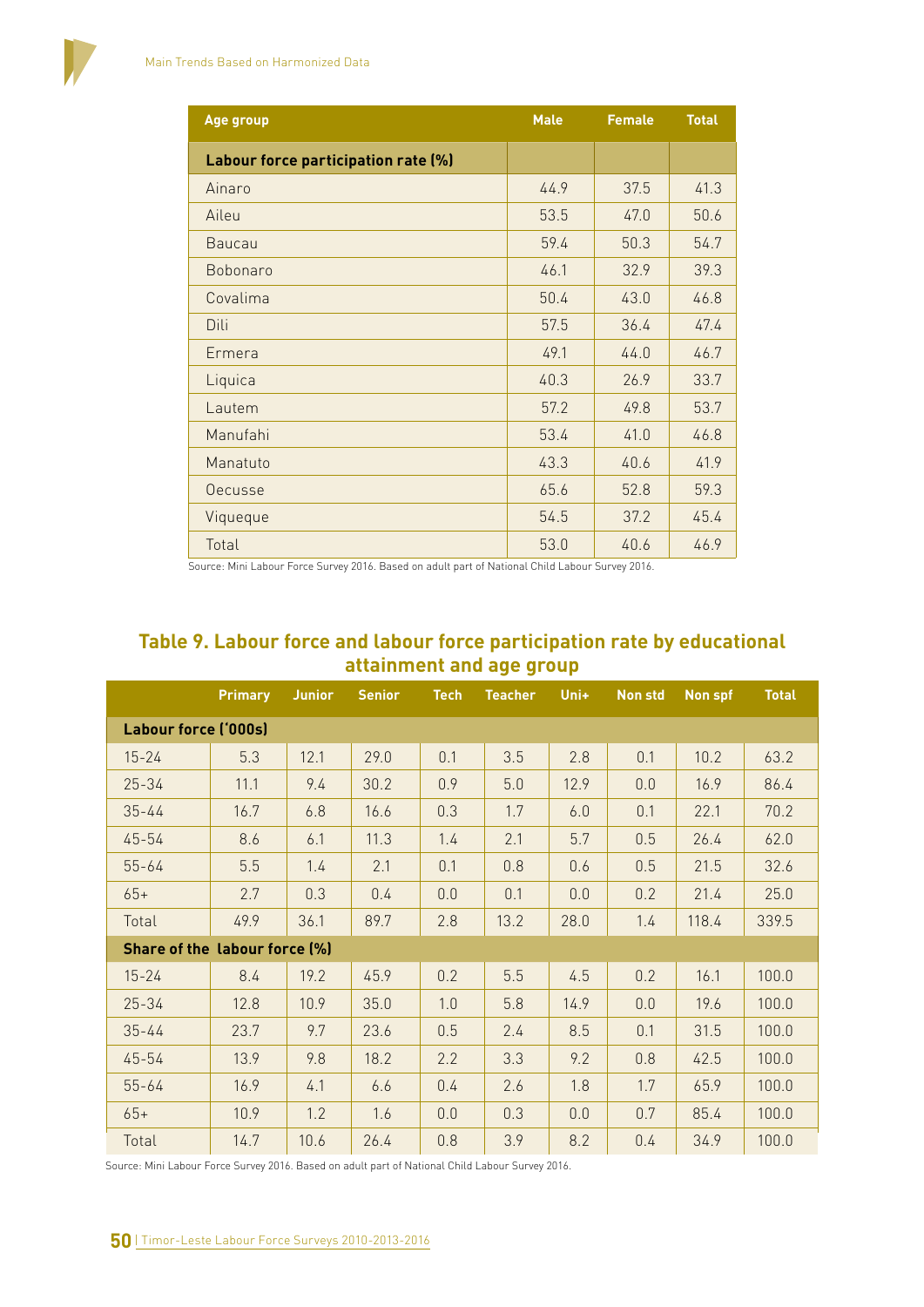|                      |      | Primary                             |                    | Junior           | Senior             |                  | <b>Tech</b>      |                  | <b>Teacher</b> |                  |                  | jni+               | Non std          |                  | Non spf               |                |
|----------------------|------|-------------------------------------|--------------------|------------------|--------------------|------------------|------------------|------------------|----------------|------------------|------------------|--------------------|------------------|------------------|-----------------------|----------------|
|                      | Male | Female                              | Male               | Female           | Male               | Female           | Male             | Female           | Male           | Female           | Male             | Female             | Male             | Female           | Male                  | Female         |
|                      |      |                                     |                    |                  |                    |                  |                  |                  |                |                  |                  |                    |                  |                  |                       |                |
| Labour force ('000s) |      |                                     |                    |                  |                    |                  |                  |                  |                |                  |                  |                    |                  |                  |                       |                |
| $15 - 24$            | 3.0  | 2.3                                 | 5.9                | 6.2              | 15.4               | 13.6             | $\overline{0}$ . | 0.0              | 1.9            | $\ddot{0}$       | $\frac{8}{1}$    | $\overline{0}$ .   | 0.0              | $\overline{0}$ . | 5.9                   | 4.3            |
| 25-34                | 5.9  | 5.2                                 | 4.6                | 4.8              | 18.4               | 11.8             | 0.4              | $0.\overline{5}$ | 2.0            | 3.0              | 7.7              | 5.2                | 0.0              | 0.0              | 8.9                   | $\overline{8}$ |
| $35 - 44$            | 10.0 | 6.7                                 | 3.8                | 2.9              | 9.1                | 7.5              | 0.2              | $\overline{0}$ . | 1.4            | $0.\overline{3}$ | 4.3              | 1.7                | $\overline{0}$ : | 0.0              | 10.2                  | 11.9           |
| 45-54                | 6.0  | 2.7                                 | 4.3                | $\frac{8}{1}$    | $\overline{\circ}$ | 33               | $\overline{0}$ . | $0.\overline{3}$ | $\ddot{0}$     | $0.\overline{5}$ | 4.2              | $\overline{1}$ . 5 | $0.\overline{5}$ | 0.0              | 12.7                  | 13.6           |
| 55-64                | 4.8  | 0.7                                 | $\overline{1}$ . O | $0.\overline{3}$ | $\ddot{0}$         | $0.\overline{5}$ | $\overline{0}$ : | 0.0              | 0.4            | 0.4              | $0.\overline{6}$ | 0.0                | 0.4              | 0.1              | 10.5                  | 11.0           |
| $65+$                | 2.3  | 0.4                                 | 0.0                | $0.\overline{3}$ | 0.2                | 0.2              | 0.0              | 0.0              | 0.0            | $\overline{0}$ . | 0.0              | 0.0                | 0.2              | 0.0              | 12.7                  | 8.7            |
| Total                | 32.0 | 17.9                                | 19.7               | 16.3             | 52.9               | 36.8             | $\ddot{.}$       | 0.9              | 7.4            | 5.8              | 18.6             | 9.4                | 1.2              | 0.2              | 60.9                  | 57.6           |
|                      |      | Labour force participation rate (%) |                    |                  |                    |                  |                  |                  |                |                  |                  |                    |                  |                  |                       |                |
| $15 - 24$            | 45.5 | 31.6                                | 17.0               | 16.2             | 28.9               | 26.3             | 30.7             | 0.0              | 18.9           | 16.5             | 48.1             | 26.1               | 0.0              | 100.0            | 43.4                  | 373            |
| 25-34                | 59.4 | 46.0                                | 67.0               | 41.4             | 68.9               | 49.1             | 82.9             | 81.3             | 39.2           | 72.7             | 67.9             | 65.9               | 0.0              | 0.0              | $\overline{6}$<br>56. | 40.5           |
| $35 - 44$            | 81.1 | 55.2                                | 70.0               | 53.4             | 78.5               | 61.1             | 72.7             | 76.2             | 90.7           | 40.1             | 88.9             | 64.9               | 100.0            | 0.0              | $\sim$<br>58.         | 55.4           |
| 75-57                | 69.9 | 48.7                                | 69.0               | 45.7             | 88.0               | 69.2             | 90.3             | 100.0            | 94.1           | 100.0            | 94.9             | 71.6               | 100.0            | 0.0              | 61.8                  | 49.7           |
| 55-64                | 69.2 | 27.1                                | 100.0              | 77.2             | 81.5               | 72.4             | 47.8             | 0.0              | 100.0          | 100.0            | 83.9             | 0.0                | 83.4             | 100.0            | 61.7                  | 50.8           |
| $65+$                | 64.4 | 34.8                                | 0.0                | 66.9             | 59.7               | 100.0            | 0.0              | 0.0              | 0.0            | 100.0            | 0.0              | 0.0                | 100.0            | 0.0              | 44.1                  | 30.7           |
| Total                | 66.7 | 45.1                                | 35.9               | 27.2             | 51.2               | 39.4             | 73.8             | 62.5             | 38.6           | 37.9             | 74.2             | 57.1               | 93.1             | 58.1             | 53.9                  | 44.2           |
|                      |      |                                     |                    |                  |                    |                  |                  |                  |                |                  |                  |                    |                  |                  |                       |                |

Table 10. Labour force and labour force participation rate by sex, educational attainment and age group **Table 10. Labour force and labour force participation rate by sex, educational attainment and age group**

Source: Mini Labour Force Survey 2016. Based on adult part of National Child Labour Survey 2016. Source: Mini Labour Force Survey 2016. Based on adult part of National Child Labour Survey 2016.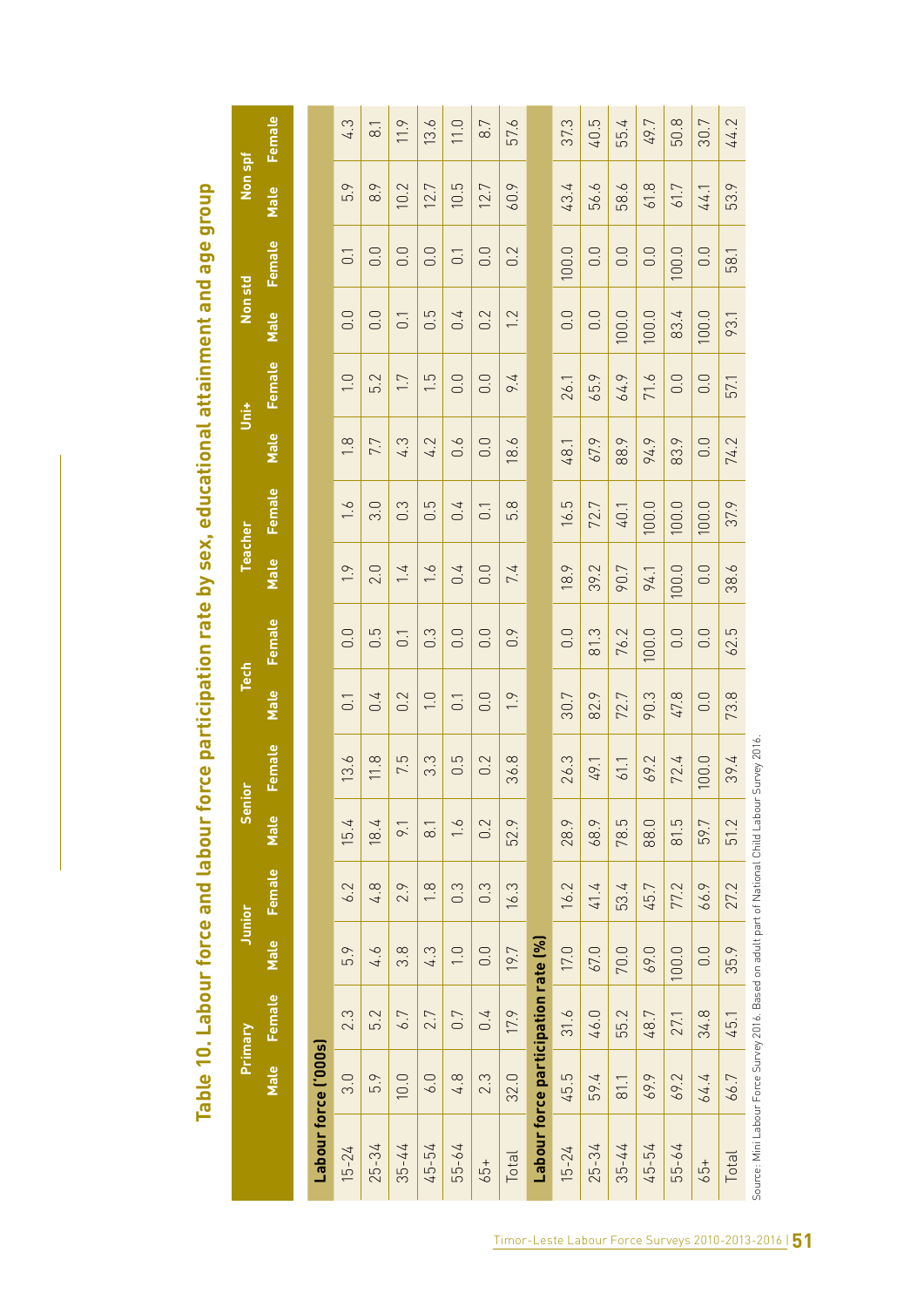|                               | <b>Primary</b> | <b>Junior</b> | <b>Senior</b> | <b>Tech</b> | <b>Teacher</b> | Uni+ | <b>Non std</b> | Non spf | <b>Total</b> |
|-------------------------------|----------------|---------------|---------------|-------------|----------------|------|----------------|---------|--------------|
| Labour force ('000s)          |                |               |               |             |                |      |                |         |              |
| Ainaro                        | 1.4            | 2.0           | 3.1           | 0.1         | 0.4            | 1.2  | 0.4            | 5.9     | 14.3         |
| Aileu                         | 2.0            | 1.8           | 5.7           | 0.1         | 0.6            | 0.4  | 0.0            | 4.7     | 15.3         |
| Baucau                        | 5.1            | 6.1           | 11.8          | 0.1         | 1.9            | 2.7  | 0.0            | 12.2    | 39.9         |
| Bobonaro                      | 4.0            | 3.2           | 5.0           | 0.1         | 0.4            | 1.2  | 0.0            | 10.2    | 24.1         |
| Covalima                      | 2.8            | 2.7           | 4.9           | 0.3         | 0.3            | 0.9  | 0.0            | 7.0     | 18.9         |
| Dili                          | 10.2           | 5.5           | 28.9          | 0.9         | 6.7            | 14.5 | 0.7            | 14.7    | 82.0         |
| Ermera                        | 4.6            | 3.6           | 4.8           | 0.2         | 0.4            | 0.9  | 0.0            | 22.2    | 36.7         |
| Liquica                       | 2.0            | 1.6           | 5.8           | 0.0         | 0.2            | 0.8  | 0.0            | 6.0     | 16.5         |
| Lautem                        | 4.4            | 3.1           | 5.1           | 0.2         | 0.5            | 1.1  | 0.2            | 5.5     | 20.1         |
| Manufahi                      | 2.8            | 1.8           | 4.1           | 0.1         | 0.6            | 1.1  | 0.1            | 4.8     | 15.3         |
| Manatuto                      | 2.3            | 1.5           | 3.0           | 0.1         | 0.3            | 0.9  | 0.0            | 4.9     | 13.0         |
| <b>Oecusse</b>                | 4.3            | 1.1           | 3.2           | 0.5         | 0.2            | 0.6  | 0.0            | 13.9    | 23.7         |
| Viqueque                      | 4.1            | 2.2           | 4.3           | 0.0         | 1.0            | 1.7  | 0.0            | 6.4     | 19.7         |
| Total                         | 49.9           | 36.1          | 89.7          | 2.8         | 13.2           | 28.0 | 1.4            | 118.4   | 339.5        |
| Share of the labour force (%) |                |               |               |             |                |      |                |         |              |
| Ainaro                        | 9.9            | 13.7          | 21.5          | 0.5         | 2.7            | 8.1  | 2.4            | 41.1    | 100.0        |
| Aileu                         | 13.0           | 11.9          | 37.4          | 0.6         | 3.7            | 2.7  | 0.0            | 30.9    | 100.0        |
| Baucau                        | 12.7           | 15.3          | 29.6          | 0.3         | 4.7            | 6.8  | 0.0            | 30.6    | 100.0        |
| Bobonaro                      | 16.8           | 13.2          | 20.7          | 0.4         | 1.6            | 5.0  | 0.0            | 42.4    | 100.0        |
| Covalima                      | 15.0           | 14.1          | 25.9          | 1.8         | 1.4            | 4.9  | 0.0            | 36.9    | 100.0        |
| Dili                          | 12.4           | 6.7           | 35.2          | 1.1         | 8.1            | 17.7 | 0.9            | 18.0    | 100.0        |
| Ermera                        | 12.4           | 9.8           | 13.0          | 0.6         | 1.0            | 2.5  | 0.0            | 60.5    | 100.0        |
| Liquica                       | 11.9           | 10.0          | 35.3          | 0.0         | 1.1            | 5.0  | 0.0            | 36.7    | 100.0        |
| Lautem                        | 21.7           | 15.5          | 25.6          | 1.0         | 2.3            | 5.5  | 1.2            | 27.2    | 100.0        |
| Manufahi                      | 18.0           | 11.5          | 26.5          | 0.8         | 3.7            | 7.1  | 0.8            | 31.6    | 100.0        |
| Manatuto                      | 17.9           | 11.7          | 23.1          | 0.6         | 2.1            | 6.6  | 0.0            | 38.1    | 100.0        |
| <b>Oecusse</b>                | 18.2           | 4.4           | 13.6          | 2.3         | 0.6            | 2.4  | 0.0            | 58.4    | 100.0        |
| Viqueque                      | 20.9           | 11.1          | 22.0          | 0.0         | 5.0            | 8.8  | 0.0            | 32.2    | 100.0        |
| Total                         | 14.7           | 10.6          | 26.4          | 0.8         | 3.9            | 8.2  | 0.4            | 34.9    | 100.0        |

## **Table 11. Labour force and labour force participation rate by educational attainment and municipality**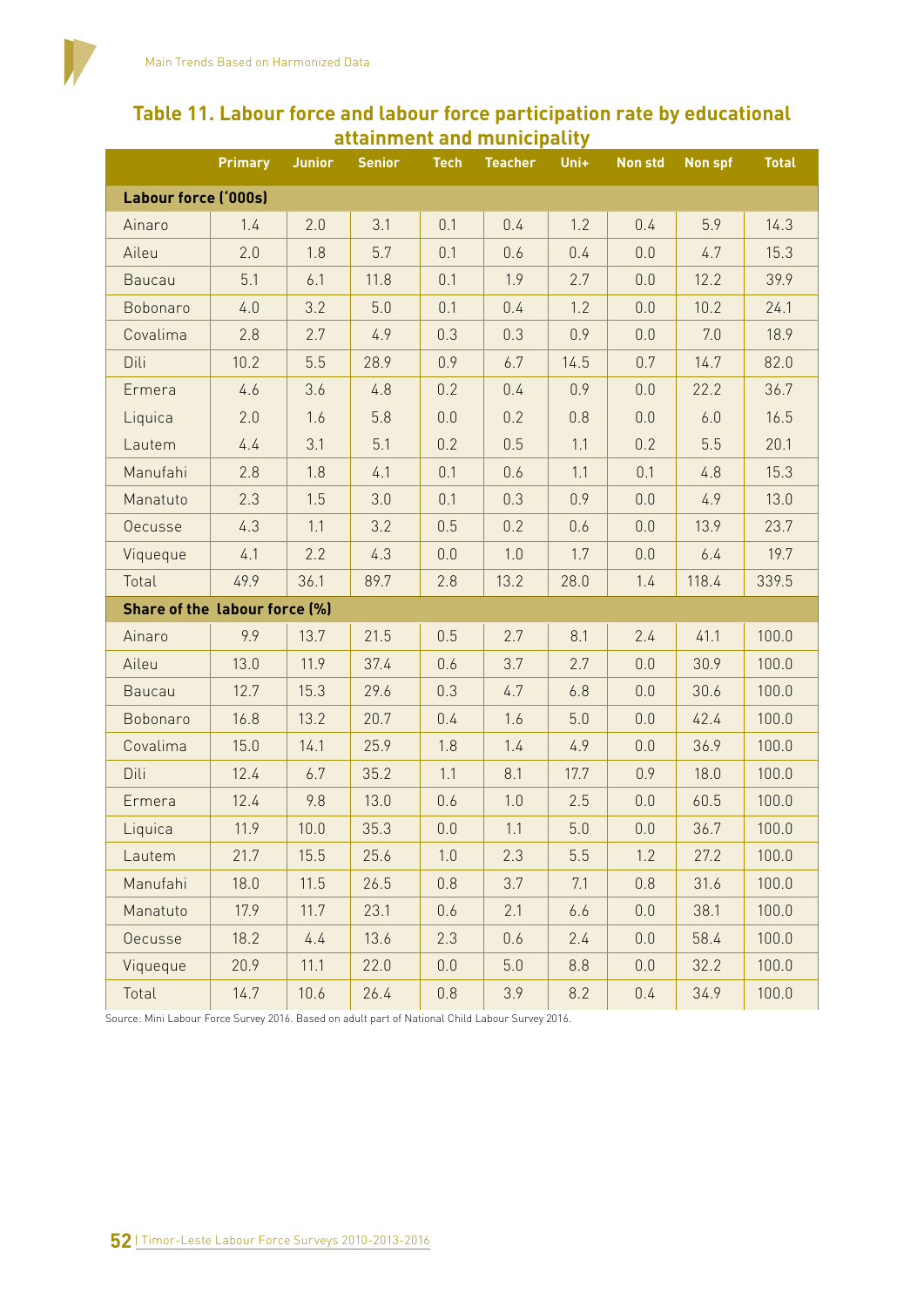|                                           | <b>Male</b> | <b>Female</b> | <b>Total</b> |
|-------------------------------------------|-------------|---------------|--------------|
| <b>Employment ('000s)</b>                 |             |               |              |
| $15 - 24$                                 | 24.7        | 17.7          | 42.4         |
| $25 - 34$                                 | 43.7        | 33.1          | 76.8         |
| $35 - 44$                                 | 38.3        | 29.4          | 67.7         |
| $45 - 54$                                 | 38.4        | 22.6          | 61.0         |
| $55 - 64$                                 | 19.6        | 12.5          | 32.0         |
| $65+$                                     | 15.1        | 9.0           | 24.1         |
| Total                                     | 179.8       | 124.2         | 304.0        |
| <b>Employment-to-population ratio (%)</b> |             |               |              |
| $15 - 24$                                 | 20.1        | 14.5          | 17.3         |
| $25 - 34$                                 | 57.4        | 41.7          | 49.4         |
| $35 - 44$                                 | 71.6        | 53.5          | 62.5         |
| 45-54                                     | 73.4        | 50.7          | 63.0         |
| $55 - 64$                                 | 67.6        | 48.4          | 58.6         |
| $65+$                                     | 45.2        | 29.5          | 37.7         |
| Total                                     | 49.0        | 34.8          | 42.0         |

## **Table 12. Employment and employment-to-population ratio by sex and age group**

Source: Mini Labour Force Survey 2016. Based on adult part of National Child Labour Survey 2016.

## **Table 13. Employment and employment-to-population ratio by sex and municipality**

|                           | <b>Male</b> | <b>Female</b> | <b>Total</b> |
|---------------------------|-------------|---------------|--------------|
| <b>Employment ('000s)</b> |             |               |              |
| Ainaro                    | 7.6         | 6.3           | 13.8         |
| Aileu                     | 8.9         | 6.1           | 15.1         |
| Baucau                    | 17.5        | 11.9          | 29.4         |
| <b>Bobonaro</b>           | 12.9        | 9.2           | 22.1         |
| Covalima                  | 9.5         | 7.7           | 17.2         |
| Dili                      | 47.6        | 26.6          | 74.2         |
| Ermera                    | 20.2        | 15.6          | 35.8         |
| Liquica                   | 8.2         | 4.5           | 12.8         |
| Lautem                    | 9.9         | 7.6           | 17.5         |
| Manufahi                  | 7.2         | 5.5           | 12.7         |
| Manatuto                  | 6.0         | 5.1           | 11.1         |
| <b>Oecusse</b>            | 13.0        | 9.9           | 22.9         |
| Viqueque                  | 11.3        | 8.3           | 19.6         |
| Total                     | 179.8       | 124.2         | 304.0        |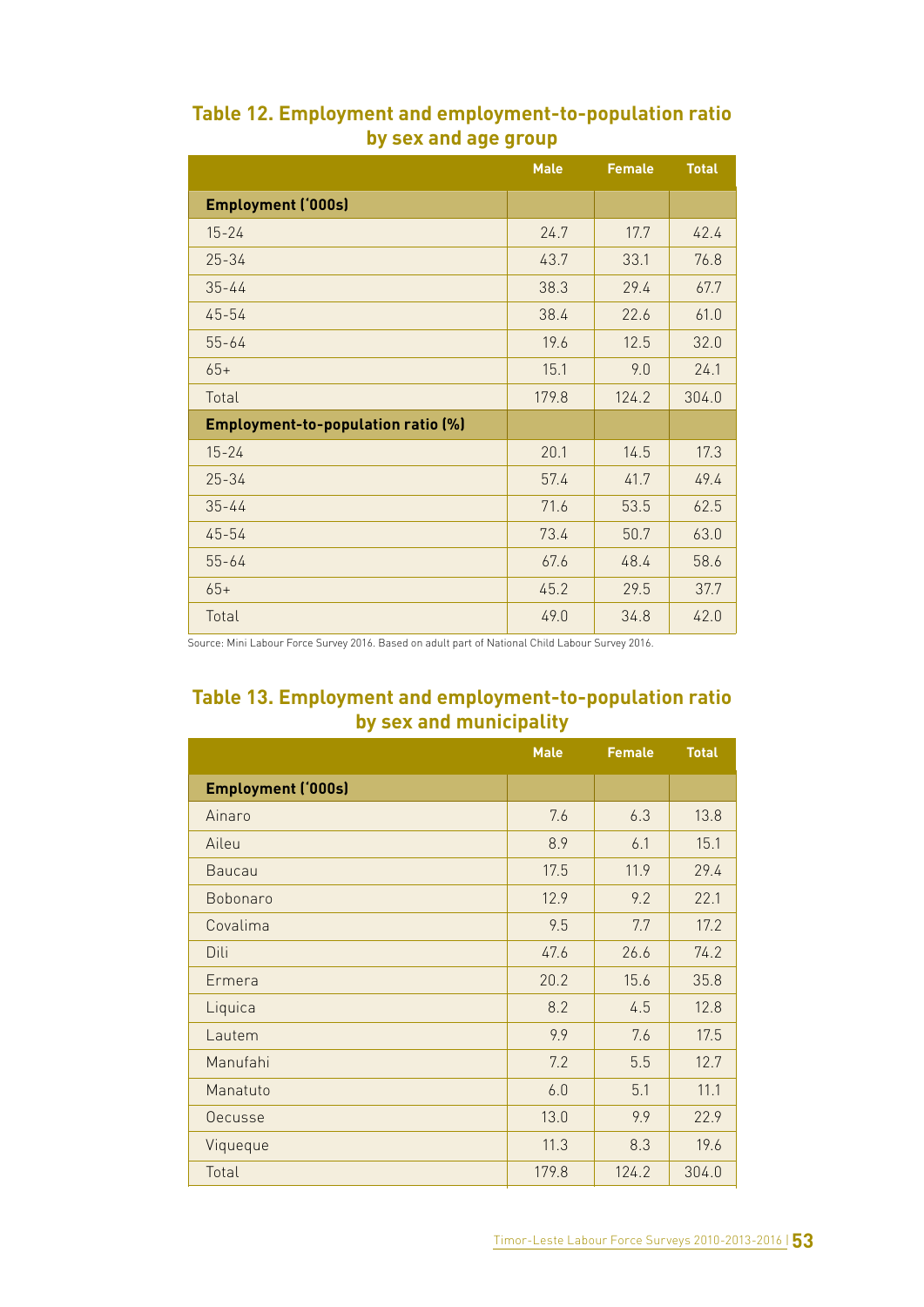|                                           | <b>Male</b> | <b>Female</b> | <b>Total</b> |
|-------------------------------------------|-------------|---------------|--------------|
| <b>Employment-to-population ratio (%)</b> |             |               |              |
| Ainaro                                    | 43.3        | 36.4          | 39.9         |
| Aileu                                     | 53.5        | 45.0          | 49.7         |
| Baucau                                    | 50.3        | 31.1          | 40.3         |
| <b>Bobonaro</b>                           | 43.2        | 29.3          | 36.1         |
| Covalima                                  | 46.1        | 39.0          | 42.6         |
| Dili                                      | 52.9        | 32.0          | 42.9         |
| <b>Frmera</b>                             | 47.9        | 42.9          | 45.6         |
| Liquica                                   | 33.2        | 18.9          | 26.1         |
| Lautem                                    | 50.8        | 42.6          | 46.9         |
| Manufahi                                  | 46.3        | 31.8          | 38.7         |
| Manatuto                                  | 40.3        | 31.5          | 35.7         |
| <b>Oecusse</b>                            | 64.4        | 49.9          | 57.2         |
| Viqueque                                  | 54.5        | 36.4          | 45.0         |
| Total                                     | 49.0        | 34.8          | 42.0         |

Source: Mini Labour Force Survey 2016. Based on adult part of National Child Labour Survey 2016.

|                                     | <b>Employee</b>                                  | <b>Employer</b> | Own-<br>account<br>worker | <b>Contributing</b><br>family<br>worker | <b>Other</b> | <b>Unspecified</b> | <b>Total</b> |  |  |  |
|-------------------------------------|--------------------------------------------------|-----------------|---------------------------|-----------------------------------------|--------------|--------------------|--------------|--|--|--|
| <b>Status in employment ('000s)</b> |                                                  |                 |                           |                                         |              |                    |              |  |  |  |
| $15 - 24$                           | 11.0                                             | 0.1             | 14.6                      | 14.0                                    | 0.3          | 2.3                | 42.4         |  |  |  |
| $25 - 34$                           | 36.1                                             | 1.4             | 27.1                      | 10.2                                    | 0.4          | 1.7                | 76.8         |  |  |  |
| $35 - 44$                           | 28.4                                             | 1.1             | 29.2                      | 7.7                                     | 0.6          | 0.8                | 67.7         |  |  |  |
| 45-54                               | 24.0                                             | 1.4             | 28.4                      | 6.2                                     | 0.2          | 0.7                | 61.0         |  |  |  |
| $55 - 64$                           | 10.6                                             | 0.1             | 16.5                      | 3.9                                     | 0.6          | 0.4                | 32.0         |  |  |  |
| $65+$                               | 5.0                                              | 0.1             | 14.4                      | 3.8                                     | 0.5          | 0.2                | 24.1         |  |  |  |
| Total                               | 115.0                                            | 4.1             | 130.4                     | 45.8                                    | 2.6          | 6.1                | 304.0        |  |  |  |
|                                     | Share of status category in total employment (%) |                 |                           |                                         |              |                    |              |  |  |  |
| $15 - 24$                           | 26.0                                             | 0.2             | 34.5                      | 33.1                                    | 0.8          | 5.4                | 100.0        |  |  |  |
| $25 - 34$                           | 47.0                                             | 1.8             | 35.3                      | 13.3                                    | 0.5          | 2.2                | 100.0        |  |  |  |
| $35 - 44$                           | 41.9                                             | 1.6             | 43.2                      | 11.3                                    | 0.9          | 1.1                | 100.0        |  |  |  |
| 45-54                               | 39.3                                             | 2.3             | 46.6                      | 10.2                                    | 0.4          | 1.2                | 100.0        |  |  |  |
| $55 - 64$                           | 33.0                                             | 0.3             | 51.6                      | 12.0                                    | 1.9          | 1.2                | 100.0        |  |  |  |
| $65+$                               | 20.6                                             | 0.5             | 60.0                      | 16.0                                    | 1.9          | 1.0                | 100.0        |  |  |  |
| Total                               | 37.8                                             | 1.4             | 42.9                      | 15.1                                    | 0.9          | 2.0                | 100.0        |  |  |  |

## **Table 14. Status in employment by age group**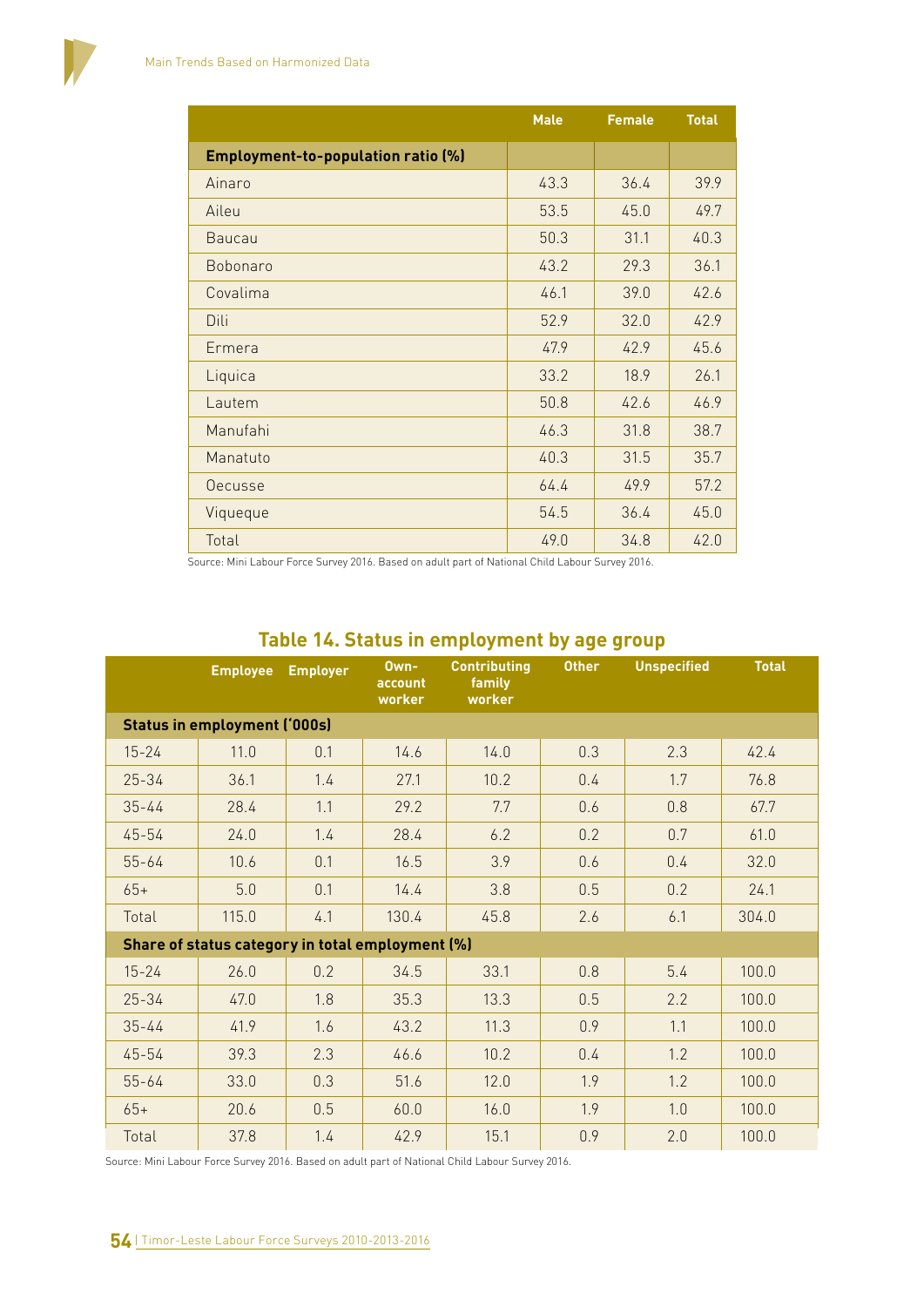|           | <b>Employee</b>                                         | <b>Employer</b> | Own-<br>account<br>worker | <b>Contributing</b><br>family<br>worker |     | <b>Unspecified</b> | <b>Total</b> |
|-----------|---------------------------------------------------------|-----------------|---------------------------|-----------------------------------------|-----|--------------------|--------------|
|           | Male employment ('000s)                                 |                 |                           |                                         |     |                    |              |
| $15 - 24$ | 7.6                                                     | 0.0             | 8.3                       | 7.3                                     | 0.2 | 1.3                | 24.7         |
| $25 - 34$ | 26.6                                                    | 0.8             | 12.4                      | 3.0                                     | 0.1 | 0.7                | 43.7         |
| $35 - 44$ | 21.8                                                    | 0.5             | 13.6                      | 1.8                                     | 0.4 | 0.2                | 38.3         |
| 45-54     | 19.6                                                    | 1.2             | 15.6                      | 1.7                                     | 0.1 | 0.3                | 38.4         |
| $55 - 64$ | 8.9                                                     | 0.0             | 8.7                       | 1.5                                     | 0.2 | 0.3                | 19.6         |
| $65+$     | 3.8                                                     | 0.1             | 8.5                       | 2.4                                     | 0.1 | 0.1                | 15.1         |
| Total     | 88.3                                                    | 2.6             | 67.1                      | 17.7                                    | 1.2 | 2.9                | 179.8        |
|           | Share of status category in total male employment (%)   |                 |                           |                                         |     |                    |              |
| $15 - 24$ | 30.7                                                    | 0.0             | 33.7                      | 29.4                                    | 0.9 | 5.3                | 100.0        |
| $25 - 34$ | 60.9                                                    | 1.8             | 28.4                      | 6.9                                     | 0.3 | 1.6                | 100.0        |
| $35 - 44$ | 56.9                                                    | 1.3             | 35.4                      | 4.8                                     | 1.0 | 0.6                | 100.0        |
| 45-54     | 51.0                                                    | 3.1             | 40.6                      | 4.3                                     | 0.2 | 0.7                | 100.0        |
| $55 - 64$ | 45.3                                                    | 0.0             | 44.5                      | 7.7                                     | 1.1 | 1.5                | 100.0        |
| $65+$     | 25.5                                                    | 0.8             | 56.2                      | 16.1                                    | 0.6 | 0.8                | 100.0        |
| Total     | 49.1                                                    | 1.5             | 37.3                      | 9.8                                     | 0.6 | 1.6                | 100.0        |
|           | <b>Female employment ('000s)</b>                        |                 |                           |                                         |     |                    |              |
| $15 - 24$ | 3.5                                                     | 0.1             | 6.3                       | 6.8                                     | 0.1 | 1.0                | 17.7         |
| $25 - 34$ | 9.4                                                     | 0.6             | 14.7                      | 7.2                                     | 0.2 | 1.0                | 33.1         |
| $35 - 44$ | 6.6                                                     | 0.6             | 15.7                      | 5.8                                     | 0.2 | 0.5                | 29.4         |
| 45-54     | 4.4                                                     | 0.2             | 12.8                      | 4.6                                     | 0.1 | 0.5                | 22.6         |
| $55 - 64$ | 1.7                                                     | 0.1             | 7.8                       | 2.3                                     | 0.4 | 0.1                | 12.5         |
| $65+$     | 1.1                                                     | 0.0             | 6.0                       | 1.4                                     | 0.4 | 0.1                | 9.0          |
| Total     | 26.7                                                    | 1.5             | 63.3                      | 28.1                                    | 1.4 | 3.2                | 124.2        |
|           | Share of status category in total female employment (%) |                 |                           |                                         |     |                    |              |
| $15 - 24$ | 19.6                                                    | 0.5             | 35.6                      | 38.4                                    | 0.6 | 5.5                | 100.0        |
| $25 - 34$ | 28.6                                                    | 1.7             | 44.5                      | 21.7                                    | 0.7 | 2.9                | 100.0        |
| $35 - 44$ | 22.4                                                    | 1.9             | 53.3                      | 19.9                                    | 0.8 | 1.8                | 100.0        |
| 45-54     | 19.4                                                    | 1.0             | 56.8                      | 20.2                                    | 0.6 | 2.1                | 100.0        |
| $55 - 64$ | 13.6                                                    | 0.8             | 62.8                      | 18.8                                    | 3.1 | 0.9                | 100.0        |
| $65+$     | 12.4                                                    | 0.0             | 66.4                      | 15.8                                    | 4.0 | 1.4                | 100.0        |
| Total     | 21.5                                                    | 1.2             | 50.9                      | 22.6                                    | 1.2 | 2.5                | 100.0        |

## **Table 15. Status in employment by sex and age group**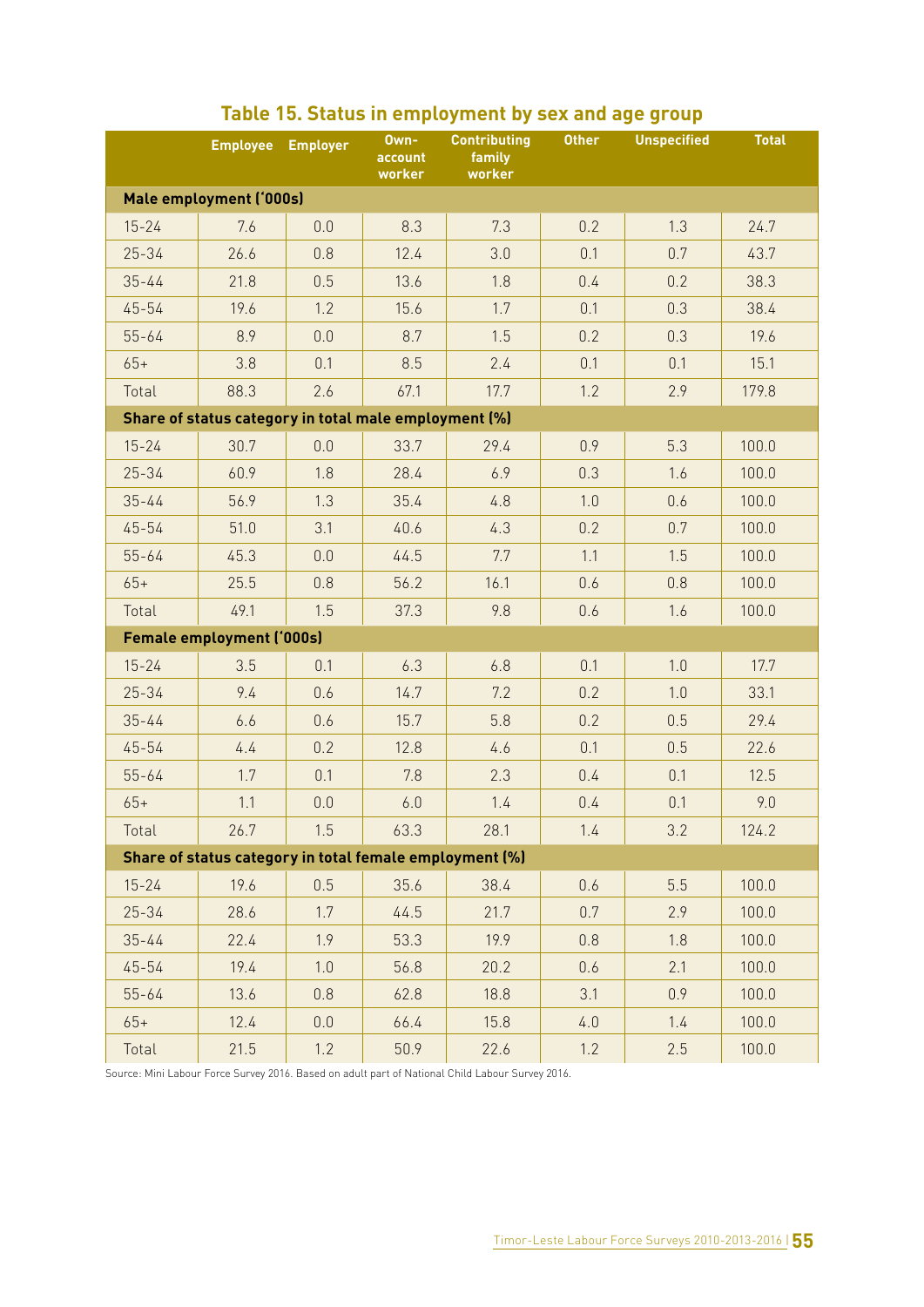|                | <b>Employee</b>                                  | <b>Employer</b> | Own-<br>account<br>worker | <b>Contributing</b><br>family<br>worker |     | <b>Unspecified</b> | <b>Total</b> |
|----------------|--------------------------------------------------|-----------------|---------------------------|-----------------------------------------|-----|--------------------|--------------|
|                | <b>Status in employment ('000s)</b>              |                 |                           |                                         |     |                    |              |
| Aileu          | 5.1                                              | 0.0             | 6.4                       | 3.6                                     | 0.0 | 0.0                | 15.1         |
| Ainaro         | 3.3                                              | 0.3             | 8.1                       | 2.0                                     | 0.0 | 0.2                | 13.8         |
| <b>Baucau</b>  | 18.4                                             | 0.2             | 8.3                       | 1.8                                     | 0.2 | 0.5                | 29.4         |
| Bobonaro       | 4.2                                              | 0.1             | 12.0                      | 5.0                                     | 0.1 | 0.7                | 22.1         |
| Covalima       | 3.4                                              | 0.2             | 8.8                       | 4.3                                     | 0.1 | 0.3                | 17.2         |
| Dili           | 47.9                                             | 0.5             | 18.8                      | 5.7                                     | 0.1 | 1.2                | 74.2         |
| Ermera         | 3.7                                              | 0.7             | 21.9                      | 8.7                                     | 0.0 | 0.8                | 35.8         |
| Lautem         | 5.6                                              | 0.3             | 7.7                       | 2.6                                     | 0.1 | 1.2                | 17.5         |
| Liquica        | 3.0                                              | 0.0             | 7.8                       | 1.9                                     | 0.0 | 0.1                | 12.8         |
| Manatuto       | 2.4                                              | 0.5             | 4.6                       | 2.7                                     | 0.1 | 0.8                | 11.1         |
| Manufahi       | 4.9                                              | 0.6             | 3.5                       | 3.4                                     | 0.3 | 0.1                | 12.7         |
| <b>Oecusse</b> | 6.8                                              | 0.5             | 13.8                      | 1.4                                     | 0.3 | 0.1                | 22.9         |
| Viqueque       | 6.5                                              | 0.2             | 8.9                       | 2.6                                     | 1.4 | 0.0                | 19.6         |
| Total          | 115.0                                            | 4.1             | 130.4                     | 45.8                                    | 2.6 | 6.1                | 304.0        |
|                | Share of status category in total employment (%) |                 |                           |                                         |     |                    |              |
| Aileu          | 33.7                                             | 0.0             | 42.3                      | 24.0                                    | 0.0 | 0.0                | 100.0        |
| Ainaro         | 23.6                                             | 2.0             | 58.4                      | 14.7                                    | 0.0 | 1.3                | 100.0        |
| <b>Baucau</b>  | 62.5                                             | 0.8             | 28.2                      | 6.2                                     | 0.7 | 1.6                | 100.0        |
| Bobonaro       | 19.2                                             | 0.4             | 54.3                      | 22.6                                    | 0.4 | 3.1                | 100.0        |
| Covalima       | 20.0                                             | 1.3             | 51.2                      | 25.1                                    | 0.4 | 2.0                | 100.0        |
| Dili           | 64.6                                             | 0.7             | 25.3                      | 7.7                                     | 0.2 | 1.7                | 100.0        |
| Ermera         | 10.3                                             | 1.9             | 61.2                      | 24.4                                    | 0.0 | 2.2                | 100.0        |
| Lautem         | 31.7                                             | 1.8             | 43.8                      | 15.0                                    | 0.6 | 7.0                | 100.0        |
| Liquica        | 23.3                                             | 0.0             | 60.8                      | 15.1                                    | 0.0 | 0.9                | 100.0        |
| Manatuto       | 21.4                                             | 4.9             | 41.7                      | 24.2                                    | 0.7 | 7.1                | 100.0        |
| Manufahi       | 38.3                                             | 4.6             | 27.4                      | 26.5                                    | 2.1 | 1.0                | 100.0        |
| <b>Oecusse</b> | 29.6                                             | 2.0             | 60.3                      | 6.3                                     | 1.4 | 0.5                | 100.0        |
| Viqueque       | 33.2                                             | 1.1             | 45.4                      | 13.3                                    | 6.9 | 0.0                | 100.0        |
| Total          | 37.8                                             | 1.4             | 42.9                      | 15.1                                    | 0.9 | 2.0                | 100.0        |

## **Table 16. Status in employment by municipality**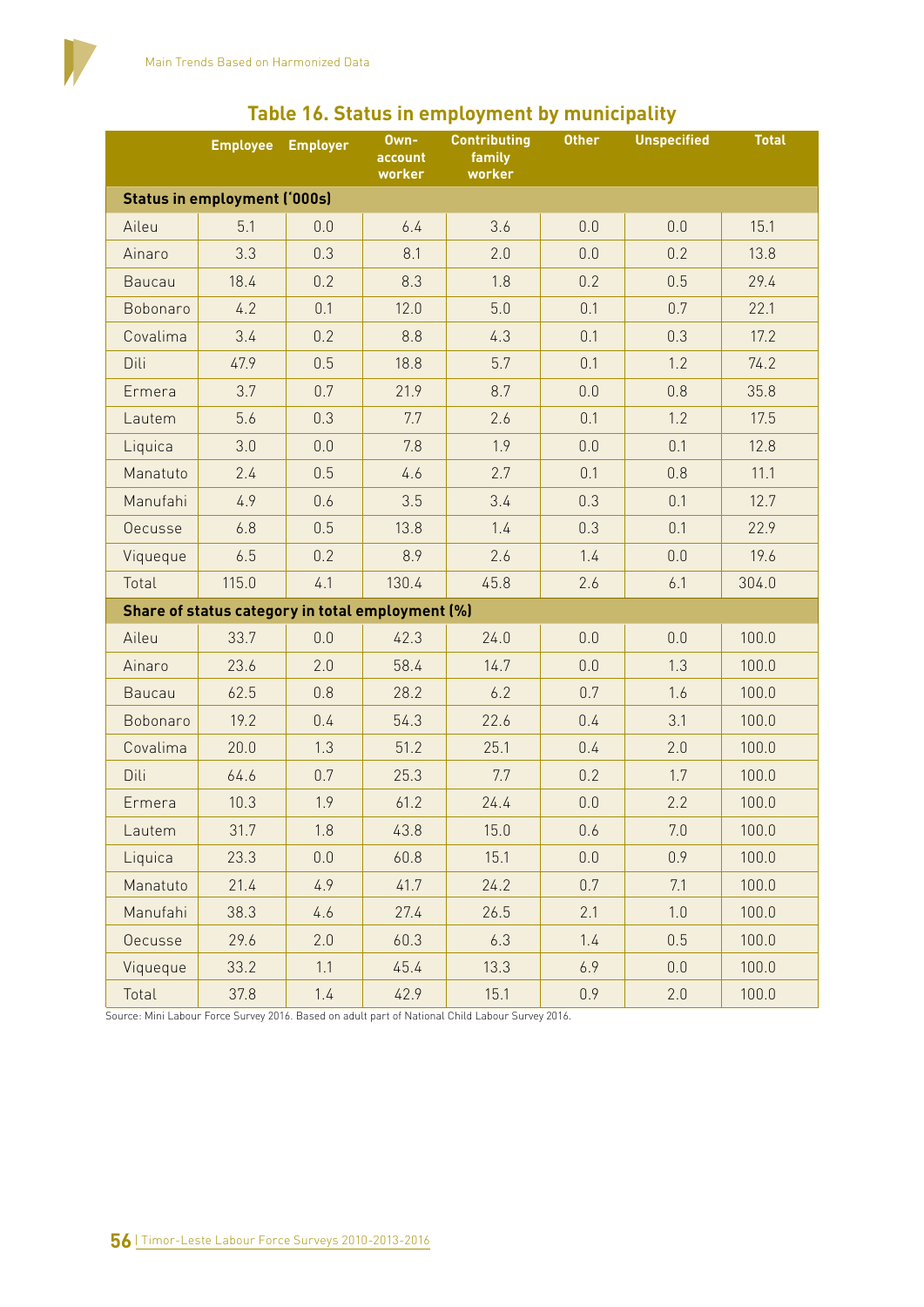|  |  | <b>Table 17. Vulnerable employment by sex</b> |  |  |  |
|--|--|-----------------------------------------------|--|--|--|
|--|--|-----------------------------------------------|--|--|--|

| Vulnerable employment ('000s)                          |       |  |  |  |  |  |  |  |
|--------------------------------------------------------|-------|--|--|--|--|--|--|--|
| Male                                                   | 84.8  |  |  |  |  |  |  |  |
| Female                                                 | 91.4  |  |  |  |  |  |  |  |
| Total                                                  | 176.2 |  |  |  |  |  |  |  |
| Share of vulnerable employment in total employment (%) |       |  |  |  |  |  |  |  |
|                                                        |       |  |  |  |  |  |  |  |
| Male                                                   | 47.2  |  |  |  |  |  |  |  |
| Female                                                 | 73.6  |  |  |  |  |  |  |  |

Source: Mini Labour Force Survey 2016. Based on adult part of National Child Labour Survey 2016.

|                                     | <b>Male</b> | <b>Female</b> | <b>Total</b> |
|-------------------------------------|-------------|---------------|--------------|
| <b>Employment by branch ('000s)</b> |             |               |              |
| Agriculture                         | 53.5        | 42.6          | 96.1         |
| Mining                              | 10.4        | 8.2           | 18.6         |
| Manufacturing                       | 4.3         | 5.9           | 10.2         |
| Electricity, gas, water             | 0.4         | 0.3           | 0.7          |
| Construction                        | 22.6        | 1.2           | 23.8         |
| Trade                               | 29.7        | 37.8          | 67.5         |
| Accomodation                        | 0.0         | 0.3           | 0.3          |
| Transport                           | 8.3         | 0.1           | 8.4          |
| Professional activities             | 2.0         | 1.2           | 3.2          |
| Public aministration                | 26.0        | 6.9           | 32.9         |
| Education                           | 13.5        | 6.4           | 19.9         |
| Health                              | 1.5         | 1.3           | 2.8          |
| Other services                      | 6.0         | 11.5          | 17.5         |
| Unspecified                         | 1.7         | 0.5           | 2.3          |
| Total                               | 179.8       | 124.2         | 304.0        |
| <b>Branch shares (%)</b>            |             |               |              |
| Agriculture                         | 29.8        | 34.3          | 31.6         |
| Mining                              | 5.8         | 6.6           | 6.1          |
| Manufacturing                       | 2.4         | 4.8           | 3.4          |
| Electricity, gas, water             | 0.2         | 0.2           | 0.2          |
| Construction                        | 12.6        | 1.0           | 7.8          |
| Trade                               | 16.5        | 30.4          | 22.2         |
| Accomodation                        | 0.0         | 0.2           | 0.1          |

## **Table 18. Employment by branch of economiv activity and sex**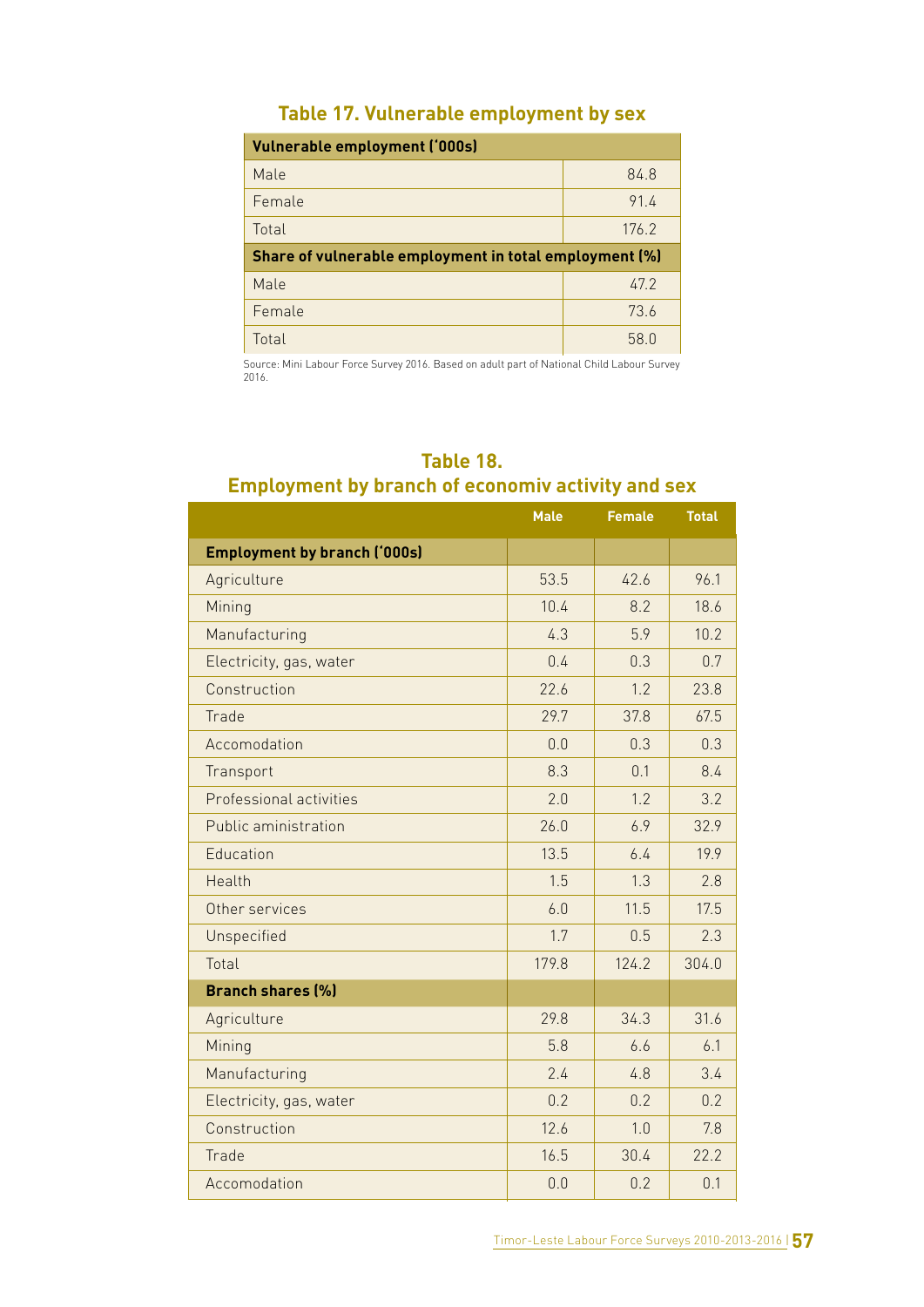|                         | <b>Male</b> | <b>Female</b> | <b>Total</b> |
|-------------------------|-------------|---------------|--------------|
| Transport               | 4.6         | 0.1           | 2.8          |
| Professional activities | 1.1         | 1.0           | 1.1          |
| Public aministration    | 14.4        | 5.6           | 10.8         |
| Education               | 7.5         | 5.2           | 6.5          |
| Health                  | 0.8         | 1.1           | 0.9          |
| Other services          | 3.3         | 9.2           | 5.8          |
| Unspecified             | 1.0         | 0.4           | 0.7          |
| Total                   | 100.0       | 100.0         | 100.0        |

Source: Mini Labour Force Survey 2016. Based on adult part of National Child Labour Survey 2016.

|                                         | <b>Male</b> | <b>Female</b> | <b>Total</b> |
|-----------------------------------------|-------------|---------------|--------------|
| <b>Employment by occupation ('000s)</b> |             |               |              |
| Managers                                | 6.1         | 2.0           | 8.1          |
| Professionals                           | 14.4        | 6.7           | 21.1         |
| Technicians                             | 1.8         | 1.3           | 3.0          |
| Clerks                                  | 13.0        | 5.0           | 18.0         |
| Salespersons                            | 26.6        | 41.6          | 68.1         |
| Skilled_agr                             | 71.5        | 51.7          | 123.2        |
| Craft                                   | 6.3         | 6.0           | 12.3         |
| Operators                               | 7.5         | 0.0           | 7.5          |
| Elementary                              | 29.9        | 7.0           | 36.9         |
| Unspecified                             | 2.7         | 3.0           | 5.7          |
| Total                                   | 179.8       | 124.2         | 304.0        |
| <b>Occupation employment shares (%)</b> |             |               |              |
| Managers                                | 3.4         | 1.6           | 2.7          |
| Professionals                           | 8.0         | 5.4           | 6.9          |
| Technicians                             | 1.0         | 1.0           | 1.0          |
| Clerks                                  | 7.2         | 4.0           | 5.9          |
| Salespersons                            | 14.8        | 33.4          | 22.4         |
| Skilled_agr                             | 39.8        | 41.6          | 40.5         |
| Craft                                   | 3.5         | 4.8           | 4.1          |
| Operators                               | 4.2         | 0.0           | 2.5          |
| Elementary                              | 16.6        | 5.7           | 12.1         |
| Unspecified                             | 1.5         | 2.4           | 1.9          |
| Total                                   | 100.0       | 100.0         | 100.0        |

## **Table 19. Employment by occupation and sex**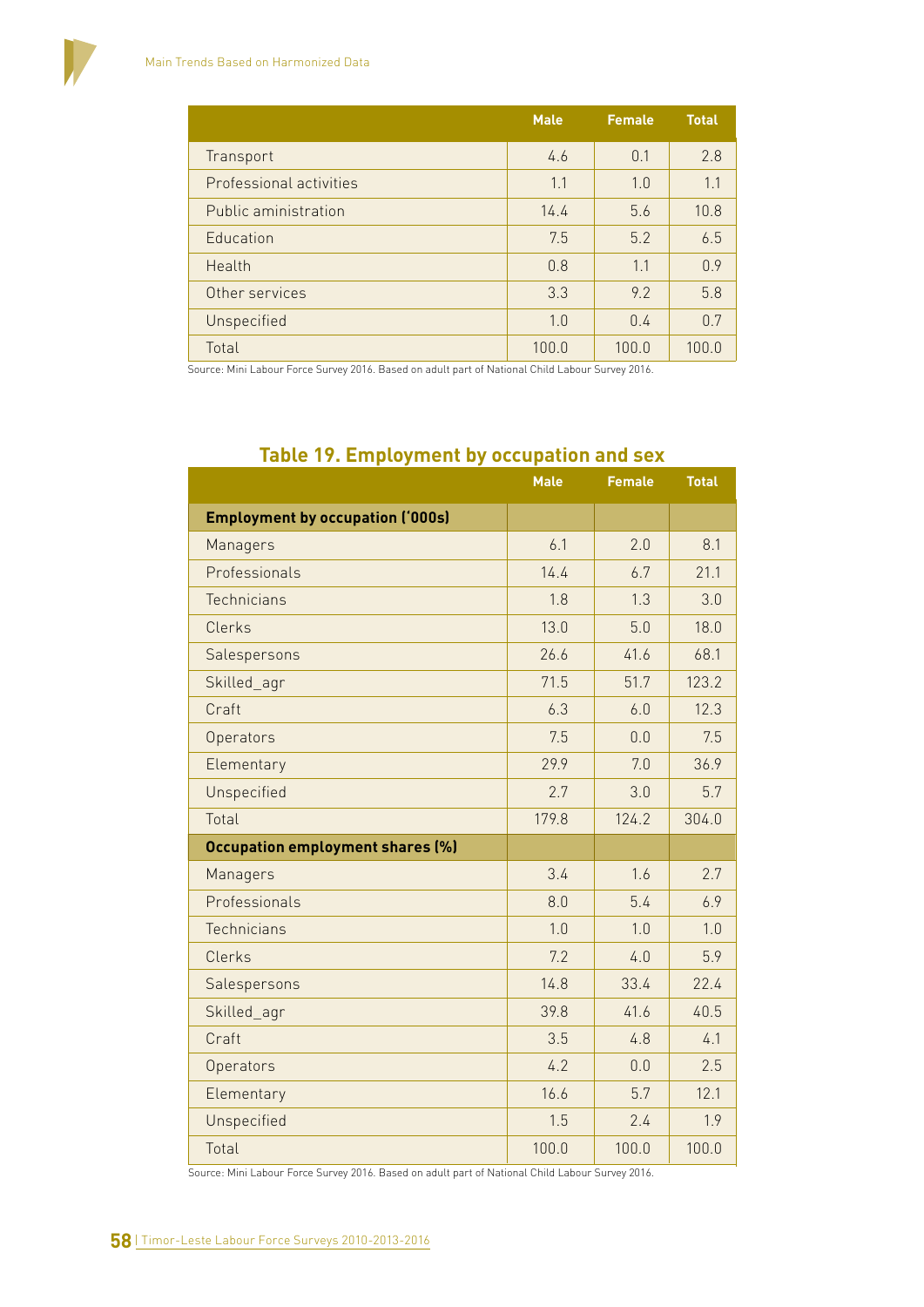| <b>Total</b>    |                                  | $\approx$        | 21.1             | 3.0              | 18.0             | 68.1          | 123.2          | 12.3                  | 7.5              | 36.9                            | 5.7              | 304.0 |                                  | 2.7              | 6.9           | $\overline{1}$ . O | 5.9                             | 22.4         | 40.5        | 4.1           | 2.5              | 12.1             | $\ddot{.}$         | 100.0 |
|-----------------|----------------------------------|------------------|------------------|------------------|------------------|---------------|----------------|-----------------------|------------------|---------------------------------|------------------|-------|----------------------------------|------------------|---------------|--------------------|---------------------------------|--------------|-------------|---------------|------------------|------------------|--------------------|-------|
| Viqueque        |                                  | $0.\overline{9}$ | 2.1              | $0.\overline{3}$ | $0.\overline{3}$ | 4.7           | $\overline{8}$ | $0.\overline{3}$      | 0.2              | 2.6                             | 0.0              | 19.6  |                                  | 4.5              | 10.9          | 1.7                | $1.\overline{5}$                | 24.2         | 41.3        | $\frac{8}{1}$ | $0.\overline{9}$ | 13.2             | 0.0                | 100.0 |
| <b>Decusse</b>  |                                  | 0.4              | 0.5              | 0.0              | $0.\overline{5}$ | 10.2          | 3.3            | $0.\overline{3}$      | $0.\overline{5}$ | $\overline{7}1$                 | $\overline{0}$ . | 22.9  |                                  | $\frac{8}{1}$    | 2.3           | 0.0                | 2.0                             | 44.5         | 14.3        | $\frac{1}{5}$ | 2.1              | 30.9             | $0.\overline{5}$   | 100.0 |
| Manatuto        |                                  | 0.3              | 1.2              | 0.0              | 0.0              | $\frac{8}{1}$ | 6.2            | $0.\overline{3}$      | 0.0              | $0.\overline{6}$                | $0.\overline{6}$ | 11.1  |                                  | $\overline{3.1}$ | 11.0          | $0.\overline{3}$   | $0.\overline{3}$                | 16.4         | 56.0        | 2.3           | 0.0              | 5.0              | 5.6                | 100.0 |
| Manufahi        |                                  | 0.2              | 2.2              | 0.2              | $\overline{0}$ . | 2.5           | 6.3            | 0.0                   | $\overline{0}$ . | $0.\overline{8}$                | $\overline{0}$ . | 12.7  |                                  | $\overline{1}$ . | 17.7          | 1.7                | $\overline{1}$ . $\overline{0}$ | 20.0         | 49.4        | 0.0           | 0.7              | 6.7              | $\overline{1}$ . O | 100.0 |
| Lautem          |                                  | $0.\overline{8}$ | 1.2              | $0.\overline{6}$ | $0.\overline{3}$ | 3.0           | 5.4            | 2.4                   | 0.2              | 2.4                             | 1.2              | 17.5  |                                  | 4.5              | 6.6           | $3.\overline{6}$   | $\ddot{5}$                      | 17.1         | 31.0        | 13.6          | 1.4              | 13.8             | $7.0\,$            | 100.0 |
| Liquica         |                                  | 0.7              | 0.4              | 0.0              | 0.0              | 1.4           | 8.2            | 0.9                   | 0.2              | 0.9                             | $\overline{0}$ . | 12.8  |                                  | 5.5              | 3.2           | 0.0                | 0.0                             | 11.1         | 64.0        | 6.8           | 1.4              | $7.1\,$          | 0.9                | 100.0 |
| Ermera          |                                  | $\overline{0}$ . | $0.\overline{6}$ | 0.0              | $0.\overline{3}$ | 4.2           | 26.7           | 1.9                   | 0.4              | $\overline{1}$ . $\overline{0}$ | $0.\overline{6}$ | 35.8  |                                  | 0.4              | 1.7           | 0.0                | $0.\overline{8}$                | 11.7         | 74.6        | 5.2           | 1.2              | 2.8              | $1.7\,$            | 100.0 |
| ä               |                                  | 2.4              | 5.4              | 0.9              | 13.8             | 19.4          | 10.7           | 3.2                   | 2.8              | 14.5                            | 1.2              | 74.2  |                                  | 3.2              | 7.3           | 1.2                | 18.6                            | 26.1         | 14.4        | 4.3           | $3.\overline{8}$ | 19.5             | 1.7                | 100.0 |
| Covalima        |                                  | $0.\overline{3}$ | 1.2              | 0.0              | 0.4              | 4.3           | 7.7            | 0.9                   | 0.4              | 1.7                             | 0.3              | 17.2  |                                  | $1.\overline{5}$ | 6.8           | 0.0                | 2.4                             | 24.9         | 44.7        | 5.2           | 2.5              | 10.0             | 2.0                | 100.0 |
| <b>Bobonaro</b> |                                  | $0.\overline{5}$ | 1.2              | 0.3              | 0.2              | 4.2           | 11.8           | 0.2                   | 0.9              | 2.0                             | 0.7              | 22.1  |                                  | 2.4              | 5.5           | $\frac{1}{5}$      | $\overline{1}$ . $\overline{0}$ | 19.0         | 53.5        | 0.9           | 4.2              | 8.9              | 3.1                | 100.0 |
| Baucau          |                                  | 0.4              | 2.7              | 0.5              | 0.7              | 7.8           | 12.1           | $\overline{1}$ . 5    | $1.\overline{3}$ | 2.1                             | 0.5              | 29.4  |                                  | $\frac{3}{2}$    | 9.1           | $\sim$             | 2.4                             | 26.4         | 41.1        | 5.0           | 4.4              | 7.2              | $\ddot{0}$         | 100.0 |
| Aileu           |                                  | $0.\overline{5}$ | 1.7              | 0.0              | 0.9              | $\ddot{.}$    | 9.0            | $\overline{\text{O}}$ | $\overline{0}$ : | $0.\overline{9}$                | 0.0              | 15.1  |                                  | 3.1              | 11.6          | 0.0                | 5.9                             | 12.6         | 59.6        | 0.4           | 0.9              | $\overline{6}$ . | 0.0                | 100.0 |
| Ainaro          |                                  | $0.\overline{6}$ | $0.\overline{6}$ | $\overline{0}$ : | $0.\overline{5}$ | 2.8           | 7.9            | $0.\overline{5}$      | 0.4              | 0.4                             | 0.2              | 13.8  |                                  | 4.2              | 4.2           | 0.7                | 3.4                             | 20.1         | 57.1        | 3.5           | 2.8              | 2.7              | 1.3                | 100.0 |
|                 | Employment by occupation ('000s) | Managers         | Professionals    | Technicians      | Clerks           | Salespersons  | Skilled_agr    | Craft                 | Operators        | Elementary                      | Unspecified      | Total | Occupation employment shares (%) | Managers         | Professionals | Technicians        | Clerks                          | Salespersons | Skilled_agr | Craft         | Operators        | Elementary       | Unspecified        | Total |

Table 20. Employment by occupation and municipality **Table 20. Employment by occupation and municipality**

Source: Mini Labour Force Survey 2016. Based on adult part of National Child Labour Survey 2016.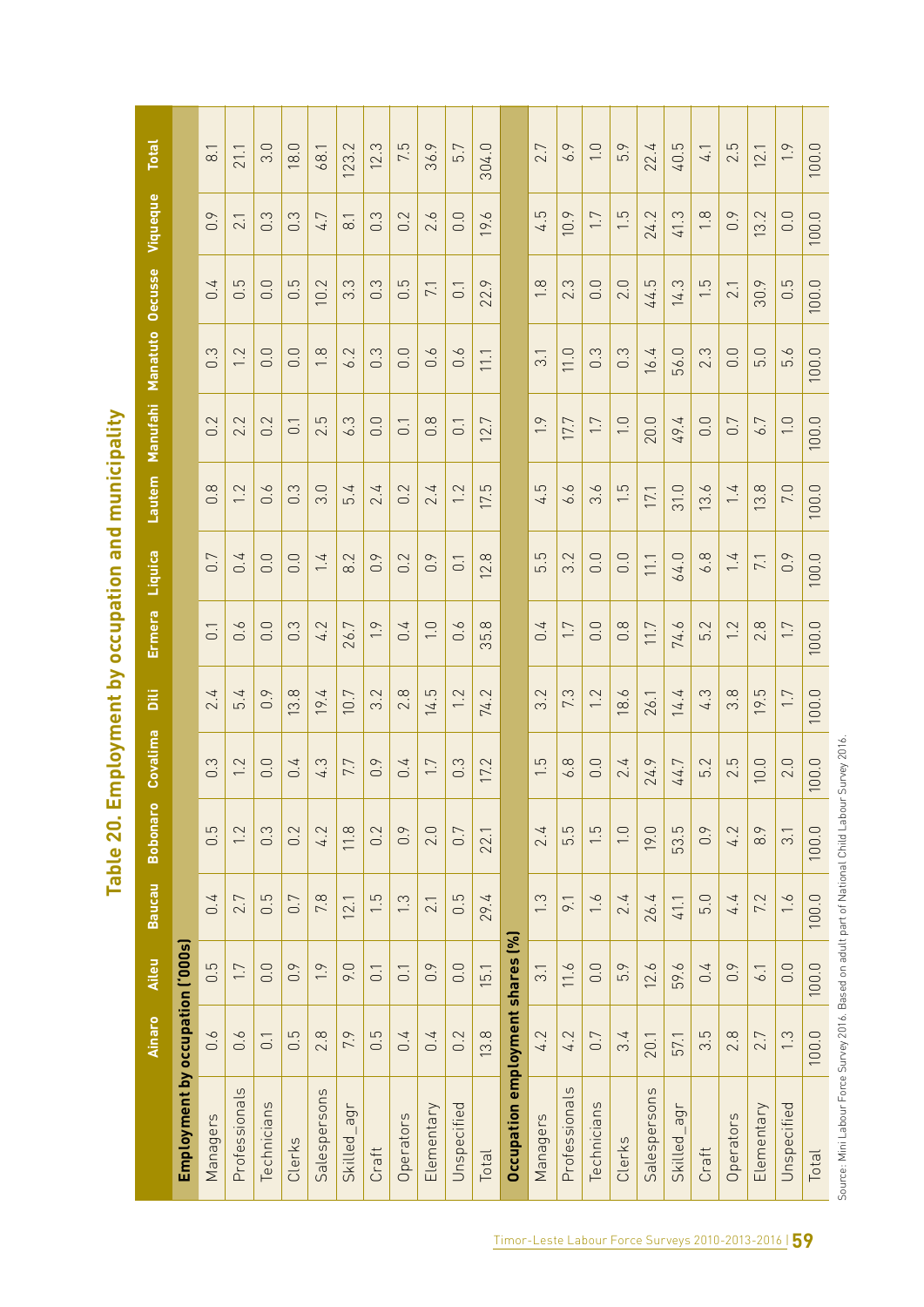|                                     | <b>Employee Employer</b> |     | Own-<br>account<br>worker | <b>Contributing</b><br>family<br>worker | <b>Other</b> | <b>Unspecified</b> | <b>Total</b> |
|-------------------------------------|--------------------------|-----|---------------------------|-----------------------------------------|--------------|--------------------|--------------|
| <b>Employment by branch ('000s)</b> |                          |     |                           |                                         |              |                    |              |
| Agriculture                         | 11.0                     | 0.3 | 50.9                      | 31.3                                    | 1.8          | 0.7                | 96.1         |
| Mining                              | 3.8                      | 0.1 | 11.4                      | 2.9                                     | 0.3          | 0.1                | 18.6         |
| Manufacturing                       | 3.7                      | 0.2 | 4.9                       | 1.1                                     | 0.0          | 0.4                | 10.2         |
| Electricity, gas,<br>water          | 0.5                      | 0.0 | 0.0                       | 0.1                                     | 0.0          | 0.1                | 0.7          |
| Construction                        | 19.7                     | 1.1 | 2.9                       | 0.1                                     | 0.0          | 0.0                | 23.8         |
| Trade                               | 10.1                     | 1.9 | 49.2                      | 3.2                                     | 0.4          | 2.6                | 67.5         |
| Accomodation                        | 0.3                      | 0.0 | 0.0                       | 0.0                                     | 0.0          | 0.0                | 0.3          |
| Transport                           | 6.7                      | 0.0 | 1.4                       | 0.2                                     | 0.0          | 0.1                | 8.4          |
| Professional<br>activities          | 2.2                      | 0.0 | 1.1                       | 0.0                                     | 0.0          | 0.0                | 3.2          |
| Public aministration                | 30.1                     | 0.2 | 2.3                       | 0.1                                     | 0.0          | 0.1                | 32.9         |
| Education                           | 17.9                     | 0.1 | 1.2                       | 0.5                                     | 0.1          | 0.1                | 19.9         |
| Health                              | 2.2                      | 0.1 | 0.5                       | 0.0                                     | 0.0          | 0.0                | 2.8          |
| Other services                      | 6.5                      | 0.0 | 3.5                       | 5.9                                     | 0.0          | 1.6                | 17.5         |
| Unspecified                         | 0.4                      | 0.0 | 1.1                       | 0.5                                     | 0.0          | 0.3                | 2.3          |
| Total                               | 115.0                    | 4.1 | 130.4                     | 45.8                                    | 2.6          | 6.1                | 304.0        |

## **Table 21.**

## **Employment by branch of economic activity and status in employment**

Source: Mini Labour Force Survey 2016. Based on adult part of National Child Labour Survey 2016.

#### **Table 22. Employment shares by branch of economic activity and status in employment**

|                                           | <b>Employee</b> | <b>Employer</b> | Own-<br>account<br>worker | <b>Contributing</b><br>family<br>worker | <b>Other</b> | <b>Unspecified</b> | <b>Total</b> |
|-------------------------------------------|-----------------|-----------------|---------------------------|-----------------------------------------|--------------|--------------------|--------------|
| <b>Shares in total employment ('000s)</b> |                 |                 |                           |                                         |              |                    |              |
| Agriculture                               | 11.5            | 0.4             | 52.9                      | 32.6                                    | 1.9          | 0.8                | 100.0        |
| Mining                                    | 20.3            | 0.7             | 61.3                      | 15.5                                    | 1.7          | 0.4                | 100.0        |
| Manufacturing                             | 36.0            | 2.1             | 47.6                      | 10.6                                    | 0.0          | 3.6                | 100.0        |
| Electricity, gas,<br>water                | 69.7            | 0.0             | 0.0                       | 13.7                                    | 0.0          | 16.6               | 100.0        |
| Construction                              | 82.7            | 4.7             | 12.1                      | 0.5                                     | 0.0          | 0.0                | 100.0        |
| Trade                                     | 15.0            | 2.9             | 72.9                      | 4.8                                     | 0.6          | 3.9                | 100.0        |
| Accomodation                              | 100.0           | 0.0             | 0.0                       | 0.0                                     | 0.0          | 0.0                | 100.0        |
| Transport                                 | 80.1            | 0.0             | 17.0                      | 1.9                                     | 0.0          | 1.0                | 100.0        |
| Professional<br>activities                | 66.9            | 0.0             | 33.1                      | 0.0                                     | 0.0          | 0.0                | 100.0        |
| Public aministration                      | 91.7            | 0.5             | 7.1                       | 0.3                                     | 0.0          | 0.4                | 100.0        |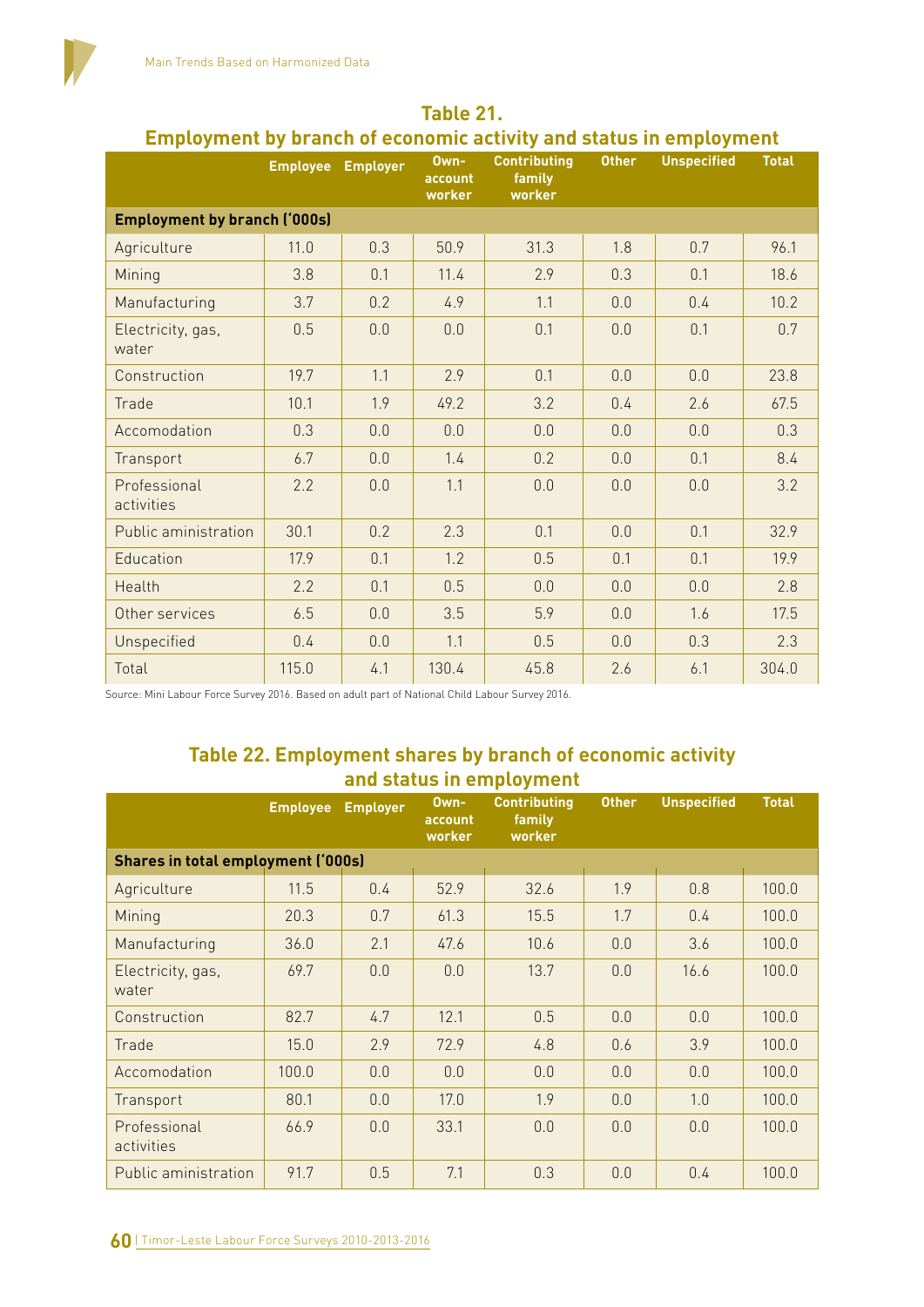|                | <b>Employee</b> | <b>Employer</b> | Own-<br>account<br>worker | <b>Contributing</b><br>family<br>worker | <b>Other</b> | <b>Unspecified</b> | <b>Total</b> |
|----------------|-----------------|-----------------|---------------------------|-----------------------------------------|--------------|--------------------|--------------|
| Education      | 89.8            | 0.6             | 6.2                       | 2.4                                     | 0.5          | 0.6                | 100.0        |
| Health         | 79.0            | 4.2             | 16.7                      | 0.0                                     | 0.0          | 0.0                | 100.0        |
| Other services | 37.4            | 0.0             | 20.0                      | 33.8                                    | 0.0          | 8.9                | 100.0        |
| Unspecified    | 16.5            | 0.0             | 50.2                      | 20.6                                    | 0.0          | 12.7               | 100.0        |
| Total          | 37.8            | 1.4             | 42.9                      | 15.1                                    | 0.9          | 2.0                | 100.0        |

Source: Mini Labour Force Survey 2016. Based on adult part of National Child Labour Survey 2016.

## **Table 23. Employment by occupation and status in employment**

|                                       | <b>Employee</b> | <b>Employer</b> | Own-<br>account<br>worker | <b>Contributing</b><br>family<br>worker | <b>Other</b> | <b>Unspecified</b> | <b>Total</b> |
|---------------------------------------|-----------------|-----------------|---------------------------|-----------------------------------------|--------------|--------------------|--------------|
| <b>Employment ([000s)</b>             |                 |                 |                           |                                         |              |                    |              |
| Managers                              | 6.3             | 0.6             | 1.2                       | 0.0                                     | 0.0          | 0.0                | 8.1          |
| Professionals                         | 19.1            | 0.3             | 1.2                       | 0.5                                     | 0.1          | 0.0                | 21.1         |
| Technicians                           | 2.6             | 0.0             | 0.4                       | 0.0                                     | 0.0          | 0.0                | 3.0          |
| Clerks                                | 17.0            | 0.2             | 0.6                       | 0.1                                     | 0.0          | 0.0                | 18.0         |
| Salespersons                          | 10.3            | 1.8             | 46.4                      | 9.2                                     | 0.4          | 0.0                | 68.1         |
| Skilled agr                           | 21.2            | 0.5             | 64.5                      | 34.6                                    | 2.1          | 0.4                | 123.2        |
| Craft                                 | 4.5             | 0.2             | 6.8                       | 0.9                                     | 0.0          | 0.0                | 12.3         |
| Operators                             | 6.3             | 0.0             | 1.0                       | 0.2                                     | 0.0          | 0.0                | 7.5          |
| Elementary                            | 27.6            | 0.6             | 8.3                       | 0.4                                     | 0.0          | 0.0                | 36.9         |
| Unspecified                           | 0.0             | 0.0             | 0.0                       | 0.0                                     | 0.0          | 5.7                | 5.7          |
| Total                                 | 115.0           | 4.1             | 130.4                     | 45.8                                    | 2.6          | 6.1                | 304.0        |
| <b>Shares in total employment (%)</b> |                 |                 |                           |                                         |              |                    |              |
| Managers                              | 78.4            | 6.9             | 14.8                      | 0.0                                     | 0.0          | 0.0                | 100.0        |
| Professionals                         | 90.5            | 1.3             | 5.5                       | 2.3                                     | 0.4          | 0.0                | 100.0        |
| Technicians                           | 85.1            | 1.2             | 13.7                      | 0.0                                     | 0.0          | 0.0                | 100.0        |
| Clerks                                | 94.8            | 1.0             | 3.6                       | 0.6                                     | 0.0          | 0.0                | 100.0        |
| Salespersons                          | 15.1            | 2.7             | 68.1                      | 13.6                                    | 0.6          | 0.0                | 100.0        |
| Skilled_agr                           | 17.2            | 0.4             | 52.3                      | 28.0                                    | 1.7          | 0.3                | 100.0        |
| Craft                                 | 36.4            | 1.3             | 55.3                      | 7.0                                     | 0.0          | 0.0                | 100.0        |
| Operators                             | 84.1            | 0.0             | 13.8                      | 2.1                                     | 0.0          | 0.0                | 100.0        |
| Elementary                            | 74.8            | 1.6             | 22.4                      | 1.2                                     | 0.0          | 0.0                | 100.0        |
| Unspecified                           | 0.0             | 0.0             | 0.0                       | 0.0                                     | 0.0          | 100.0              | 100.0        |
| Total                                 | 37.8            | 1.4             | 42.9                      | 15.1                                    | 0.9          | 2.0                | 100.0        |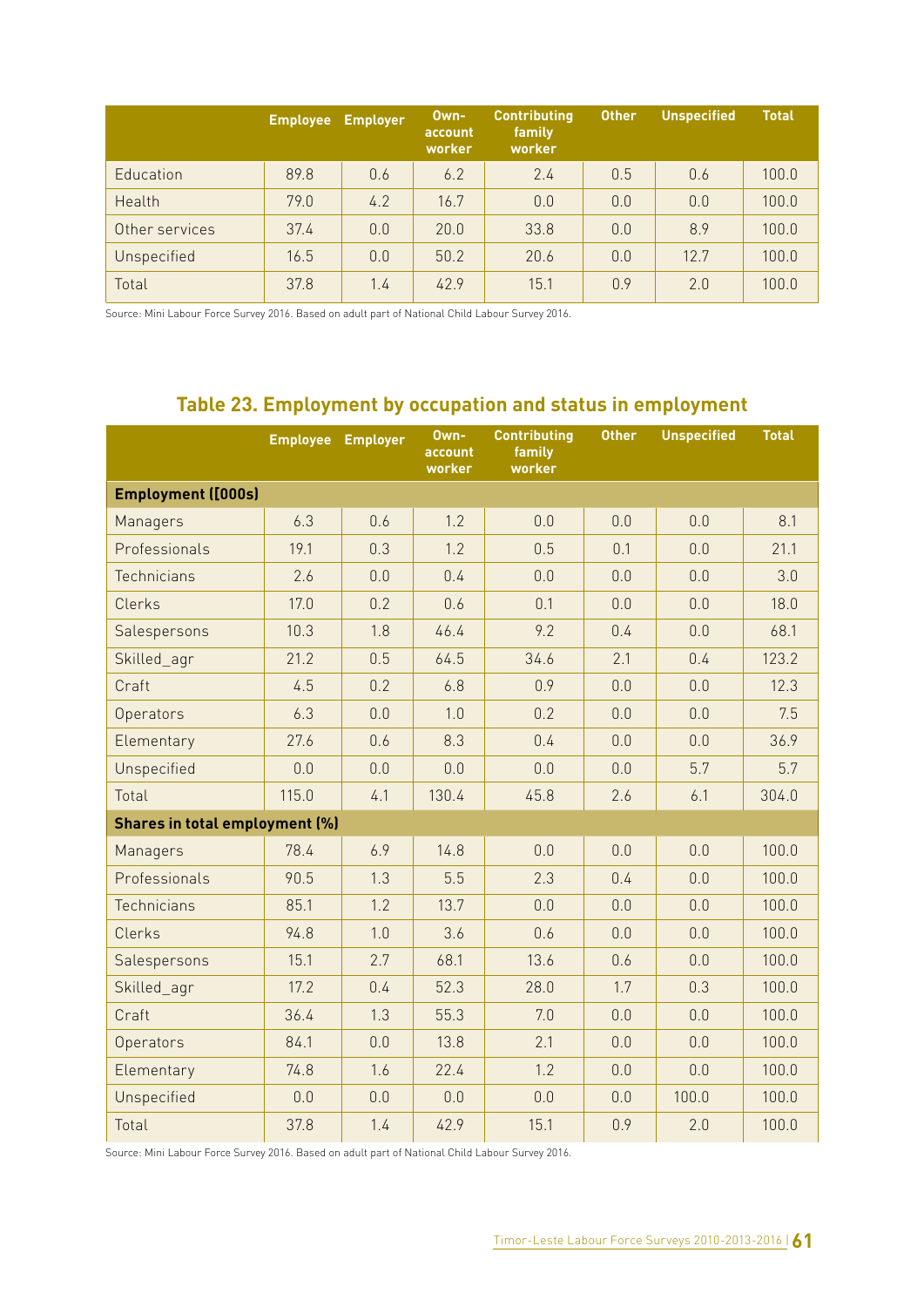|                                                    | <b>Agriculture</b> | <b>Industry</b> | <b>Services</b> | <b>Unspecified</b> | <b>Total</b> |
|----------------------------------------------------|--------------------|-----------------|-----------------|--------------------|--------------|
| <b>Employment by occupational category ('000s)</b> |                    |                 |                 |                    |              |
| Managers                                           | 0.2                | 1.7             | 6.2             | 0.0                | 8.1          |
| Professionals                                      | 0.0                | 0.3             | 20.7            | 0.0                | 21.1         |
| Technicians                                        | 0.0                | 0.4             | 2.6             | 0.0                | 3.0          |
| Clerks                                             | 0.0                | 0.0             | 18.0            | 0.0                | 18.0         |
| Salespersons                                       | 0.0                | 1.1             | 67.1            | 0.0                | 68.1         |
| Skilled_agr                                        | 97.0               | 18.3            | 8.0             | 0.0                | 123.2        |
| Craft                                              | 0.0                | 9.7             | 2.6             | 0.0                | 12.3         |
| Operators                                          | 0.0                | 0.0             | 7.5             | 0.0                | 7.5          |
| Elementary                                         | 0.2                | 21.2            | 15.4            | 0.1                | 36.9         |
| Unspecified                                        | 0.5                | 0.5             | 4.4             | 0.3                | 5.7          |
| Total                                              | 97.9               | 53.2            | 152.5           | 0.4                | 304.0        |
| <b>Occupation employment shares (%)</b>            |                    |                 |                 |                    |              |
| Managers                                           | 0.2                | 3.1             | 4.1             | 0.0                | 2.7          |
| Professionals                                      | 0.0                | 0.7             | 13.6            | 0.0                | 6.9          |
| Technicians                                        | 0.0                | 0.8             | 1.7             | 0.0                | 1.0          |
| Clerks                                             | 0.0                | 0.0             | 11.8            | 0.0                | 5.9          |
| Salespersons                                       | 0.0                | 2.0             | 44.0            | 0.0                | 22.4         |
| Skilled_agr                                        | 99.0               | 34.4            | 5.2             | 0.0                | 40.5         |
| Craft                                              | 0.0                | 18.2            | 1.7             | 0.0                | 4.1          |
| Operators                                          | 0.0                | 0.0             | 5.0             | 0.0                | 2.5          |
| Elementary                                         | 0.2                | 39.9            | 10.1            | 30.2               | 12.1         |
| Unspecified                                        | 0.5                | 0.9             | 2.9             | 69.8               | 1.9          |
| Total                                              | 100.0              | 100.0           | 100.0           | 100.0              | 100.0        |

## **Table 24. Employment by occupation and broad branch of economic activity**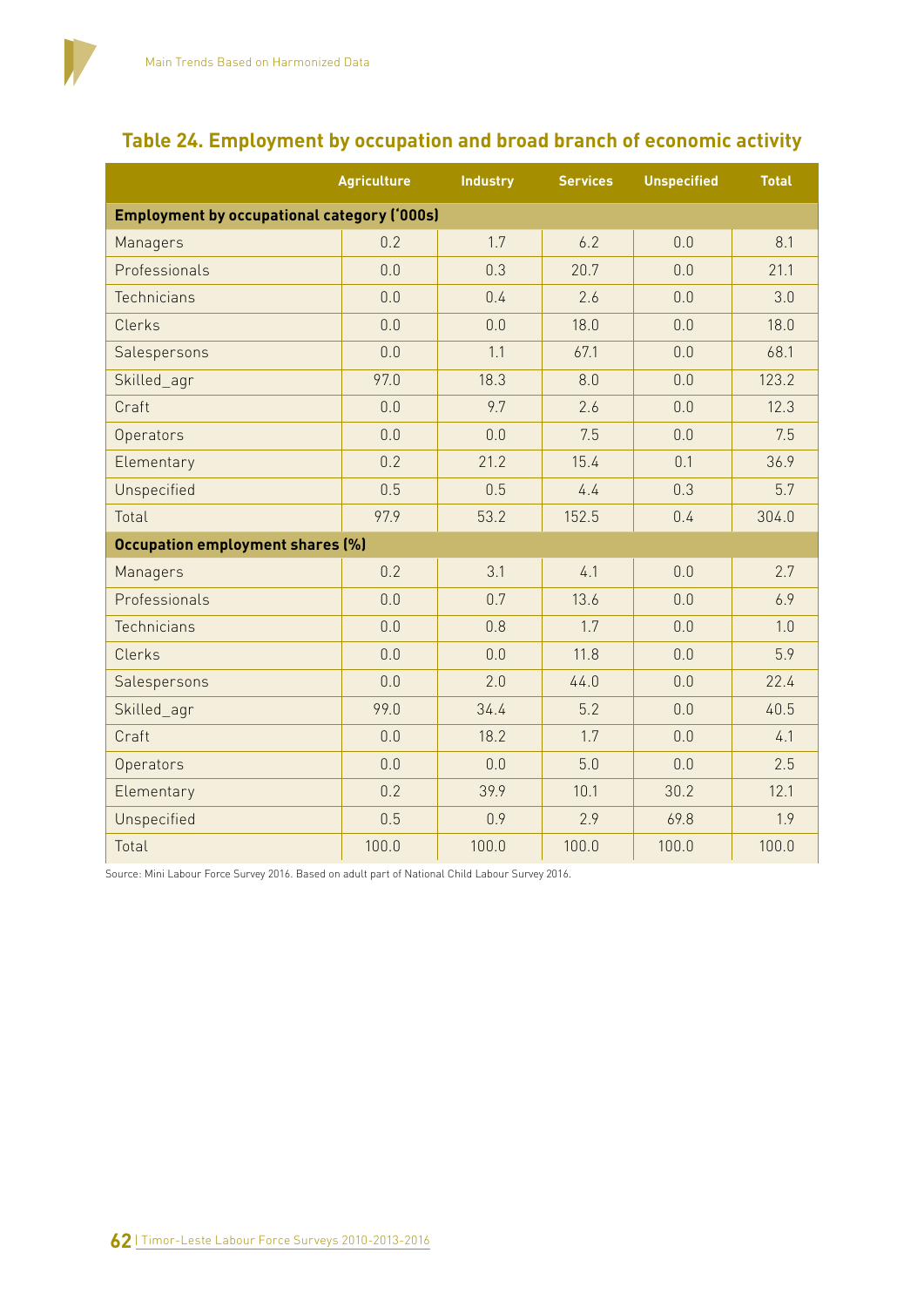| Male<br>7.5<br>$\frac{8}{1}$<br>179.8<br>71.5<br>6.3<br>29.9<br>100.0<br>100.0<br>14.4<br>13.0<br>26.6<br>2.7<br>100.0<br>100.0<br>100.0<br>100.0<br>100.0<br>100.0<br>100.0<br>100.0<br>6.1<br>Female<br>9.5<br>0.0<br>0.0<br>0.0<br>0.0<br>0.0<br>0.0<br>0.0<br>0.0<br>0.0<br>0.0<br>0.0<br>0.0<br>0.0<br>0.0<br>0.0<br>0.0<br>0.0<br>$0.\overline{3}$<br>$0.\overline{3}$<br>0.0<br>Male<br>0.0<br>0.0<br>0.0<br>0.0<br>0.0<br>0.0<br>0.4<br>0.0<br>0.0<br>0.0<br>0.0<br>0.0<br>0.0<br>0.0<br>0.0<br>0.0<br>0.0<br>0.0<br>0.0<br>$\overline{0}$ .<br>$\overline{0}$ .<br>$\frac{5}{1}$<br>$\ddot{.}3$<br>5.0<br>1.2<br>$\overline{1}$ . $\overline{0}$<br>0.0<br>65.5<br>74.0<br>100.0<br>100.0<br>98.4<br>2.3<br>16.3<br>40.9<br>5.9<br>2.2<br>100.0<br>0.0<br>84.4<br>6.7<br>72.1<br>Female<br>7.5<br>75.6<br>9.5<br>26.3<br>82.5<br>13.0<br>26.2<br>6.8<br>1.7<br>9.5<br>77.3<br>97.6<br>100.0<br>98.5<br>100.0<br>31.6<br>Male<br>4.7<br>$\ddot{.}$<br>2.2<br>86.9<br>14.1<br>Female<br>0.0<br>5.0<br>14.4<br>$\ddot{0}$<br>15.8<br>$0.\overline{3}$<br>0.0<br>8.2<br>0.0<br>15.6<br>0.0<br>0.0<br>0.0<br>83.7<br>0.0<br>15.6<br>0.0<br>0.7<br>0.3<br>10.1<br>$\frac{1}{\sqrt{2}}$<br>Male<br>0.4<br>6.9<br>1.4<br>0.0<br>4.6<br>0.0<br>2.4<br>24.4<br>0.0<br>$\ddot{5}$<br>14.2<br>73.7<br>0.0<br>67.2<br>0.3<br>0.4<br>0.2<br>37.6<br>22.7<br>10.1<br>20.1<br>Female<br>8.2<br>0.2<br>42.3<br>0.0<br>0.2<br>42.8<br>11.5<br>0.0<br>0.0<br>0.0<br>0.0<br>0.0<br>0.0<br>0.0<br>0.0<br>0.0<br>0.0<br>0.0<br>0.0<br>81.9<br>0.0<br>Employment by occupational categry ('000s)<br>Male<br>10.6<br>0.0<br>0.0<br>0.0<br>54.6<br>0.0<br>0.0<br>0.0<br>0.0<br>76.4<br>0.0<br>0.0<br>$0.\overline{8}$<br>0.0<br>0.0<br>0.2<br>0.3<br>0.0<br>0.0<br>0.0<br>55.1<br>Occupation employment shares (%)<br>Professionals<br>Salespersons<br>Professionals<br>Salespersons<br>Technicians<br>Unspecified<br>Technicians<br>Unspecified<br>Elementary<br>Elementary<br>agr<br>-agr<br>Operators<br>Operators<br>Managers<br>Managers<br>Skilled_<br>Clerks<br>Skilled<br>Clerks<br>Craft<br>Craft<br>Total |       |      | Agriculture |      | <b>Industry</b> |      | <b>Services</b> |                  | Unspecified |       | <b>Total</b>  |
|-----------------------------------------------------------------------------------------------------------------------------------------------------------------------------------------------------------------------------------------------------------------------------------------------------------------------------------------------------------------------------------------------------------------------------------------------------------------------------------------------------------------------------------------------------------------------------------------------------------------------------------------------------------------------------------------------------------------------------------------------------------------------------------------------------------------------------------------------------------------------------------------------------------------------------------------------------------------------------------------------------------------------------------------------------------------------------------------------------------------------------------------------------------------------------------------------------------------------------------------------------------------------------------------------------------------------------------------------------------------------------------------------------------------------------------------------------------------------------------------------------------------------------------------------------------------------------------------------------------------------------------------------------------------------------------------------------------------------------------------------------------------------------------------------------------------------------------------------------------------------------------------------------------------------------------------------------------------------------------------------------------------------------------------------------------------------------------------------------|-------|------|-------------|------|-----------------|------|-----------------|------------------|-------------|-------|---------------|
|                                                                                                                                                                                                                                                                                                                                                                                                                                                                                                                                                                                                                                                                                                                                                                                                                                                                                                                                                                                                                                                                                                                                                                                                                                                                                                                                                                                                                                                                                                                                                                                                                                                                                                                                                                                                                                                                                                                                                                                                                                                                                                     |       |      |             |      |                 |      |                 |                  |             |       | Female        |
|                                                                                                                                                                                                                                                                                                                                                                                                                                                                                                                                                                                                                                                                                                                                                                                                                                                                                                                                                                                                                                                                                                                                                                                                                                                                                                                                                                                                                                                                                                                                                                                                                                                                                                                                                                                                                                                                                                                                                                                                                                                                                                     |       |      |             |      |                 |      |                 |                  |             |       |               |
|                                                                                                                                                                                                                                                                                                                                                                                                                                                                                                                                                                                                                                                                                                                                                                                                                                                                                                                                                                                                                                                                                                                                                                                                                                                                                                                                                                                                                                                                                                                                                                                                                                                                                                                                                                                                                                                                                                                                                                                                                                                                                                     |       |      |             |      |                 |      |                 |                  |             |       | 2.0           |
|                                                                                                                                                                                                                                                                                                                                                                                                                                                                                                                                                                                                                                                                                                                                                                                                                                                                                                                                                                                                                                                                                                                                                                                                                                                                                                                                                                                                                                                                                                                                                                                                                                                                                                                                                                                                                                                                                                                                                                                                                                                                                                     |       |      |             |      |                 |      |                 |                  |             |       | 6.7           |
|                                                                                                                                                                                                                                                                                                                                                                                                                                                                                                                                                                                                                                                                                                                                                                                                                                                                                                                                                                                                                                                                                                                                                                                                                                                                                                                                                                                                                                                                                                                                                                                                                                                                                                                                                                                                                                                                                                                                                                                                                                                                                                     |       |      |             |      |                 |      |                 |                  |             |       | $\frac{3}{2}$ |
|                                                                                                                                                                                                                                                                                                                                                                                                                                                                                                                                                                                                                                                                                                                                                                                                                                                                                                                                                                                                                                                                                                                                                                                                                                                                                                                                                                                                                                                                                                                                                                                                                                                                                                                                                                                                                                                                                                                                                                                                                                                                                                     |       |      |             |      |                 |      |                 |                  |             |       | 5.0           |
|                                                                                                                                                                                                                                                                                                                                                                                                                                                                                                                                                                                                                                                                                                                                                                                                                                                                                                                                                                                                                                                                                                                                                                                                                                                                                                                                                                                                                                                                                                                                                                                                                                                                                                                                                                                                                                                                                                                                                                                                                                                                                                     |       |      |             |      |                 |      |                 |                  |             |       | 41.6          |
|                                                                                                                                                                                                                                                                                                                                                                                                                                                                                                                                                                                                                                                                                                                                                                                                                                                                                                                                                                                                                                                                                                                                                                                                                                                                                                                                                                                                                                                                                                                                                                                                                                                                                                                                                                                                                                                                                                                                                                                                                                                                                                     |       |      |             |      |                 |      |                 |                  |             |       | 51.7          |
|                                                                                                                                                                                                                                                                                                                                                                                                                                                                                                                                                                                                                                                                                                                                                                                                                                                                                                                                                                                                                                                                                                                                                                                                                                                                                                                                                                                                                                                                                                                                                                                                                                                                                                                                                                                                                                                                                                                                                                                                                                                                                                     |       |      |             |      |                 |      |                 |                  |             |       | 6.0           |
|                                                                                                                                                                                                                                                                                                                                                                                                                                                                                                                                                                                                                                                                                                                                                                                                                                                                                                                                                                                                                                                                                                                                                                                                                                                                                                                                                                                                                                                                                                                                                                                                                                                                                                                                                                                                                                                                                                                                                                                                                                                                                                     |       |      |             |      |                 |      |                 |                  |             |       | 0.0           |
|                                                                                                                                                                                                                                                                                                                                                                                                                                                                                                                                                                                                                                                                                                                                                                                                                                                                                                                                                                                                                                                                                                                                                                                                                                                                                                                                                                                                                                                                                                                                                                                                                                                                                                                                                                                                                                                                                                                                                                                                                                                                                                     |       |      |             |      |                 |      |                 |                  |             |       | 7.0           |
|                                                                                                                                                                                                                                                                                                                                                                                                                                                                                                                                                                                                                                                                                                                                                                                                                                                                                                                                                                                                                                                                                                                                                                                                                                                                                                                                                                                                                                                                                                                                                                                                                                                                                                                                                                                                                                                                                                                                                                                                                                                                                                     |       |      |             |      |                 |      |                 |                  |             |       | 3.0           |
|                                                                                                                                                                                                                                                                                                                                                                                                                                                                                                                                                                                                                                                                                                                                                                                                                                                                                                                                                                                                                                                                                                                                                                                                                                                                                                                                                                                                                                                                                                                                                                                                                                                                                                                                                                                                                                                                                                                                                                                                                                                                                                     |       |      |             |      |                 |      |                 |                  |             |       | 124.2         |
|                                                                                                                                                                                                                                                                                                                                                                                                                                                                                                                                                                                                                                                                                                                                                                                                                                                                                                                                                                                                                                                                                                                                                                                                                                                                                                                                                                                                                                                                                                                                                                                                                                                                                                                                                                                                                                                                                                                                                                                                                                                                                                     |       |      |             |      |                 |      |                 |                  |             |       |               |
|                                                                                                                                                                                                                                                                                                                                                                                                                                                                                                                                                                                                                                                                                                                                                                                                                                                                                                                                                                                                                                                                                                                                                                                                                                                                                                                                                                                                                                                                                                                                                                                                                                                                                                                                                                                                                                                                                                                                                                                                                                                                                                     |       |      |             |      |                 |      |                 |                  |             |       | 100.0         |
|                                                                                                                                                                                                                                                                                                                                                                                                                                                                                                                                                                                                                                                                                                                                                                                                                                                                                                                                                                                                                                                                                                                                                                                                                                                                                                                                                                                                                                                                                                                                                                                                                                                                                                                                                                                                                                                                                                                                                                                                                                                                                                     |       |      |             |      |                 |      |                 |                  |             |       | 100.0         |
|                                                                                                                                                                                                                                                                                                                                                                                                                                                                                                                                                                                                                                                                                                                                                                                                                                                                                                                                                                                                                                                                                                                                                                                                                                                                                                                                                                                                                                                                                                                                                                                                                                                                                                                                                                                                                                                                                                                                                                                                                                                                                                     |       |      |             |      |                 |      |                 |                  |             |       | 100.0         |
|                                                                                                                                                                                                                                                                                                                                                                                                                                                                                                                                                                                                                                                                                                                                                                                                                                                                                                                                                                                                                                                                                                                                                                                                                                                                                                                                                                                                                                                                                                                                                                                                                                                                                                                                                                                                                                                                                                                                                                                                                                                                                                     |       |      |             |      |                 |      |                 |                  |             |       | 100.0         |
|                                                                                                                                                                                                                                                                                                                                                                                                                                                                                                                                                                                                                                                                                                                                                                                                                                                                                                                                                                                                                                                                                                                                                                                                                                                                                                                                                                                                                                                                                                                                                                                                                                                                                                                                                                                                                                                                                                                                                                                                                                                                                                     |       |      |             |      |                 |      |                 |                  |             |       | 100.0         |
|                                                                                                                                                                                                                                                                                                                                                                                                                                                                                                                                                                                                                                                                                                                                                                                                                                                                                                                                                                                                                                                                                                                                                                                                                                                                                                                                                                                                                                                                                                                                                                                                                                                                                                                                                                                                                                                                                                                                                                                                                                                                                                     |       |      |             |      |                 |      |                 |                  |             |       | 100.0         |
|                                                                                                                                                                                                                                                                                                                                                                                                                                                                                                                                                                                                                                                                                                                                                                                                                                                                                                                                                                                                                                                                                                                                                                                                                                                                                                                                                                                                                                                                                                                                                                                                                                                                                                                                                                                                                                                                                                                                                                                                                                                                                                     |       |      |             |      |                 |      |                 |                  |             |       | 100.0         |
|                                                                                                                                                                                                                                                                                                                                                                                                                                                                                                                                                                                                                                                                                                                                                                                                                                                                                                                                                                                                                                                                                                                                                                                                                                                                                                                                                                                                                                                                                                                                                                                                                                                                                                                                                                                                                                                                                                                                                                                                                                                                                                     |       |      |             |      |                 |      |                 |                  |             |       | 0.0           |
|                                                                                                                                                                                                                                                                                                                                                                                                                                                                                                                                                                                                                                                                                                                                                                                                                                                                                                                                                                                                                                                                                                                                                                                                                                                                                                                                                                                                                                                                                                                                                                                                                                                                                                                                                                                                                                                                                                                                                                                                                                                                                                     |       |      |             |      |                 |      |                 |                  |             |       | 100.0         |
|                                                                                                                                                                                                                                                                                                                                                                                                                                                                                                                                                                                                                                                                                                                                                                                                                                                                                                                                                                                                                                                                                                                                                                                                                                                                                                                                                                                                                                                                                                                                                                                                                                                                                                                                                                                                                                                                                                                                                                                                                                                                                                     |       |      |             |      |                 |      |                 |                  |             |       | 100.0         |
|                                                                                                                                                                                                                                                                                                                                                                                                                                                                                                                                                                                                                                                                                                                                                                                                                                                                                                                                                                                                                                                                                                                                                                                                                                                                                                                                                                                                                                                                                                                                                                                                                                                                                                                                                                                                                                                                                                                                                                                                                                                                                                     | Total | 30.7 | 34.5        | 20.9 | 12.5            | 48.3 | 52.8            | $\overline{0}$ . | 0.2         | 100.0 | 100.0         |

Table 25. Employment by occupation, broad economic activity and sex **Table 25. Employment by occupation, broad economic activity and sex**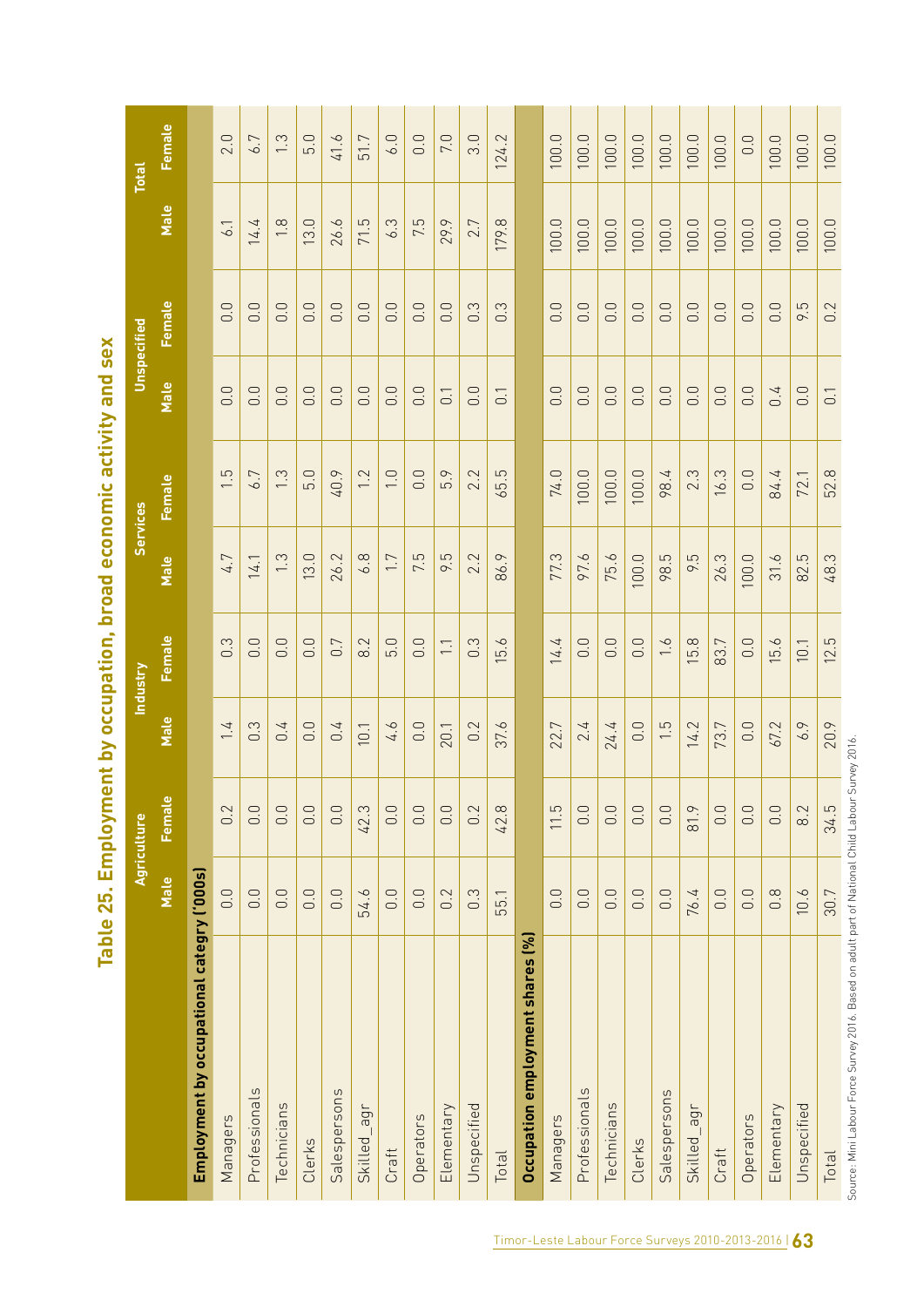

#### **Table 29.**

## **Employed population with second job by sex and age group**

|                                                                      | <b>Male</b> | <b>Female</b> | <b>Total</b> |
|----------------------------------------------------------------------|-------------|---------------|--------------|
| <b>Employed population with second job ('000s)</b>                   |             |               |              |
| $15 - 24$                                                            | 6.2         | 4.8           | 11.0         |
| $25 - 34$                                                            | 14.3        | 10.2          | 24.5         |
| $35 - 44$                                                            | 14.6        | 11.5          | 26.1         |
| 45-54                                                                | 15.1        | 8.2           | 23.3         |
| $55 - 64$                                                            | 6.1         | 4.3           | 10.4         |
| $65+$                                                                | 5.2         | 3.5           | 8.7          |
| Total                                                                | 61.4        | 42.4          | 103.9        |
| Share of employed population with second job in total employment (%) |             |               |              |
| $15 - 24$                                                            | 25.0        | 27.1          | 25.9         |
| $25 - 34$                                                            | 32.8        | 30.8          | 31.9         |
| $35 - 44$                                                            | 38.1        | 39.1          | 38.5         |
| $45 - 54$                                                            | 39.2        | 36.3          | 38.1         |
| $55 - 64$                                                            | 31.0        | 34.6          | 32.4         |
| $65+$                                                                | 34.4        | 38.7          | 36.0         |
| Total                                                                | 34.2        | 34.2          | 34.2         |

Source: Mini Labour Force Survey 2016. Based on adult part of National Child Labour Survey 2016.

## **Table 30. Employed population with second job by sex and status in employment in main job**

|                                                                      | <b>Male</b> | <b>Female</b> | <b>Total</b> |
|----------------------------------------------------------------------|-------------|---------------|--------------|
| <b>Employed population with second job ('000s)</b>                   |             |               |              |
| Employee                                                             | 33.2        | 11.0          | 44.2         |
| Own account worker                                                   | 21.8        | 22.1          | 43.9         |
| Employer                                                             | 0.8         | 0.9           | 1.7          |
| Member of producer                                                   | 0.5         | 0.8           | 1.3          |
| Contributing family worker                                           | 4.2         | 7.1           | 11.3         |
| Unspecified                                                          | 0.9         | 0.4           | 1.3          |
| Total                                                                | 61.4        | 42.4          | 103.9        |
| Share of employed population with second job in total employment (%) |             |               |              |
| Employee                                                             | 37.6        | 41.2          | 38.4         |
| Own account worker                                                   | 32.5        | 35.0          | 33.7         |
| Employer                                                             | 31.8        | 58.9          | 41.8         |
| Member of producer                                                   | 42.6        | 63.4          | 53.7         |
| Contributing family worker                                           | 23.8        | 25.3          | 24.7         |
| Total                                                                | 34.2        | 34.2          | 34.2         |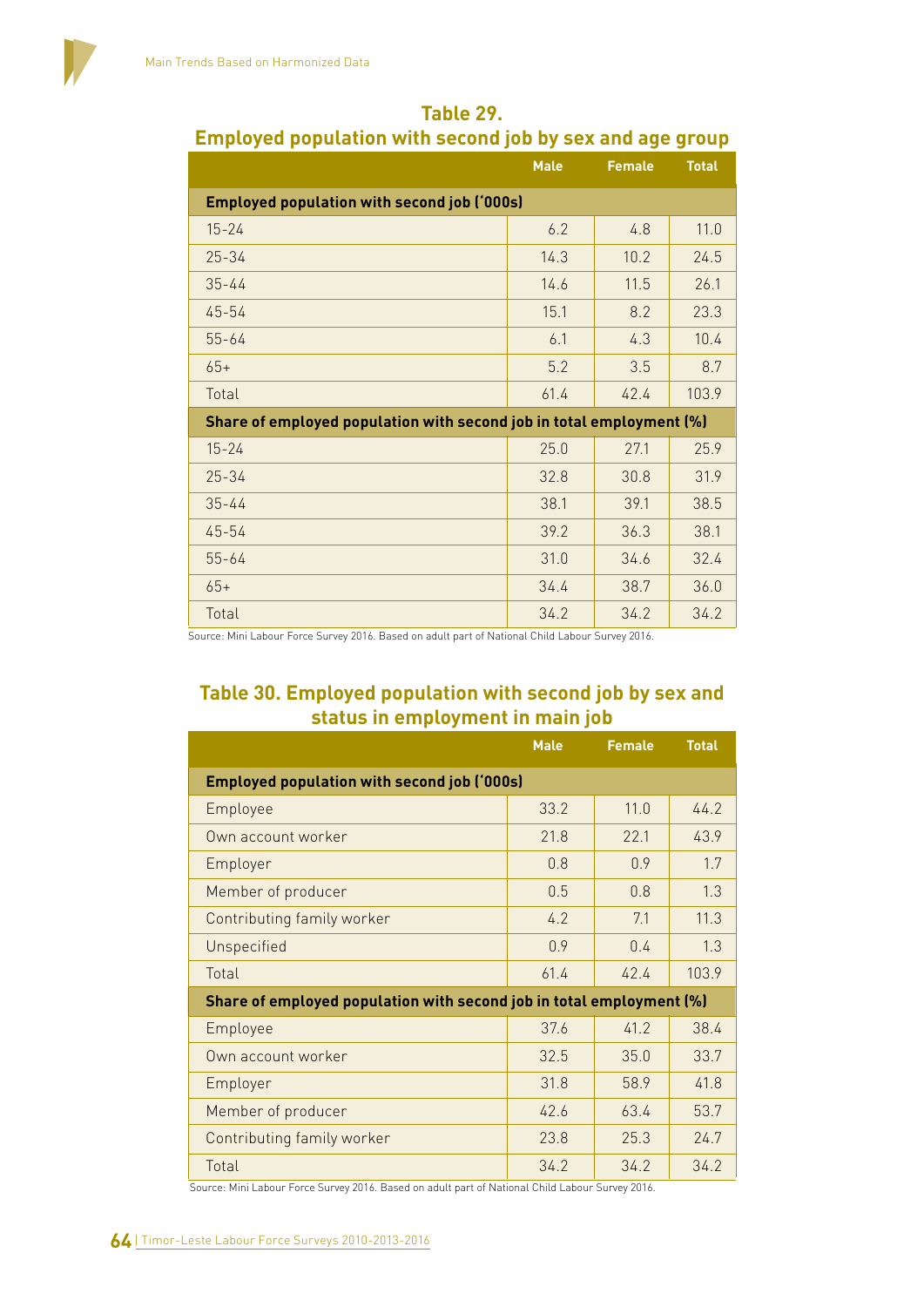|                                              | <b>Male</b> | <b>Female</b> | <b>Total</b> |
|----------------------------------------------|-------------|---------------|--------------|
| <b>Employment by hours of work ('000s)</b>   |             |               |              |
| < 25                                         | 39.5        | 45.3          | 84.8         |
| $25 - 34$                                    | 21.7        | 20.6          | 42.3         |
| $35 - 39$                                    | 11.5        | 9.7           | 21.2         |
| $40 - 48$                                    | 42.5        | 17.2          | 59.7         |
| $49 - 59$                                    | 40.1        | 18.6          | 58.7         |
| $60+$                                        | 24.5        | 12.7          | 37.2         |
| Total                                        | 179.8       | 124.2         | 304.0        |
| <b>Employment share by hours of work (%)</b> |             |               |              |
| < 25                                         | 22.0        | 36.5          | 27.9         |
| $25 - 34$                                    | 12.1        | 16.6          | 13.9         |
| $35 - 39$                                    | 6.4         | 7.8           | 7.0          |
| $40 - 48$                                    | 23.6        | 13.9          | 19.7         |
| 49-59                                        | 22.3        | 15.0          | 19.3         |
| $60+$                                        | 13.6        | 10.2          | 12.2         |
| Total                                        | 100.0       | 100.0         | 100.0        |

## **Table 31. Employment by hours of work per week and sex**

Source: Mini Labour Force Survey 2016. Based on adult part of National Child Labour Survey 2016.

|                                              | $15 - 24$ | 25-34 | $35 - 44$ | 45-54 | $55 - 64$ | $65 +$ | <b>Total</b> |
|----------------------------------------------|-----------|-------|-----------|-------|-----------|--------|--------------|
| <b>Employment by hours of work ('000s)</b>   |           |       |           |       |           |        |              |
| < 25                                         | 20.5      | 16.7  | 16.7      | 12.8  | 9.4       | 8.9    | 84.8         |
| $25 - 34$                                    | 6.5       | 10.1  | 8.6       | 8.0   | 5.4       | 3.6    | 42.3         |
| $35 - 39$                                    | 2.3       | 3.8   | 4.6       | 5.5   | 2.3       | 2.6    | 21.2         |
| $40 - 48$                                    | 5.5       | 18.0  | 15.5      | 12.7  | 5.6       | 2.5    | 59.7         |
| 49-59                                        | 4.3       | 17.8  | 13.9      | 15.4  | 4.8       | 2.6    | 58.7         |
| $60+$                                        | 3.3       | 10.4  | 8.5       | 6.6   | 4.6       | 3.9    | 37.2         |
| Total                                        | 42.4      | 76.8  | 67.7      | 61.0  | 32.0      | 24.1   | 304.0        |
| <b>Employment share by hours of work (%)</b> |           |       |           |       |           |        |              |
| < 25                                         | 24.1      | 19.6  | 19.6      | 15.1  | 11.0      | 10.5   | 100.0        |
| $25 - 34$                                    | 15.4      | 24.0  | 20.3      | 18.9  | 12.9      | 8.5    | 100.0        |
| $35 - 39$                                    | 11.0      | 17.9  | 21.7      | 26.1  | 11.0      | 12.3   | 100.0        |
| $40 - 48$                                    | 9.1       | 30.2  | 25.9      | 21.2  | 9.3       | 4.2    | 100.0        |
| 49-59                                        | 7.3       | 30.2  | 23.7      | 26.2  | 8.1       | 4.4    | 100.0        |
| $60+$                                        | 8.9       | 27.9  | 22.7      | 17.7  | 12.3      | 10.4   | 100.0        |
| Total                                        | 13.9      | 25.3  | 22.3      | 20.1  | 10.5      | 7.9    | 100.0        |

## **Table 32. Employment by hours of work per week and age group**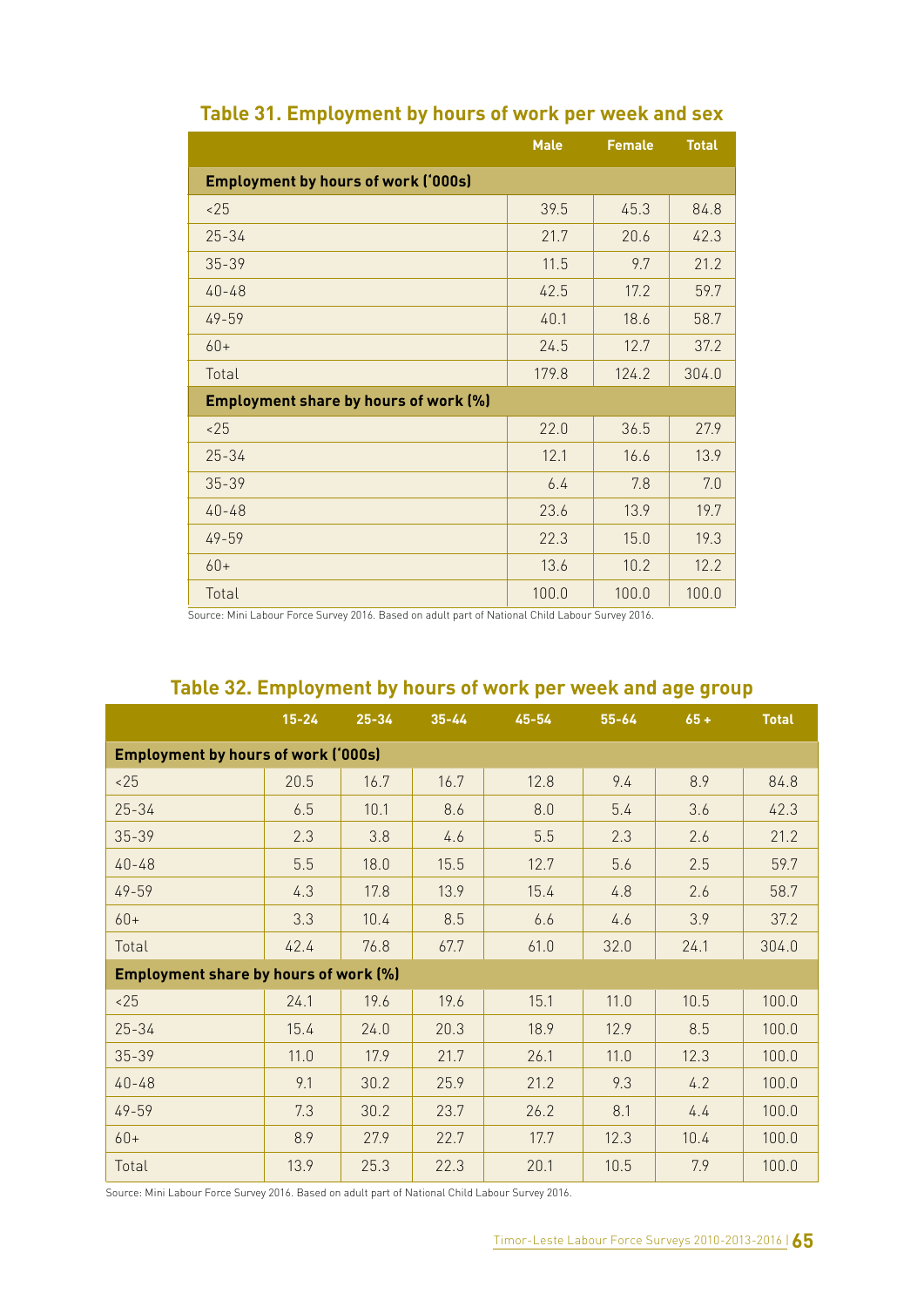| $\sqrt{2}$ |  |
|------------|--|
|            |  |

## **Table 33. Employment by hours of work per week and branch of economic activity**

|                                                                                                      | <b>Agriculture</b> | <b>Industry</b> | <b>Services</b> | <b>Unspecified</b> | <b>Total</b> |
|------------------------------------------------------------------------------------------------------|--------------------|-----------------|-----------------|--------------------|--------------|
| <b>Employment by hours of work ('000s)</b>                                                           |                    |                 |                 |                    |              |
| < 25                                                                                                 | 40.2               | 11.9            | 32.7            | 0.0                | 84.8         |
| $25 - 34$                                                                                            | 17.6               | 3.5             | 21.1            | 0.1                | 42.3         |
| $35 - 39$                                                                                            | 7.4                | 3.4             | 10.4            | 0.0                | 21.2         |
| $40 - 48$                                                                                            | 12.4               | 11.5            | 35.7            | 0.1                | 59.7         |
| 49-59                                                                                                | 14.4               | 13.6            | 30.8            | 0.0                | 58.7         |
| $60+$                                                                                                | 6.0                | 9.3             | 21.8            | 0.2                | 37.2         |
| Total                                                                                                | 97.9               | 53.2            | 152.5           | 0.4                | 304.0        |
| <b>Employment share by hours of work (%)</b>                                                         |                    |                 |                 |                    |              |
| < 25                                                                                                 | 47.4               | 14.0            | 38.6            | 0.0                | 100.0        |
| $25 - 34$                                                                                            | 41.6               | 8.4             | 49.8            | 0.3                | 100.0        |
| $35 - 39$                                                                                            | 34.9               | 16.0            | 49.1            | 0.0                | 100.0        |
| $40 - 48$                                                                                            | 20.8               | 19.2            | 59.8            | 0.2                | 100.0        |
| 49-59                                                                                                | 24.4               | 23.2            | 52.4            | 0.0                | 100.0        |
| $60+$                                                                                                | 16.0               | 24.9            | 58.7            | 0.4                | 100.0        |
| Total<br>$0.011 \quad \text{D} \quad 1$<br>Approved the control of the control of the con-<br>$\sim$ | 32.2               | 17.5            | 50.2<br>0011    | 0.1                | 100.0        |

Source: Mini Labour Force Survey 2016. Based on adult part of National Child Labour Survey 2016.

## **Table 36. Unemployment and unemployment rate by sex and age group**

|                              | <b>Male</b> | <b>Female</b> | <b>Total</b> |
|------------------------------|-------------|---------------|--------------|
| <b>Unemployment ('000s)</b>  |             |               |              |
| $15 - 24$                    | 9.5         | 11.3          | 20.8         |
| $25 - 34$                    | 4.2         | 5.4           | 9.6          |
| $35 - 44$                    | 0.8         | 1.7           | 2.5          |
| 45-54                        | 0.0         | 1.1           | 1.1          |
| $55 - 64$                    | 0.0         | 0.5           | 0.5          |
| $65+$                        | 0.3         | 0.7           | 1.0          |
| Total                        | 14.7        | 20.8          | 35.4         |
| <b>Unemployment rate (%)</b> |             |               |              |
| $15 - 24$                    | 27.7        | 39.0          | 32.9         |
| $25 - 34$                    | 8.7         | 14.0          | 11.1         |
| $35 - 44$                    | 1.9         | 5.6           | 3.6          |
| 45-54                        | 0.0         | 4.5           | 1.7          |
| $55 - 64$                    | 0.0         | 4.1           | 1.7          |
| $65+$                        | 1.9         | 7.1           | 3.9          |
| Total                        | 7.5         | 14.3          | 10.4         |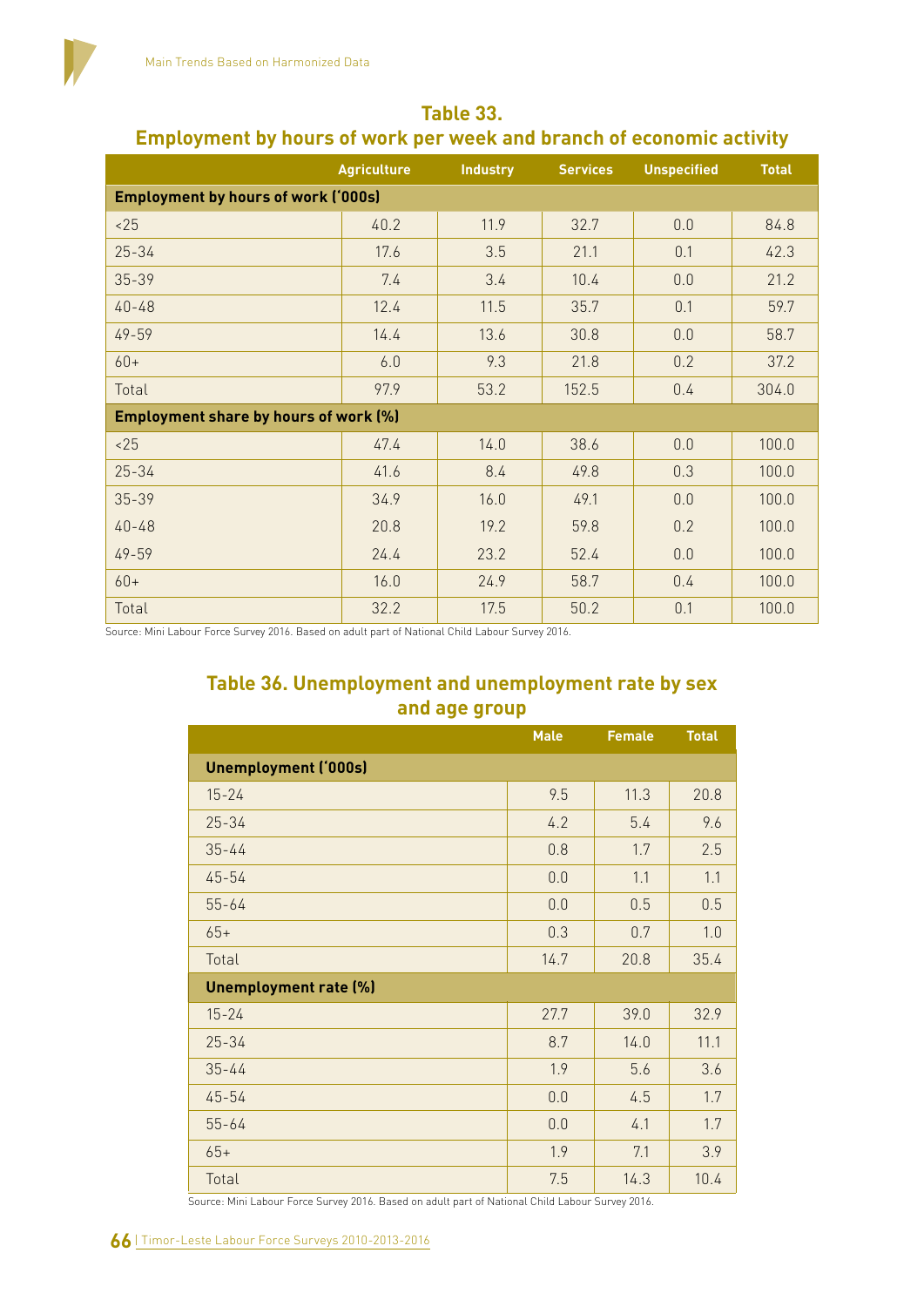|                              | <b>Male</b> | <b>Female</b> | <b>Total</b> |
|------------------------------|-------------|---------------|--------------|
| <b>Unemployment ('000s)</b>  |             |               |              |
| Ainaro                       | 0.3         | 0.2           | 0.5          |
| Aileu                        | 0.0         | 0.3           | 0.3          |
| Baucau                       | 3.2         | 7.3           | 10.5         |
| Bobonaro                     | 0.9         | 1.1           | 2.0          |
| Covalima                     | 0.9         | 0.8           | 1.7          |
| Dili                         | 4.2         | 3.7           | 7.8          |
| Ermera                       | 0.5         | 0.4           | 0.9          |
| Liquica                      | 1.8         | 1.9           | 3.7          |
| Lautem                       | 1.3         | 1.3           | 2.5          |
| Manufahi                     | 1.1         | 1.6           | 2.7          |
| Manatuto                     | 0.4         | 1.5           | 1.9          |
| <b>Oecusse</b>               | 0.3         | 0.6           | 0.8          |
| Viqueque                     | 0.0         | 0.2           | 0.2          |
| Total                        | 14.7        | 20.8          | 35.4         |
| <b>Unemployment rate (%)</b> |             |               |              |
| Ainaro                       | 3.7         | 3.0           | 3.4          |
| Aileu                        | 0.0         | 4.1           | 1.7          |
| Baucau                       | 15.4        | 38.2          | 26.4         |
| Bobonaro                     | 6.3         | 10.8          | 8.2          |
| Covalima                     | 8.4         | 9.4           | 8.9          |
| Dili                         | 8.0         | 12.1          | 9.5          |
| Ermera                       | 2.4         | 2.4           | 2.4          |
| Liquica                      | 17.5        | 29.8          | 22.3         |
| Lautem                       | 11.2        | 14.4          | 12.6         |
| Manufahi                     | 13.2        | 22.3          | 17.4         |
| Manatuto                     | 6.9         | 22.4          | 14.7         |
| <b>Oecusse</b>               | 1.9         | 5.5           | 3.5          |
| Viqueque                     | 0.0         | 2.2           | 0.9          |
| Total                        | 7.5         | 14.3          | 10.4         |

# **Table 37. Unemployment and unemployment rate by sex and municipality**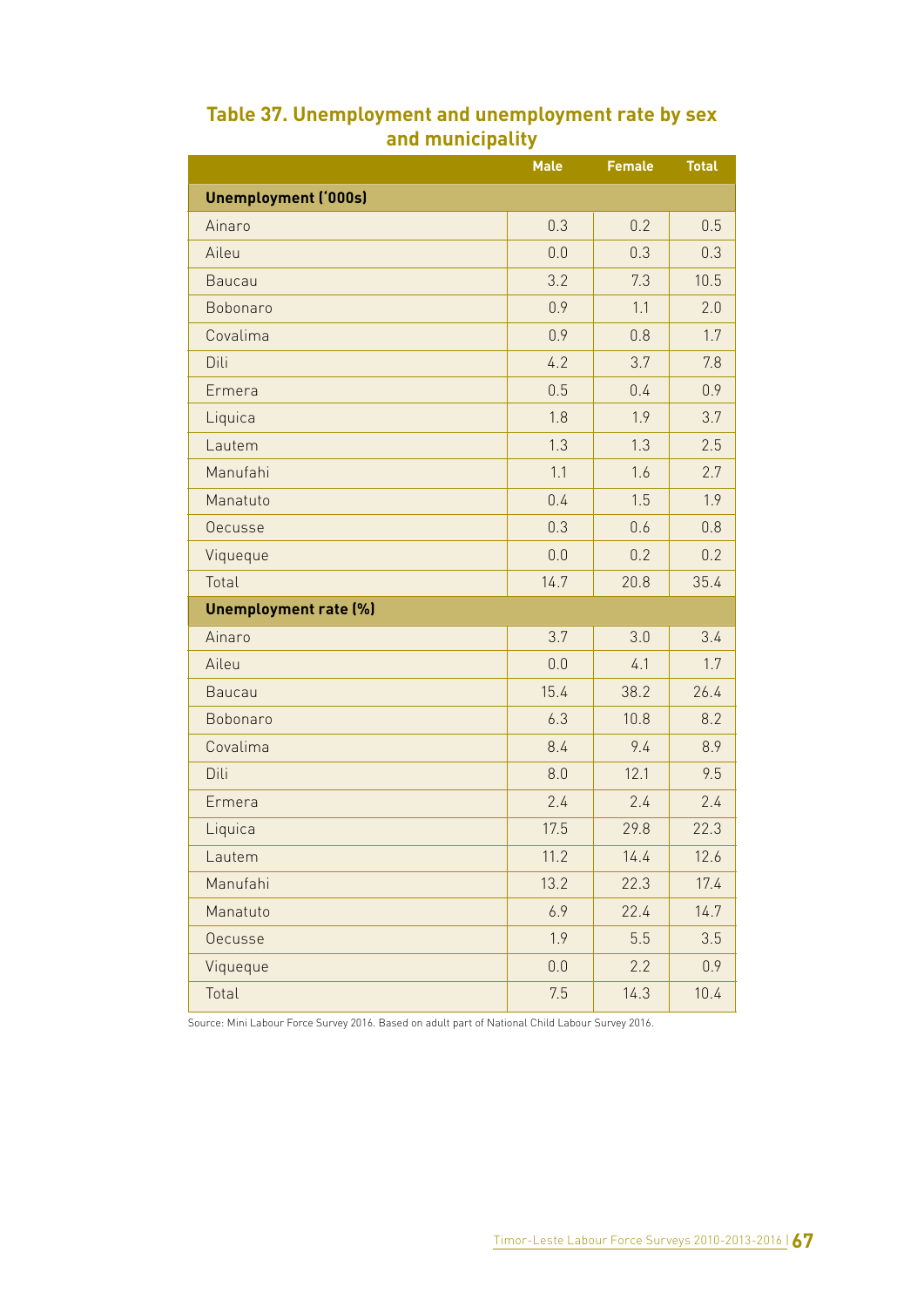| l<br>Continued in the continued of the continued of the continued of the continued of the continued of the continued of the continued of the continued of the continued of the continued of the continued of the continued of the |
|-----------------------------------------------------------------------------------------------------------------------------------------------------------------------------------------------------------------------------------|
|                                                                                                                                                                                                                                   |
|                                                                                                                                                                                                                                   |
|                                                                                                                                                                                                                                   |
| こえ くえく                                                                                                                                                                                                                            |
|                                                                                                                                                                                                                                   |
| j                                                                                                                                                                                                                                 |
| j                                                                                                                                                                                                                                 |
|                                                                                                                                                                                                                                   |
|                                                                                                                                                                                                                                   |
|                                                                                                                                                                                                                                   |
|                                                                                                                                                                                                                                   |
|                                                                                                                                                                                                                                   |
|                                                                                                                                                                                                                                   |
|                                                                                                                                                                                                                                   |
|                                                                                                                                                                                                                                   |
|                                                                                                                                                                                                                                   |
|                                                                                                                                                                                                                                   |
|                                                                                                                                                                                                                                   |
|                                                                                                                                                                                                                                   |
|                                                                                                                                                                                                                                   |
|                                                                                                                                                                                                                                   |
|                                                                                                                                                                                                                                   |
|                                                                                                                                                                                                                                   |
|                                                                                                                                                                                                                                   |
|                                                                                                                                                                                                                                   |
|                                                                                                                                                                                                                                   |
|                                                                                                                                                                                                                                   |
|                                                                                                                                                                                                                                   |
| ו<br>ו                                                                                                                                                                                                                            |
|                                                                                                                                                                                                                                   |
|                                                                                                                                                                                                                                   |
|                                                                                                                                                                                                                                   |
|                                                                                                                                                                                                                                   |
|                                                                                                                                                                                                                                   |
| l                                                                                                                                                                                                                                 |
|                                                                                                                                                                                                                                   |
| j                                                                                                                                                                                                                                 |
|                                                                                                                                                                                                                                   |
|                                                                                                                                                                                                                                   |
|                                                                                                                                                                                                                                   |
|                                                                                                                                                                                                                                   |
|                                                                                                                                                                                                                                   |
|                                                                                                                                                                                                                                   |
|                                                                                                                                                                                                                                   |
| å<br>١<br>í                                                                                                                                                                                                                       |
|                                                                                                                                                                                                                                   |
|                                                                                                                                                                                                                                   |
|                                                                                                                                                                                                                                   |
|                                                                                                                                                                                                                                   |
| j                                                                                                                                                                                                                                 |

| Table 38. Unemployment and |                    |                      |                  | unemployment rate by sex, age group and educational attainment |                      |                             |            |                 |              |
|----------------------------|--------------------|----------------------|------------------|----------------------------------------------------------------|----------------------|-----------------------------|------------|-----------------|--------------|
|                            | M <sub>15-24</sub> | M 25+                | M <sub>15+</sub> | F15-24                                                         | $F 25+$              | F 15+                       | T15-24     | $T25+$          | <b>Total</b> |
| Unemployment ('000s)       |                    |                      |                  |                                                                |                      |                             |            |                 |              |
| Primary                    | $0.\overline{5}$   | $0.\overline{8}$     | 1.2              | $0.\overline{6}$                                               | 1.0                  | $\ddot{0}$                  | $\Box$     | 1.8             | 2.9          |
| Junior                     | 1.4                | 0.7                  | 2.1              | 2.1                                                            | 0.9                  | 3.0                         | 3.5        | $\ddot{0}$      | 5.0          |
| Senior                     | 5.2                | 1.2                  | 6.3              | 6.1                                                            | 3.3                  | 9.4                         | 11.3       | 4.4             | 15.7         |
| Tech                       | 0.0                | 0.0                  | 0.0              | 0.0                                                            | 0.0                  | 0.0                         | 0.0        | 0.0             | 0.0          |
| Teachers                   | 1.2                | $\frac{1}{\sqrt{2}}$ | 2.4              | $\overline{1}$ . O                                             | $0.\overline{8}$     | 1.8                         | 2.3        | 1.9             | 4.2          |
| Univ                       | $0.\overline{6}$   | $0.\overline{8}$     | 1.4              | 0.4                                                            | $\frac{1}{\sqrt{2}}$ | $\frac{1}{5}$               | 1.0        | 1.9             | 2.9          |
| Nonstd                     | 0.0                | 0.0                  | $\overline{0}$ . | $\overline{C}$                                                 | 0.0                  | 0.0                         | 0.0        | 0.0             | 0.0          |
| Unspec                     | $0.\overline{6}$   | $0.\overline{6}$     | $\ddot{.}$       | $\overline{1}$ . O                                             | 2.4                  | 3.4                         | $\ddot{0}$ | $\overline{31}$ | 4.7          |
| Total                      | 9.5                | 5.2                  | 14.7             | 11.3                                                           | 9.4                  | 20.8                        | 20.8       | 14.6            | 35.4         |
| Unemployment rate (%)      |                    |                      |                  |                                                                |                      |                             |            |                 |              |
| Primary                    | 15.1               | 2.7                  | 3.9              | 26.5                                                           | 6.4                  | 9.0                         | 20.0       | 4.0             | 5.7          |
| Junior                     | 23.2               | 5.0                  | 10.5             | 33.9                                                           | $\frac{6}{8}$        | $\sim$<br>$\overline{18}$ . | 28.6       | 6.5             | 13.9         |
| Senior                     | 33.4               | $\overline{3}$       | 12.0             | 45.2                                                           | 14.0                 | 25.5                        | 38.9       | 7.3             | 17.5         |
| Tech                       | 0.0                | 0.0                  | 0.0              | 0.0                                                            | 0.0                  | 0.0                         | 0.0        | 0.0             | 0.0          |
| Teachers                   | 64.6               | 20.5                 | 32.0             | 64.3                                                           | 18.6                 | 31.0                        | 64.5       | 19.7            | 31.6         |
| Univ                       | 31.7               | 4.9                  | 7.5              | 39.5                                                           | 12.9                 | 15.7                        | 34.5       | 7.6             | 10.3         |
| Nonstd                     | 0.0                | 0.0                  | 10.4             | 100.0                                                          | 0.0                  | 0.0                         | 0.0        | 0.0             | 0.0          |
| Unspec                     | 11.0               | $\frac{1}{\sqrt{2}}$ | 2.1              | 22.3                                                           | 4.6                  | 5.9                         | 15.7       | 2.8             | 3.9          |
| Total                      | 27.7               | $3.\overline{3}$     | 7.5              | 39.0                                                           | $\overline{\circ}$   | 14.3                        | 32.9       | 5.3             | 10.4         |
|                            |                    |                      |                  |                                                                |                      |                             |            |                 |              |

Source: Mini Labour Force Survey 2016. Based on adult part of National Child Labour Survey 2016. Source: Mini Labour Force Survey 2016. Based on adult part of National Child Labour Survey 2016.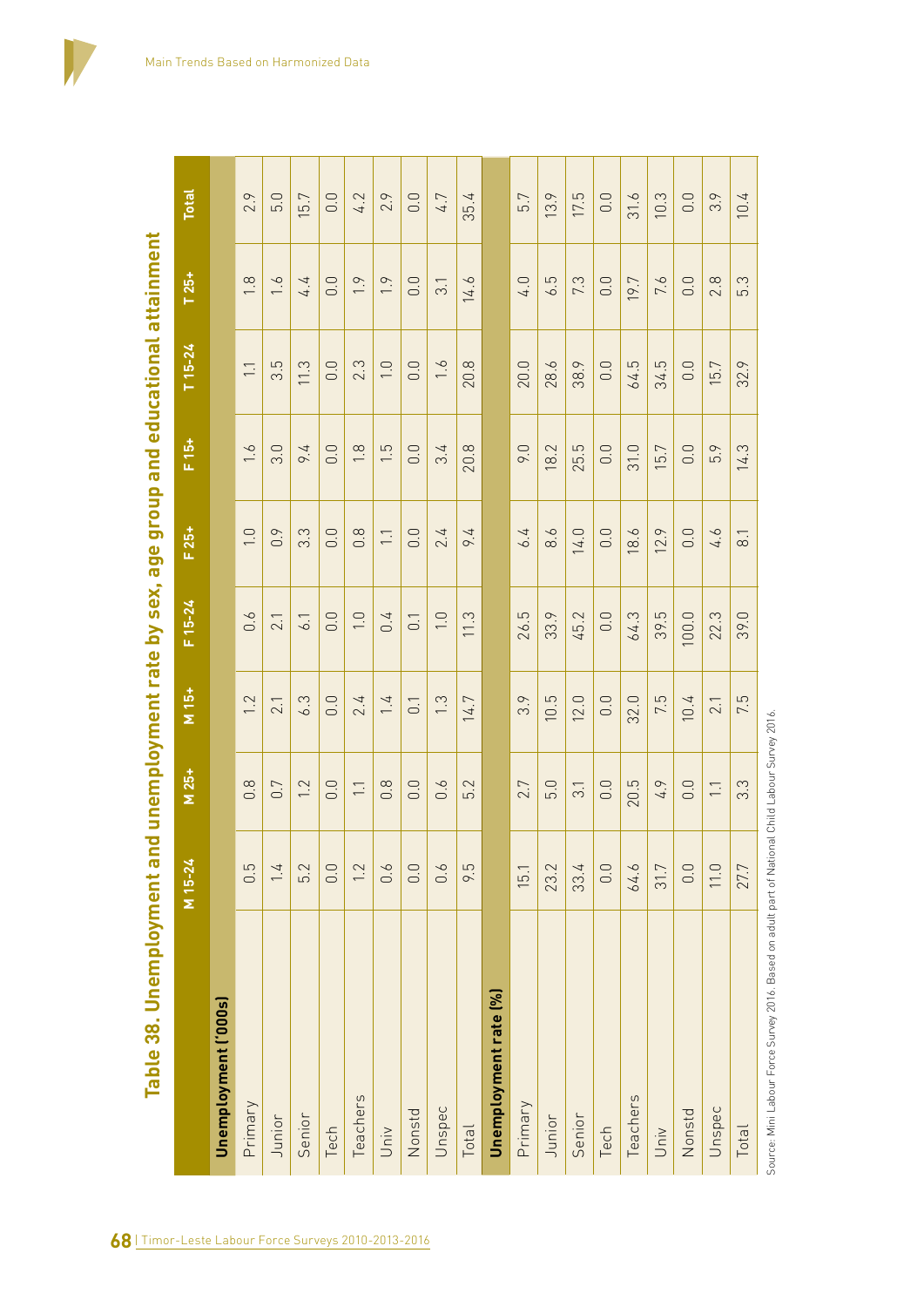|                                                       | <b>Male</b> | <b>Female</b> | <b>Total</b> |
|-------------------------------------------------------|-------------|---------------|--------------|
| Share of youth unemployment in total unemployment (%) |             |               |              |
| Ainaro                                                | 66.9        | 100.0         | 80.1         |
| Aileu                                                 | 0.0         | 50.0          | 50.0         |
| <b>Baucau</b>                                         | 76.3        | 52.4          | 59.6         |
| Bobonaro                                              | 92.2        | 69.5          | 79.5         |
| Covalima                                              | 87.5        | 71.0          | 79.6         |
| Dili                                                  | 35.6        | 39.2          | 37.2         |
| Ermera                                                | 75.1        | 82.5          | 78.3         |
| Liquica                                               | 70.0        | 36.4          | 52.4         |
| Lautem                                                | 83.7        | 47.4          | 65.3         |
| Manufahi                                              | 88.5        | 76.2          | 81.2         |
| Manatuto                                              | 0.0         | 54.7          | 41.9         |
| <b>Oecusse</b>                                        | 66.0        | 100.0         | 89.7         |
| Viqueque                                              | 0.0         | 100.0         | 100.0        |
| Total                                                 | 64.4        | 54.6          | 58.7         |
| Share of youth unemployment in youth population (%)   |             |               |              |
| Ainaro                                                | 45.1        | 73.7          | 59.2         |
| Aileu                                                 | 3.2         | 4.5           | 3.8          |
| <b>Baucau</b>                                         | 7.0         | 6.2           | 6.6          |
| Bobonaro                                              | 10.1        | 5.2           | 7.2          |
| Covalima                                              | 19.6        | 23.7          | 21.4         |
| Dili                                                  | 1.1         | 0.9           | 1.0          |
| Ermera                                                | 7.1         | 4.8           | 6.1          |
| Liquica                                               | 0.0         | 8.7           | 4.1          |
| Lautem                                                | 18.2        | 14.1          | 16.5         |
| Manufahi                                              | 4.2         | 10.0          | 7.6          |
| Manatuto                                              | 26.8        | 26.1          | 26.4         |
| Oecusse                                               | 0.0         | 3.8           | 1.8          |
| Viqueque                                              | 0.0         | 0.0           | 0.0          |
| Total                                                 | 7.7         | 9.3           | 8.5          |

# **Table 39. Youth unemployment rate by sex and municipality**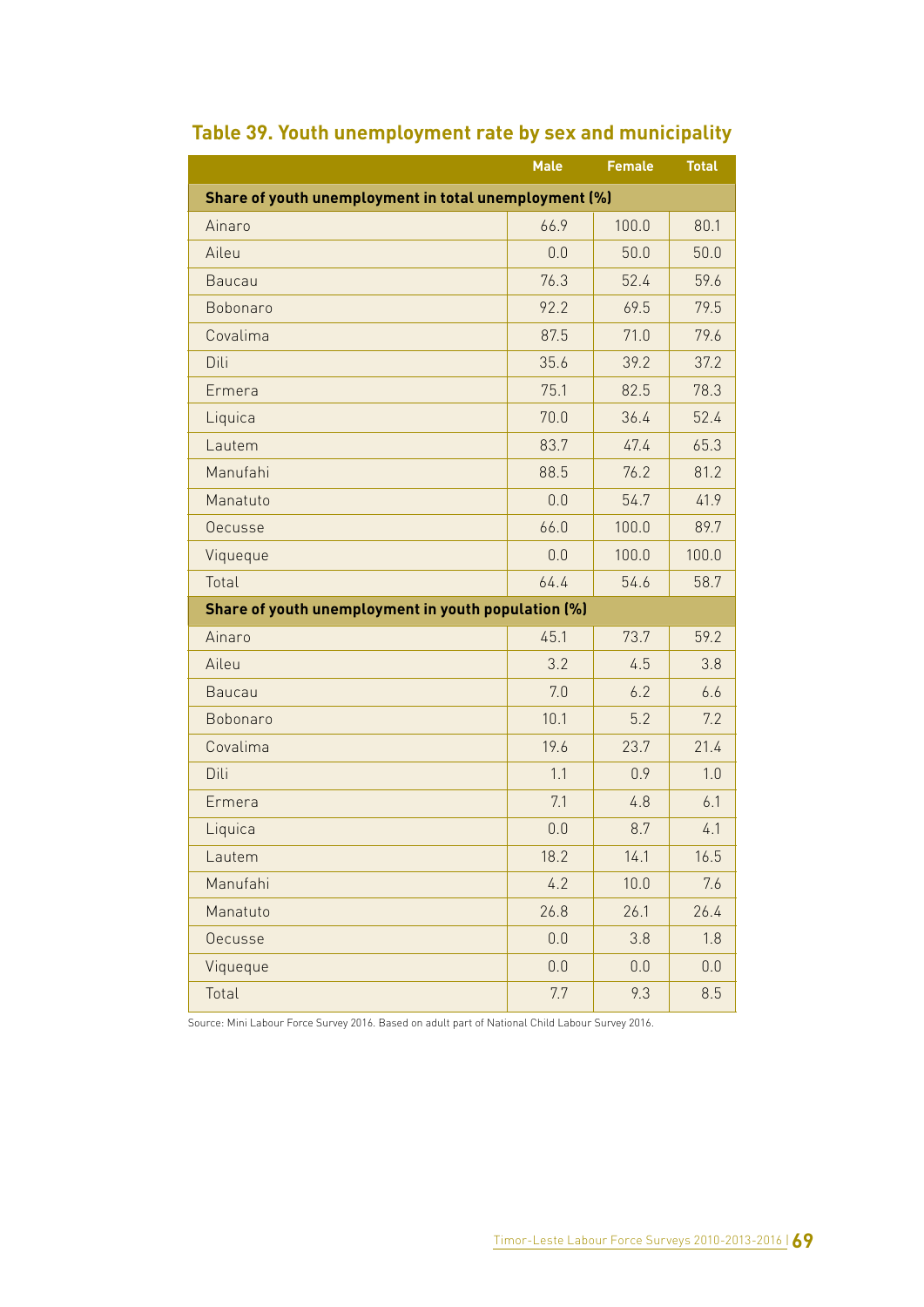| Table 40. Ratio of youth-to-adult unemployment rate by sex |  |                  |  |  |  |  |
|------------------------------------------------------------|--|------------------|--|--|--|--|
|                                                            |  | and municipality |  |  |  |  |

|                     | <b>Male</b>       | <b>Female</b> | <b>Total</b> |
|---------------------|-------------------|---------------|--------------|
| <b>Municipality</b> |                   |               |              |
| Ainaro              | 10.7              |               | 17.5         |
| Aileu               |                   | 3.6           | 3.4          |
| Baucau              | 15.4              | 3.6           | 5.8          |
| Bobonaro            | 45.1              | 9.0           | 15.0         |
| Covalima            | 28.8              | 12.1          | 17.5         |
| Dili                | 3.4               | 3.6           | 3.5          |
| Ermera              | 9.9               | 14.8          | 11.6         |
| Liquica             | 9.5               | 1.8           | 4.1          |
| Lautem              | 17.6              | 3.4           | 6.8          |
| Manufahi            | 49.9              | 10.5          | 19.7         |
| Manatuto            | 0.0               | 4.4           | 4.0          |
| <b>Oecusse</b>      | 8.3               |               | 37.2         |
| Viqueque            | $\qquad \qquad -$ |               |              |
| Total               | 8.5               | 4.8           | 6.2          |

Source: Mini Labour Force Survey 2016. Based on adult part of National Child Labour Survey 2016.

## **Table 41. Youth not in employment, not in education or training (NEET) by sex and municipality**

|                    | <b>Male</b> | <b>Female</b> | <b>Total</b> |
|--------------------|-------------|---------------|--------------|
| Youth NEET ('000s) |             |               |              |
| Ainaro             | 0.9         | 0.8           | 1.7          |
| Aileu              | 0.6         | 0.6           | 1.2          |
| Baucau             | 2.8         | 4.6           | 7.4          |
| Bobonaro           | 2.5         | 5.2           | 7.7          |
| Covalima           | 1.0         | 1.4           | 2.4          |
| Dili               | 9.2         | 12.4          | 21.6         |
| Ermera             | 4.0         | 4.2           | 8.2          |
| Liquica            | 4.4         | 3.3           | 7.7          |
| Lautem             | 0.8         | 0.7           | 1.5          |
| Manufahi           | 1.3         | 2.2           | 3.5          |
| Manatuto           | 1.1         | 2.2           | 3.3          |
| <b>Oecusse</b>     | 1.0         | 1.9           | 2.9          |
| Viqueque           | 1.0         | 1.7           | 2.7          |
| Total              | 30.5        | 41.1          | 71.6         |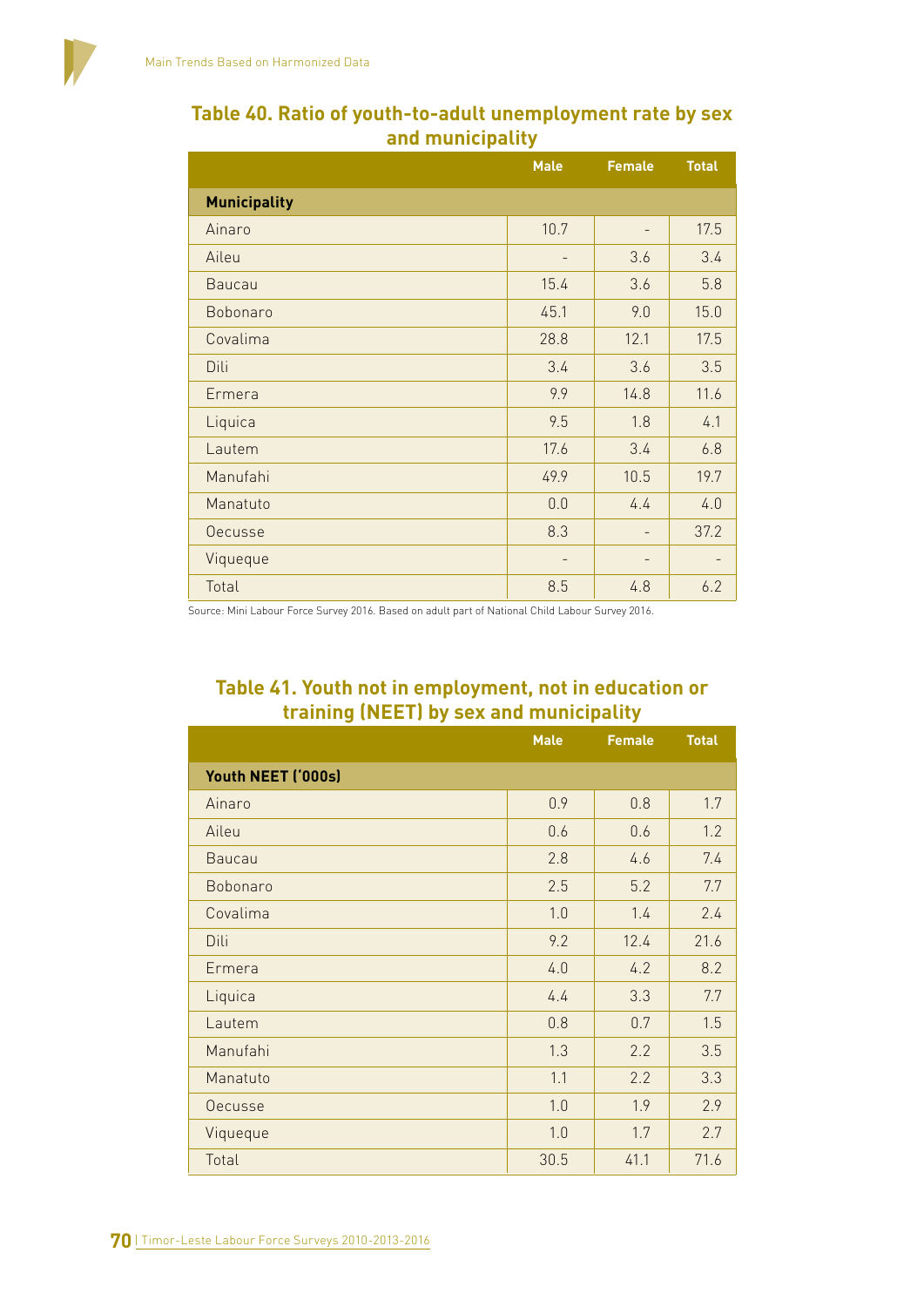|                                          | <b>Male</b> | <b>Female</b> | <b>Total</b> |
|------------------------------------------|-------------|---------------|--------------|
| Youth NEET share of youth population (%) |             |               |              |
| Ainaro                                   | 17.2        | 15.0          | 16.1         |
| Aileu                                    | 10.0        | 14.2          | 11.7         |
| Baucau                                   | 24.4        | 36.8          | 30.8         |
| Bobonaro                                 | 32.4        | 47.4          | 41.3         |
| Covalima                                 | 13.0        | 22.7          | 17.3         |
| Dili                                     | 26.6        | 35.9          | 31.2         |
| <b>Frmera</b>                            | 27.1        | 33.6          | 30.1         |
| Liquica                                  | 43.7        | 35.8          | 39.9         |
| Lautem                                   | 11.3        | 14.8          | 12.7         |
| Manufahi                                 | 33.0        | 37.3          | 35.6         |
| Manatuto                                 | 31.9        | 46.7          | 40.2         |
| Oecusse                                  | 17.8        | 38.8          | 27.6         |
| Viqueque                                 | 17.0        | 25.6          | 21.7         |
| Total                                    | 24.8        | 33.6          | 29.2         |

Source: Mini Labour Force Survey 2016. Based on adult part of National Child Labour Survey 2016.

#### **Table 42. Population outside labour force by sex and current school attendance**

|                                                                        | <b>Male</b> | <b>Female</b> | <b>Total</b> |
|------------------------------------------------------------------------|-------------|---------------|--------------|
| <b>Population outside labour force</b>                                 |             |               |              |
| In school                                                              | 67.8        | 61.6          | 129.4        |
| Not in school                                                          | 104.9       | 150.7         | 255.6        |
| Total                                                                  | 172.7       | 212.3         | 385.0        |
| Population outside labour force as share of working age population (%) |             |               |              |
| In school                                                              | 18.5        | 17.2          | 17.9         |
| Not in school                                                          | 28.6        | 42.2          | 35.3         |
| Total                                                                  | 47.0        | 59.4          | 53.1         |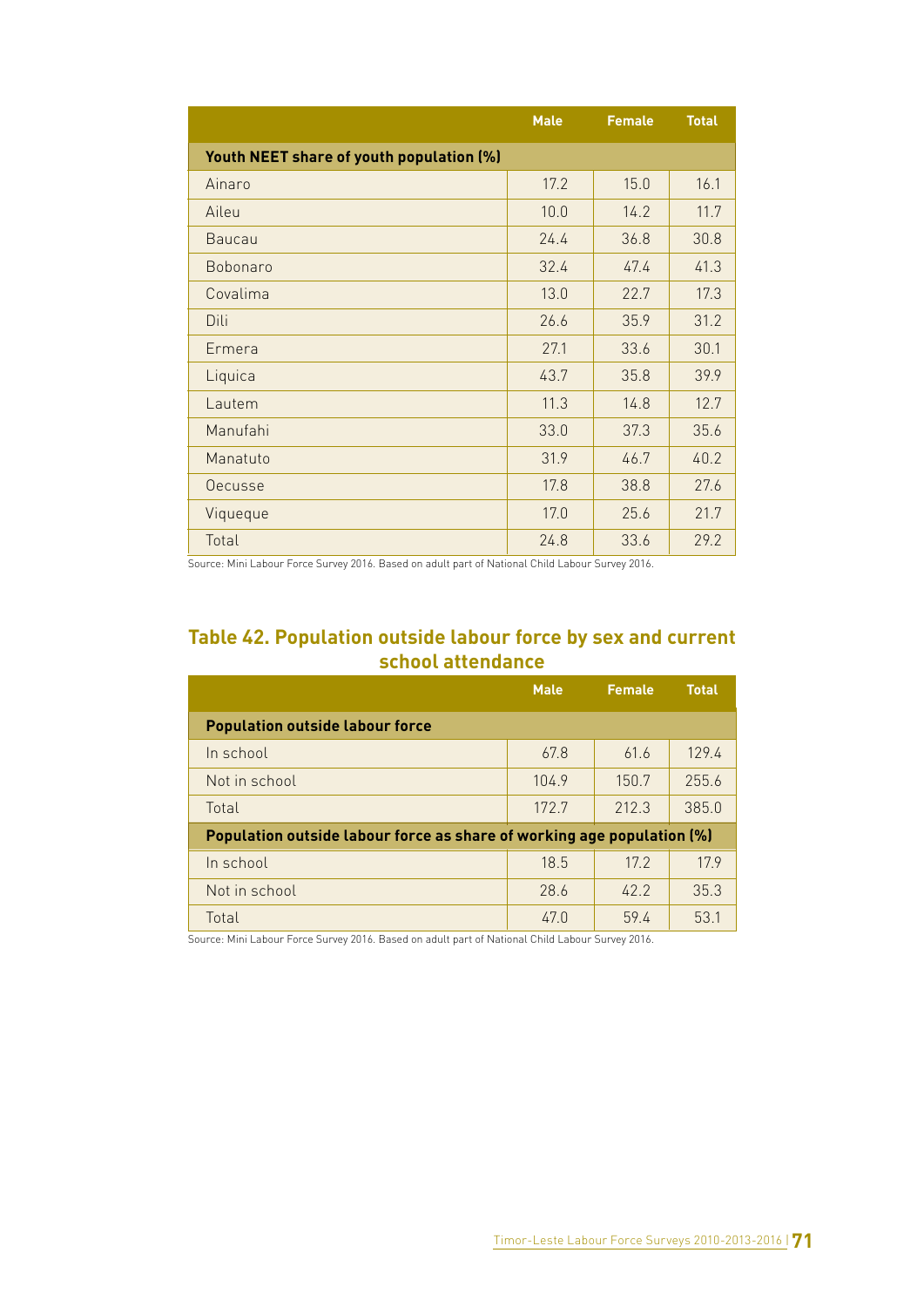

### **Table 43. Wages/Earnings by branch of economic activity and sex (USD per month)**

|                                    | <b>Male</b> | <b>Female</b> | <b>Total</b> |
|------------------------------------|-------------|---------------|--------------|
| <b>Branch of economic activity</b> |             |               |              |
| Agriculture                        | 198.9       | 87.4          | 167.7        |
| Industry                           | 203.8       | 101.2         | 192.9        |
| Services                           | 254.9       | 211.1         | 243.9        |
| Unspecified                        | 150.0       |               | 150.0        |
| Total                              | 235.9       | 184.0         | 224.6        |

Source: Mini Labour Force Survey 2016. Based on adult part of National Child Labour Survey 2016.

#### **Table 44. Wages/Earnings by educational attainment and sex (USD per month)**

|                               | <b>Male</b> | <b>Female</b> | <b>Total</b> |
|-------------------------------|-------------|---------------|--------------|
| <b>Educational attainment</b> |             |               |              |
| Primary                       | 205.1       | 89.0          | 194.8        |
| Junior                        | 291.4       | 123.8         | 255.9        |
| Senior                        | 200.8       | 183.5         | 196.8        |
| Tech                          | 204.9       | 289.7         | 221.4        |
| Teachers                      | 383.2       | 304.5         | 358.3        |
| Univ                          | 357.2       | 269.0         | 333.3        |
| Nonstd                        | 203.6       |               | 203.6        |
| Unspec                        | 159.1       | 83.0          | 141.9        |
| Total                         | 235.9       | 184.0         | 224.6        |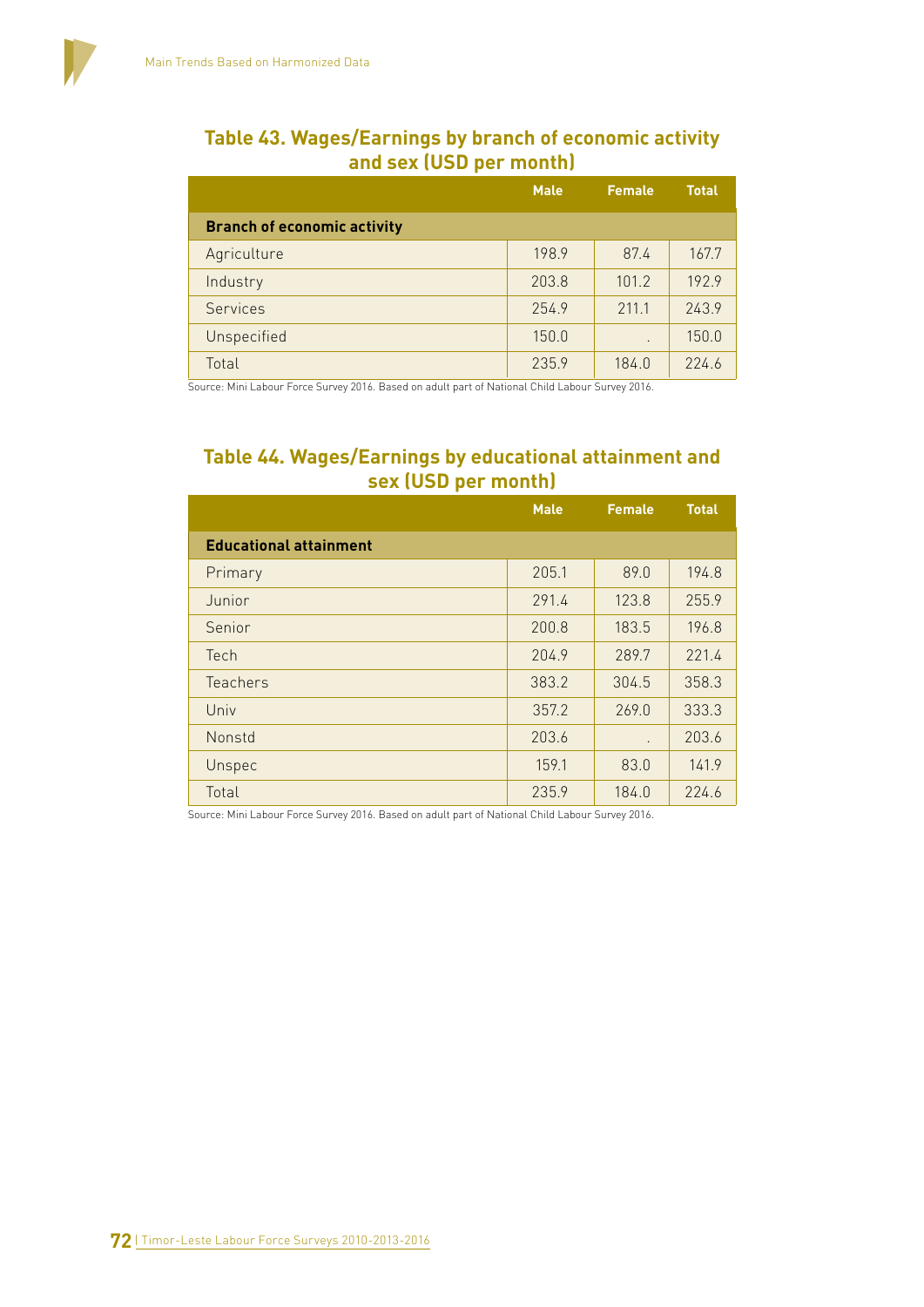|                   | Primary | Junior | Senior | <b>Tech</b> | Teachers | Univ  | <b>Nonstd</b> | Unspec | <b>Total</b> |
|-------------------|---------|--------|--------|-------------|----------|-------|---------------|--------|--------------|
| <b>Occupation</b> |         |        |        |             |          |       |               |        |              |
| Managers          | 178.8   | 160.4  | 259.2  |             | 185.8    | 464.9 | 165.8         | 209.4  | 315.1        |
| Professio         | 280.8   | 152.6  | 230.4  | 223.9       | 301.2    | 352.3 | 321.0         | 323.0  | 290.2        |
| Technicia         | 205.2   | 186.7  | 213.3  |             | 373.2    | 447.9 |               | 120.0  | 260.3        |
| Clerks            | 133.9   | 279.0  | 165.4  | 181.5       | 1046.8   | 305.7 | 115.0         | 130.5  | 250.9        |
| Salespers         | 156.0   | 128.3  | 164.6  | 185.0       |          | 470.0 | 300.0         | 180.5  | 197.1        |
| Skilled_a         | 119.2   | 897.6  | 233.8  |             | 189.7    | 236.8 | 115.0         | 75.6   | 178.0        |
| Craft             | 314.9   | 331.5  | 154.1  |             | 120.0    | 150.0 |               | 94.7   | 203.5        |
| Operators         | 184.6   | 205.2  | 242.9  |             | 120.0    | 80.0  |               | 153.1  | 202.2        |
| Elementar         | 219.8   | 162.1  | 175.9  | 400.0       | 70.3     | 185.4 | 340.0         | 197.2  | 189.4        |
| Total             | 194.8   | 255.9  | 196.8  | 221.4       | 358.3    | 333.3 | 203.6         | 141.9  | 224.6        |

 $\overline{1}$  $\overline{1}$  $\overline{1}$  $\overline{\phantom{a}}$  $\overline{1}$  $\overline{\phantom{a}}$  $\overline{\phantom{a}}$  $\overline{\phantom{a}}$  $\overline{\phantom{a}}$ 

| Í |
|---|
|   |
| ľ |
|   |
|   |
|   |
|   |
|   |
|   |
|   |
|   |
| i |
|   |
|   |
|   |
|   |
|   |
|   |
|   |
|   |
|   |
|   |
|   |
|   |
|   |
|   |
|   |
|   |
|   |
|   |
|   |
|   |
|   |
|   |

Letter Mini Labour Force Survey 2016. Based on adult part of National Child Labour Survey 2016.<br>Source: Mini Labour Force Survey 2016. Based on adult part of National Child Labour Survey 2016. Source: Mini Labour Force Survey 2016. Based on adult part of National Child Labour Survey 2016.